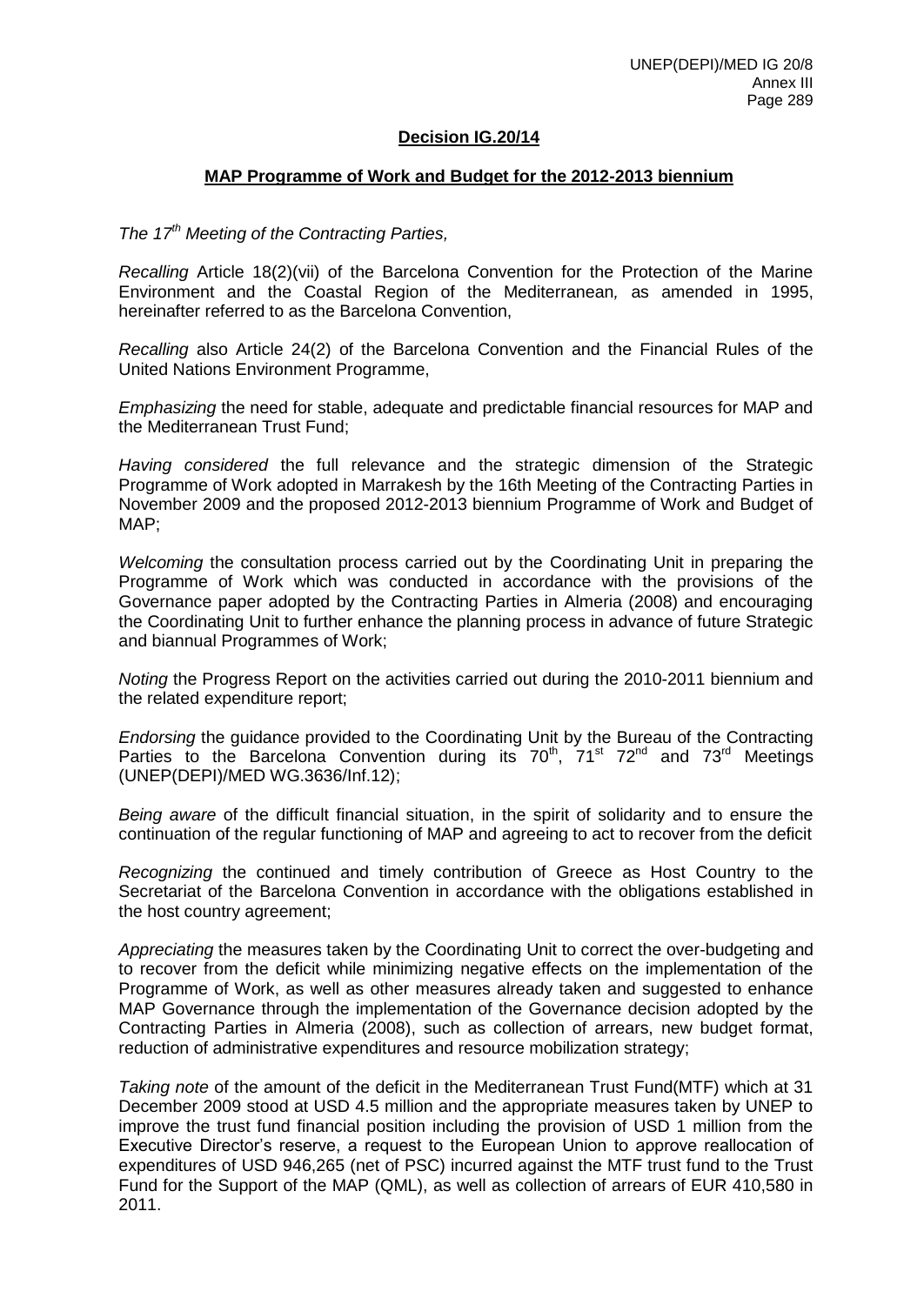UNEP(DEPI)/MED IG 20/8 Annex III Page 290

*Considering* the financial constraints faced by many Contracting Parties;

# *Decides to:*

*Approve* the 2012-2013 biennium Programme of Work for the purposes set out in Annexes I, II and III to the present decision,

Ask the Coordinating Unit and the MAP components to implement as a matter of priority, and in consultation with the Bureau, activities related to ECAP, ICZM, and those related to the implementation of the legal obligations by the parties in the framework of the Barcelona Convention and its Protocols in line with the main orientations of the programme of work and the Paris Declaration,

*Approve* the budget appropriations in the amount of EURO 11,081,142 for the MTF and welcome with appreciation the EU voluntary contribution of EURO 1,197,138 and the host country contribution of USD 800,000, inclusive of the amount set aside to cover the deficit in the CAL account,

**Take note** of the other external funding for the programme of work which amounts to EURO to 21,339,400

*Welcome* with appreciation the in cash and in kind counterpart contributions by the Contracting Parties and other Organizations in support of the implementation of the 2012- 2013 biennium programme of work.

**Approve** the assessed ordinary contributions set out in table 2 in annex II which were established at this level in 2003.

*Request* the Coordinating Unit to start building an operational reserve at the level of 15 per cent of the annual expenditures;

*Urge* the Coordinating Unit to initiate recovery from the current deficit over a four-year period as presented in Annex III while engaging UNEP on further dialogue in order to find a mutually satisfactory solution for deficit recovery and to keep the Contracting Parties informed on progress made in this regard through the Bureau, the MAP Focal Points and the Contracting Parties meeting;

*Welcome* the positive response by the European Union to the request mentioned above, which allows a reduction in the MTF deficit of EURO 0.7 million.

*Approve* the staffing of the Coordinating Unit and the MAP Components for 2012–2013 as indicated in Annex II to the present decision;

*Approve and endorse* the technical results of the functional review, and ask the Coordinating Unit to implement its results and in the process smoothen its implications (human, budget, programme of work) while making every effort to identify further savings, *inter alia*, through the reduction of employment of external consultants and the prioritization of activities. These savings should be directed as a priority to limit the implications of the functional review implementation.

*Request* the Coordinating Unit together with UNEP to submit to the next meeting of the Bureau a report on the possible total cost of outsourcing and indemnities related to the posts that are to be abolished.

*Request* the Executive Director of UNEP to extend the Mediterranean Trust Fund through to 31 December 2013;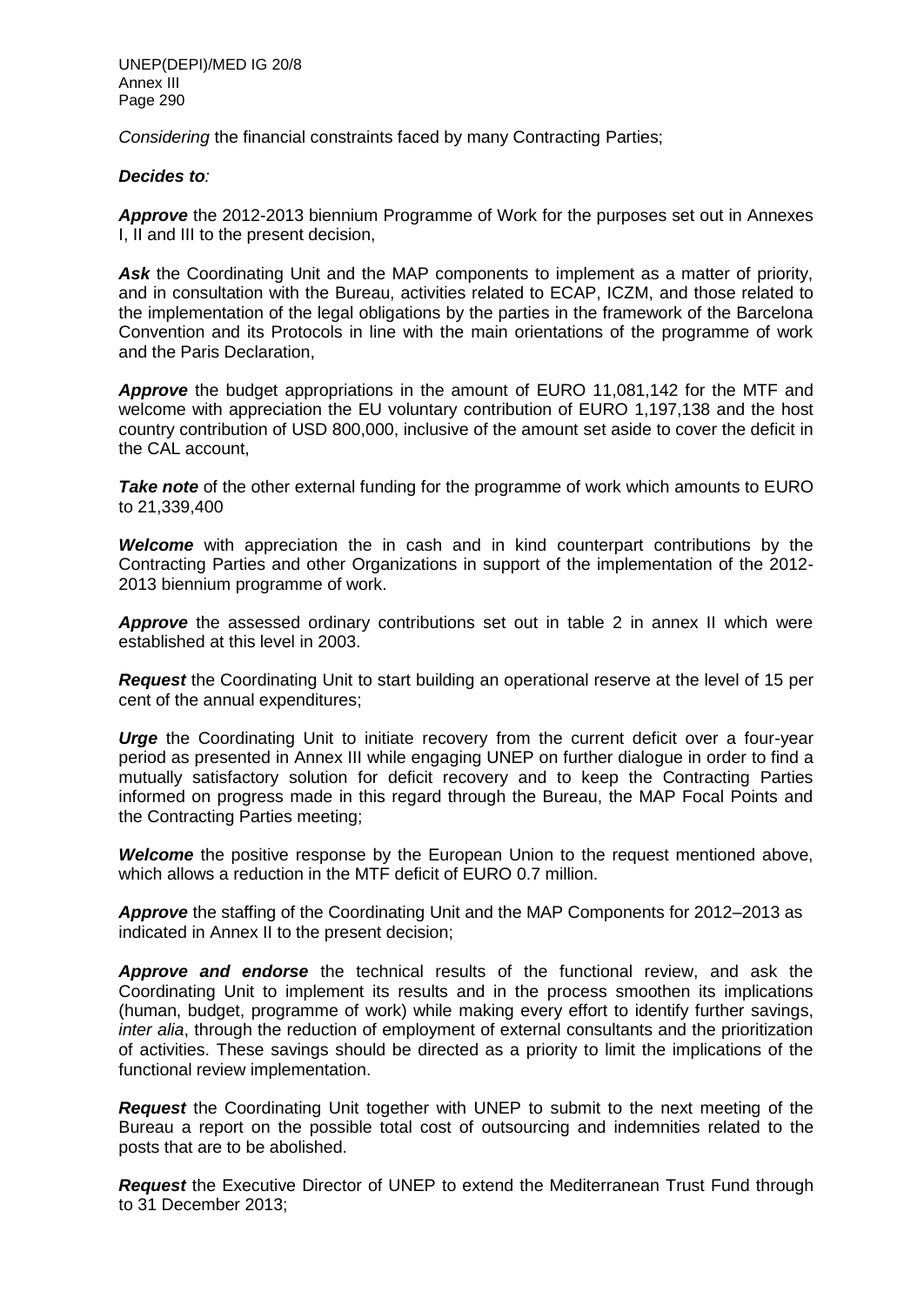*Take note* of the financial findings of the Audit OIOS Report, and **authorize** UNEP to adjust the appropriation of MTF from EURO 13,645,985 to EURO 11,791,904 and for the Host Country Contribution CAL from EURO 880,000 to EURO 597,148 for 2010-2011 Programme of Work and Budget to the income, as an exceptional measure with a view to regularize the situation;

*Urge* the recovery of the sum equal to the whole deficit under the CAL Fund as at 31 December 2009 (USD 603,000) over a period of maximum four biennia by programming a reduced level of expenditures under the CAL Fund as compared to the level of income expected in the CAL Fund, and request the Executive Director of UNEP to consider writing off the difference (USD 800,598<sup>1</sup>) between the sums recorded as "Unpaid Pledges for 2011 and Prior years" in the Table "Status of Contributions as at 31 December 2011" and the deficit in the CAL Fund as at 31st December 2009, while respecting at the same time the obligations under the host country agreement;

*Authorize* the Coordinating Unit to make commitments up to 30 percent of the approved MTF operational budget on a temporary and exceptional basis until the operational reserve is built and to subsequently increase the commitments for the implementation of activities under the Programme of Work in line with the projected cash flow;

*Request* the Coordinating Unit and MAP Components not to start any activity from any source of funding, until the amount available to be committed is capable of securing the agreed result;

*Authorize* the Coordinating Unit to make transfer of savings of one *Main Activity* of the approved budget to other *Main Activity*. In addition the Coordination Unit is authorized to reallocate resources up to 5% from one main activity to another in order to allow the completion of activities in the Programme of Work within the same MAP Component.

**Urge** the Contracting Parties to pay their contributions to the operational budget of a given calendar year as soon as possible on the reception of the relative invoices, in order to ensure timely implementation of the approved Programme of Work and to pay their contributions promptly and in full, thus ensuring pledges collection early in the year to allow for a more effective implementation of the Programme of Work;

*Request* the Coordinating Unit to discuss and finalize with the Governments concerned the full and early payment of all outstanding arrears;

*Request* the Coordinating Unit to keep up-to-date information on the status of Contracting Parties' contributions to the MTF and interim expenditure reports on the MAP web site;

*Invite* the Contracting Parties to increase their voluntary support to the MTF in cash and/or in kind in order to further contribute to the implementation of the 2012-2013 Programme of Work;

*Urge* Contracting Parties, UNEP and other partners to support the Coordinating Unit in mobilizing necessary resources to meet the external funding requirements for priorities still unfunded under the 2012-2013 Programme of Work and Budget;

*Request* the Coordinating Unit to submit to the 18th Meeting of the Contracting Parties a report on the implementation of the Programme of Work and Budget during 2012-2013;

*Request* the Coordinating Unit to prepare in consultation with MAP Components (i) a report on the implementation of the Five-Year Programme of Work (2010-2014); and, to develop in

l

 $<sup>1</sup>$  November 2011 rate applied</sup>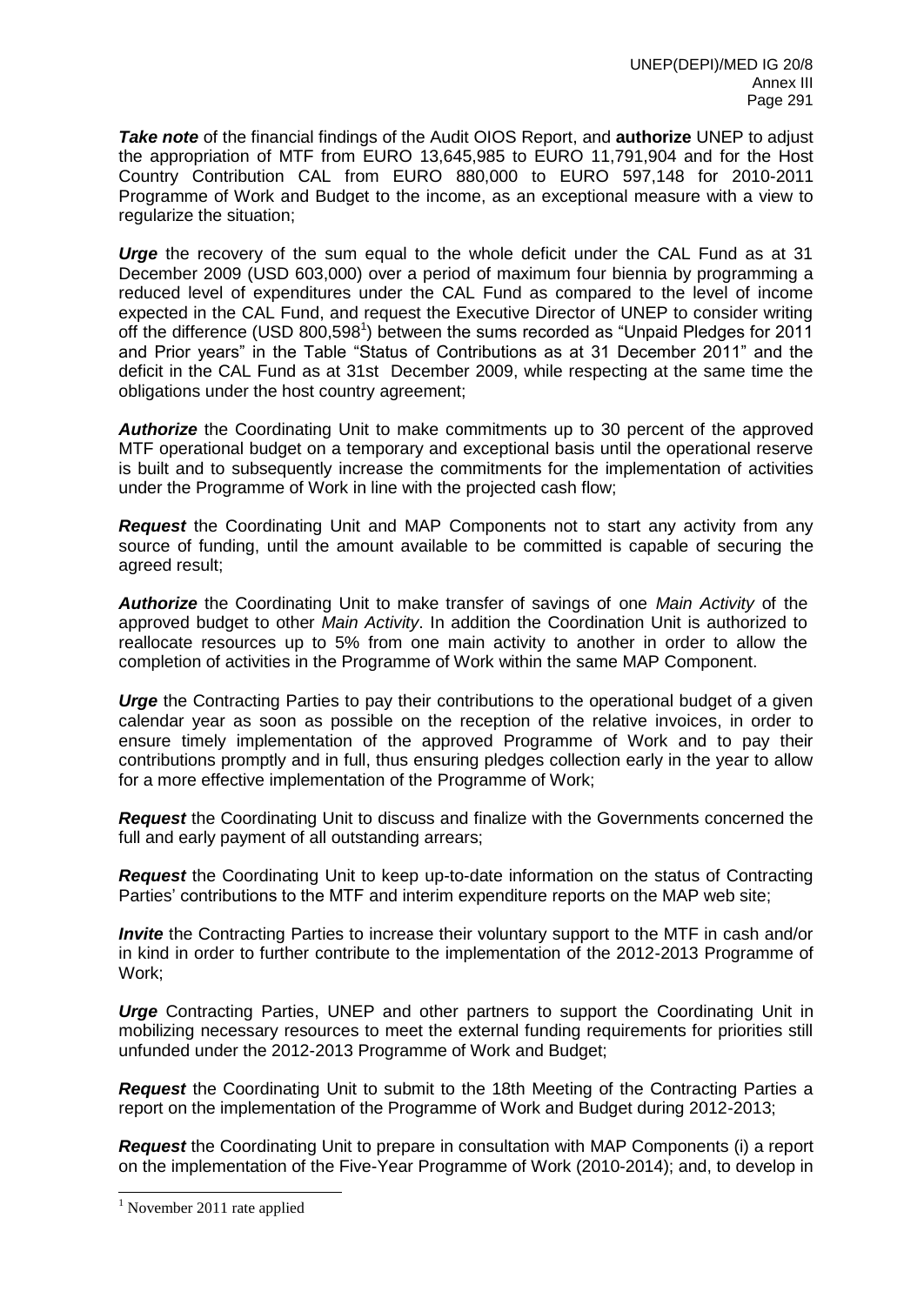full consultation with the Bureau, the Contracting Parties and MAP Components (ii) a new Strategic Programme for the period 2014-2019 for consideration and approval by the 18th Meeting of the Contracting Parties, including a Programme of Work and Budget for 2014- 2015, explaining the key principles and assumptions on which they are based;

**Request** the Coordinating Unit that a detailed account report of expenditures, with actual figures, be submitted to the Contracting Parties at the end of each biennium as soon as respective audited statement of accounts are finalized by the United Nations; and, to prepare interim reports with the balance between income and expenditure for Bureau monitoring twice a year;

*Request* the Coordinating Unit and MAP Components to further enhance efficiency, effectiveness and accountability in the use of financial and human resources in accordance with the priorities set by the Meetings of the Contracting Parties and to report on the outcome of efforts made in that regard;

*Request* the Coordinating Unit and MAP Components to enhance the measures to further optimize the use of resources as compared to the previous biennium with regards to consultancy services, staffing, travelling expenditures, conferences, meetings and general administrative expenditures and report to the Bureau of their effectiveness

*Requests* the Bureau at each meeting and on the basis of the information provided by the Coordinating Unit, to consider the financial situation of MAP and on the basis of the proposals from the Coordinating Unit to provide guidance in the reallocation of available funding, where appropriate.

**Decides** for the biennium 2012\_2013 and in view of the exceptional financial situation and the particular contribution of the European Union to external funding, that a representative of the European Commission will be invited to Bureau Meetings which are asked to consider reallocation proposals

*Requests* the Coordinating Unit in consultation with UNEP and UNON to develop for consideration by COP 18, financial rules for the Barcelona Convention as foreseen in Article 24.2 and proposals of reforming the budget presentation, explanation and decision making process, taking into account best practice in budget preparation and adoption by other UNEP administered MEAs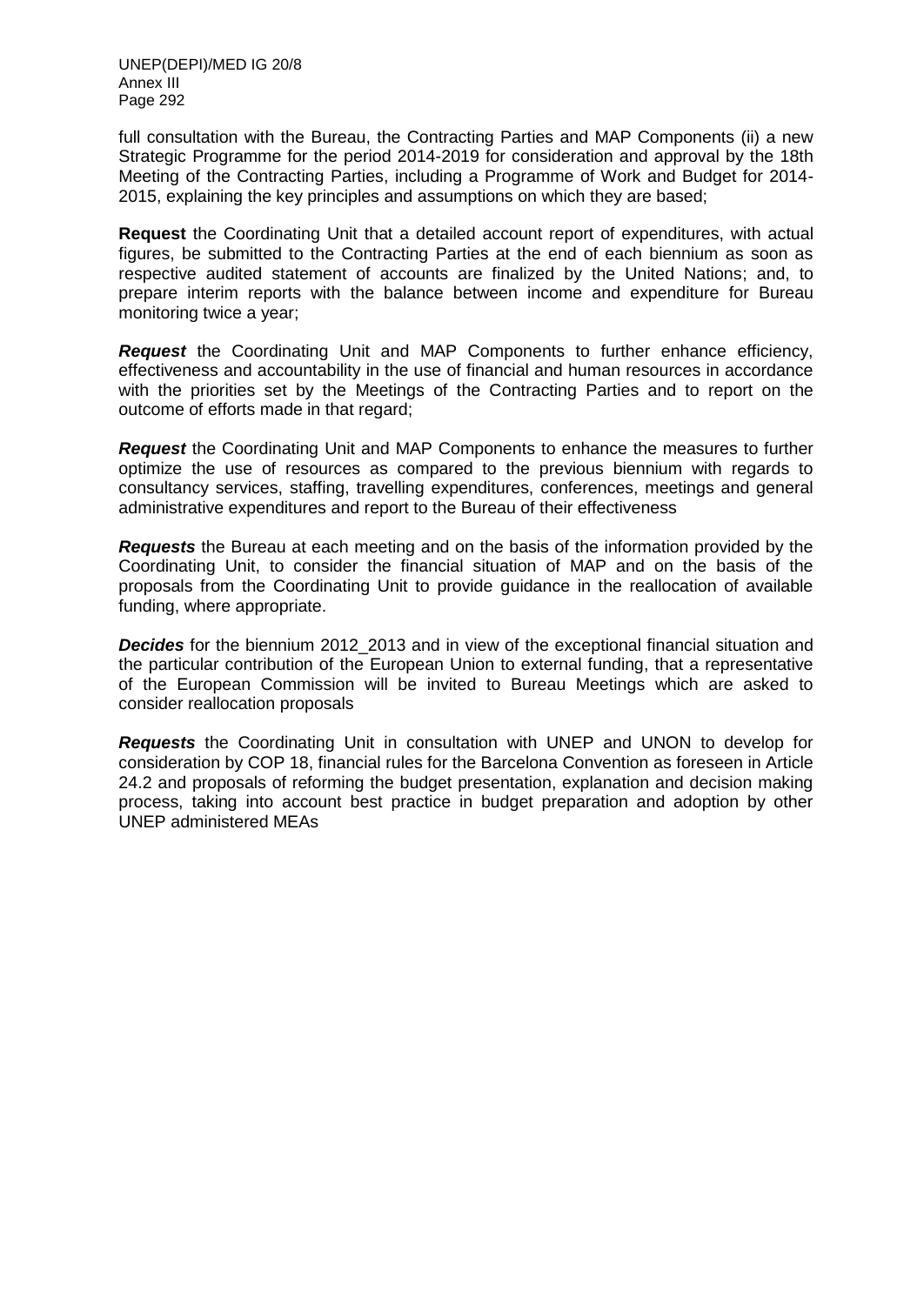**Introduction to Programme of Work and Budget for the 2012-2013 biennium**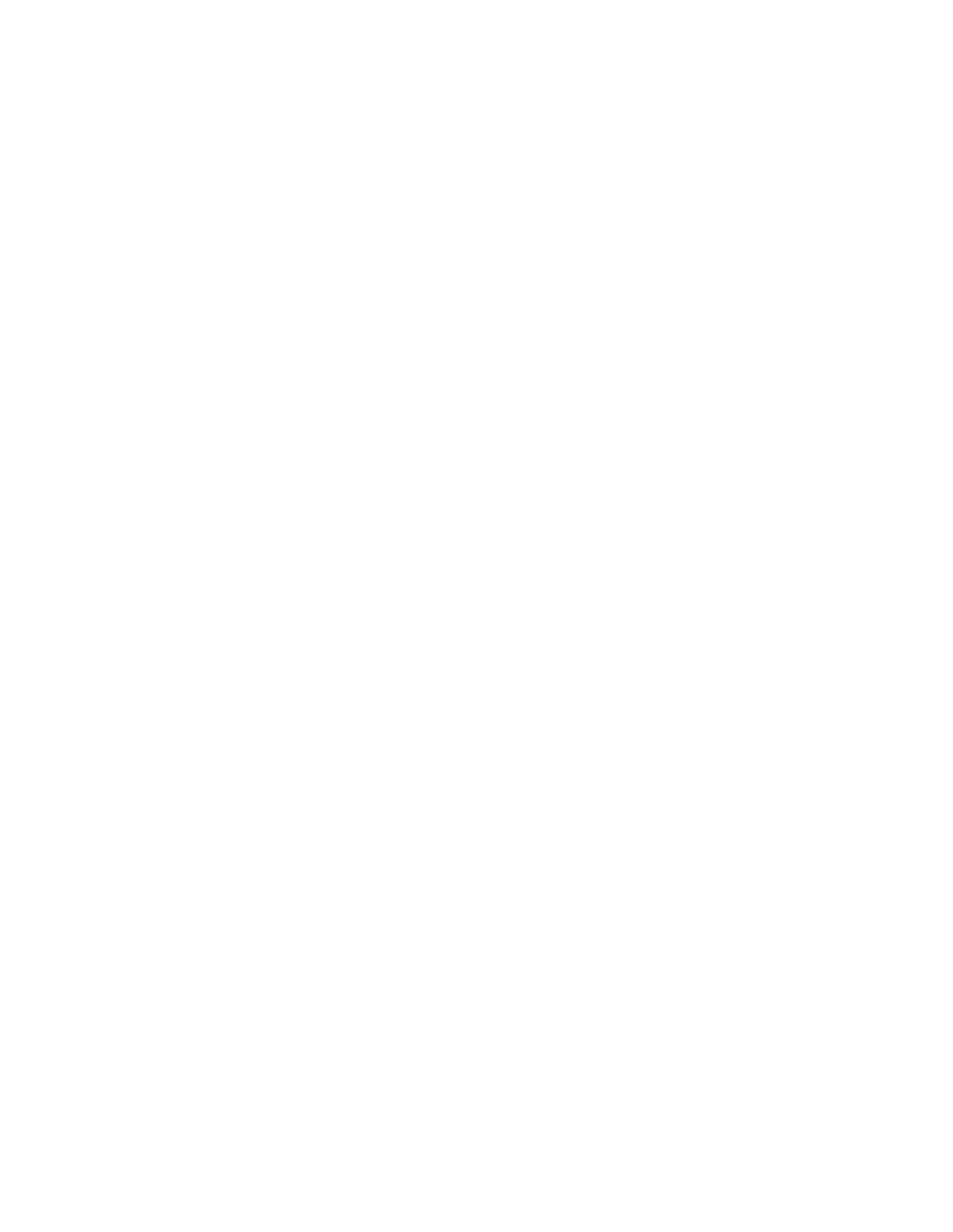# **Introduction**

The 2012-2013 Programme of Work is the second biannual Programme of Work prepared in the context of the Five-Year Strategic priorities adopted by the Contracting Parties meeting in Marrakesh on 3-5 November 2009. It has been developed based on the processes established in the Governance paper (Decision IG.17/5) and the indications received by the Bureau of the Contracting Parties to the Barcelona Convention at its meetings in Zagreb (November 2010), Athens (October 2011) and Rome (November 2011) particularly as it refers to the main directions of the Programme of Work and indicative planning figures. Process and format wise it includes three major innovations: iterative consultations were carried out with MAP focal points and Component Focal Points and views received incorporated; all activities and resources implemented by MAP Components have been included; and, a new budget format which adds transparency, results-orientation and comprehensiveness has been added.

The focus of the 2012-2013 Programme of Work is to advance in delivering remaining priority activities in the Five-Year Programme of Work, as its strategic vision has been assessed as relevant and sufficiently flexible to accommodate evolving priorities (Bureau, Zagreb 2010). Therefore, it builds on progress achieved to date, while at the same time giving particular attention to several emerging issues of MAP relevance, including the political and economic challenges being experienced across the region.

The main directions in the Programme of Work focus on addressing:

- 1. The implications of the progress achieved and the forthcoming steps in the Implementation of the Ecosystems Approach (ECAP) road-map adopted by the Conference of the Parties in 2008 and considered an over-arching principle in the Fiveyear Programme of Work (2010-2015). This includes developing targets and defining Good Environmental Status for the proposed Ecological Objectives; developing an integrated monitoring system for the selected indicators; ensuring an integrated assessment policy; developing common data-sharing policies and building a supporting information system based on Shared Environmental Information Systems (SEIS) principles; adopting priority sectoral measures such as assessing progress with regard to SAPMED and SAPBIO, implementing the ballast water strategy and developing a Regional Action Plan on Marine Litter; deepening the understanding of key services delivered by our marine and coastal ecosystems; assessing in-depth the socio-economic drivers affecting the status of our ecosystem; and, ensuring a coordinated and articulated implementation of ECAP activities throughout all MAP components.
- 2. The strategic and operational requirements necessary to set up effective Integrated Coastal Zone Management (ICZM) and Off-Shore systems now that the unique ICZM and Off-Shore Protocols have entered into force on 24 March 2011. For this purposes, the Programme of Work reflects the requirements to launch basin wide the implementation of the ICZM Protocol through the Action Plan in Annex to decision (UNEP(DEPI)MED WG 363/5). Its overall aim to strengthen implementation of ICZM policies and projects for a better balance between development and protection of coastal areas through priority interventions which include: support to ratification and transposition; strengthening horizontal and vertical governance arrangements for the implementation of the Protocol; adopting national and regional ICZM strategies and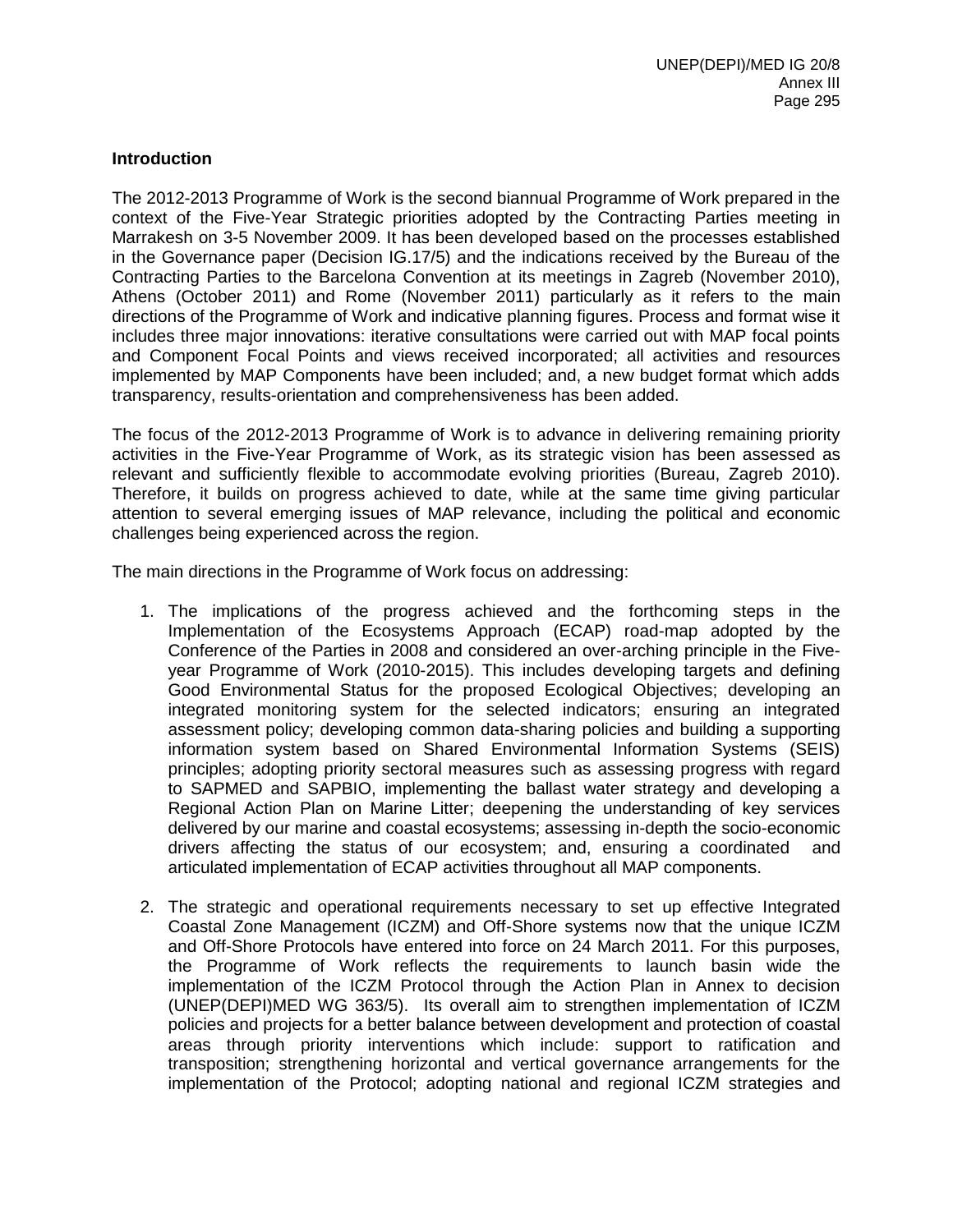coastal programmes; developing key methodologies, particularly as they refer to integrating ICZM into spatial and marine planning; and, linking with relevant networks and engaging in awareness-raising activities. With regard to the Off-Shore Protocol, it is foreseen to develop an Action Plan for the next 10 years to address Protocol implementation challenges in a context of growing Off-Shore exploitation activities in the Mediterranean and new pressures due to increasing and multiple uses of the Mediterranean Sea space.

- 3. With all seven Protocols in force, attention shifts from standard setting to challenges affecting implementation. Renewed attention will therefore be devoted to further progress on MAP's core business such as pollution prevention and control strategies and plans, in particular by focusing on supporting implementation of the six existing plans under art. 15 of the LBS Protocol for pollution reduction, strengthening the regional preparedness and response in case of accidental oil spills and shifting from awarenessraising to a more action focused approach with regards to Sustainable Production and Consumption. With regards to Biodiversity, the Secretariat will continue supporting countries in the implementation of the various action plans adopted, strengthen its assistance to the mapping of key habitats and particularly Posidonia meadows as well as strengthening the Mediterranean network of marine and coastal protected areas.
- 4. A focus on implementation also call for greater emphasis to issues such as enhancing the capacity of mechanism that support compliance. Strengthening cooperation and partnership with global and regional actors for the purposes of catalyzing finance and technical assistance to MAP priorities become also more relevant. An expansion of current efforts to collaborate with actors relevant for multiplying in a results-oriented manner the impact of the UNEP/MAP- Barcelona Convention actions will be sought, including by developing and participating in sub-regional programmes, as appropriate.
- 5. The need to continue improving MAP's governance by further enhancing the coherence, efficiency, accountability and transparency of its operations as required by a context of severe financial and economic constrains. To this end, during the next biennium implementation of the Governance reforms launched by the Contracting Parties in 2008 will deepen while seeking greater engagement of Contracting Parties in all MAP activities and strengthening the services provided to them by MAP's institutional network. For this purposes, the functional review to align the functions of MAP started this biennium will be expanded to the whole of the MAP system in 2012, accompanied by a performance management assessment; proposals will be made to strengthen MCSD in light of Rio+20 results; the agreements with the countries hosting the Regional Activity Centres (RACs) will be signed; a new results-based methodology building on lessons learned from the current planning process will be employed in preparing the next Strategic and biennial Programmes of Work; the services provided by UNEP as Secretariat of the Convention will be clarified; and, special attention will be given to mobilising resources and recovering from the deficit.

The Programme of Work is also guided by the following orientations which aim to enhance MAP's articulation with relevant global frameworks:

• the need to continue strengthening synergies and cooperation with other global processes for increased protection of the marine and coastal environment as well as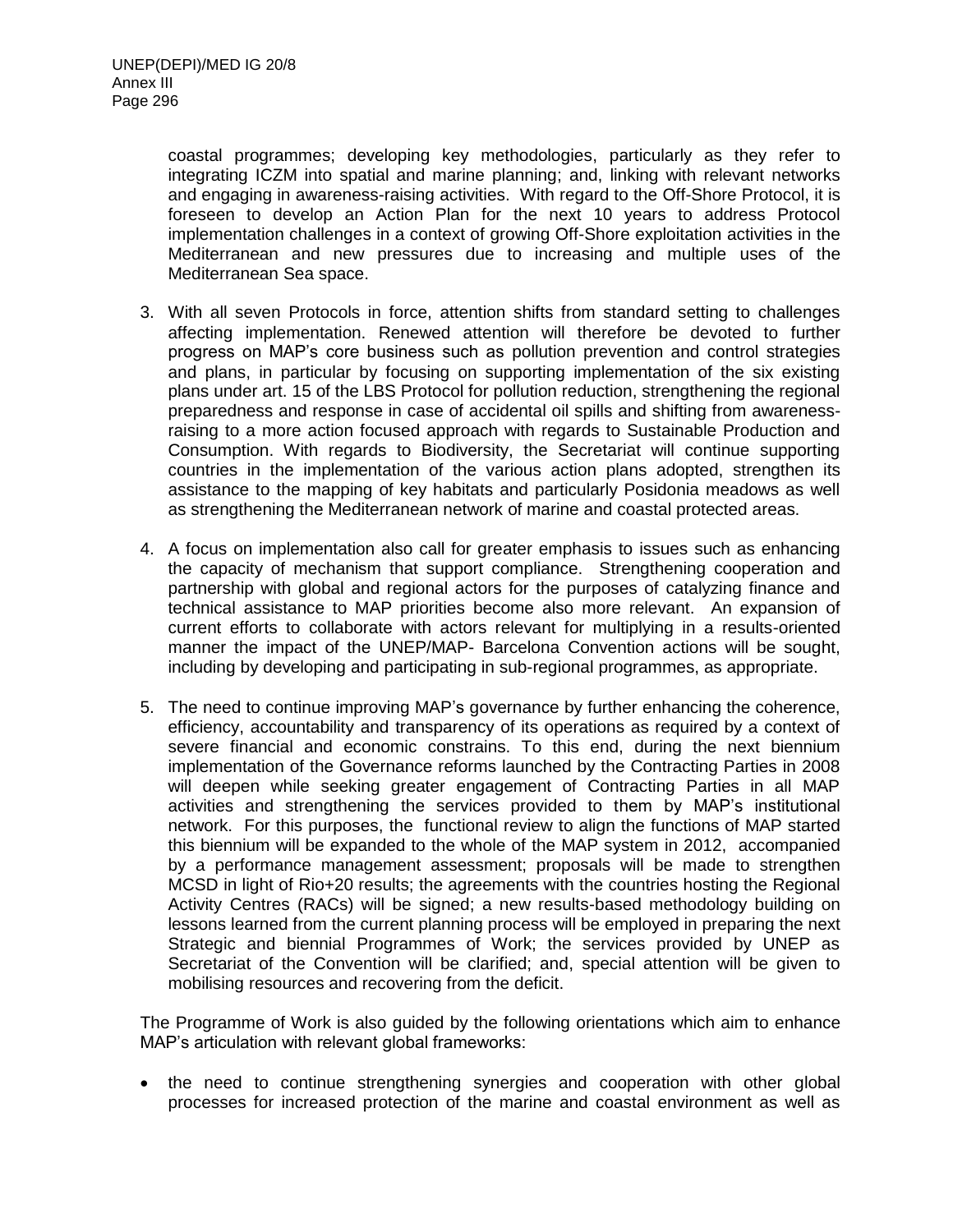pollution prevention and control, such as the UN Regular Process for Global Reporting, and the demands for completing the first integrated assessment by 2014; the IPPC assessment regarding climate change adaptation challenges for marine and coastal areas which will feed the finalisation of the Regional Framework for Climate Change Adaptation; and, UNEP Regional Seas initiatives for ex. the Inter-Governmental Review of the Global Programme of Action for the Protection of the Marine Environment from Land-based Activities (GPA-3) and the Global Framework for the Prevention and Management of Marine Debris. Synergy and cooperation with global processes will also be sought with regard to MAP activities related to ABNJ.

- The demands associated with the achievement in the Mediterranean of the strategic objectives (2011-2020) adopted by the Conference of the parties (COP 10) of the Convention on Biological Diversity (CBD) in Nagoya (Japan) regarding marine and coastal biodiversity; and,
- Evolving global and regional reflections such as those in preparation to the Rio+20 Summit (2012) with the aim to accelerate the path to the sustainable development in the Mediterranean.

From an operational perspective it should be noted that:

- 1. Further to the significant savings achieved by the MAP system during the 2010 2011 biennium in implementing the programme of work amounting to Euro 300,000 and presented in doc UNEP/BUR/72/3 "Measures to Improve Fund Management and Enhance Delivery of the Programme of Work" during the 72nd Bureau of the Contracting Parties, the MAP system will implement cost-savings measures up to Euro 200,000 during the 2012- 2013. These additional savings are included in Annex III (MTF fund balance projection 2010-2017). The measures to further reduce costs will particularly address consultancy costs, travel, staffing costs and general administrative expenditures; and
- 2. All the 2012/2013 activities included in the various Action Plans to be adopted by the Parties during COP 17 are reflected in this Programme of Work.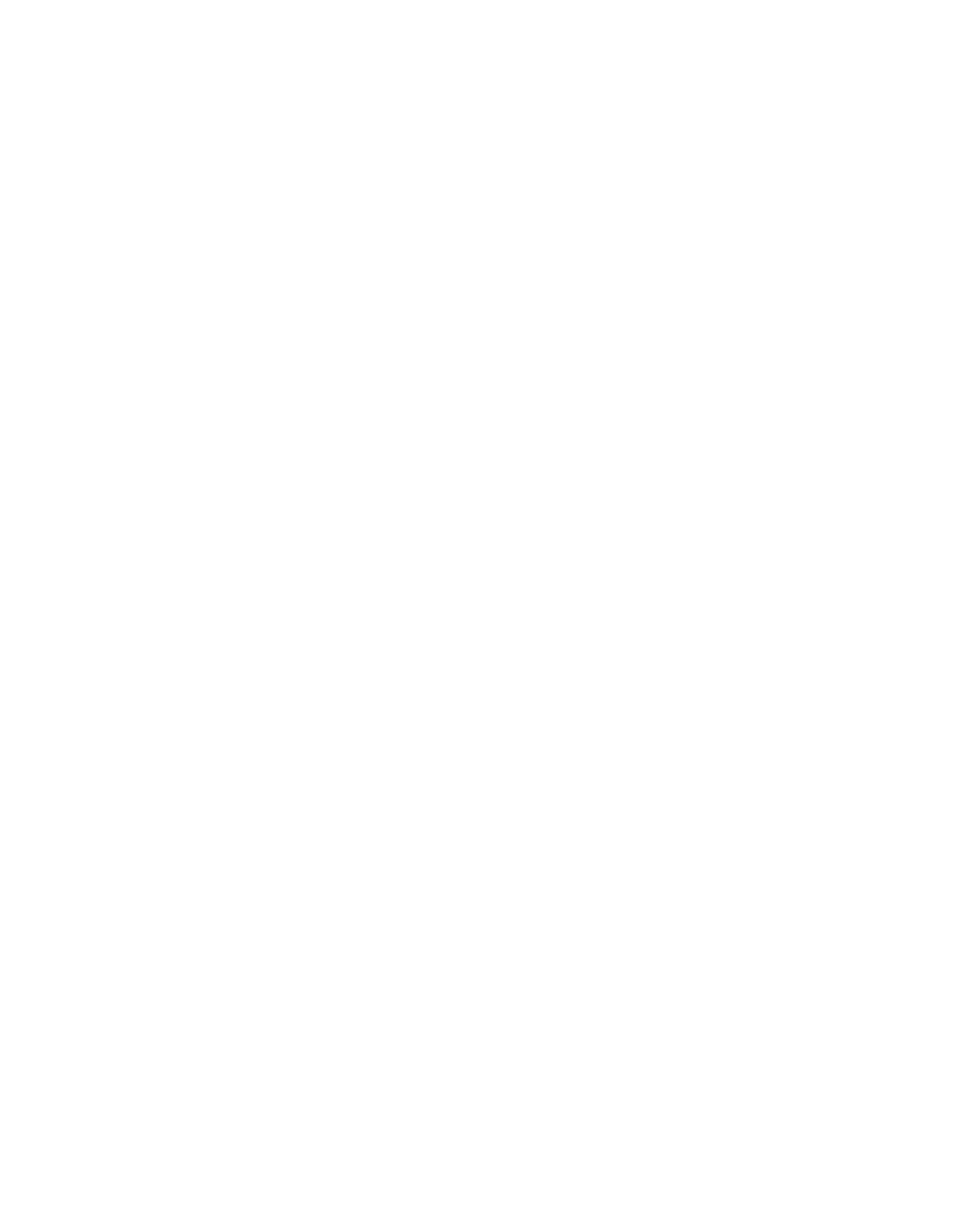# **ANNEX II - Tables**

# **Table of Contents**

- 0. Programme of Work and Programme Budget for the 2012-2013 biennium
- 1. Overview of Income and Commitments
- 2. Expected Ordinary Income (MTF/EU vol./CAL)
- 3. Breakdown of Other UNEP/MAP Expected Income (MedP, OTH)
- 4. Summary of Commitments by Thematic Area
- 5. Commitments by Output and Source of Funding and Amounts to be mobilized (EXT2)
- 6. Commitments by Output (MTF/EU vol./CAL/MedP/OTH)
- 7. Amounts to be Mobilized by Output (EXT2)
- 8. Summary of Activities and Administrative Costs by Component
- 9. Commitments by Thematic Area and Admin Costs per Component
- 10. Capacity Building and Technical Assistance by Output and Source of Funding and Amounts to be mobilized (EXT2)

# **ANNEX III**

MTF fund balance projection 2010-2017

# **Financial Resources:**

**MTF:** Mediterranean Trust Fund**EC: EC Voluntary Contribution MedP:** Medpartnership for Large Marine Ecosystems **OTH:** Other projects with UNEP funding **EXT1:** Parallel funding which is secured **EXT2:** External funding to be mobilized

| Linked to ECAP process  |  |
|-------------------------|--|
| Linked to ICZM          |  |
| Linked to ECAP and ICZM |  |
| Linked to Ballast Water |  |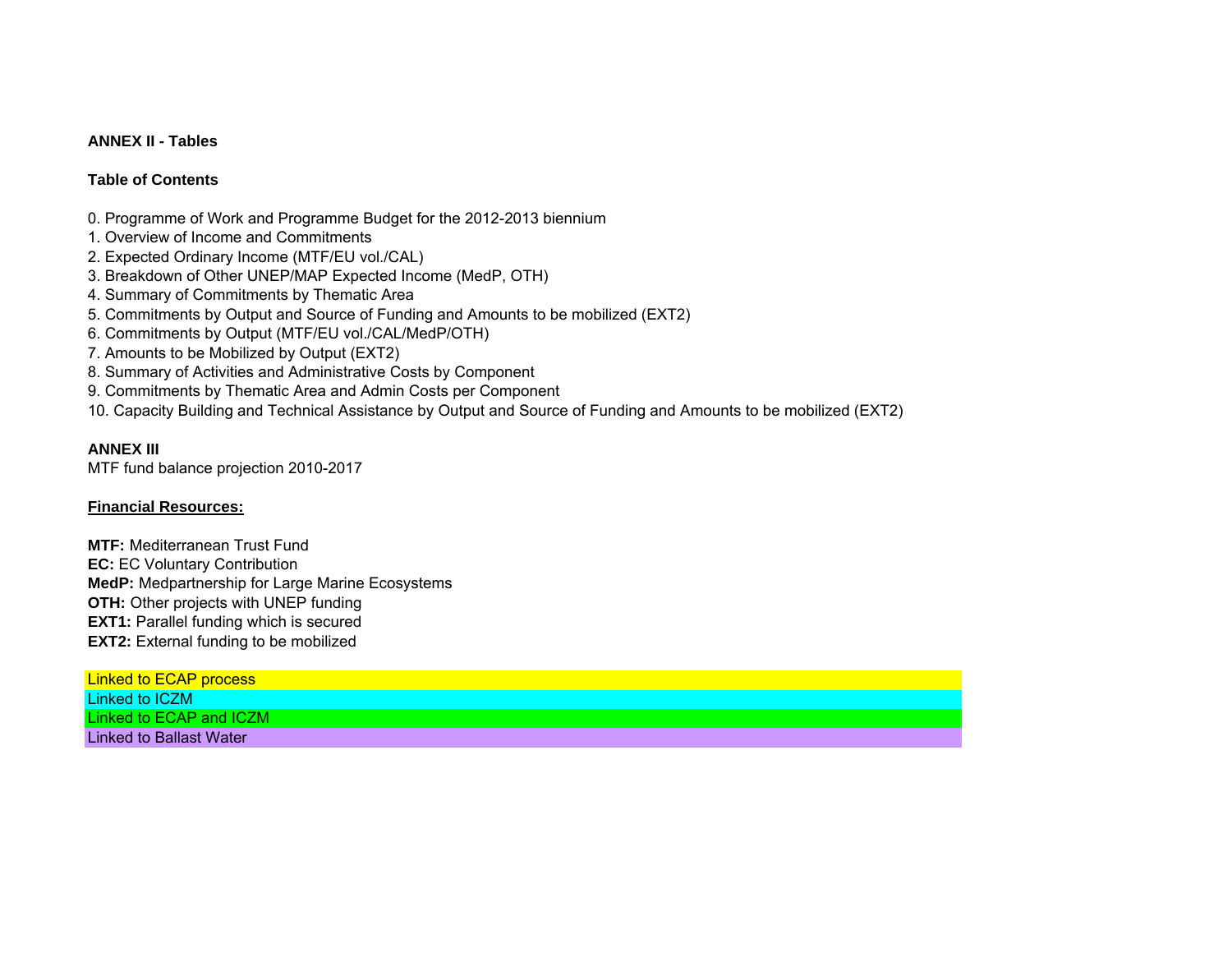|       |                                                                                                                       |                                                                                                                                                                                                                                                                                                                                                                                                              |                                                                                                                                                                                                                                |                                                                                 | Theme I: Governance                                                                                                                                                                                                                                                                                                                                                                                                                                                                                                                                                                                                               |                |        |      |                  |                  |                  |             |      |                  |                    |                  |
|-------|-----------------------------------------------------------------------------------------------------------------------|--------------------------------------------------------------------------------------------------------------------------------------------------------------------------------------------------------------------------------------------------------------------------------------------------------------------------------------------------------------------------------------------------------------|--------------------------------------------------------------------------------------------------------------------------------------------------------------------------------------------------------------------------------|---------------------------------------------------------------------------------|-----------------------------------------------------------------------------------------------------------------------------------------------------------------------------------------------------------------------------------------------------------------------------------------------------------------------------------------------------------------------------------------------------------------------------------------------------------------------------------------------------------------------------------------------------------------------------------------------------------------------------------|----------------|--------|------|------------------|------------------|------------------|-------------|------|------------------|--------------------|------------------|
|       |                                                                                                                       |                                                                                                                                                                                                                                                                                                                                                                                                              |                                                                                                                                                                                                                                |                                                                                 | Output 1.1<br>Strengthening Institutional Coherence, efficiency and accountability                                                                                                                                                                                                                                                                                                                                                                                                                                                                                                                                                |                |        |      |                  |                  |                  |             |      |                  |                    |                  |
|       | secretariat and components work) surveyed<br>Resources mobilized to implement the five year plan                      | 5 year Strategic Programme of work Indicators and targets:<br>Satisfaction rate of decision making bodies and partners (quality, timeliness and relevance of MAP's<br>Planning systems and internal performance evaluation system established<br>Number of decisions and policies prepared in consultation with partners<br>% increase of civil society organizations and private sector partnering with MAP |                                                                                                                                                                                                                                | Targets 2012-2013:<br>country agreements signed                                 | Satisfaction rate of meetings is above 70%<br>3 large scale project proposal finalized and operational to support key priorities<br>All Contracting parties are kept abreast of MAP horizontal and emerging issues in coherence with UN global and regional processes (such as ecosystem<br>based management; governance of the high seas and marine spatial planning)<br>partners admitted in the revised list of MAP partners<br>At least 2 cooperation agreements are signed with 3 international/regional organisations<br>All MAP events organized according to sustainable criteria based on the Sustainable Events Toolkit |                |        |      |                  |                  |                  |             |      |                  | At least 3 new MAP | <b>RAC</b>       |
|       |                                                                                                                       |                                                                                                                                                                                                                                                                                                                                                                                                              |                                                                                                                                                                                                                                | Lead/engaged                                                                    | Links to other                                                                                                                                                                                                                                                                                                                                                                                                                                                                                                                                                                                                                    | Total          |        |      |                  |                  |                  | Resources   |      |                  |                    |                  |
| No    | <b>Main Activities</b>                                                                                                | <b>Expected results</b>                                                                                                                                                                                                                                                                                                                                                                                      | <b>Means of implementation</b>                                                                                                                                                                                                 | component and                                                                   | actions related                                                                                                                                                                                                                                                                                                                                                                                                                                                                                                                                                                                                                   | <b>Budgets</b> |        |      | 2012 (Euro, 000) |                  |                  |             |      | 2013 (Euro, 000) |                    |                  |
|       |                                                                                                                       |                                                                                                                                                                                                                                                                                                                                                                                                              |                                                                                                                                                                                                                                | other partners                                                                  | activities                                                                                                                                                                                                                                                                                                                                                                                                                                                                                                                                                                                                                        | (Euro 000)     | MTF/EC | MedP | OTH              | EXT <sub>1</sub> | EXT <sub>2</sub> | MTF/EC      | MedP | OTH              | EXT <sub>1</sub>   | EXT <sub>2</sub> |
| 1.1.1 | <b>Political bodies of</b><br><b>MAP/Barcelona</b><br><b>Convention and its</b><br>Protocols fully<br>operational and | 1.1.1.1 17th Contracting parties meeting<br>succesfully held; Adequate meeting<br>facilities and Secretariat services<br>provided;<br>Working documents made available to<br>parties in 4 working languages within<br>deadlines; Adequate representation<br>ensured; Reports translated and<br>published in 4 languages                                                                                      | Funds for conference services<br>and staff. translation of<br>working documents,<br>participation of delegates,<br>moderators, consultants as<br>well as for side events and<br>preparation of ad hoc special<br>publications, | <b>Coordinating Unit</b><br>with input from MAF<br>components and<br>programmes |                                                                                                                                                                                                                                                                                                                                                                                                                                                                                                                                                                                                                                   | 350            |        |      |                  |                  |                  |             |      |                  |                    | 350              |
|       | effective                                                                                                             | 1.1.1.2 3 Meetings of the Bureau<br>succesfully held; Progress achieved<br>monitored, Guidance provided to the<br>Secretariat, Working documents and<br>reports distributed as per Rules of<br>Procedure.                                                                                                                                                                                                    | Funds conference services and<br>staff, translation of documents,<br>logistics, participation of<br>Bureau members in 3 meetings                                                                                               |                                                                                 |                                                                                                                                                                                                                                                                                                                                                                                                                                                                                                                                                                                                                                   | 100            | 65     |      |                  |                  |                  | 35          |      |                  |                    |                  |
|       |                                                                                                                       | 1.1.2.1 MAP focal point meeting<br>succesfully held; Progress achieved<br>during the previous biennium reported;<br>Draft thematic decisions agreed;<br>Programme of work and budget<br>reviewed:                                                                                                                                                                                                            |                                                                                                                                                                                                                                | <b>Coordinating Unit</b><br>with all MAP<br>component and<br>programmes inputs  | RIO +20, UNCSD,<br>UNCLOS, as<br>appropriate; UNEP<br>GC, UNEP global                                                                                                                                                                                                                                                                                                                                                                                                                                                                                                                                                             | 170            |        |      |                  |                  |                  | 120         |      |                  |                    | 50               |
|       | <b>MAP and Components</b>                                                                                             | 1.1.2.2 MED POL Focal Point meeting<br>succesfully held together with the<br>regional meeting on monitoring;                                                                                                                                                                                                                                                                                                 | Funds for conference services<br>and staff, logistics,<br>participation of MAP and<br>Component focal points,                                                                                                                  |                                                                                 | and regional<br>Conventions of MAP<br>relevance (CBD.<br>Ramsar, Basel,                                                                                                                                                                                                                                                                                                                                                                                                                                                                                                                                                           | 60             |        |      |                  |                  |                  | 60          |      |                  |                    |                  |
| 1.1.2 |                                                                                                                       | focal points system fully 1.1.2.3 REMPEC focal point meeting                                                                                                                                                                                                                                                                                                                                                 | consultants.<br>Preparation/translation of                                                                                                                                                                                     | Respective MAP                                                                  | Stockholm.etc):                                                                                                                                                                                                                                                                                                                                                                                                                                                                                                                                                                                                                   | 60             |        |      |                  |                  |                  | 50          |      |                  |                    | 10               |
|       | aligned                                                                                                               | succesfully held<br>1.1.2.4 Joint BP/RAC, PAP/RAC,                                                                                                                                                                                                                                                                                                                                                           | meetings documents                                                                                                                                                                                                             | components with                                                                 | <b>IMO Conventions</b>                                                                                                                                                                                                                                                                                                                                                                                                                                                                                                                                                                                                            | 55             |        |      |                  |                  |                  | 25          |      |                  | 30                 |                  |
|       |                                                                                                                       | <b>INFO/RAC Focal Point meeting</b>                                                                                                                                                                                                                                                                                                                                                                          |                                                                                                                                                                                                                                | inputs from the<br><b>Coordination Unit</b>                                     |                                                                                                                                                                                                                                                                                                                                                                                                                                                                                                                                                                                                                                   | 5              |        |      |                  |                  |                  | 5           |      |                  |                    |                  |
|       |                                                                                                                       | succesfully held                                                                                                                                                                                                                                                                                                                                                                                             |                                                                                                                                                                                                                                |                                                                                 |                                                                                                                                                                                                                                                                                                                                                                                                                                                                                                                                                                                                                                   | 25             |        |      |                  |                  |                  | 25          |      |                  |                    |                  |
|       |                                                                                                                       | 1.1.2.5 SPA RAC Focal Points meeting<br>succesfully held                                                                                                                                                                                                                                                                                                                                                     |                                                                                                                                                                                                                                |                                                                                 |                                                                                                                                                                                                                                                                                                                                                                                                                                                                                                                                                                                                                                   | 65             |        |      |                  |                  |                  | 65          |      |                  |                    |                  |
|       |                                                                                                                       | 1.1.2.6 CP/RAC Focal Point Meeting<br>succesfully held                                                                                                                                                                                                                                                                                                                                                       |                                                                                                                                                                                                                                |                                                                                 |                                                                                                                                                                                                                                                                                                                                                                                                                                                                                                                                                                                                                                   | 50             |        |      |                  |                  |                  | $\mathbf 0$ |      |                  | 50                 |                  |
|       |                                                                                                                       | 1.1.2.7 Cross-system functional review<br>carried out                                                                                                                                                                                                                                                                                                                                                        | Consultancy                                                                                                                                                                                                                    | C. Unit                                                                         |                                                                                                                                                                                                                                                                                                                                                                                                                                                                                                                                                                                                                                   | 30             |        |      |                  |                  | 30               |             |      |                  |                    |                  |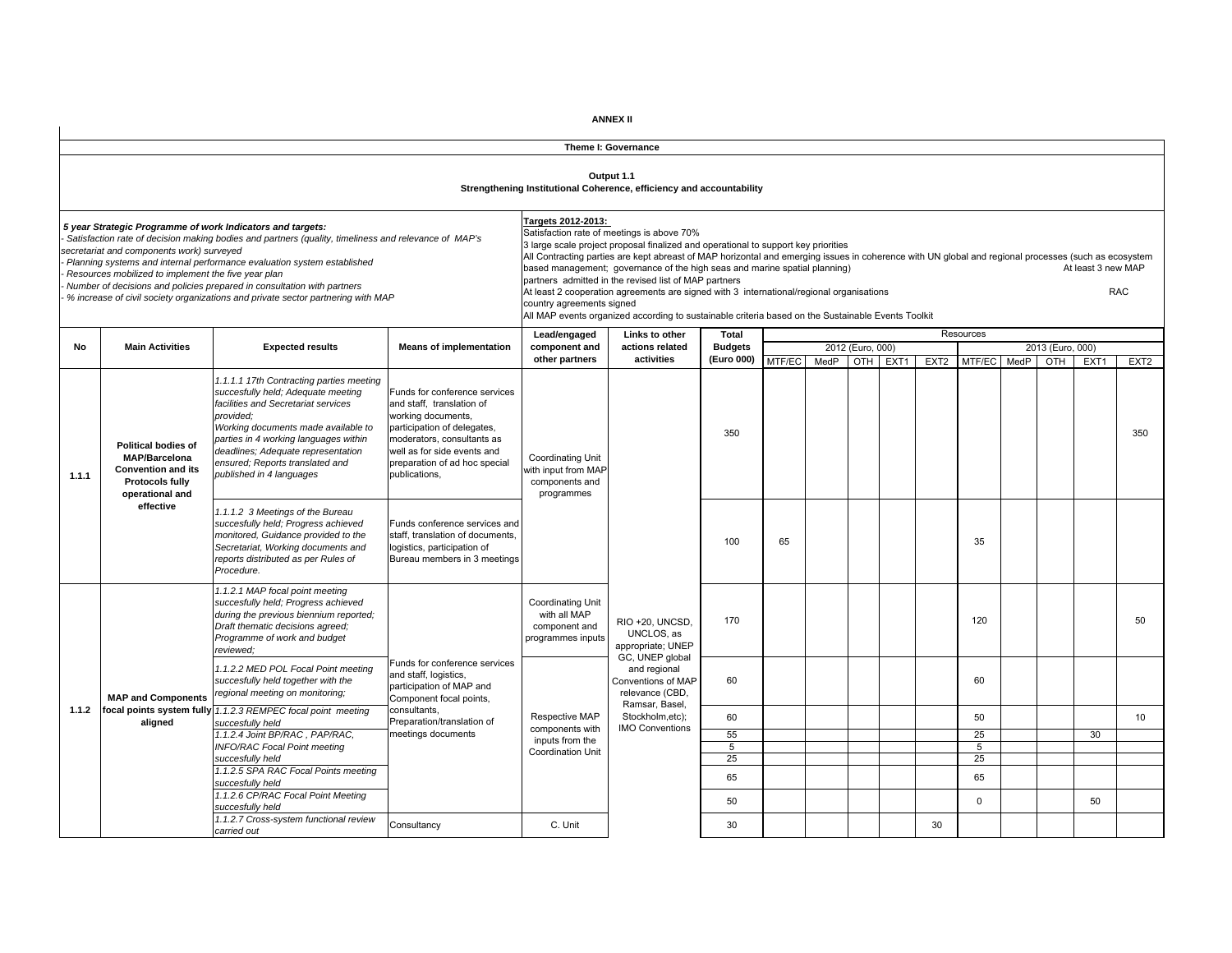|       |                                                                                       |                                                                                                                                                                                                                                                                                                                                                                                                                         |                                                                                                                                                                                                                                                                                                                                                                                              | Lead/engaged                                                                                                         | Links to other                                                                             | <b>Total</b>   |        |      |                  |      |                  | Resources   |                  |      |                  |
|-------|---------------------------------------------------------------------------------------|-------------------------------------------------------------------------------------------------------------------------------------------------------------------------------------------------------------------------------------------------------------------------------------------------------------------------------------------------------------------------------------------------------------------------|----------------------------------------------------------------------------------------------------------------------------------------------------------------------------------------------------------------------------------------------------------------------------------------------------------------------------------------------------------------------------------------------|----------------------------------------------------------------------------------------------------------------------|--------------------------------------------------------------------------------------------|----------------|--------|------|------------------|------|------------------|-------------|------------------|------|------------------|
| No    | <b>Main Activities</b>                                                                | <b>Expected results</b>                                                                                                                                                                                                                                                                                                                                                                                                 | <b>Means of implementation</b>                                                                                                                                                                                                                                                                                                                                                               | component and                                                                                                        | actions related                                                                            | <b>Budgets</b> |        |      | 2012 (Euro, 000) |      |                  |             | 2013 (Euro, 000) |      |                  |
|       |                                                                                       |                                                                                                                                                                                                                                                                                                                                                                                                                         |                                                                                                                                                                                                                                                                                                                                                                                              | other partners                                                                                                       | activities                                                                                 | (Euro 000)     | MTF/EC | MedP | OTH              | EXT1 | EXT <sub>2</sub> | MTF/EC MedP | OTH              | EXT1 | EXT <sub>2</sub> |
| 1.1.3 | sustainable<br>development fully<br>operational and<br>effective                      | 15th MCSD and its annual steering<br>committee meetings succesfully held;<br>Meeting reports submitted to the 18th<br>MAP advisory bodies for CPs meeting; Reports prepared and<br>translated; MSSD update and<br>implementation advanced,<br>implementation of Switch mediterranean<br>results shared with MCSD members,<br>including the work for integrating SCP,<br>green economy and climate change<br>adaptation. | Funds for conference services<br>and staff, preparation and<br>translation of documents,<br>participation of members of the<br>MCSD and its steering<br>committee, consultants/<br>moderators and participation<br>from additional key sectors and<br>major actors                                                                                                                           | Coordinating Unit<br>with MAP<br>component inputs<br>as appropriate                                                  |                                                                                            | 120            | 5      |      |                  |      |                  | 55          |                  |      | 60               |
| 1.1.4 | <b>Greening of MAP events</b>                                                         | All events organized by MAP and its<br>components are organized according to<br>sustainable criteria                                                                                                                                                                                                                                                                                                                    | Online toolkit, checklist,<br>technical advise on greening<br>the events.                                                                                                                                                                                                                                                                                                                    | CP/RAC and all<br>MAP components,<br>MIO-ECSDE                                                                       | UNEP, DTIE SCP,<br>H2020 Capacity<br>building project, MIO-<br>ECSDE                       | 25             |        |      |                  | 12   |                  |             |                  | 13   |                  |
|       |                                                                                       | 1.1.5.1 Ownership of the parties to<br>implement Ecosystem approach (EA)<br>roadmap ensured                                                                                                                                                                                                                                                                                                                             | Meeting of GDE to submit to<br>the MAP focal points meeting<br>the result achieved in the<br>implementation of EA roadmap<br>Funds for conference services<br>and staff, participation of the<br>representatives of the<br><b>Contracting Parties;</b><br>preparation and translation of<br>meeting documents;<br>Coordination of integrated<br>implementation of ECAP<br>through MAP system | <b>Coordinating Unit</b><br>with support from<br>CP/RAC and the<br>MAP components,<br>DTIE and EU/EC<br><b>AIDCO</b> | <b>UNEP Regional</b><br>Seas, CBD, EU<br><b>MSFD Directive</b>                             | 260            |        |      |                  |      |                  |             |                  |      | 260              |
| 1.1.5 | Integrated and<br>streamline approaches<br>in implementing<br>horizontal and emerging | 1.1.5.2 Governance of high seas issues<br>followed up on regular basis; Policy<br>papers prepared and legal and technical<br>advise provided to Contracting parties;<br><b>Workshop on reporting for reqular</b><br>process; MAP work on high seas<br>governance projected at regional and<br>alobal level                                                                                                              | Consultancy, travel, internal<br>consultations                                                                                                                                                                                                                                                                                                                                               | Coordinating Unit,<br>SPA/RAC                                                                                        | UNCLOS as<br>appropriate, UN GA<br>open ended group                                        | 80             | 5      |      |                  |      |                  | 5           |                  |      | 70               |
|       | issues                                                                                | 1.1.5.3 Renewable energies and<br>mitigation techniques such as carbon                                                                                                                                                                                                                                                                                                                                                  | nternal consultation meetings                                                                                                                                                                                                                                                                                                                                                                | Coordinating Unit                                                                                                    |                                                                                            | 25             |        |      |                  |      |                  |             |                  |      | 25               |
|       |                                                                                       | sequestration addressed by MAP<br>decision making bodies and linkages<br>made with related global processes;<br>Policy papers prepared and legal and<br>technical advise provided to Contracting<br>parties; technical assessment finalised                                                                                                                                                                             | (i.e. virtual); Consultancy as<br>appropriate, participation at<br>relevant global meetings,<br>where appropriate                                                                                                                                                                                                                                                                            | MED POL. Gov. of<br>Spain                                                                                            | <b>IMO London</b><br>Convention/Protocol,<br><b>OSPAR</b>                                  | 80             |        |      |                  | 10   |                  |             |                  |      | 70               |
|       |                                                                                       | 1.1.5.4 Marine spatial planning<br>unerstood and implemented as<br>appropriate in line with ICZM;<br>Approaches developped and synergies<br>ensured with other relevant<br>organisations                                                                                                                                                                                                                                | Attendance of relevant<br>neetings, Consultancy,<br>nternal consultation meetings                                                                                                                                                                                                                                                                                                            | PAP/RAC and<br><b>Coordinating Unit</b>                                                                              | UNESCO IOC, EU<br>Mediterranean<br>integrated Maritime<br>Policy; OSPAR, EU<br><b>MSFD</b> | 25             | 5      |      |                  |      |                  | 5           |                  | 15   |                  |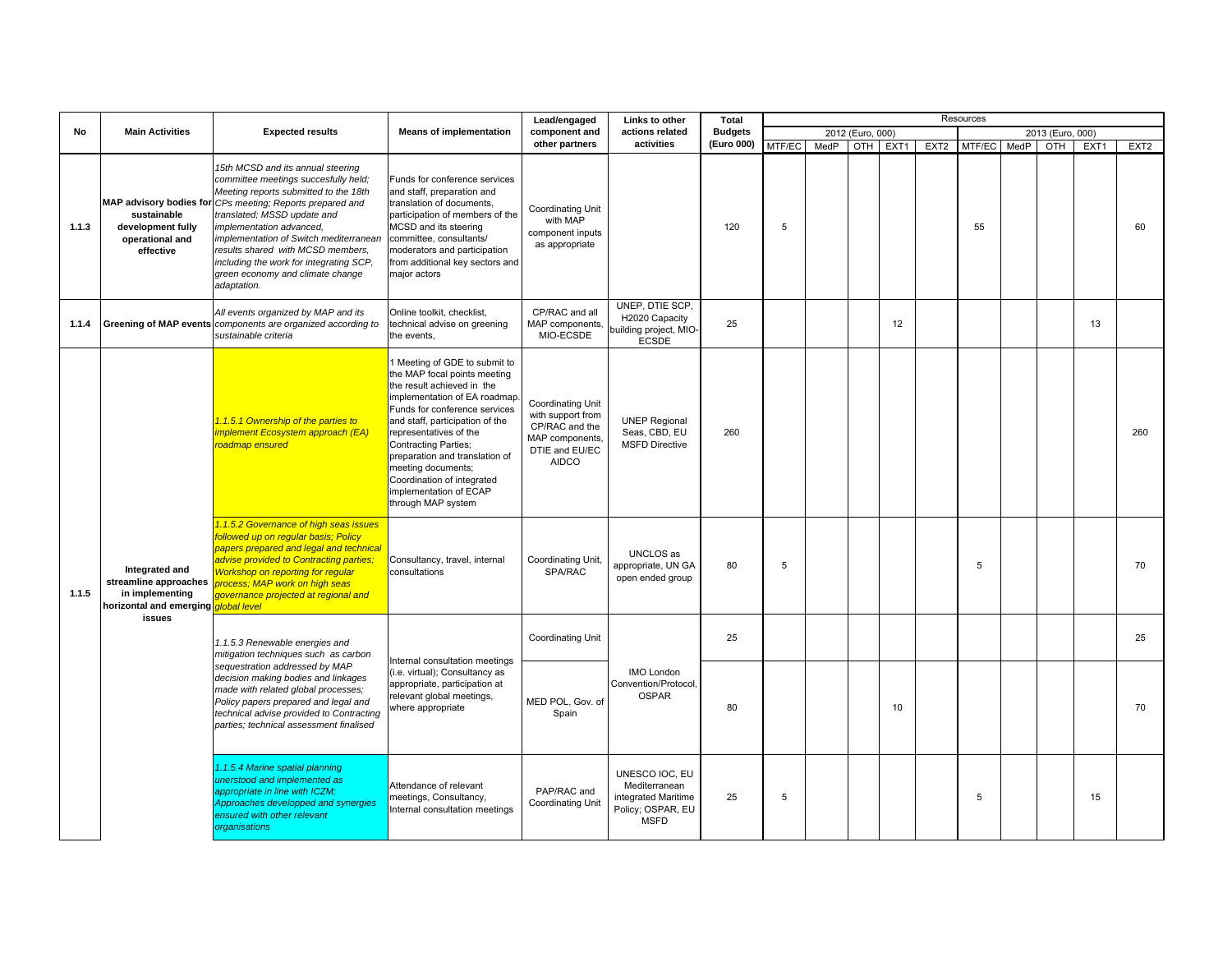|       |                                                                                                                                        |                                                                                                                                                                                                                                                                                                                                    |                                                                                                                                                                                                                          | Lead/engaged                                                                     | Links to other                                                                                                                       | Total          |                |      |                  |      |                  | Resources |      |                  |      |                  |
|-------|----------------------------------------------------------------------------------------------------------------------------------------|------------------------------------------------------------------------------------------------------------------------------------------------------------------------------------------------------------------------------------------------------------------------------------------------------------------------------------|--------------------------------------------------------------------------------------------------------------------------------------------------------------------------------------------------------------------------|----------------------------------------------------------------------------------|--------------------------------------------------------------------------------------------------------------------------------------|----------------|----------------|------|------------------|------|------------------|-----------|------|------------------|------|------------------|
| No    | <b>Main Activities</b>                                                                                                                 | <b>Expected results</b>                                                                                                                                                                                                                                                                                                            | <b>Means of implementation</b>                                                                                                                                                                                           | component and                                                                    | actions related                                                                                                                      | <b>Budgets</b> |                |      | 2012 (Euro, 000) |      |                  |           |      | 2013 (Euro, 000) |      |                  |
|       |                                                                                                                                        |                                                                                                                                                                                                                                                                                                                                    |                                                                                                                                                                                                                          | other partners                                                                   | activities                                                                                                                           | (Euro 000)     | MTF/EC         | MedP | OTH              | EXT1 | EXT <sub>2</sub> | MTF/EC    | MedP | OTH              | EXT1 | EXT <sub>2</sub> |
|       |                                                                                                                                        | 1.1.6.1 PW 2014-2020 prepared, 2014-<br>2015 programme of work aligned with<br>the updated 5 yr programme of work;<br>Result based management enhanced,<br>Indicators to measure cost effectivness<br>of implementation of PW per output<br>established                                                                            | Consultancy, ECP meetings,<br>travel,                                                                                                                                                                                    | Coordinating Unit,<br>MAP Components,                                            | MAP 5 year PW<br>UNEP Mid term                                                                                                       |                |                |      |                  |      |                  |           |      |                  |      |                  |
| 1.1.6 | Improved capacity for<br>integrated strategic<br>planning using result<br>based management                                             | 1.1.6.2 Implementation of the PW<br>evaluated: results submitted to Bureau<br>and MAP focal points meetings; new<br>programming planning process<br>proposed                                                                                                                                                                       | <b>External evaluation</b><br>undertaken, ECP meeting to<br>coordinate the effort                                                                                                                                        | ECP (4 meetings)<br>per year incluidng<br>virtual meetings<br>where appropriate) | Strategy,<br>2012-2013 UNEP<br>UfM.<br>PW,<br>EU,<br>EU/UNEP<br>Partnership,                                                         | 417            | 70             |      |                  |      | 138              | 30        |      |                  |      | 178              |
|       |                                                                                                                                        | 1.1.6.3 Joint resource mobilisation plan<br>implemented; Project proposals<br>formulated to support priorities of the 2<br>and 5 year PW                                                                                                                                                                                           | Consultancy, ECP meetings to<br>coordinate the effort, travel to<br>meetings with donor agencies                                                                                                                         |                                                                                  | EC/UNEP MAP joint<br>PW;<br>Marrakesh<br>Declaration 2009                                                                            |                |                |      |                  |      |                  |           |      |                  |      |                  |
|       |                                                                                                                                        | 1.1.6.4 RAC country agreements signed<br>and implemented; RAC Steering<br>Committee held on annual basis                                                                                                                                                                                                                           | ravel and communication with<br>host countries for the purpose<br>of bilateral meetings and RAC<br>Steering Committee meetings                                                                                           | Coordinating Unit,<br>MAP Components,<br>RAC country<br>government               |                                                                                                                                      |                |                |      |                  |      |                  |           |      |                  |      |                  |
|       |                                                                                                                                        | 1.1.7.1 Interagency cooperation<br>established:<br>Existing collaboration agreements with<br>key regional actors updated and shared<br>with the Bureau; Joint activities with<br>partners implemented where appropriate                                                                                                            | Consultation meetings<br>Secretariat/MAP partners;<br>travel, consultancy to prepare<br>policy papers on issues of<br>common interest, ECP<br>meeetings to ensure internal<br>corodination                               | Coordinating Unit,<br>MAP components<br>and MAP Partners<br>contribution         | Marrakesh<br>Declaration, 2009;<br>UNEP GC on Global<br>Environmental<br>Governance,<br>UNCLOS, as<br>appropriate                    | 5              |                |      |                  |      | 5                |           |      |                  |      |                  |
| 1.1.7 | <b>Results oriented</b><br>partnerships<br>established with<br>international and civil<br>society organisations<br><b>MAP</b> partners | 1.1.7.2 Strategic support to NGOs to<br>implement decision IG 17/5 on MAP/Civil<br>society cooperation; List of MAP<br>partners reviewed and updated;<br>Policy/decisions consulted with MAP<br>partners prior to their adoption; Joint<br>activities implemented;<br>NGO participation in MAP decision<br>making process enhanced | Travel<br>of NGO representatives to<br>MAP meetings; MoU with<br>Partners for implementing joint<br>activities, SSFA for projects in<br>line with MAP priorities                                                         | Coordinating Unit,<br>MAP components<br>and MAP Partners<br>contribution         | Decision IG 17/6 of<br>the 16th CPs<br>meeting on<br>MAP/Civil society<br>cooperation; UN<br>policy, UNEP policy<br>on civil society | 60             | $\overline{4}$ |      |                  |      |                  | 57        |      |                  |      |                  |
|       |                                                                                                                                        | 1.1.7.3 Partnership with WB MCMI for<br>improved governance of the<br>Meriterranean                                                                                                                                                                                                                                                | Workshops, seminars,<br>mettings, conferences                                                                                                                                                                            | Blue Plan in<br>cooperation with C.<br>Unit and MAP<br>components                | World Bank, UfM,<br><b>GEF</b>                                                                                                       | 814            |                |      |                  | 56   | 351              |           |      |                  | 56   | 351              |
| 1.1.8 | <b>Effective coordination</b><br>of the MedPartnership<br>Project;                                                                     | Annual project steering committee<br>successfully held, Mid-term evaluation<br>conducted; Project Implementation<br>Review (PIR) for 2012 and 2013<br>completed and submitted to GEF;<br>Coordination group meetings<br>successfully held; GEF climate variability<br>project successfully coordinated                             | Funds for salaries/travel of<br>conference staff, translation,<br>logistics participation of<br>sponsored delegates;<br>Preparation /translation of<br>reports of the meetings,<br>consultancy to peer review<br>process | Coordinating Unit<br>with inputs from co-<br>executing partners                  | <b>UNEP Regional</b><br>Seas for LME;<br>UNEP/GEF<br>nternational waters;<br>Sustainable<br>Mediterranean<br>Project of WB           | 193            | 20             | 87   |                  |      |                  | 28        | 58   |                  |      |                  |
|       | <b>TOTAL FINANCIAL</b><br><b>RESOURCES</b>                                                                                             |                                                                                                                                                                                                                                                                                                                                    |                                                                                                                                                                                                                          |                                                                                  |                                                                                                                                      | 3074           | 174            | 87   | $\mathbf 0$      | 78   | 524              | 565       | 58   | $\Omega$         | 164  | 1424             |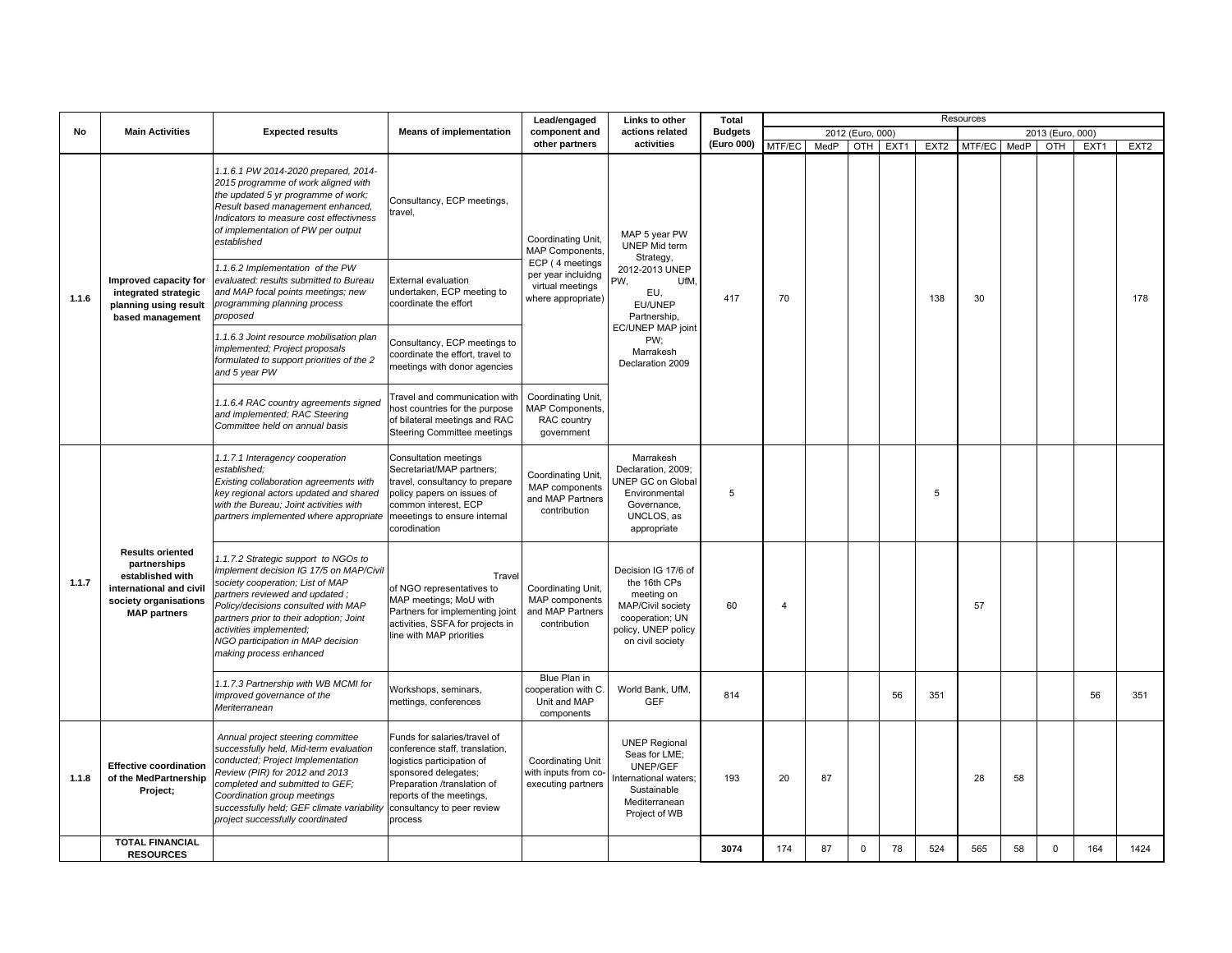| <b>ANNEX II</b> |  |
|-----------------|--|
|-----------------|--|

|    |                                                                                                        |                                                                                                                                                                                                                                                                                                                                                                                                                                                                             | Implementation gap filled: Contracting Parties supported in meeting the objectives of BC, protocols and adopted strategies                                                                                                                                                                                                                               |                                                                                                                      | Theme I: Governance<br>Output 1.2                                                                                                                                                                                                                                                                                                                                                                                                                                                                                                                                                                                                                                                                                                                                                                                                                                                                                                                                                                     |                              |        |      |                  |      |                  |        |      |                  |                  |                  |
|----|--------------------------------------------------------------------------------------------------------|-----------------------------------------------------------------------------------------------------------------------------------------------------------------------------------------------------------------------------------------------------------------------------------------------------------------------------------------------------------------------------------------------------------------------------------------------------------------------------|----------------------------------------------------------------------------------------------------------------------------------------------------------------------------------------------------------------------------------------------------------------------------------------------------------------------------------------------------------|----------------------------------------------------------------------------------------------------------------------|-------------------------------------------------------------------------------------------------------------------------------------------------------------------------------------------------------------------------------------------------------------------------------------------------------------------------------------------------------------------------------------------------------------------------------------------------------------------------------------------------------------------------------------------------------------------------------------------------------------------------------------------------------------------------------------------------------------------------------------------------------------------------------------------------------------------------------------------------------------------------------------------------------------------------------------------------------------------------------------------------------|------------------------------|--------|------|------------------|------|------------------|--------|------|------------------|------------------|------------------|
|    | A regional strategy on marine litter adopted by 2011<br>MSSD indicators populated and reported against | 5 Year Strategic Programme of work indicators and targets:<br>No of regional policies guidelines and plans adopted, implemented and funded<br>Regional strategy on ships ballast water management adopted by 2011<br>Number of environmental inspectors per number of facilities<br>Database and guidelines on illegal hazardous waste movements prepared by 2012<br>Performance and accessibility of the on-line reporting system (reports on-line and accessible on time) |                                                                                                                                                                                                                                                                                                                                                          | Targets 2012-2013                                                                                                    | Minimum of 3 or 4 regional policies/plans/guidelines assessed, updated, or finalised (MSSD, ICZM, SAPBIO, SAPMED)<br>Integrated assessment policy in accordance ecosystem approach finalized<br>Integrated Monitoring Programme developped<br>MSSD updated according to SCP and green economy criteria<br>At least 12 countries assisted to implement regional policies/plans and guidelines at the national level; including the alignment of their NSSD with MSSD;<br>countries supported in the implementation of the SCP National Action Plans;<br>3 SPAMIs management performance assessed and evaluated;<br>22 Contracting Parties submit reports on the implementation of the Convention and its Protocols;<br>Compliance chalenges in at least two issues identified/faciltated<br>4 countries assisted in the implementation of the marine litter strategy<br>3 Countries assisted for the improvement of the inspection systems<br>2 pilot projects on marine litter management implemented |                              |        |      |                  |      |                  |        |      |                  |                  |                  |
|    |                                                                                                        |                                                                                                                                                                                                                                                                                                                                                                                                                                                                             | Means of                                                                                                                                                                                                                                                                                                                                                 | Lead/engaged                                                                                                         | Links to other                                                                                                                                                                                                                                                                                                                                                                                                                                                                                                                                                                                                                                                                                                                                                                                                                                                                                                                                                                                        | Total                        |        |      | 2012 (Euro, 000) |      | Resources        |        |      | 2013 (Euro, 000) |                  |                  |
| No | <b>Main Activities</b>                                                                                 | <b>Expected results</b>                                                                                                                                                                                                                                                                                                                                                                                                                                                     | implementation                                                                                                                                                                                                                                                                                                                                           | component and<br>other partners                                                                                      | actions related<br>activities                                                                                                                                                                                                                                                                                                                                                                                                                                                                                                                                                                                                                                                                                                                                                                                                                                                                                                                                                                         | <b>Budgets</b><br>(Euro 000) | MTF/EC | MedP | OTH              | EXT1 | EXT <sub>2</sub> | MTF/EC | MedP | OTH              | EXT <sub>1</sub> | EXT <sub>2</sub> |
|    |                                                                                                        | <b>MSSD implementation</b><br>1.2.1.1<br>Updating/Developing the indicators of the<br>Mediterranean Strategy for Sustainable<br>Development following the MSSD<br>implementation assessment and presented<br>at15th MCSD meeting                                                                                                                                                                                                                                            | Revised list of policy<br>indicators, produced<br>through a participatory<br>process: The process<br>will involve in house<br>expertise, consultancy<br>and one regional<br>workshop.                                                                                                                                                                    | Blue Plan in<br>Consultation with<br>the Coordinating<br>Unit and all MAP<br>components                              | Rio+20; MSSD<br>implementation<br>Assessment, UfM<br>EU SD strategy.<br>UfM Water<br>Strategy, EU<br>Water<br>Mediterranean<br>Initiative                                                                                                                                                                                                                                                                                                                                                                                                                                                                                                                                                                                                                                                                                                                                                                                                                                                             | 177                          | 12     |      |                  |      | 150              | 15     |      |                  |                  |                  |
|    |                                                                                                        | 1.2.1.2 Integration of SCP and Green<br>economy in MSSD, including SCP indicators,<br>and regional cooperation through stakeholder<br>dialogue and mobilising other actors in the<br>framewrok of the MCSD building also on<br>experiences of the implementation of SCP in<br>other regions (SWITCH-Asia) and preparing<br>the implementation Plan for SWITCH<br>Mediterranean activities.                                                                                  | Organisation of 2<br>regional conferences, 1<br>workshop on<br>international initiatives<br>and programmes on<br>green economy, SCP<br>and CC adapatation.<br>Funds for conference<br>services and staff.<br>logistics, consultancy,<br>travel for participants.<br>Preparation /translation<br>of the report of the<br>meetings and other<br>documents. | Coordinating Unit,<br>CP RAC.<br>UNEP/DTIE, Blue<br>Plan RAC and other<br>relevant MAP<br>components<br>Coordinating | Rio+20: MSSD<br>implementation<br>Assessment, UfM<br>EU SD and SCP<br>strategies,<br>UNEP/DTIE,<br>UNDP, World<br>Bank, UN-WTO<br>etc.                                                                                                                                                                                                                                                                                                                                                                                                                                                                                                                                                                                                                                                                                                                                                                                                                                                                | 600                          |        |      |                  |      | 400              |        |      |                  |                  | 200              |
|    |                                                                                                        | <b>Ecosystem based management</b><br>1.2.1.3 Preparing MAP Integrated Monitoring<br>programme based on ecosystem approach                                                                                                                                                                                                                                                                                                                                                   | 2 Regional workshops<br>Consultants, internal<br>consultation meetings<br>with regional experts and<br><b>RACs</b>                                                                                                                                                                                                                                       | MED POL, in<br>consultation the<br>Coordinating Unit,<br>RAC/SPA and the<br>other RACs                               |                                                                                                                                                                                                                                                                                                                                                                                                                                                                                                                                                                                                                                                                                                                                                                                                                                                                                                                                                                                                       | 200                          |        |      |                  |      | 120              |        |      |                  |                  | 80               |
|    |                                                                                                        |                                                                                                                                                                                                                                                                                                                                                                                                                                                                             | Meetings with national<br>and regional experts;<br>internal coordination<br>meeting of the<br>Secretariat, consultants                                                                                                                                                                                                                                   | MEDPOL, in<br>consultation with<br>Coordinating Unit,<br>RAC/SPA and the<br>the other RACs                           | <b>UNEP/MAP EA</b><br>Roadmap, EU<br>MSFD, GFCM                                                                                                                                                                                                                                                                                                                                                                                                                                                                                                                                                                                                                                                                                                                                                                                                                                                                                                                                                       | 20                           | 10     |      |                  |      |                  | 10     |      |                  |                  |                  |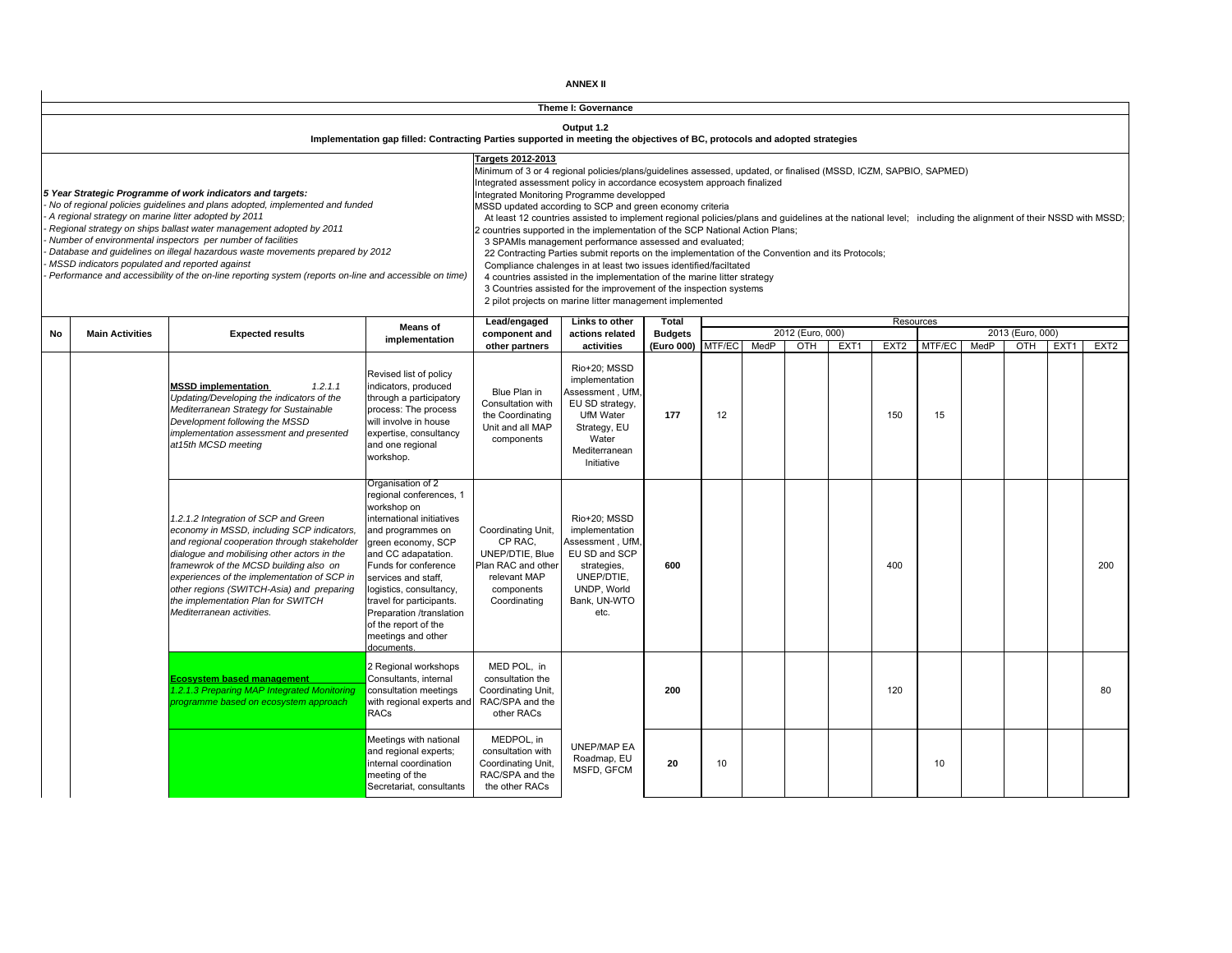|       |                                                                                                                                                                                            |                                                                                                                                                                                                                                                                                                                                                       | <b>Means of</b>                                                                                                                                                                                                          | Lead/engaged                                                                                                           | Links to other                                                                                                            | <b>Total</b>   |        |      |                  |      | Resources        |        |      |                  |      |                  |
|-------|--------------------------------------------------------------------------------------------------------------------------------------------------------------------------------------------|-------------------------------------------------------------------------------------------------------------------------------------------------------------------------------------------------------------------------------------------------------------------------------------------------------------------------------------------------------|--------------------------------------------------------------------------------------------------------------------------------------------------------------------------------------------------------------------------|------------------------------------------------------------------------------------------------------------------------|---------------------------------------------------------------------------------------------------------------------------|----------------|--------|------|------------------|------|------------------|--------|------|------------------|------|------------------|
| No    | <b>Main Activities</b>                                                                                                                                                                     | <b>Expected results</b>                                                                                                                                                                                                                                                                                                                               |                                                                                                                                                                                                                          | component and                                                                                                          | actions related                                                                                                           | <b>Budgets</b> |        |      | 2012 (Euro, 000) |      |                  |        |      | 2013 (Euro, 000) |      |                  |
|       |                                                                                                                                                                                            |                                                                                                                                                                                                                                                                                                                                                       | implementation                                                                                                                                                                                                           | other partners                                                                                                         | activities                                                                                                                | (Euro 000)     | MTF/EC | MedP | OTH              | EXT1 | EXT <sub>2</sub> | MTF/EC | MedP | OTH              | EXT1 | EXT <sub>2</sub> |
|       |                                                                                                                                                                                            | 1.2.1.4 Determining GES and targets in the<br>framework of Ecosystem Approach for 11<br>ecological objectives, piloting as appropriate<br>and suporting this process through socio-                                                                                                                                                                   | Meetings with national<br>and regional experts;<br>internal coordination<br>meeting of the<br>Secretariat, consultants                                                                                                   | C. Unit and MAP<br>Components                                                                                          |                                                                                                                           | 520            |        |      |                  |      | 320              |        |      |                  |      | 200              |
|       |                                                                                                                                                                                            | economic and cost of environmental<br>degradation analysis                                                                                                                                                                                                                                                                                            | Establishing a process<br>to carry out socio-<br>economic analysis                                                                                                                                                       | BP/RAC in<br>consultation with<br>the Coordinating<br>Unit and other MAP<br>components                                 | UNEP/MAP<br>ecosystem<br>approach, EU<br>MSFD, GFCM,                                                                      | 191            | 20     |      |                  |      | 75               | 22     |      |                  |      | 75               |
|       |                                                                                                                                                                                            |                                                                                                                                                                                                                                                                                                                                                       | Research support to the<br>ECAP*                                                                                                                                                                                         | <b>BP/RAC</b>                                                                                                          | <b>UNEP/MAP</b><br>ecosystem<br>approach, EU FP7<br><b>PERSEUS</b>                                                        | 600            |        |      |                  | 50   | 250              |        |      |                  | 50   | 250              |
|       |                                                                                                                                                                                            | 1.2.1.5 Preparing MAP policy on the<br>assessment of marine and coastal<br>environment in line with the ecosystems<br>approach and regular process                                                                                                                                                                                                    | Consultancy, regional<br>workshop; mapping of<br>exisiting data                                                                                                                                                          | Coordinating Unit<br>and MAP<br>components                                                                             | AoA, MAP<br>Component<br>mandates, 2009.<br><b>UNEP/MAP EA</b><br>roadmap, EEA,<br>H2020 SEIS, CBD<br>indicators          | 100            |        |      |                  |      | 50               |        |      |                  |      | 50               |
| 1.2.1 | Regional policies,<br>quidelines and plans<br>necessary for the<br>effective<br>implementation of<br>the Convention.<br>protocols and<br>startegies adopted,<br>updated and<br>implemented | <b>Off-shore Protocol</b><br>1.2.1.6 Assessing the national legal and<br>administrative systems, including<br>authorisation, inspection, prepararedness and<br>response capabilities available in the<br><b>Mediterranean with regard to offshore</b><br>activities including the preparation of an actior<br>plan to implement the Offshore protocol | 2 Meetings of the<br>Working group to the<br>Offshore Protocol:<br>Consultancy, Funds for<br>conference services and<br>staff, translation of<br>documents, participation<br>WG members, Meeting<br>documents translated | <b>Coordinating Unit</b><br>and REMPEC with<br>the other concerned<br>MAP components                                   | <b>UNEP/MAP EA</b><br>roadmap, EU<br>Communication on<br>Offshore activities.<br>OSPAR, REMPEC,<br>Relevant<br>Industries | 170            |        |      |                  |      | 100              |        |      |                  |      | 70               |
|       |                                                                                                                                                                                            | <b>SAP/BIO</b><br>1.2.1.7 Updating the Strategic Programme to<br><b>protect marine and coastal bodiversity (SAP</b><br><b>BIO)</b> with the CBD Strategic Plan for<br>Biodiversity 2011-2020 and ecosystems<br>approach                                                                                                                               | <b>National Consultation</b><br>and 2 regional<br>workshops, Funds for<br>conference services and<br>staff, Consultancies;<br>participation of<br>delegates; Preparation<br>/translation of workshop<br>documents        | RAC/SPA in<br>consultation with<br>the Coordinating<br>Unit, MAP<br>components and<br>other regional<br>partners       | CBD, UNEP<br>Regional Seas,<br><b>UNEP/MAP EA</b><br>roadmap, MSSD<br>EU MSFD<br>Directive                                | 120            | 45     |      |                  |      |                  | 45     |      |                  |      | 30               |
|       |                                                                                                                                                                                            | 1.2.1.8 Assessment of the implementation of<br>the SAPMED through the NAPs and taking<br>into account the gradual application of the<br>ecosystems approach                                                                                                                                                                                           | Consultants, experts                                                                                                                                                                                                     | <b>MEDPOL</b> in<br>consultation with<br>the Coordinating<br>Unit, MAP<br>components and<br>other regional<br>partners | LBS Protocol,<br>NAPs, Regional<br>Plans, EU marine<br>strategy                                                           | 30             | 10     |      |                  |      | 10               | 10     |      |                  |      |                  |
|       |                                                                                                                                                                                            | Regional Plan on marine litter<br>management<br>1.2.1.9 Preparation of a detailed marine liter<br>regional Plan including costs, targets and<br>deadlines and programmes of measures in<br>the framewrok of Article 15 of the LBS<br>Protocol                                                                                                         | Consultants, experts,<br>consultations with CPs<br>by electronic means                                                                                                                                                   | MEDPOL in<br>cooperation with the<br>other RACs                                                                        | <b>Global litter</b><br>activities,<br>FFE/Blue Flag<br>Programme                                                         | 224            | 24     |      |                  |      | 100              |        |      |                  |      | 100              |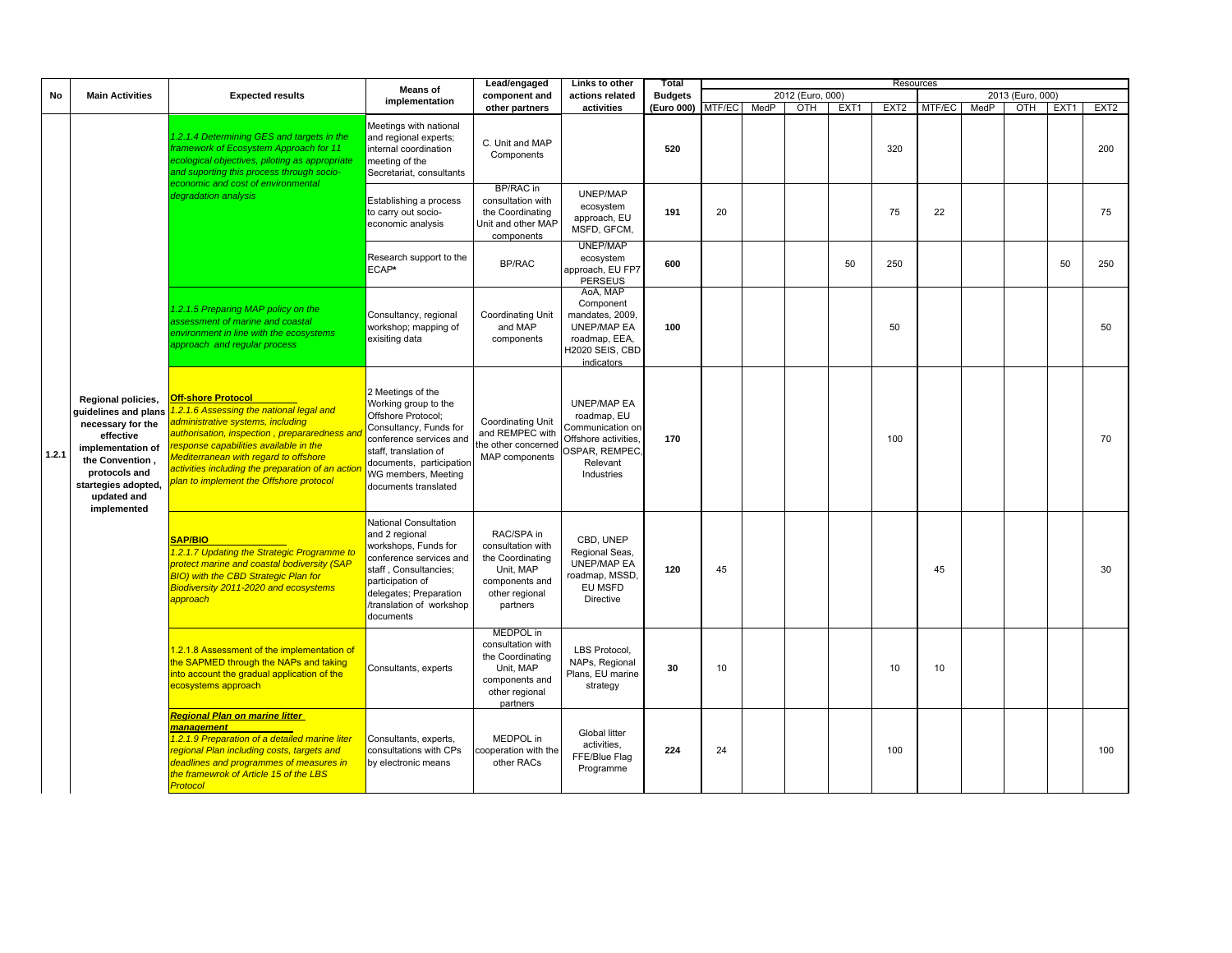|           |                        |                                                                                                                                                                                                                                                                                                                                                                                                                                                                                                                                                                                                                                                                                                                                                                                                                                                                                                                                                                                                                                                                                                         | Means of                                                                                                                                                                                | Lead/engaged                                                                          | Links to other                                                                                | Total          |        |      |                  |      |                  | Resources |      |                  |      |                  |
|-----------|------------------------|---------------------------------------------------------------------------------------------------------------------------------------------------------------------------------------------------------------------------------------------------------------------------------------------------------------------------------------------------------------------------------------------------------------------------------------------------------------------------------------------------------------------------------------------------------------------------------------------------------------------------------------------------------------------------------------------------------------------------------------------------------------------------------------------------------------------------------------------------------------------------------------------------------------------------------------------------------------------------------------------------------------------------------------------------------------------------------------------------------|-----------------------------------------------------------------------------------------------------------------------------------------------------------------------------------------|---------------------------------------------------------------------------------------|-----------------------------------------------------------------------------------------------|----------------|--------|------|------------------|------|------------------|-----------|------|------------------|------|------------------|
| <b>No</b> | <b>Main Activities</b> | <b>Expected results</b>                                                                                                                                                                                                                                                                                                                                                                                                                                                                                                                                                                                                                                                                                                                                                                                                                                                                                                                                                                                                                                                                                 | implementation                                                                                                                                                                          | component and                                                                         | actions related                                                                               | <b>Budgets</b> |        |      | 2012 (Euro, 000) |      |                  |           |      | 2013 (Euro, 000) |      |                  |
|           |                        |                                                                                                                                                                                                                                                                                                                                                                                                                                                                                                                                                                                                                                                                                                                                                                                                                                                                                                                                                                                                                                                                                                         |                                                                                                                                                                                         | other partners                                                                        | activities                                                                                    | (Euro 000)     | MTF/EC | MedP | OTH              | EXT1 | EXT <sub>2</sub> | MTF/EC    | MedP | OTH              | EXT1 | EXT <sub>2</sub> |
|           |                        | 1.2.1.9a Implementation of selected activities<br>of the Strategic Framework for the<br>management of marine litter:<br>a) assist subnational and local authorities to<br>develop proposals for financing activities (EU<br>neighbourhood policy, EIB, African<br>Development Bank, GEF, etc.) (activity 1.13)<br>b) encourage the adoption of litter free areas<br>by NGOs and fishing communities (activity<br>(2.8)<br>c) encourage local authorities to work with<br>schools, NGOs on beach clean-up (activity<br>3.9)<br>d) agree on a baseline and a target reduction<br>of marine litter (activity 4.4)<br>e) integrate the marine litter system into the<br><b>MEDPOL Info system (activity 4.5)</b><br>f) establish national marine litter monitoring on<br>the basis of ECAP (activity 4.10)<br>g) monitor and map lost/abandoned fishing<br>gears and report to MEDPOL (activity 5.10)<br>h) assist fisheries to recover lost fishing gears<br>(activity 5.11)<br>i) encourage the adoption of lost/abandoned<br>fishing gears free areas by NGOs and fishing<br>communities (activity 5.13) | Consultants, experts,<br>consultations with CPs                                                                                                                                         | MEDPOL in<br>consultation with<br>other RACs                                          | Global litter<br>activities,<br>FFE/Blue Flag<br>Programme                                    | 160            |        |      |                  |      | 80               |           |      |                  |      | 80               |
|           |                        | <b>Implementing Action Plan on ICZM Protoco</b><br>1.2.1.10 Outlining a common Regional<br><b>Framework for ICZM</b>                                                                                                                                                                                                                                                                                                                                                                                                                                                                                                                                                                                                                                                                                                                                                                                                                                                                                                                                                                                    | Consultants, Expert<br>meetings, one regional<br>consultation workshop;<br>participation of the<br>representaives of the<br>Contracting Parties,<br>traslation of workshop<br>documents | PAP/RAC with<br>contribution from<br>the Coordinating<br>Unit and other<br>Components | Action Plan to<br>implement ICZM<br>protocol, EU ICZM<br>recommendations.<br>EU Shape Project | 5              | 5      |      |                  |      |                  |           |      |                  |      |                  |
|           |                        | 1.2.2.1 Assist countries to prepare NSSD in<br>line with MSSD                                                                                                                                                                                                                                                                                                                                                                                                                                                                                                                                                                                                                                                                                                                                                                                                                                                                                                                                                                                                                                           | Support to 2 countries:<br>Consultancy, workshops                                                                                                                                       | Coordinating Unit                                                                     | MSSD, ICZM<br>protocol                                                                        | 47             | 22     |      |                  |      |                  | 25        |      |                  |      |                  |
|           |                        | 1.2.2.2 Support in the aplication of National<br><b>SCP Action Plans</b>                                                                                                                                                                                                                                                                                                                                                                                                                                                                                                                                                                                                                                                                                                                                                                                                                                                                                                                                                                                                                                | Support to 2 countries:<br>Consultancy, workshops                                                                                                                                       | Coordinating Unit,<br>CP RAC.<br>UNEP/DTIE                                            | MSSD, EU policies                                                                             | 41             |        |      |                  | 20   |                  |           |      |                  | 21   |                  |
|           |                        | 1.2.2.3 Assist countries to implement the<br>adopted Regional Plans in the framework of<br>Art 15 of LBS Protocol: undatir                                                                                                                                                                                                                                                                                                                                                                                                                                                                                                                                                                                                                                                                                                                                                                                                                                                                                                                                                                              | Technical and legal<br>assistance provided to 3<br>countries in relation to<br>the adopted measures;<br>Consultancy                                                                     | MED POL in<br>cooperation with<br>CP/RAC                                              | LBS Protocol,<br>NAPs, Regional<br>Plans, EU IPCC<br>Directive                                | 30             | 20     |      |                  |      |                  | 10        |      |                  |      |                  |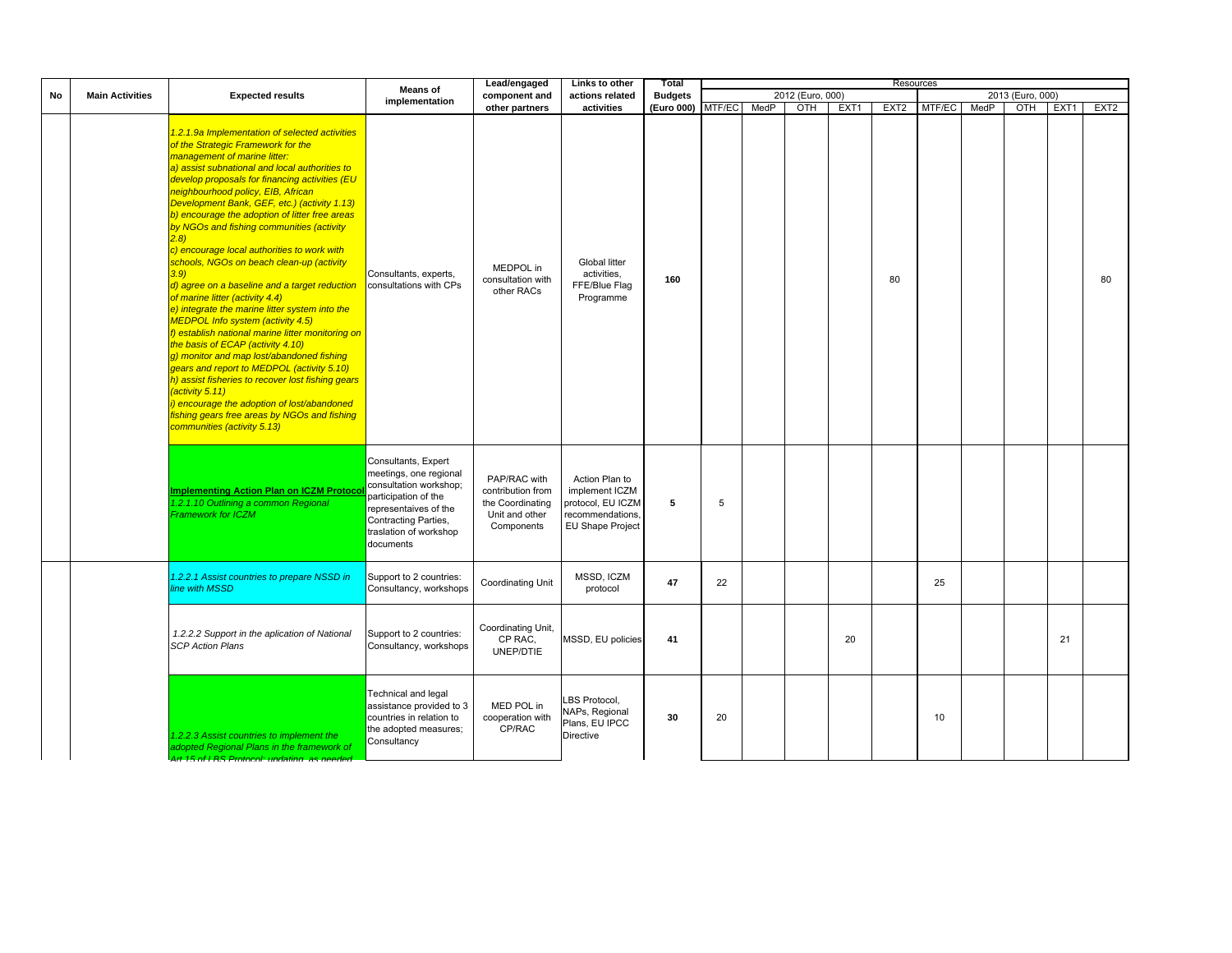|       |                                                                           |                                                                                                                                                                                                                                                                                                           | <b>Means of</b>                                                                                                                                                                                                 | Lead/engaged                                                                                    | Links to other                                                                                                                                                              | Total          |                |      |                  |      | Resources        |        |      |                  |      |                  |
|-------|---------------------------------------------------------------------------|-----------------------------------------------------------------------------------------------------------------------------------------------------------------------------------------------------------------------------------------------------------------------------------------------------------|-----------------------------------------------------------------------------------------------------------------------------------------------------------------------------------------------------------------|-------------------------------------------------------------------------------------------------|-----------------------------------------------------------------------------------------------------------------------------------------------------------------------------|----------------|----------------|------|------------------|------|------------------|--------|------|------------------|------|------------------|
| No    | <b>Main Activities</b>                                                    | <b>Expected results</b>                                                                                                                                                                                                                                                                                   | implementation                                                                                                                                                                                                  | component and                                                                                   | actions related                                                                                                                                                             | <b>Budgets</b> |                |      | 2012 (Euro, 000) |      |                  |        |      | 2013 (Euro, 000) |      |                  |
|       |                                                                           |                                                                                                                                                                                                                                                                                                           |                                                                                                                                                                                                                 | other partners                                                                                  | activities                                                                                                                                                                  | (Euro 000)     | MTF/EC         | MedP | OTH              | EXT1 | EXT <sub>2</sub> | MTF/EC | MedP | OTH              | EXT1 | EXT <sub>2</sub> |
|       |                                                                           | of adopted Regional Plans and develop NIPs<br>in the framewrok of the Stokholm Convention                                                                                                                                                                                                                 | Experts, capacity<br>building meetings for the<br>revision / updating of the<br>NIPs under Stockholm<br>Convention                                                                                              | CP/RAC in<br>cooperation with<br><b>MEDPOL</b>                                                  | Regional Plans on<br>New POPs.<br>Stockholm<br>Convention,<br>MEDpartnership<br>project                                                                                     | 25             |                |      |                  | 12   |                  |        |      |                  | 13   |                  |
|       | Assistance to<br>countries to<br>1.2.2 implement regional<br>policies and | 1.2.2.4 Provision of technical assistance to<br>countries for the implementation of Hazardous<br><b>Waste and Dumping Protocols</b>                                                                                                                                                                       | Expert advice provided<br>to 6 countries,<br>Consultants, experts,                                                                                                                                              | <b>MED POL</b>                                                                                  | Stockholm<br>Convention, Basel<br>Convention,<br>London<br>Convention and<br>Protocol                                                                                       | 70             | 5              |      |                  |      | 30               | 5      |      |                  |      | 30               |
|       | guidelines                                                                | 1.2.2.5 Assistance to countries for the<br>improvement of inspection systems                                                                                                                                                                                                                              | Support to 3 countries<br>on national inspection<br>systems through training                                                                                                                                    | <b>MED POL</b>                                                                                  | WHO, LBS<br>Protocol, NAPs.<br>Regional Plans,<br>EU IPCC                                                                                                                   | 22             | $\overline{7}$ |      |                  |      |                  | 15     |      |                  |      |                  |
|       |                                                                           | 1.2.2.6 Training and fellowships                                                                                                                                                                                                                                                                          | Scientists participation at<br>related scientific<br>conferences facilitated,<br>Travel grants for 5<br>scientist                                                                                               | <b>MED POL</b>                                                                                  | LBS Protocol,<br>NAPs, Regional<br>Plans, EU IPCC                                                                                                                           | 6              | 3              |      |                  |      |                  | 3      |      |                  |      |                  |
|       |                                                                           | 1.2.2.7 Countries ready to undergo an audit of<br>their level of implementation of the mandatory<br><b>IMO</b> instruments                                                                                                                                                                                | National workshops on<br>the Voluntary IMO<br>Member States Audit<br>Scheme (VIMSAS)                                                                                                                            | <b>REMPEC</b>                                                                                   | SAFEMED, IMO                                                                                                                                                                | 55             |                |      |                  | 55   |                  |        |      |                  |      |                  |
|       |                                                                           | 1.2.2.8 Flag States better prepared to<br>discharge their obligations under IMO<br>Conventions                                                                                                                                                                                                            | Flag State<br>implementation (FSI)<br>training course                                                                                                                                                           | <b>REMPEC</b>                                                                                   | SAFEMED, IMO                                                                                                                                                                | 55             |                |      |                  | 55   |                  |        |      |                  |      |                  |
|       |                                                                           | 1.2.2.9 Countries better prepared to discharge<br>their duties as Port States; port state control<br>regime in the Mediterranean strengthened                                                                                                                                                             | Exchanges of PSC<br>officers, secondment                                                                                                                                                                        | <b>REMPEC</b>                                                                                   | SAFEMED, Paris<br>and Med MoU on<br><b>PSC</b>                                                                                                                              | 31             |                |      |                  | 31   |                  |        |      |                  |      |                  |
|       |                                                                           | 1.2.2.10 Control of maritime traffic by<br>developing the VTS capacity improved                                                                                                                                                                                                                           | Training course for VTS<br>operators                                                                                                                                                                            | <b>REMPEC</b>                                                                                   | SAFEMED, IALA                                                                                                                                                               | 189            |                |      |                  | 189  |                  |        |      |                  |      |                  |
|       |                                                                           | 1.2.2.11 Maritime Safety and Pollution<br>Prevention improved                                                                                                                                                                                                                                             | Workshop on the Long<br>Range Identification and<br>Tracking of Ships (LRIT)                                                                                                                                    | <b>REMPEC</b>                                                                                   | SAFEMED, IMO                                                                                                                                                                | 54             |                |      |                  | 54   |                  |        |      |                  |      |                  |
|       |                                                                           | 1.2.3.1 Further research on the<br>implementation by CPs of the Guidelines on<br>liability and compensation issues in line with<br>Decision IG 17/4 and respective provisions of<br>the Convention and Offshore Protocol.<br>Proposals regarding the advisability of<br>additional action to the 18thCPs. | Consultants,<br>participation at Meetings<br>of the WG on L&C<br>capacity building<br>workshop; conference<br>facilities cost,<br>conference staff cost,<br>meeting documents<br>preparation and<br>translation | <b>Coordinating Unit</b><br>with support from<br><b>IEDPOL, REMPEC</b><br>and SPA RAC           | <b>UNEP Guidelines</b><br>on L&C, EU<br>Directve on<br>Liability for<br>environmental<br>damage, 2007,<br>CBD Liability and<br>Redress Protocol,<br><b>Basel Convention</b> | 40             |                |      |                  |      |                  |        |      |                  |      | 40               |
| 1.2.3 | <b>Effective reporting</b><br>and implementation                          | 1.2.3.2 Assisting countries to submit reports                                                                                                                                                                                                                                                             | Consultants, SSFA with<br>Parties, upload of all                                                                                                                                                                | <b>INFO/RAC</b>                                                                                 | Reporting under<br>CBD, Basel,                                                                                                                                              | 96             | 81             |      |                  | 10   |                  |        |      |                  | 5    |                  |
|       |                                                                           | as per art. 26 of the Barcelona Convention,<br>legal and technical advise provided, reporting<br>format upgraded, reporting database<br>established and links with InforMEA secured                                                                                                                       | 2008-2009 and previous<br>reports on the online<br>system (INFO/RAC will<br>upgrade an maintain the<br>online reporting system)                                                                                 | <b>Coordinating Unit</b><br>with contribution<br>from MEDPOL,<br>REMPEC,<br>SPA/RAC,<br>PAP/RAC | Aarhus,as<br>appropriate,<br>Stockholm, IMO<br>conventions,<br><b>UNEP/MEA</b><br>reporting project                                                                         | 20             | 10             |      |                  |      |                  | 10     |      |                  |      |                  |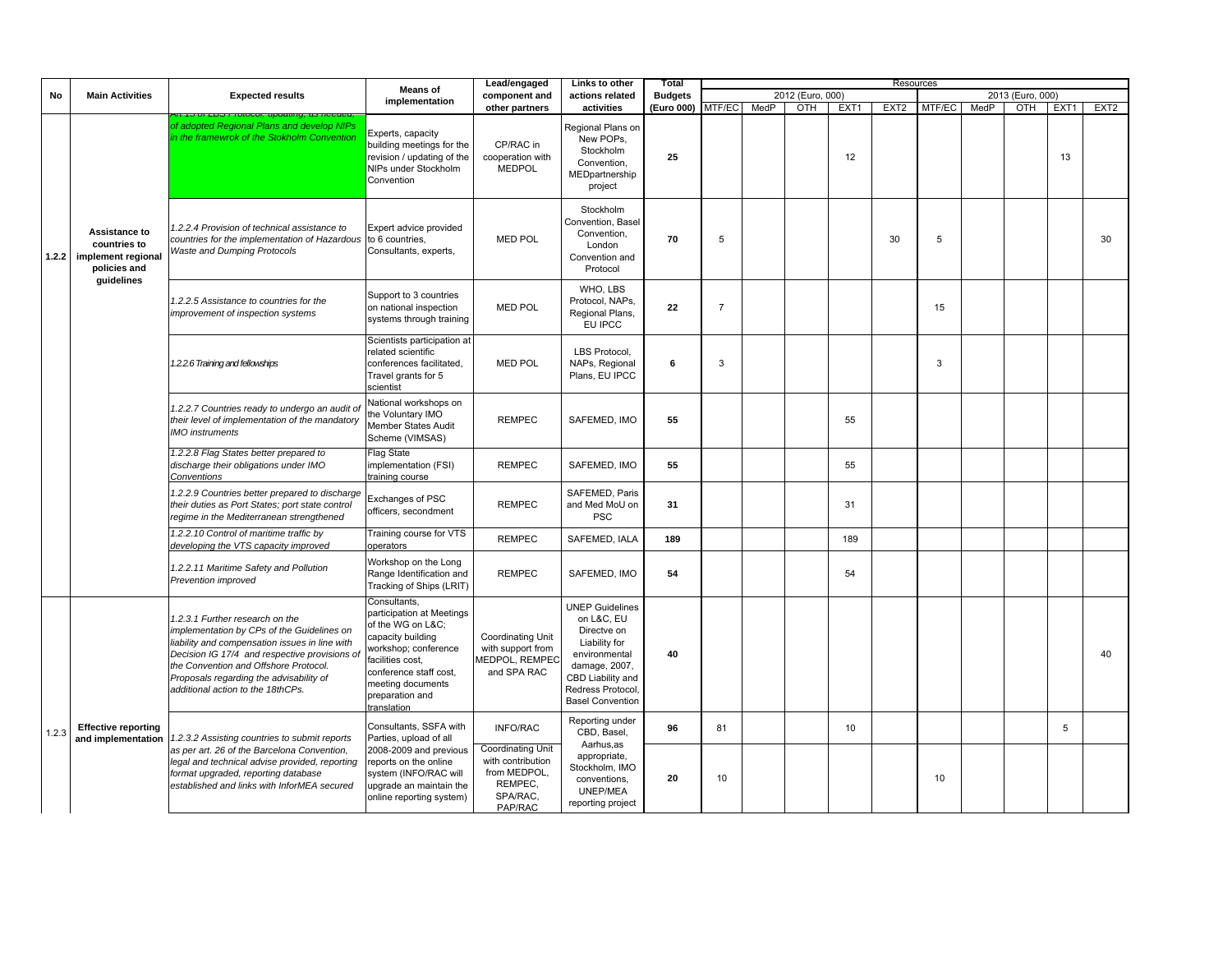|       |                                                                 |                                                                                                                                                                                                                                                                                                                                                                            | <b>Means of</b>                                                                                                                                                                                                                      | Lead/engaged                                                                                                                                           | Links to other                                                                                                       | Total             |     |      |                  |                  | Resources        |        |      |                  |      |                  |
|-------|-----------------------------------------------------------------|----------------------------------------------------------------------------------------------------------------------------------------------------------------------------------------------------------------------------------------------------------------------------------------------------------------------------------------------------------------------------|--------------------------------------------------------------------------------------------------------------------------------------------------------------------------------------------------------------------------------------|--------------------------------------------------------------------------------------------------------------------------------------------------------|----------------------------------------------------------------------------------------------------------------------|-------------------|-----|------|------------------|------------------|------------------|--------|------|------------------|------|------------------|
| No    | <b>Main Activities</b>                                          | <b>Expected results</b>                                                                                                                                                                                                                                                                                                                                                    | implementation                                                                                                                                                                                                                       | component and                                                                                                                                          | actions related                                                                                                      | <b>Budgets</b>    |     |      | 2012 (Euro, 000) |                  |                  |        |      | 2013 (Euro, 000) |      |                  |
|       |                                                                 |                                                                                                                                                                                                                                                                                                                                                                            |                                                                                                                                                                                                                                      | other partners                                                                                                                                         | activities                                                                                                           | (Euro 000) MTF/EC |     | MedP | OTH              | EXT <sub>1</sub> | EXT <sub>2</sub> | MTF/EC | MedP | OTH              | EXT1 | EXT <sub>2</sub> |
|       |                                                                 | 1.2.3.3 3 SPAMIs evaluated (Banc des<br>Kabyles Marine Reserve / Habibas Islands /<br><b>MPA of Portofino)</b>                                                                                                                                                                                                                                                             | Consultants, workshops                                                                                                                                                                                                               | SPA/RAC in<br>consultation with<br>Coordinating Unit,<br><b>National Authorities</b>                                                                   | SPAMIs project,<br>UNEP/MAP<br>Ecosystem<br>approach                                                                 | 40                |     |      |                  |                  |                  | 10     |      |                  |      | 30               |
| 1.2.4 | Compliance<br>mechanisms and<br>procedures fully<br>operational | 1.2.4.1 Compliance committee (CC)<br>succesfully held; non compliance situations<br>identified and addressed, Legal and technical<br>assistance to countries provided to overcome<br>difficulties, legal advise povided to the<br>Coordinating Unit; Assessment report on the<br>implementation of the Convention and its<br>protocols presented to the meeting of the CPs | Participation of members<br>and alternate members<br>to CC meetings,<br>Contracting party<br>representatives, salary<br>and travel for conference<br>staff, consultancy, legal<br>advice to Secretariat,<br>translation of documents | Compliance<br>Committee<br><b>Coordinating Unit</b><br>with support of<br>concerned MAP<br>components and<br>regional consultants<br>where appropriate | CC established<br>under CBD, Basel,<br>Aarhus.as<br>appropriate,<br>Stockholm, IMO<br>conventions and<br><b>GFCM</b> | 240               | 45  |      |                  |                  |                  | 75     |      |                  |      | 120              |
|       | <b>TOTAL FINANCIAL</b><br><b>RESOURCES</b>                      |                                                                                                                                                                                                                                                                                                                                                                            |                                                                                                                                                                                                                                      |                                                                                                                                                        |                                                                                                                      | 4177              | 318 |      |                  | 476              | 1685             | 254    |      |                  | 89   | 1355             |

\* PERSEUS is a 4-year action-oriented research project financed by FP7. The total EU contribution is approximately 13 M €. This project is consistent with ECAP especially its WP6 "Adaptative Policies and Scenarios" lead b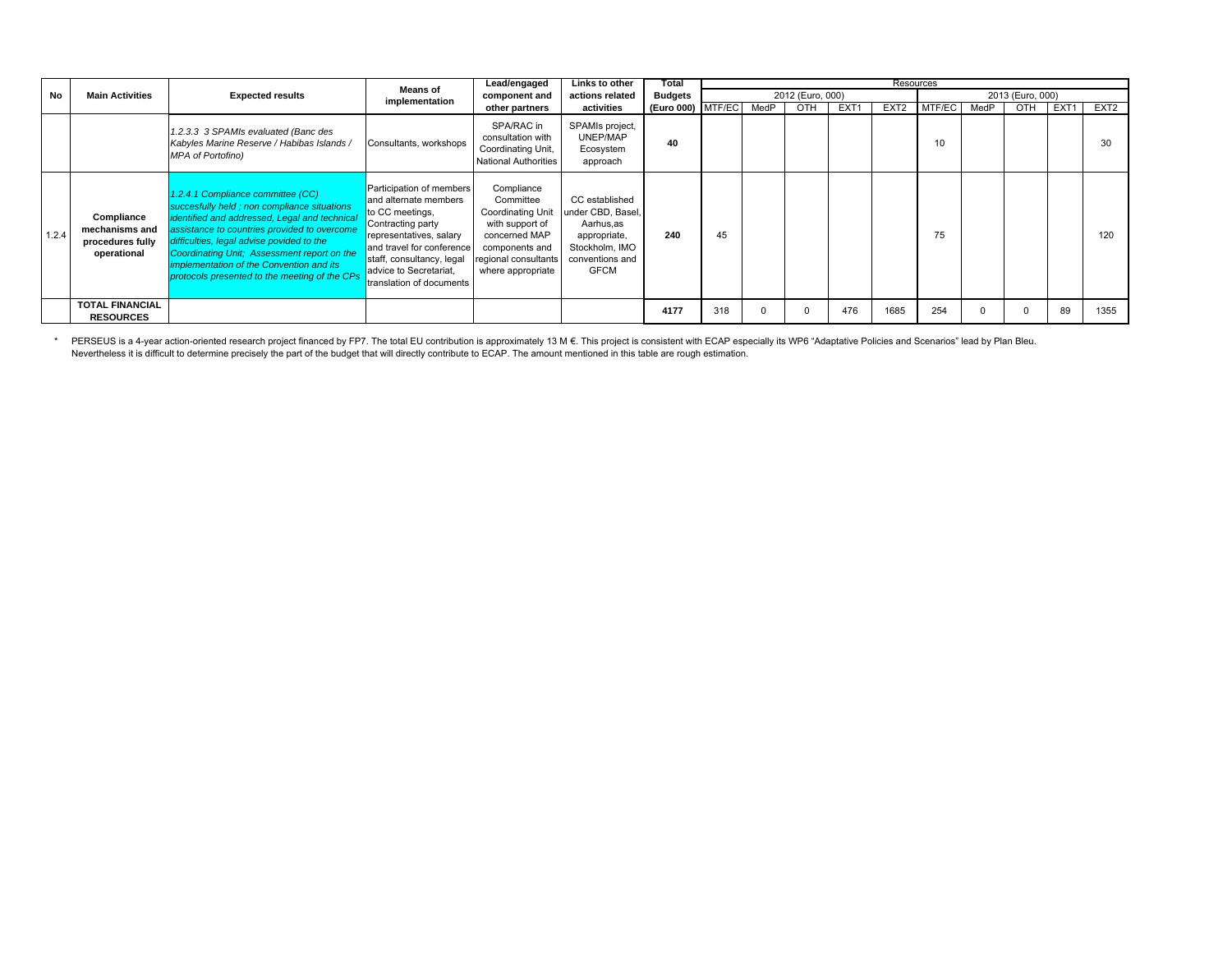|    |                                                                                                                         |                                                                                                                                                                                                                                                                                                                                                                                    |                                                                        |                                                                                                                                                                                                                                                                                                                                                                                           | Theme I: Governance                                                                                                                                                                                                                                                                                                                                                            |                              |        |      |                  |                  |                  |                  |      |                  |                  |                  |
|----|-------------------------------------------------------------------------------------------------------------------------|------------------------------------------------------------------------------------------------------------------------------------------------------------------------------------------------------------------------------------------------------------------------------------------------------------------------------------------------------------------------------------|------------------------------------------------------------------------|-------------------------------------------------------------------------------------------------------------------------------------------------------------------------------------------------------------------------------------------------------------------------------------------------------------------------------------------------------------------------------------------|--------------------------------------------------------------------------------------------------------------------------------------------------------------------------------------------------------------------------------------------------------------------------------------------------------------------------------------------------------------------------------|------------------------------|--------|------|------------------|------------------|------------------|------------------|------|------------------|------------------|------------------|
|    |                                                                                                                         |                                                                                                                                                                                                                                                                                                                                                                                    |                                                                        | Knowledge and information effectively managed and communicated                                                                                                                                                                                                                                                                                                                            | Output 1.3                                                                                                                                                                                                                                                                                                                                                                     |                              |        |      |                  |                  |                  |                  |      |                  |                  |                  |
|    | ndicators and targets:<br>eport published every 4 years<br>symposium per year<br>Functioning InfoMap system             | Information and communications strategy developed and adopted and implemented<br>State of the environment report published biannually and State of the environment and development<br>Marine and coastal data made accessible to contracting parties<br>No of policies, reports and publications submitted to stakeholders and public at large and at least 1                      |                                                                        | Targets 2012-2013:<br>InfoMAP Regional node operational and used by MAP Components and CPs in 2012, linking together MAP components nodes;<br>SoED report issued;<br>At least 2 major MAP communications to the press on key issues held, 2 medwave issues published through internet;<br>At least 3 MAP success stories communicated to the public; Coast Day celebrated in 2 countries, | MED POL node operational and used by countries as of 2012;<br>Marine and coastal data accessible through a developed CHM and Med GIS biodiversity information system (SPA/RAC node);<br>ICZM Governance platform operational in 2012 (PAP/RAC node);<br>Revised MAP website operational in 2012;<br>3 in-depth sectorial assessment published (pollution, biodiversity, ICZM); |                              |        |      |                  |                  |                  |                  |      |                  |                  |                  |
|    |                                                                                                                         |                                                                                                                                                                                                                                                                                                                                                                                    |                                                                        | Lead/engaged                                                                                                                                                                                                                                                                                                                                                                              | Links to other                                                                                                                                                                                                                                                                                                                                                                 | Total                        |        |      |                  |                  |                  | <b>Resources</b> |      |                  |                  |                  |
| No | <b>Main Activities</b>                                                                                                  | <b>Expected results</b>                                                                                                                                                                                                                                                                                                                                                            | <b>Means of</b><br>implementation                                      | component and<br>other partners                                                                                                                                                                                                                                                                                                                                                           | actions related<br>activities                                                                                                                                                                                                                                                                                                                                                  | <b>Budgets</b><br>(Euro 000) |        |      | 2012 (Euro, 000) |                  |                  |                  |      | 2013 (Euro, 000) |                  |                  |
|    |                                                                                                                         |                                                                                                                                                                                                                                                                                                                                                                                    |                                                                        |                                                                                                                                                                                                                                                                                                                                                                                           |                                                                                                                                                                                                                                                                                                                                                                                |                              | MTF/EC | MedP | <b>OTH</b>       | EXT <sub>1</sub> | EXT <sub>2</sub> | MTF/EC           | MedP | OTH              | EXT <sub>1</sub> | EXT <sub>2</sub> |
|    |                                                                                                                         | InfoMAP regional and National nodes<br>1.3.1.1 INFO MAP regional node finalised;<br>template to collect users need; technical quidelines<br>and user need analysis document prepared;<br>common and shared Infomap standards for<br>interoperability, infomap regional services, data<br>centre, agora, infomap portal shared services,<br>Web2.0 tools completed                  |                                                                        |                                                                                                                                                                                                                                                                                                                                                                                           | H2020; SEIS,<br>EEA, MEDSTAT<br>National<br>information<br>systems, MEA<br>reporting system                                                                                                                                                                                                                                                                                    | 493                          |        |      |                  | 250              |                  |                  |      |                  | 243              |                  |
|    |                                                                                                                         | 1.3.1.2 Assistance provided to countries in<br>establishing integrated and shared environmental<br>national nodes of Infomap as appropriate, SEIS<br>national roadmap prepared in 3 pilots                                                                                                                                                                                         | In house expertise,<br>travel, workshops,<br>equipment,<br>consultants | <b>INFO RAC in</b><br>cooperation with<br>C. Unit and MAP<br>components                                                                                                                                                                                                                                                                                                                   | portal                                                                                                                                                                                                                                                                                                                                                                         | 375                          |        |      |                  |                  | 115              |                  |      |                  |                  | 260              |
|    |                                                                                                                         | 1.3.1.3 Country visits, user requirement analysis<br>report, country specific roadmap                                                                                                                                                                                                                                                                                              |                                                                        |                                                                                                                                                                                                                                                                                                                                                                                           |                                                                                                                                                                                                                                                                                                                                                                                | 255                          |        |      |                  |                  | 155              |                  |      |                  |                  | 100              |
|    | 1.3.1 Further development<br>of INFO MAP<br>including the<br>integration of<br>information systems<br>of MAP components | 1.3.1.4 InfoMAP spatial data infrastructure,<br>definition of use cases for SDI based on<br>ecosystem approach, implement use cases with<br>Components and countries, carry out<br>interoperability test, technical guidelines prepared,<br>assistance provided, review of existing tools and<br>means for the monitoring and vigilance of the<br>Mediterranean Sea and its coasts |                                                                        |                                                                                                                                                                                                                                                                                                                                                                                           | H2020; SEIS,<br>EEA, MEDSTAT                                                                                                                                                                                                                                                                                                                                                   | 255                          |        |      |                  | 130              | 75               |                  |      |                  | 50               |                  |
|    |                                                                                                                         | <b>MAP components informations system</b><br>upgraded<br>1,3,1.5<br>Maintenance and further development of the<br>Regional and thematic clearing-house mechanism<br>on biodiversity (CHM) and MedGIS biodiversity<br>information system                                                                                                                                            | MoU/Consultant                                                         | RAC/SPA in<br>consultation with<br><b>INFO RAC</b>                                                                                                                                                                                                                                                                                                                                        | <b>H2020 SEIS,</b><br>FFA MEDSTAT                                                                                                                                                                                                                                                                                                                                              | 20                           | 10     |      |                  |                  |                  | 10               |      |                  |                  |                  |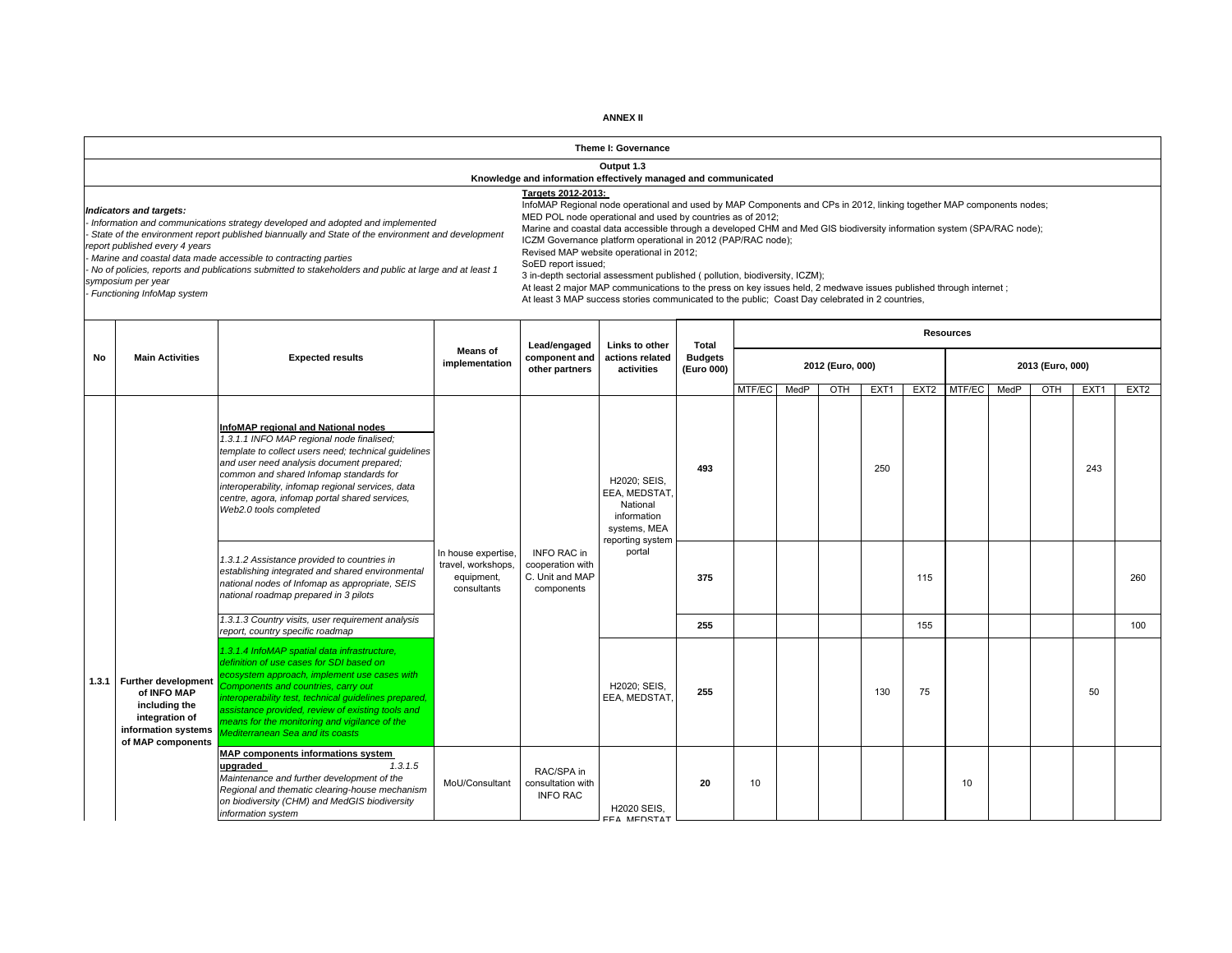|       |                                                                          |                                                                                                                                  |                                                                                                           | Lead/engaged                                                                                                             | <b>Links to other</b>                                                           | Total                        |        |      |                  |      |                  | <b>Resources</b> |      |                  |      |                  |
|-------|--------------------------------------------------------------------------|----------------------------------------------------------------------------------------------------------------------------------|-----------------------------------------------------------------------------------------------------------|--------------------------------------------------------------------------------------------------------------------------|---------------------------------------------------------------------------------|------------------------------|--------|------|------------------|------|------------------|------------------|------|------------------|------|------------------|
| No    | <b>Main Activities</b>                                                   | <b>Expected results</b>                                                                                                          | <b>Means of</b><br>implementation                                                                         | component and<br>other partners                                                                                          | actions related<br>activities                                                   | <b>Budgets</b><br>(Euro 000) |        |      | 2012 (Euro, 000) |      |                  |                  |      | 2013 (Euro, 000) |      |                  |
|       |                                                                          |                                                                                                                                  |                                                                                                           |                                                                                                                          |                                                                                 |                              | MTF/EC | MedP | OTH              | EXT1 | EXT <sub>2</sub> | MTF/EC           | MedP | OTH              | EXT1 | EXT <sub>2</sub> |
|       |                                                                          | 1.3.1.6 MISESD mapping interface upgraded;<br>thematic maps creation tools added;                                                | In house expertise                                                                                        | Blue Plan in<br>consultation with                                                                                        | National<br>information                                                         | 40                           | 19     |      |                  |      |                  | 22               |      |                  |      |                  |
|       |                                                                          | 1.3.1.7 Updated data permanently accessible<br>through MISESD                                                                    |                                                                                                           | <b>INFO/RAC</b>                                                                                                          | systems; MAP<br>eporting system,<br>Ecosystem                                   | 5                            | 5      |      |                  |      |                  |                  |      |                  |      |                  |
|       |                                                                          | 1.3.1.8 MED POL Data bases management,<br>development of GIS, maintenance of Info System                                         | Expert assistance<br>to the Secretariat                                                                   | MED POL in<br>consultation with<br><b>INFO/RAC</b>                                                                       | Approach, MSSD                                                                  | 110                          | 5      |      |                  |      | 50               | 5                |      |                  |      | 50               |
|       |                                                                          | 1.3.1.9 User requirement analysis for ICZM<br>platform integration with InfoMAP.                                                 | In House expertise                                                                                        | <b>INFO RAC in</b><br>cooperation with<br>PAP/RAC                                                                        |                                                                                 | 115                          |        |      |                  | 60   |                  |                  |      |                  | 35   | 20               |
|       | <b>Upgrade and maintain</b><br><b>MAP and its</b><br>components websites | MAP and MAP component Websites<br>1.3.2.1 MAP website including MCSD/MSSD and<br>Medpartnership revised and upgraded in terms of | Expert assistance                                                                                         | Coordinating Unit<br><b>INFO/RAC</b><br>Other<br>components                                                              | <b>MAP</b><br>Communication<br>Strategy<br><b>MAP</b><br>Components<br>websites | 30                           | 10     |      |                  |      |                  | 20               |      |                  |      |                  |
| 1.3.2 | and on line libraries                                                    | structure and content - Draft action plan for<br>website enhancement and harmonisation of MAP<br>and RAC's web-sites             | to the Secretariat                                                                                        | <b>Coordinating Unit</b><br>in consultation<br>with the<br>respective MAP<br>components and<br>other Project<br>partners | Medpartnership<br>Communication<br>Strategy                                     | 17                           |        | 8    |                  |      |                  |                  | 8    |                  |      |                  |
|       |                                                                          | 1.3.2.2 Integrated on line UNEP/MAP library<br>established including library maintenance (<br>purchasing of books/periodicals)   | Expert assistance<br>to the Secretariat                                                                   | Coordinating Unit                                                                                                        |                                                                                 | 15                           |        |      |                  |      | 10               |                  |      |                  |      | 5                |
|       |                                                                          | 1.3.2.3 Effective and up-to-date website of<br><b>MEDPOL</b>                                                                     | Expert assistance<br>to the Secretariat                                                                   | MED POL/<br><b>INFO/RAC</b>                                                                                              | <b>MAP Information</b><br>Communication<br>Strategy                             | 85                           | 5      |      |                  |      | 40               | 5                |      |                  |      | 35               |
|       |                                                                          | 1.3.2.4 REMPEC information system and decision<br>support tool updated and upgraded.                                             | Expert assistance<br>to the Secretariat                                                                   | REMPEC/INFO<br><b>RAC</b>                                                                                                |                                                                                 | 12                           | 12     |      |                  |      |                  |                  |      |                  |      |                  |
|       |                                                                          | 1.3.3.1 State of Environment report in 2013                                                                                      | In house expertise<br>and consultancy;<br>Cost of design,<br>translation and<br>publication,<br>workshops | BP/RAC with the<br>contribution of the<br>Coordinating Unit<br>and other<br>components                                   | MSSD, MAP<br>Information                                                        | 54                           | 20     |      |                  |      |                  | 34               |      |                  |      |                  |
|       |                                                                          |                                                                                                                                  | Consultancy                                                                                               | <b>SPA/RAC</b>                                                                                                           | Communication<br>Strategy                                                       | 38                           | 5      |      |                  |      |                  | 3                |      |                  |      | 30               |
|       |                                                                          |                                                                                                                                  | SoED report<br>Communication                                                                              | Coordinating Unit<br>and BP/RAC                                                                                          |                                                                                 | 85                           | 25     |      |                  |      |                  | 10               |      |                  |      | 50               |
|       |                                                                          | 1.3.3.2 Developing an interactive ICZM<br>Governance Platform                                                                    | Consultants,<br>meetings, expert<br>workshops                                                             | PAP/RAC.<br>PEGASO<br>partners                                                                                           | Pegaso Project                                                                  | 102                          | 5      |      |                  | 42   |                  | $5\phantom{.0}$  |      |                  | 50   |                  |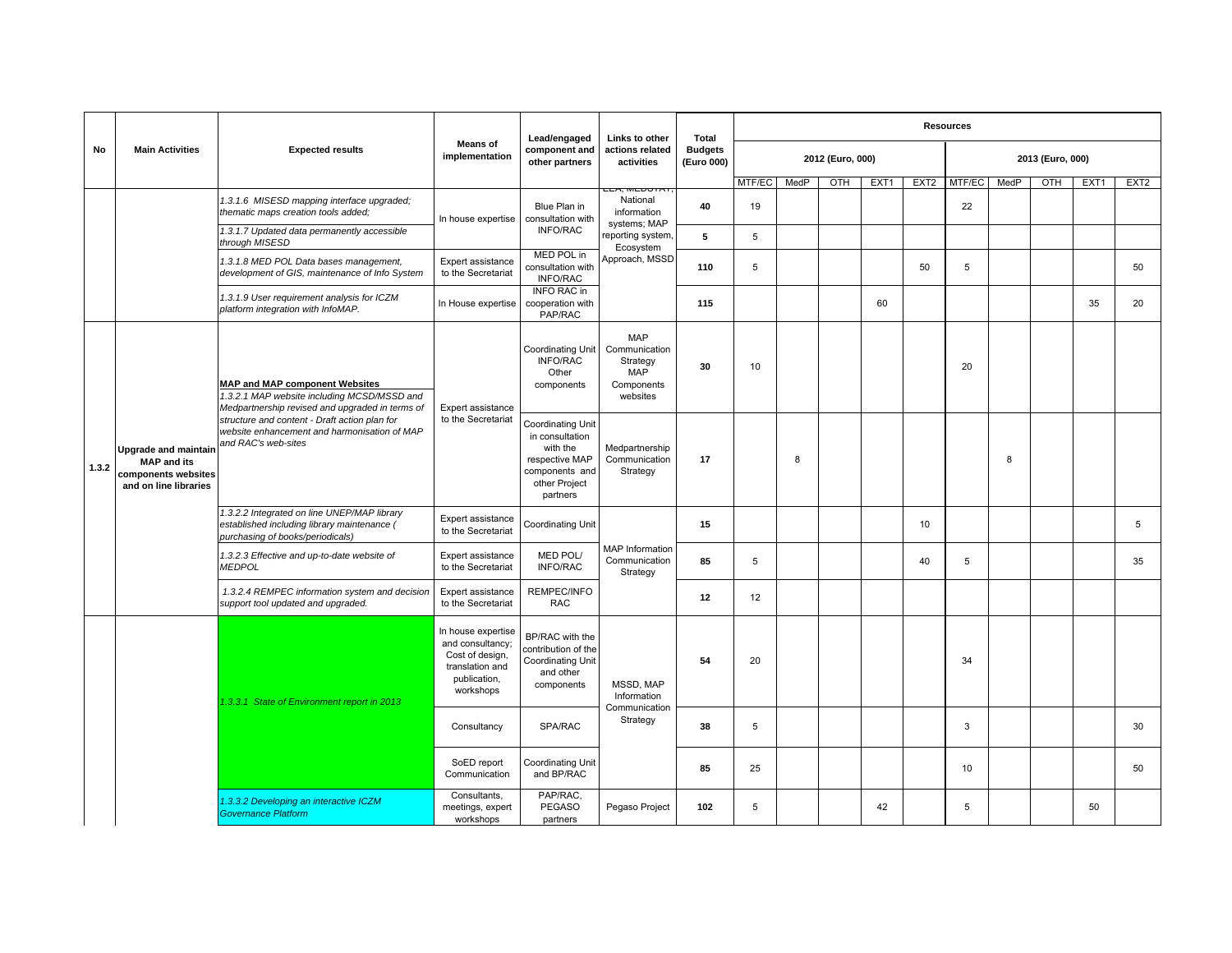|       |                                   |                                                                                                                                                                                                                                                                                                   |                                                                                            | Lead/engaged                                                                                                | Links to other                                                                              | <b>Total</b>                 |        |      |                  |      |                  | <b>Resources</b> |      |                  |      |                  |
|-------|-----------------------------------|---------------------------------------------------------------------------------------------------------------------------------------------------------------------------------------------------------------------------------------------------------------------------------------------------|--------------------------------------------------------------------------------------------|-------------------------------------------------------------------------------------------------------------|---------------------------------------------------------------------------------------------|------------------------------|--------|------|------------------|------|------------------|------------------|------|------------------|------|------------------|
| No    | <b>Main Activities</b>            | <b>Expected results</b>                                                                                                                                                                                                                                                                           | <b>Means of</b><br>implementation                                                          | component and<br>other partners                                                                             | actions related<br>activities                                                               | <b>Budgets</b><br>(Euro 000) |        |      | 2012 (Euro, 000) |      |                  |                  |      | 2013 (Euro, 000) |      |                  |
|       |                                   |                                                                                                                                                                                                                                                                                                   |                                                                                            |                                                                                                             |                                                                                             |                              | MTF/EC | MedP | OTH              | EXT1 | EXT <sub>2</sub> | MTF/EC           | MedP | OTH              | EXT1 | EXT <sub>2</sub> |
|       |                                   | 1.3.3.3 Stocktaking synthesis report, An<br>Introduction to legal and technical aspects to the<br><b>CZM Protocol</b>                                                                                                                                                                             | Consultation and<br>dissemination                                                          | PAP/RAC                                                                                                     | Pegaso                                                                                      | 20                           |        |      |                  | 20   |                  |                  |      |                  |      |                  |
|       |                                   | 1.3.3.4 Capacity building on ICZM Protocol,<br>including a Virtual MedOpen training course<br>conducted                                                                                                                                                                                           | Participation of CP<br>representaives, Life<br>support by external<br>experts (professors) | PAP/RAC                                                                                                     | MedPartnership<br>project, Pegaso<br>project                                                | 18                           | 6      |      |                  |      |                  |                  |      |                  | 12   |                  |
|       |                                   | 1.3.3.5 Updated maritime traffic flow information<br>and benchmarking the traffic flows trends with<br>previous trends                                                                                                                                                                            | Consultant                                                                                 | <b>REMPEC</b>                                                                                               | SAFEMED, EEA,<br>H2020, Almeria<br>Declaration, 2008                                        | 15                           |        |      |                  | 15   |                  |                  |      |                  |      |                  |
| 1.3.3 | Knowledge sharing<br>and exchange | 1.3.3.6 Workshop sharing lessons from Deepwater<br>Horizon Incident                                                                                                                                                                                                                               | Participation of CP<br>representaives                                                      | REMPEC in<br>cooperation with<br>Coordinating Unit                                                          | IMO ITCP, MOIG.<br>OGP, Offshore<br>Protocol                                                | 90                           | 20     |      |                  |      | 70               |                  |      |                  |      |                  |
|       |                                   | 1.3.3.7 Awarenness on the Hong Kong convention<br>on the ships recycling raised                                                                                                                                                                                                                   | Dissemination of<br>information                                                            | <b>REMPEC</b>                                                                                               | IMO, Basel<br>Convention, IACs                                                              | $\mathbf 0$                  |        |      |                  |      |                  |                  |      |                  |      |                  |
|       |                                   | 1.3.3.8 Creation of global communities interested<br>in SCP, co-feeding, through on line interaction<br>(more than 150 members participating) and<br>effective dissemination and knowledge exchange<br>on SCP among Mediterranean stakeholders and                                                | CP/RAC interactive<br>webpage, 2.0 tools<br>consumpediamed                                 | CP/RAC,<br>INFO/RAC, other<br>RACs, NGOs,<br><b>SCP</b><br>Mediterranean<br>stakeholders, civil<br>society; | MCSD, MAP<br>Communication<br>Strategy,<br>Medpartnership<br>Project, Arab<br>Roundtable on | 21                           |        |      |                  | 11   |                  |                  |      |                  |      | 10               |
|       |                                   | MAP components                                                                                                                                                                                                                                                                                    | CP news, CP RAC<br>magazine                                                                | UNEP/DTIE,<br>UNEP/ESCWA,<br>UNEP/ROE                                                                       | SCP. African<br>Roundtable on<br>SCP                                                        | 21                           |        |      |                  | 11   |                  |                  |      |                  |      | 10               |
|       |                                   | 1.3.3.9 Best practices from pollution<br>reduction/biodiversity protection and ICZM<br>successfully replicated,                                                                                                                                                                                   | Workshops<br>Publications                                                                  | <b>Coordinating Unit</b><br>MAP components                                                                  | MedParternship<br>Project, H2020<br>CB/Project                                              | 210                          |        | 105  |                  |      |                  |                  | 105  |                  |      |                  |
|       |                                   | 1.3.3.10 Collection and dissemination of R&D<br>project reults related to Marine and coastal<br>environment; Newsletter produced on periodical<br>basis                                                                                                                                           | Consultancy                                                                                | <b>INFO RAC in</b><br>cooperation with<br>MAP components                                                    | Several relevant<br>Projects                                                                | 55                           |        |      |                  | 30   |                  |                  |      |                  | 25   |                  |
|       |                                   | 1.3.4.1 MAP and MCSD's contributon to<br>sustainable development (focus on Green<br>Economy, SCP and governance) presented at<br>RIO+20                                                                                                                                                           |                                                                                            | Coordinating Unit<br>in consultation<br>with CP/RAC;<br>Blue Plan,<br>PAP/RAC                               | MSSD, UNEP<br>Green economy<br>nititiative, 5 year<br><b>MAP PW</b>                         | 15                           |        |      |                  |      | 15               |                  |      |                  |      |                  |
|       |                                   | 1.3.4.2 Define new publications approach and<br>overall redesign (comprising MedWaves; technical<br>materials; thematic reports; flagship report; results-<br>focused project case studies) and ensure regular<br>electronic newsletters are sent. MTS reports and<br>their publication on CD ROM | Cost of preparation                                                                        | <b>Coordinating Unit</b><br>with contribution<br>from components                                            | MAP information<br>communication                                                            | 60                           | 30     |      |                  |      |                  | 30               |      |                  |      |                  |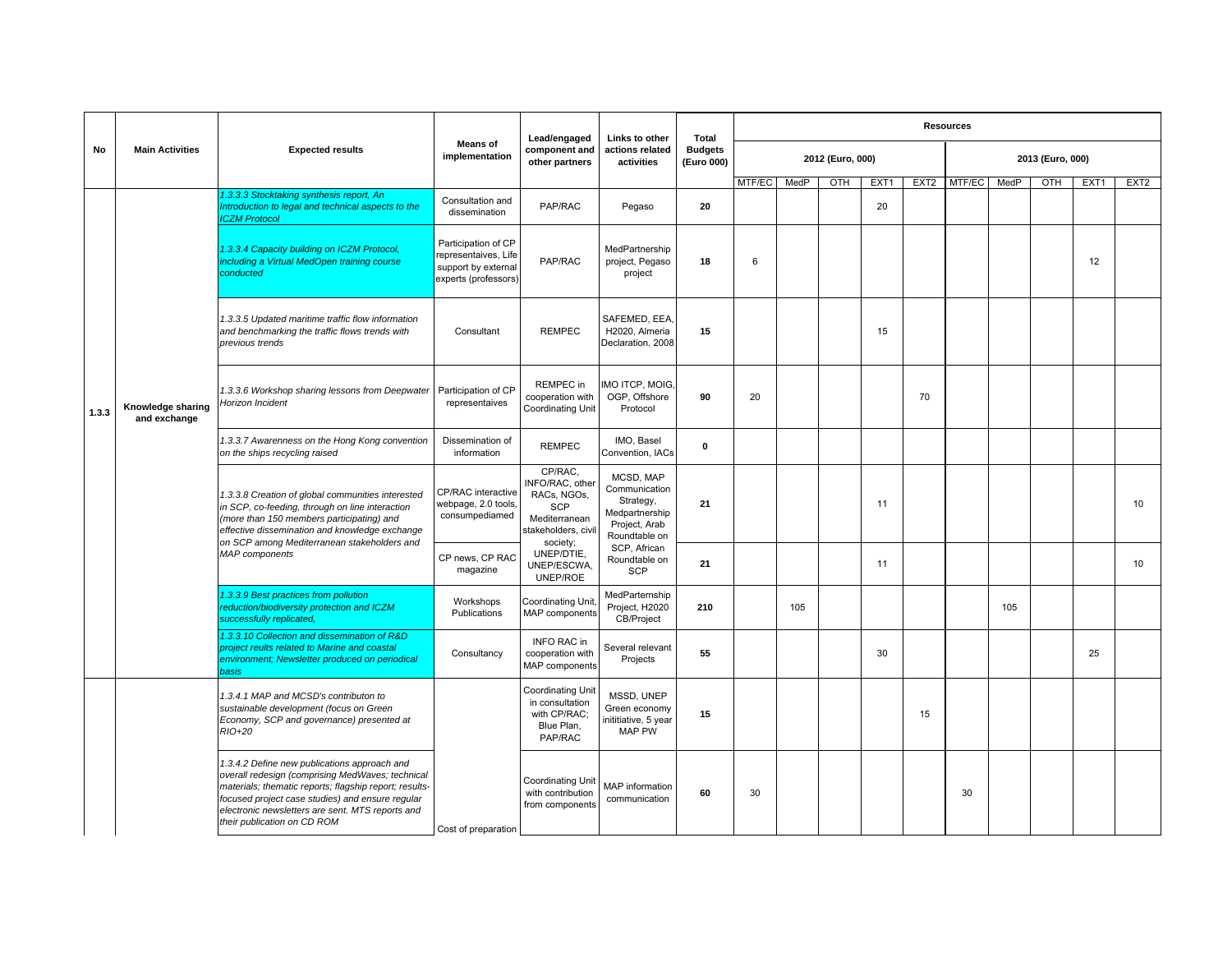|       |                                            | <b>Main Activities</b><br><b>Expected results</b>                                                                                                                                                                                                                                      |                                                                                                                                                                 | Lead/engaged                                                                    | Links to other                                                                     | <b>Total</b>                 |        |      |                  |      |                  | <b>Resources</b> |      |                  |      |                  |
|-------|--------------------------------------------|----------------------------------------------------------------------------------------------------------------------------------------------------------------------------------------------------------------------------------------------------------------------------------------|-----------------------------------------------------------------------------------------------------------------------------------------------------------------|---------------------------------------------------------------------------------|------------------------------------------------------------------------------------|------------------------------|--------|------|------------------|------|------------------|------------------|------|------------------|------|------------------|
| No    |                                            |                                                                                                                                                                                                                                                                                        | <b>Means of</b><br>implementation                                                                                                                               | component and<br>other partners                                                 | actions related<br>activities                                                      | <b>Budgets</b><br>(Euro 000) |        |      | 2012 (Euro, 000) |      |                  |                  |      | 2013 (Euro, 000) |      |                  |
|       |                                            |                                                                                                                                                                                                                                                                                        |                                                                                                                                                                 |                                                                                 |                                                                                    |                              | MTF/EC | MedP | OTH              | EXT1 | EXT <sub>2</sub> | MTF/EC           | MedP | OTH              | EXT1 | EXT <sub>2</sub> |
|       |                                            | 1.3.4.3 Information material on Pollution reduction                                                                                                                                                                                                                                    | and publication                                                                                                                                                 | <b>MED POL</b>                                                                  | Medpartnership<br>Project, H2020<br>initiative and its<br>CP project               | 75                           | 5      |      |                  |      | 30               | 10               |      |                  |      | 30               |
|       |                                            | 1.3.4.4 Updated Guidelines for the preparation of<br>National ICZM Strategies, Guidelines for<br>preparation of ICZM Plans, Synthesis report on<br>Landscape Management Methodologies, Urban<br>Water Guidelines, Beach management guidelines                                          |                                                                                                                                                                 | PAP/RAC                                                                         | Pegaso,<br>MedPartnership,<br>Shape Projects                                       | $\mathbf{0}$                 |        |      |                  |      |                  |                  |      |                  |      |                  |
| 1.3.4 | One voice campaign<br>for UNEP MAP         | 1.3.4.5 Media, NGO and Buisness strategy<br>developed as part of implementation of the<br><b>Commuication Stratgey. Hold regional</b><br>communications advocacy workshop with<br>stakeholders and multipliers to coordinate<br>common actions. Media training for MAP<br>spokespeople | Special leaflets                                                                                                                                                | <b>Coordinating Unit</b><br>Other<br>components                                 | <b>MAP</b><br>Communication<br>Strategy                                            | 20                           | 10     |      |                  |      |                  | 10               |      |                  |      |                  |
|       |                                            |                                                                                                                                                                                                                                                                                        | Posters, press                                                                                                                                                  | Coordinating                                                                    | <b>MAP</b><br>Communication                                                        | 20                           | 20     |      |                  |      |                  |                  |      |                  |      |                  |
|       |                                            |                                                                                                                                                                                                                                                                                        | conferneces,<br>leaflets, television<br>spots                                                                                                                   | Unit/INFO/RAC<br>MAP components                                                 | Strategy;<br>International<br>Environment day<br>and RIO+20                        | 210                          |        | 105  |                  |      |                  |                  | 105  |                  |      |                  |
|       |                                            | 1.3.4.6 Organization of Mediterranean<br>Environmental events; dissemination of key<br>success stories; presence at key events incuding a<br>side event at RIO+20, including in communication<br>materials related to MEDPartnership project,                                          | Cost of<br>documentation,<br>conferences,<br>expositions and<br>manifestations at<br>country level                                                              | SPA/RAC;<br>Regional<br>organization;<br>National<br>authorities and<br>bodies; | <b>MAP</b><br>Communication<br>Strategy;<br>UNFCCC, CBD,<br>Almeria<br>Declaration | 5                            | 5      |      |                  |      |                  |                  |      |                  |      |                  |
|       |                                            | awarennes raising regarding marine and coastal<br>biodiversity, climate change, and promotingcoast<br>day and ICZM Protocol                                                                                                                                                            | Design and<br>publication cost                                                                                                                                  | PAP/RAC.<br><b>INFO/RAC</b>                                                     |                                                                                    |                              |        |      |                  |      |                  |                  |      |                  |      |                  |
|       |                                            |                                                                                                                                                                                                                                                                                        | Assist countries to<br>organise events<br>(Mediterranean<br>Coast Day 25<br>September),<br>participation<br>expenses from<br>other Parties,<br>Special leaflets | PAP/RAC and<br>Cordinating Unit;<br>host countries,<br><b>NGOs</b>              | <b>MAP</b><br>Communication<br>Strategy                                            | 185                          |        |      |                  | 81   | 50               |                  |      |                  |      | 54               |
|       | <b>TOTAL FINANCIAL</b><br><b>RESOURCES</b> |                                                                                                                                                                                                                                                                                        |                                                                                                                                                                 |                                                                                 |                                                                                    | 3146                         | 216    | 218  | $\mathbf{0}$     | 650  | 610              | 164              | 218  | $\mathbf 0$      | 415  | 654              |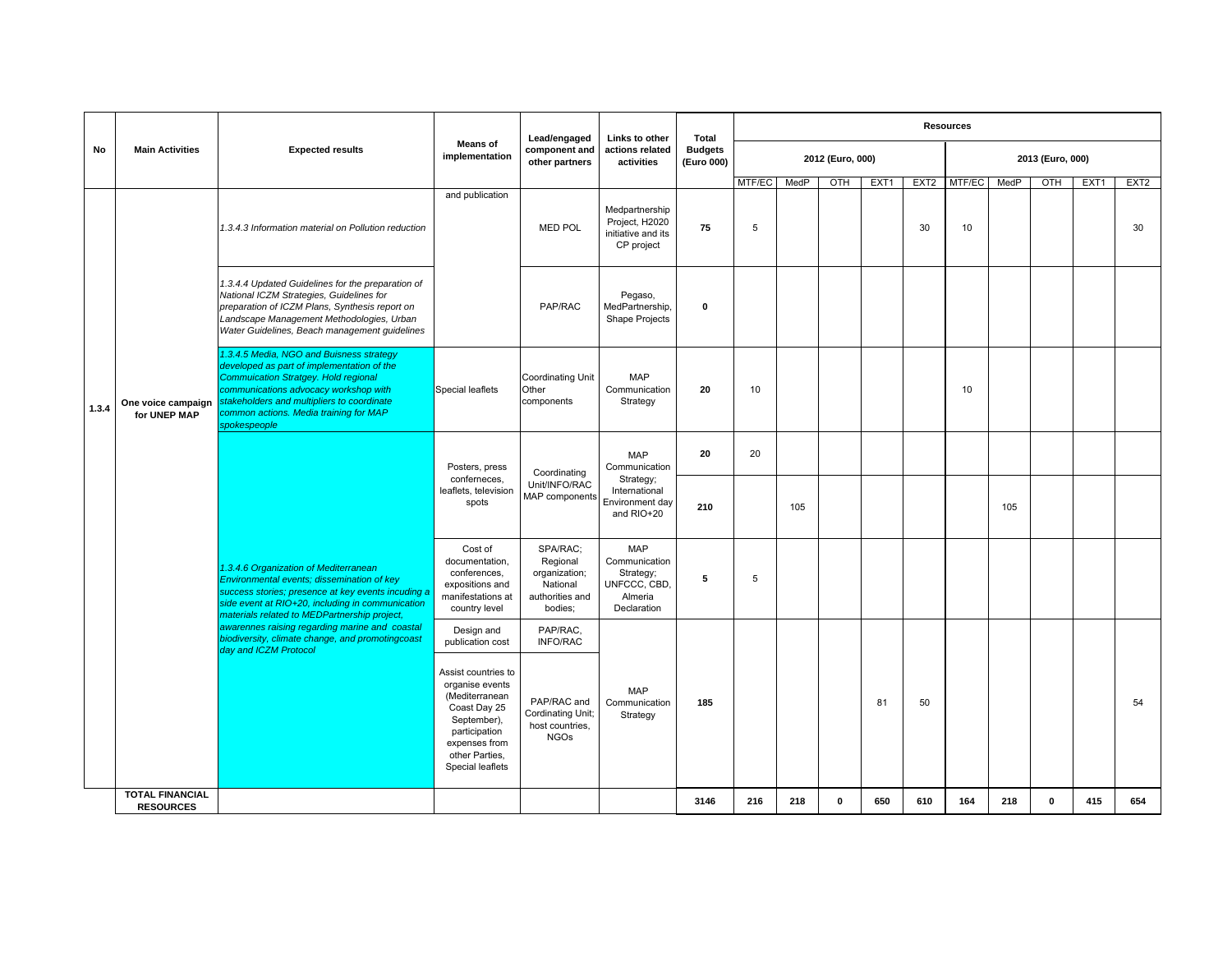| ANNEX II |
|----------|
|----------|

|         |                                                                                                                                                                                                                                                         |                                                                                                                                                                                                                                                                     |                                                                                                                                                                                     |                                                     | Theme II: Integrated Coastal Zone Management                                                                                                                                                                                                                                                                         |                              |                |      |                                |                  |                  |                  |      |                         |      |                  |
|---------|---------------------------------------------------------------------------------------------------------------------------------------------------------------------------------------------------------------------------------------------------------|---------------------------------------------------------------------------------------------------------------------------------------------------------------------------------------------------------------------------------------------------------------------|-------------------------------------------------------------------------------------------------------------------------------------------------------------------------------------|-----------------------------------------------------|----------------------------------------------------------------------------------------------------------------------------------------------------------------------------------------------------------------------------------------------------------------------------------------------------------------------|------------------------------|----------------|------|--------------------------------|------------------|------------------|------------------|------|-------------------------|------|------------------|
|         |                                                                                                                                                                                                                                                         |                                                                                                                                                                                                                                                                     | Coastal zone management achieves effective balance between development and protection (sustainable development of coastal zone)                                                     |                                                     | Output 2.1                                                                                                                                                                                                                                                                                                           |                              |                |      |                                |                  |                  |                  |      |                         |      |                  |
| country | Indicators and targets:<br>Number of ports/marinas with adequate reception facilities compared to number of ports/marinas in the<br>Number of pilot projects implemented<br>Numbers of contracting parties incorporating quidelines on artificial reefs |                                                                                                                                                                                                                                                                     |                                                                                                                                                                                     |                                                     | Targets 2012-2013:<br>CZM Guidelines updated; 4 countries assisted to prepare ICZM Plans and " ICZM National Startegies<br>country assisted to finalise the CAMP; 4 countries assisted to implement CAMPs<br>Biodiversity and SCP issues integrated in at least 3 ICZM processes<br><b>ICZM</b> indicators finalized |                              |                |      |                                |                  |                  |                  |      |                         |      |                  |
|         |                                                                                                                                                                                                                                                         |                                                                                                                                                                                                                                                                     |                                                                                                                                                                                     | Lead/engaged                                        | Links to other                                                                                                                                                                                                                                                                                                       | Total                        |                |      |                                |                  |                  | <b>Resources</b> |      |                         |      |                  |
| No      | <b>Main Activities</b>                                                                                                                                                                                                                                  | <b>Expected results</b>                                                                                                                                                                                                                                             | <b>Means of</b><br>implementation                                                                                                                                                   | component and<br>other partners                     | actions related<br>activities                                                                                                                                                                                                                                                                                        | <b>Budgets</b><br>(Euro 000) | MTF/EC         | MedP | 2012 (Euro, 000)<br><b>OTH</b> | EXT <sub>1</sub> | EXT <sub>2</sub> | MTF/EC           | MedP | 2013 (Euro, 000)<br>OTH | EXT1 | EXT <sub>2</sub> |
| 2.1.1   | <b>Implementing ICZM</b><br><b>Protocol Action Plan</b><br>Assist countries in<br>preparing ICZM Strategies Framework for ICZM,<br>and Plans                                                                                                            | <b>National ICZM Plans and</b><br>Strategies in Albania,<br>Montenegro, Algeria and<br>Svria: Interactive<br><b>Methodological</b><br><b>Outline for ICZM</b><br>Stratgies adapted to<br><b>Adriatic countries</b>                                                  | National and<br>international<br>consultants, regional<br>and national<br>workshops, expert<br>meetings, participatory<br>process                                                   | PAP/RAC and<br>other<br>MedPartnership<br>partners  | MedPartnership<br>project, Shape Project                                                                                                                                                                                                                                                                             | 620                          | 6              | 114  |                                |                  | 150              | 6                | 114  |                         | 30   | 200              |
|         |                                                                                                                                                                                                                                                         | 2.1.2.1 ICZM Guidelines<br>updated: Outline for ICZM<br><b>Strategies and Plans;</b><br>MSP, coastal risks,<br>climate change.<br>landscape management,<br>tourism. land policies.<br>carrying capacity.<br>Analysis of land-use<br>change with satellite<br>images | Consultants and<br>participation of CP<br>representatives in a<br>regional workshop,<br>expert meetings, cost<br>of confernece facilities<br>and staff, including<br>interpretation | PAP/RAC.<br>Coordinating<br>Unit, MAP<br>Components | EU ICZM<br>Recommendations,<br>EU MSFD.<br>MedPartnership<br>Project, Marine<br>Spatial Planning,<br><b>ESLAND Project</b>                                                                                                                                                                                           | 322                          | 10             |      |                                |                  | 151              | 10               |      |                         |      | 151              |
|         |                                                                                                                                                                                                                                                         | 2.1.2.2 Developing a<br>participatory territorial<br>prospective method.                                                                                                                                                                                            | In house expert cost;<br>Consultancy                                                                                                                                                | BP/RAC in<br>cooperation with<br>PAP RAC            | PEGASO project                                                                                                                                                                                                                                                                                                       | 46                           | 3              |      |                                | 20               |                  | 3                |      |                         | 20   |                  |
|         |                                                                                                                                                                                                                                                         | 2.1.2.3 ICZM indicators<br>line with the Ecosystems<br>Approach developed and<br>tested                                                                                                                                                                             | In house expertise and<br>expert cost;                                                                                                                                              | BP/RAC in<br>cooperation with<br>PAP RAC            | MAP Ecosystem<br>approach,<br>MCSD/MSSD,                                                                                                                                                                                                                                                                             | 20                           |                |      |                                |                  | 10               |                  |      |                         |      | 10               |
|         |                                                                                                                                                                                                                                                         |                                                                                                                                                                                                                                                                     |                                                                                                                                                                                     |                                                     | PEGASO project                                                                                                                                                                                                                                                                                                       | 77                           | $\overline{7}$ |      |                                | 30               |                  | $\overline{7}$   |      |                         | 33   |                  |
| 2.1.2   | <b>Updating and preparing</b><br><b>ICZM</b> methodologies                                                                                                                                                                                              | 2.1.2.4 Reporting format<br>on state and evolution of<br>coastal zone produced<br>and tested                                                                                                                                                                        | Consultants, expert<br>meetings                                                                                                                                                     | PAP RAC                                             | PEGASO project                                                                                                                                                                                                                                                                                                       | $\mathbf 0$                  |                |      |                                |                  |                  |                  |      |                         |      |                  |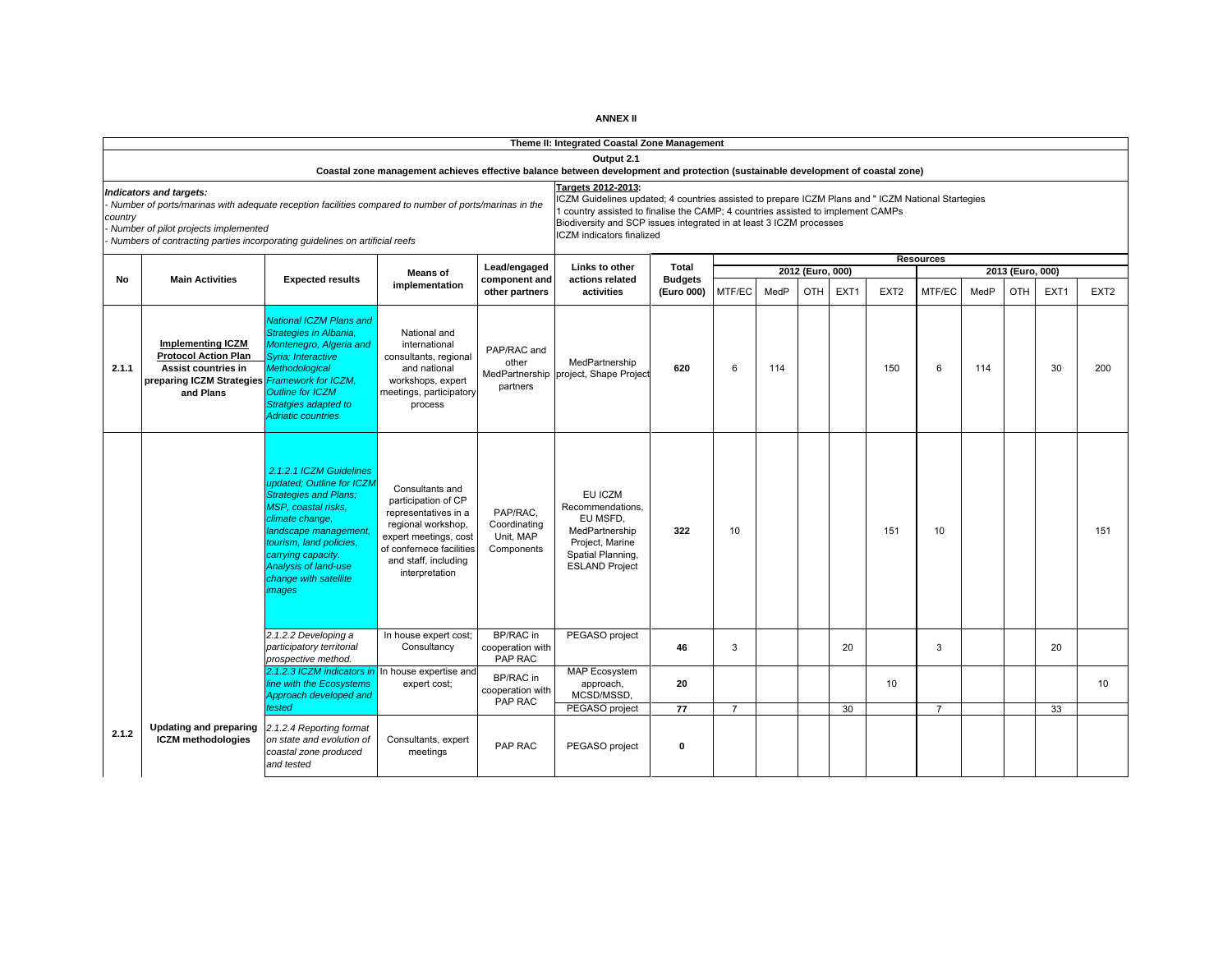|       |                                                                                                                 | Lead/engaged<br>Links to other                                                                                                                                                                                                          |                                                                                                                                                                                           |                                                              |                                                                                                                                                                                                   |                              |        |      | <b>Resources</b> |      |                  |        |      |                  |      |                  |
|-------|-----------------------------------------------------------------------------------------------------------------|-----------------------------------------------------------------------------------------------------------------------------------------------------------------------------------------------------------------------------------------|-------------------------------------------------------------------------------------------------------------------------------------------------------------------------------------------|--------------------------------------------------------------|---------------------------------------------------------------------------------------------------------------------------------------------------------------------------------------------------|------------------------------|--------|------|------------------|------|------------------|--------|------|------------------|------|------------------|
|       |                                                                                                                 |                                                                                                                                                                                                                                         | <b>Means of</b>                                                                                                                                                                           |                                                              |                                                                                                                                                                                                   | Total                        |        |      | 2012 (Euro, 000) |      |                  |        |      | 2013 (Euro, 000) |      |                  |
| No    | <b>Main Activities</b>                                                                                          | <b>Expected results</b>                                                                                                                                                                                                                 | implementation                                                                                                                                                                            | component and<br>other partners                              | actions related<br>activities                                                                                                                                                                     | <b>Budgets</b><br>(Euro 000) | MTF/EC | MedP | OTH              | EXT1 | EXT <sub>2</sub> | MTF/EC | MedP | <b>OTH</b>       | EXT1 | EXT <sub>2</sub> |
|       |                                                                                                                 | 2.1.2.5 Development and<br>promotion of Landscape<br>management<br>methodologies; Regional<br>workshop/training to<br>present thematic studies<br>and introduce<br>methodologies                                                        | Consultants, expert<br>meetings                                                                                                                                                           | PAP/RAC                                                      | <b>PEGASO</b><br>project, ESLAND<br>Project                                                                                                                                                       | $\mathbf 0$                  |        |      |                  |      |                  |        |      |                  |      |                  |
|       |                                                                                                                 | 2.1.2.6 The ranking of<br>the ports to be equipped<br>in priority with port<br>reception facilities is<br>established                                                                                                                   | Consultant/internship                                                                                                                                                                     | <b>REMPEC</b>                                                | <b>EU Funded MEDA</b><br>Project on Port<br>Reception Facilities in<br>the Mediterranean<br>$(2002 - 2004)$ ,<br>SAFEMED I Study on<br>possible financing of<br>port reception<br>facilities, IMO | 15                           |        |      |                  |      |                  |        |      |                  |      | 15               |
| 2.1.3 | <b>Implementing ICZM</b><br>protocol through specific<br>local and policy initiatives <i>ICZM processes and</i> | 2.1.3.1 Projects prepared<br>and implemented<br>(CAMPs Spain, Italy,<br>France, Montenegro; Piloi<br>projects on Setback and<br>MSP; Carrying Capacity,<br>etc.), promoting the<br>integration of biodiversity<br>issues and SCP in the | <b>National Project</b><br>Coordinators,<br>International<br>consultants, inception<br>workshops, expert<br>workshops,<br>harmonisation<br>meetings, final<br>presentation<br>conferences | PAP/RAC, other<br>Components and<br>national<br>stakeholders | EU, EU ICZM<br>Recommendations,<br>CBD, Ecosystem<br>Approach roadmap                                                                                                                             | 1,650                        | 120    |      |                  |      | 700              | 120    |      |                  | 10   | 700              |
|       |                                                                                                                 | <b>CAMP</b> projects                                                                                                                                                                                                                    | MoU/Consultants                                                                                                                                                                           | RAC/SPA, in<br>coordination with<br>PAP/RAC                  |                                                                                                                                                                                                   | 9                            | 9      |      |                  |      |                  |        |      |                  |      |                  |
|       |                                                                                                                 |                                                                                                                                                                                                                                         | workshops, trainings,<br>assessment studies                                                                                                                                               | CP/RAC in<br>coordination with<br>PAP/RAC                    |                                                                                                                                                                                                   | 38                           |        |      |                  | 9    | 10               |        |      |                  | 9    | 10 <sup>1</sup>  |
|       |                                                                                                                 | 2.1.3.2. Assessment<br>report on CAMP and<br><b>CAMP</b> manual updated:<br>regional workshop<br>organised                                                                                                                              | Consultants                                                                                                                                                                               | PAP/RAC                                                      |                                                                                                                                                                                                   | 30                           |        |      |                  |      |                  |        |      |                  |      | 30               |
|       | <b>TOTAL FINANCIAL</b><br><b>RESOURCES</b>                                                                      |                                                                                                                                                                                                                                         |                                                                                                                                                                                           |                                                              |                                                                                                                                                                                                   | 2,827                        | 155    | 114  | $\mathbf 0$      | 59   | 1,021            | 146    | 114  | $\mathbf 0$      | 102  | 1,116            |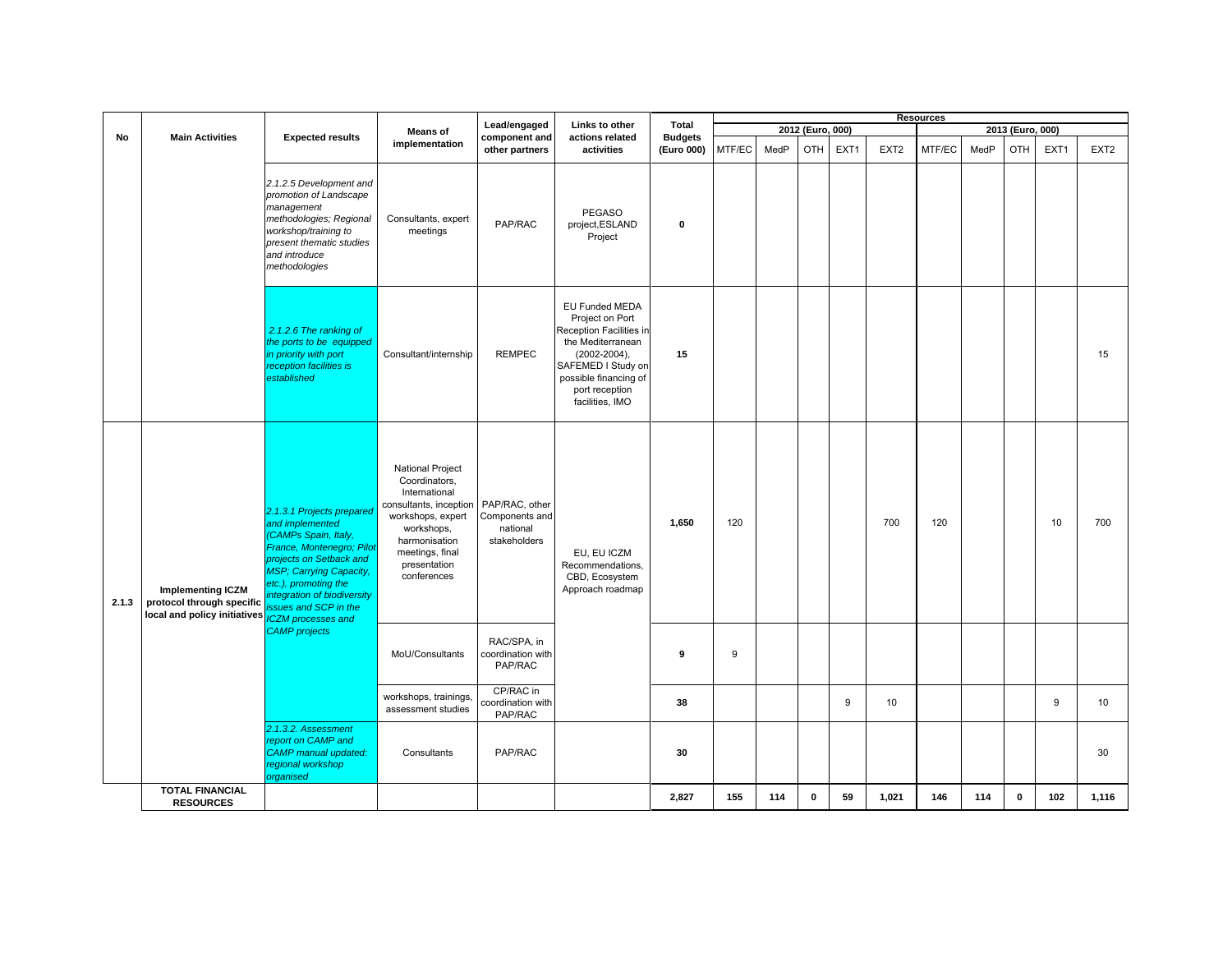|       | <b>Theme III: Biodiversity</b><br>Output 3.1                                                                                            |                                                                                                                                                                                                                                                                                              |                                                                                             |                                                                            |                                                                                     |                                                                                                                                                                                                   |               |              |                  |                  |                  |                  |          |                  |                  |                  |
|-------|-----------------------------------------------------------------------------------------------------------------------------------------|----------------------------------------------------------------------------------------------------------------------------------------------------------------------------------------------------------------------------------------------------------------------------------------------|---------------------------------------------------------------------------------------------|----------------------------------------------------------------------------|-------------------------------------------------------------------------------------|---------------------------------------------------------------------------------------------------------------------------------------------------------------------------------------------------|---------------|--------------|------------------|------------------|------------------|------------------|----------|------------------|------------------|------------------|
|       |                                                                                                                                         |                                                                                                                                                                                                                                                                                              | Ecosystem services provided by the marine and coastal environment identified and valued     |                                                                            |                                                                                     |                                                                                                                                                                                                   |               |              |                  |                  |                  |                  |          |                  |                  |                  |
|       | Indicators and targets:<br>A global valuation available by 2011<br>At least 6 case studies achieved and published                       |                                                                                                                                                                                                                                                                                              |                                                                                             |                                                                            |                                                                                     | Targets 2012-2013 :<br>3 economic studies completed and published (economic impact of protected areas, and sustainable<br>fisheries); 20 experts trained on issues related to ecosystem services; |               |              |                  |                  |                  |                  |          |                  |                  |                  |
| No    | <b>Main Activities</b>                                                                                                                  | <b>Expected results</b>                                                                                                                                                                                                                                                                      |                                                                                             |                                                                            |                                                                                     |                                                                                                                                                                                                   |               |              |                  |                  |                  | <b>Resources</b> |          |                  |                  |                  |
|       |                                                                                                                                         |                                                                                                                                                                                                                                                                                              | <b>Means of</b>                                                                             | Lead/engaged                                                               | Links to other<br>actions related                                                   | Total<br><b>Budgets</b>                                                                                                                                                                           |               |              | 2012 (Euro, 000) |                  |                  |                  |          | 2013 (Euro, 000) |                  |                  |
|       |                                                                                                                                         |                                                                                                                                                                                                                                                                                              | implementation                                                                              | component and<br>other partners                                            | activities                                                                          | (Euro 000)                                                                                                                                                                                        | <b>MTF/EC</b> | MedP         | OTH              | EXT <sub>1</sub> | EXT <sub>2</sub> | <b>MTF/EC</b>    | MedP     | <b>OTH</b>       | EXT <sub>1</sub> | EXT <sub>2</sub> |
| 3.1.1 |                                                                                                                                         | 3.1.1.1 Economic<br>effects of marine<br>protected areas on<br>the territorial<br>development<br>estimated.                                                                                                                                                                                  | In house expertise                                                                          | BP/RAC,<br><b>SPA/RAC</b>                                                  | Ecosystem<br>approach<br>Roadmap, SAP<br>BIO, CBD, WB<br>Sustainable<br>Med Project | 160                                                                                                                                                                                               |               |              |                  | 80               |                  |                  |          |                  | 80               |                  |
|       | <b>Ecosystem based management</b><br>Assessing the economic impact                                                                      | 3.1.1.2 Joint socio-<br>economic<br>evaluation with<br><b>GFCM</b> of the fishing<br>activities carried out<br>in pelagic<br>ecosystems and<br>deep benthic<br>habitats (Open<br>seas, including<br>deep seas); The<br>economic value of<br>the pelagic and<br>deep sea habitat<br>evaluated | Consultancy,<br>Meeting of the<br>Steering committee<br>of the Study                        | SPA/RAC in<br>cooperation with<br><b>GFCM BP/RAC</b><br><b>IUCN, CIESM</b> | Ecosystem<br>approach<br>Roadmap, SAP<br>BIO, CBD,<br><b>GFCM</b>                   | 50                                                                                                                                                                                                |               |              |                  |                  | 25               |                  |          |                  |                  | 25               |
|       |                                                                                                                                         | 3.1.1.3 Economic<br>impact of<br>sustainable fishing<br>in the<br>Mediterranean<br>evaluated                                                                                                                                                                                                 | In house expertise,<br>Consultancy,<br>Meeting of the<br>Steering committee<br>of the Study | BP/RAC in<br>cooperation with<br>SPA/RAC, GFCM<br>, CMI                    | Ecosystem<br>approach<br>Roadmap, EU<br>MSFD, GFCM<br>policies                      | 164                                                                                                                                                                                               | 21            |              |                  |                  | 55               | 23               |          |                  |                  | 65               |
| 3.1.2 | Assist countries implementing<br>case studies on pilot sites<br>regarding services provided by<br>marine and coastal ecosystems trained | 20 National experts                                                                                                                                                                                                                                                                          | Logistic preparation;<br>participation of<br>national epxerts                               | SPA/RAC in<br>cooperation with<br>Blue Plan and<br><b>ACCOBAMS</b>         | EU MSFD, EU<br>GFCM,<br><b>ACCOBAMS</b>                                             | 20                                                                                                                                                                                                |               |              |                  |                  |                  | 20               |          |                  |                  |                  |
|       | <b>TOTAL FINANCIAL RESOURCES</b>                                                                                                        |                                                                                                                                                                                                                                                                                              |                                                                                             |                                                                            |                                                                                     | 394                                                                                                                                                                                               | 21            | $\mathbf{0}$ | $\Omega$         | 80               | 80               | 43               | $\Omega$ | $\mathbf{0}$     | 80               | 90               |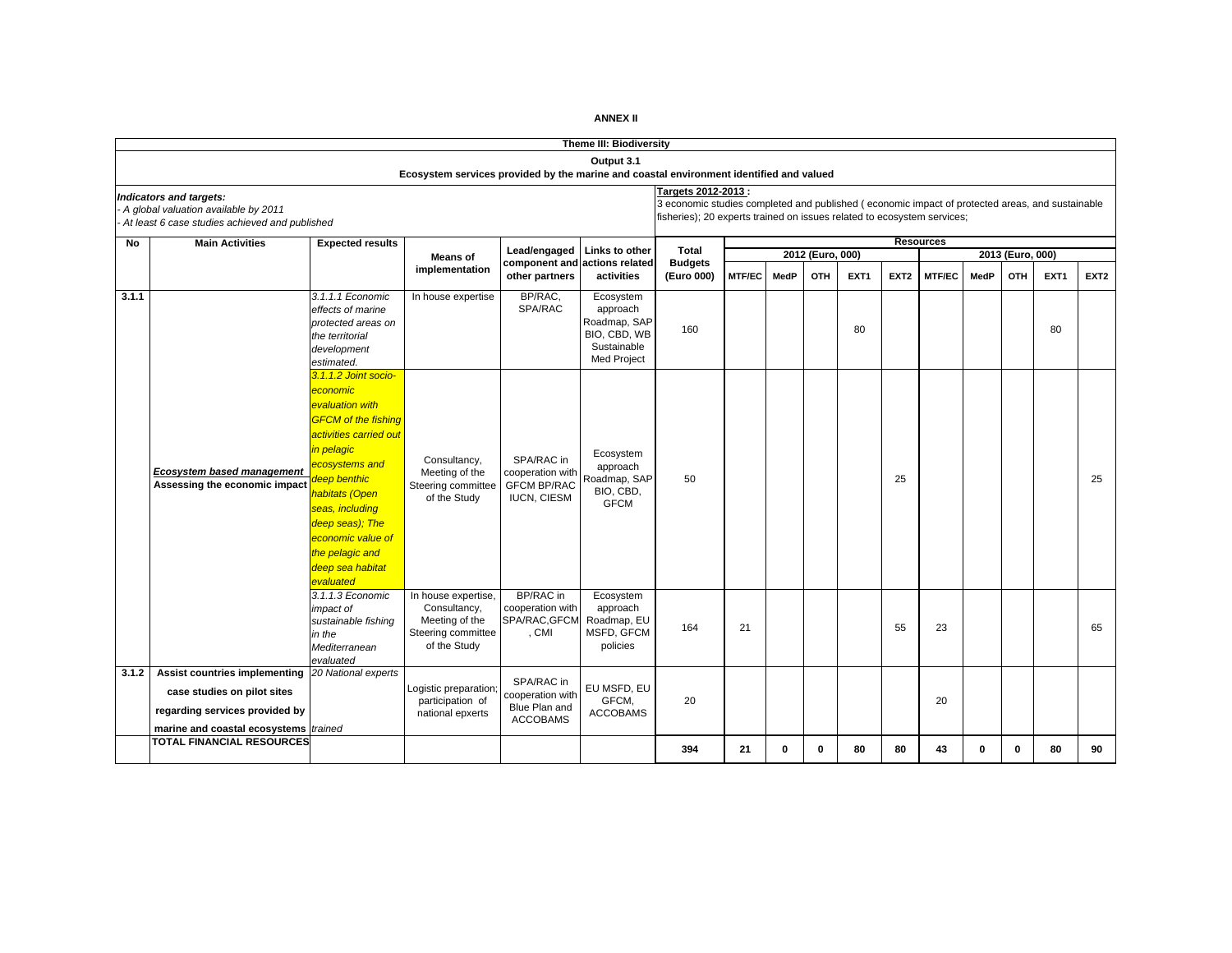|    |                                                                                                                                                                                                                                                                                                                                                                                                                 |                                                                                                                                                                                                                                                                          |                                                                                                 |                                                 | Theme III: Biodiversity                                                                          |                                                                                                                                                      |               |                                                                                                                                                                                                            |                  |                  |                  |                  |      |                  |      |                  |
|----|-----------------------------------------------------------------------------------------------------------------------------------------------------------------------------------------------------------------------------------------------------------------------------------------------------------------------------------------------------------------------------------------------------------------|--------------------------------------------------------------------------------------------------------------------------------------------------------------------------------------------------------------------------------------------------------------------------|-------------------------------------------------------------------------------------------------|-------------------------------------------------|--------------------------------------------------------------------------------------------------|------------------------------------------------------------------------------------------------------------------------------------------------------|---------------|------------------------------------------------------------------------------------------------------------------------------------------------------------------------------------------------------------|------------------|------------------|------------------|------------------|------|------------------|------|------------------|
|    |                                                                                                                                                                                                                                                                                                                                                                                                                 | Biodiversity conservation and sustainable use (strategic vision, new objectives in the post 2010 context, including fisheries, ballast, non-indigenous species),                                                                                                         |                                                                                                 |                                                 | Output 3.2<br>endangered and threatened species                                                  |                                                                                                                                                      |               |                                                                                                                                                                                                            |                  |                  |                  |                  |      |                  |      |                  |
|    | Indicators and targets:<br>Adequate indicators set up<br>Number of changes in the status of species in the list of threatened species<br>Number of joint programmes for the conservation of endangered species<br>Number of Contracting Parties with national protection plans for endangered species<br>Number of planned actions achieved within the regional action plans<br>Number of guidelines elaborated |                                                                                                                                                                                                                                                                          | Targets 2012-2013:<br>2 actiona plans on endangered species updated;<br>convention and strategy |                                                 |                                                                                                  | I reference list of pelagic habitat types established,<br>1 taxonomic Reference Lists prepared.<br>2 countires assisted to monitor Posidonia meadows |               | 1 Atlas of seagrass meadows distribution in the Mediterranean,<br>the Action Plan on Med dark marine habitats prepared,<br>3 countries assisted on monitoring and enforcement with regard to ballast water |                  |                  |                  |                  |      |                  |      |                  |
|    |                                                                                                                                                                                                                                                                                                                                                                                                                 | <b>Expected results</b>                                                                                                                                                                                                                                                  |                                                                                                 |                                                 |                                                                                                  |                                                                                                                                                      |               |                                                                                                                                                                                                            |                  |                  |                  | <b>Resources</b> |      |                  |      |                  |
|    |                                                                                                                                                                                                                                                                                                                                                                                                                 |                                                                                                                                                                                                                                                                          | <b>Means of</b>                                                                                 | Lead/engaged                                    | Links to other                                                                                   | Total                                                                                                                                                |               |                                                                                                                                                                                                            | 2012 (Euro, 000) |                  |                  |                  |      | 2013 (Euro, 000) |      |                  |
| No | <b>Main Activities</b>                                                                                                                                                                                                                                                                                                                                                                                          |                                                                                                                                                                                                                                                                          | implementation                                                                                  | component and actions related<br>other partners | activities                                                                                       | <b>Budgets</b><br>(Euro 000)                                                                                                                         | <b>MTF/EC</b> | MedP                                                                                                                                                                                                       | OTH              | EXT <sub>1</sub> | EXT <sub>2</sub> | <b>MTF/EC</b>    | MedP | <b>OTH</b>       | EXT1 | EXT <sub>2</sub> |
|    |                                                                                                                                                                                                                                                                                                                                                                                                                 | 3.2.1.1 Mapping of<br>seagrass meadows<br>and other<br>assemblages and<br>habitats of particular<br><i>importance for the</i><br>marine environment<br>in Mediterranean<br>areas, Elaboration of<br>an Atlas of seagrass<br>meadows distribution<br>in the Mediterranean | Field survey, SSFA<br>with countries.<br>consultants,<br>publications                           | SPA/RAC                                         | SAP BIO. INFO<br>MAP, SPARAC<br>INFO system,<br>Ecosystem<br>approach                            | 120                                                                                                                                                  | 10            |                                                                                                                                                                                                            |                  |                  | 50               | 10               |      |                  |      | 50               |
|    |                                                                                                                                                                                                                                                                                                                                                                                                                 | 3.2.1.2 Strengthening<br>the Mediterranean<br>monitoring system for<br>key biodiversity<br>components                                                                                                                                                                    |                                                                                                 | <b>SPA/RAC</b>                                  | Ecosystem<br>approach<br>roadmap, CBD,<br><b>EU Biodiversity</b><br>related<br><b>Directives</b> | 10                                                                                                                                                   | 5             |                                                                                                                                                                                                            |                  |                  |                  | 5                |      |                  |      |                  |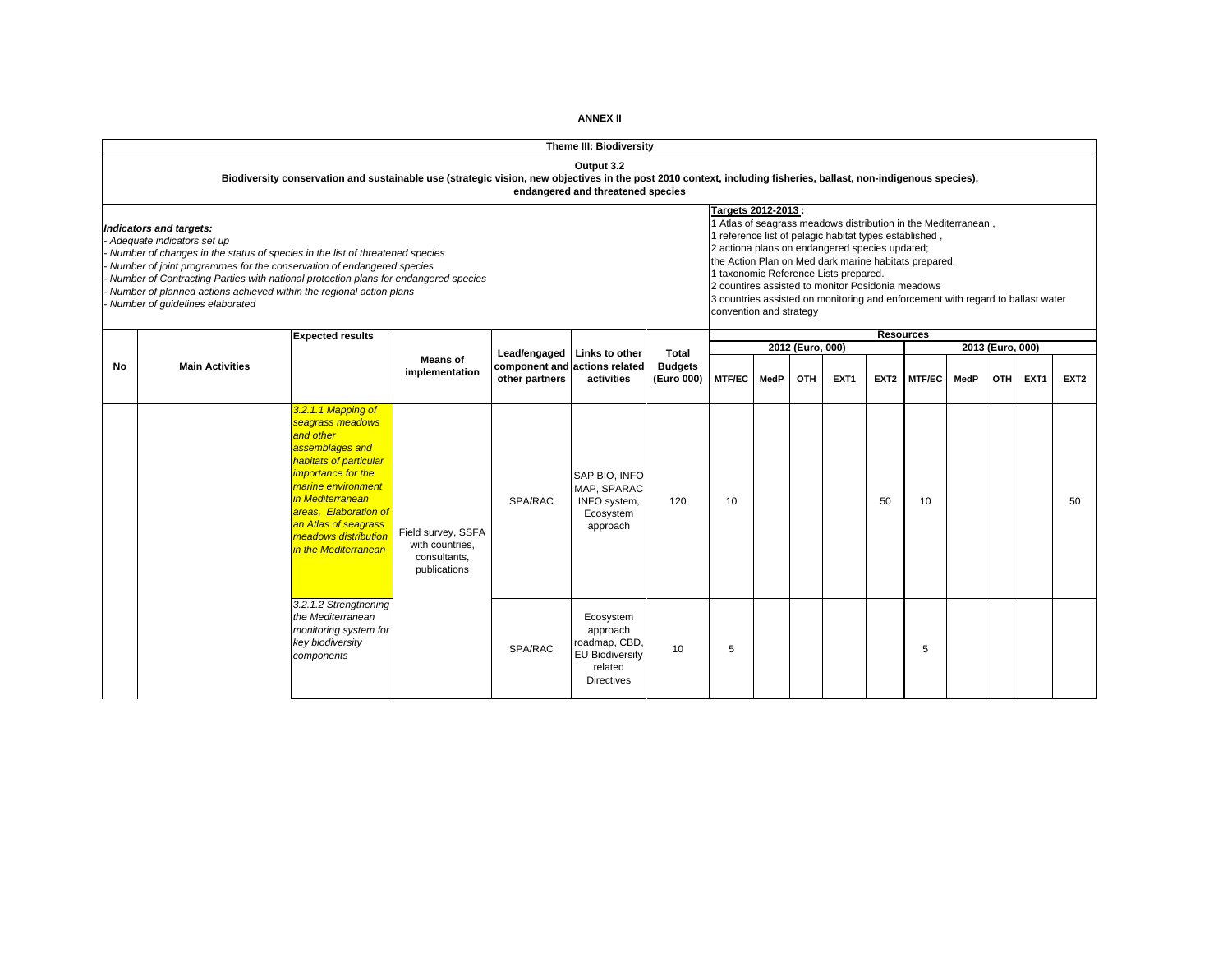|       |                                                                                                    | <b>Expected results</b>                                                                                                                                                                                                                   |                                                                                                     |                                                                                                                       |                                                                                                             |                                              |               |      |                  |      |                  | <b>Resources</b> |             |                  |      |                  |
|-------|----------------------------------------------------------------------------------------------------|-------------------------------------------------------------------------------------------------------------------------------------------------------------------------------------------------------------------------------------------|-----------------------------------------------------------------------------------------------------|-----------------------------------------------------------------------------------------------------------------------|-------------------------------------------------------------------------------------------------------------|----------------------------------------------|---------------|------|------------------|------|------------------|------------------|-------------|------------------|------|------------------|
|       |                                                                                                    |                                                                                                                                                                                                                                           |                                                                                                     |                                                                                                                       |                                                                                                             |                                              |               |      | 2012 (Euro, 000) |      |                  |                  |             | 2013 (Euro, 000) |      |                  |
| No    | <b>Main Activities</b>                                                                             |                                                                                                                                                                                                                                           | <b>Means of</b><br>implementation                                                                   | Lead/engaged<br>component and actions related<br>other partners                                                       | Links to other<br>activities                                                                                | <b>Total</b><br><b>Budgets</b><br>(Euro 000) | <b>MTF/EC</b> | MedP | OTH              | EXT1 | EXT <sub>2</sub> | MTF/EC           | <b>MedP</b> | OTH              | EXT1 | EXT <sub>2</sub> |
| 3.2.1 | Assistance to countries to<br>carry out field survey,<br>monitoring and mapping of<br>biodiversity | 3.2.1.3 Strengthening<br>the Regional<br><b>Mechanism</b> for<br>collecting, compiling<br>and circulating<br>information on<br>invasive non-<br>indigenous species;<br>Regional data<br>exchange<br>mechanism in place<br>and operational | Consultants for data<br>collection, updating<br>and circulation :<br>Coordination and<br>networking | SPA/RAC and<br><b>REMPEC</b>                                                                                          | <b>GLOBALLAST</b><br>Project, SAP<br>BIO, RAC SPA<br>Info system,<br>Ecosystem<br>approach<br>roadmap       | $\mathbf 0$                                  |               |      |                  |      |                  |                  |             |                  |      |                  |
|       |                                                                                                    | 3.2.1.4 Elaboration<br>of a reference list of<br>pelagic habitat types                                                                                                                                                                    | Consultants, working<br>group                                                                       | SPA/RAC in<br>collaboration<br>with IUCN                                                                              | SAP/BIO<br>ecosystem<br>approach<br>roadmap                                                                 | 10                                           | 5             |      |                  |      |                  | 5                |             |                  |      |                  |
|       |                                                                                                    | 3.2.2.1 Convening<br>the 2nd<br>Mediterranean<br>Symposium on<br>Coraliginous<br>formations and of the<br>5th Mediterranean<br>Symposium on<br>Marine Vegetation<br>(back to back)                                                        | Fund raising;<br>Organising the<br>Symposium                                                        | SPA/RAC, host<br>country<br>authorities and<br>Vegetation<br>Action Plan<br>Associates                                | SAP BIO,                                                                                                    | 40                                           |               |      |                  |      |                  | 40               |             |                  |      |                  |
|       |                                                                                                    | 3.2.2.2 Regional<br>action plans<br>calendars: Monk<br>seal, turtles,<br>cetaceans, birds and<br>sharks being<br>implemented or<br>updated                                                                                                | Consultants, field<br>missions, training                                                            | SPA/RAC,<br>ACCOBAMS,<br>Bonn<br>Convention,<br>Berne<br>Convention                                                   | EA roadmap,<br>SAP BIO, EU<br>biodiversity<br>related<br>directives,<br>CITTES,<br>ACCOBAMS,<br><b>GFCM</b> | 72                                           | 43            |      |                  |      |                  | 29               |             |                  |      |                  |
|       |                                                                                                    | 3.2.2.3 Organisation<br>of the second<br>symposium on Bird<br>species listed in<br>annex II of SPA/DB<br>Protocol: specific<br>recommendations to<br>protect species                                                                      | National and<br>international<br>consultants, NGOs                                                  | SPA/RAC:<br>coordination of<br>work in<br>cooperation with<br>Action Plan<br>partners and<br>concerned<br><b>NGOs</b> | EA roadmap,<br>SAP BIO, EU<br>Bird directive,<br>CMS<br>Convention                                          | 20                                           | 20            |      |                  |      |                  |                  |             |                  |      |                  |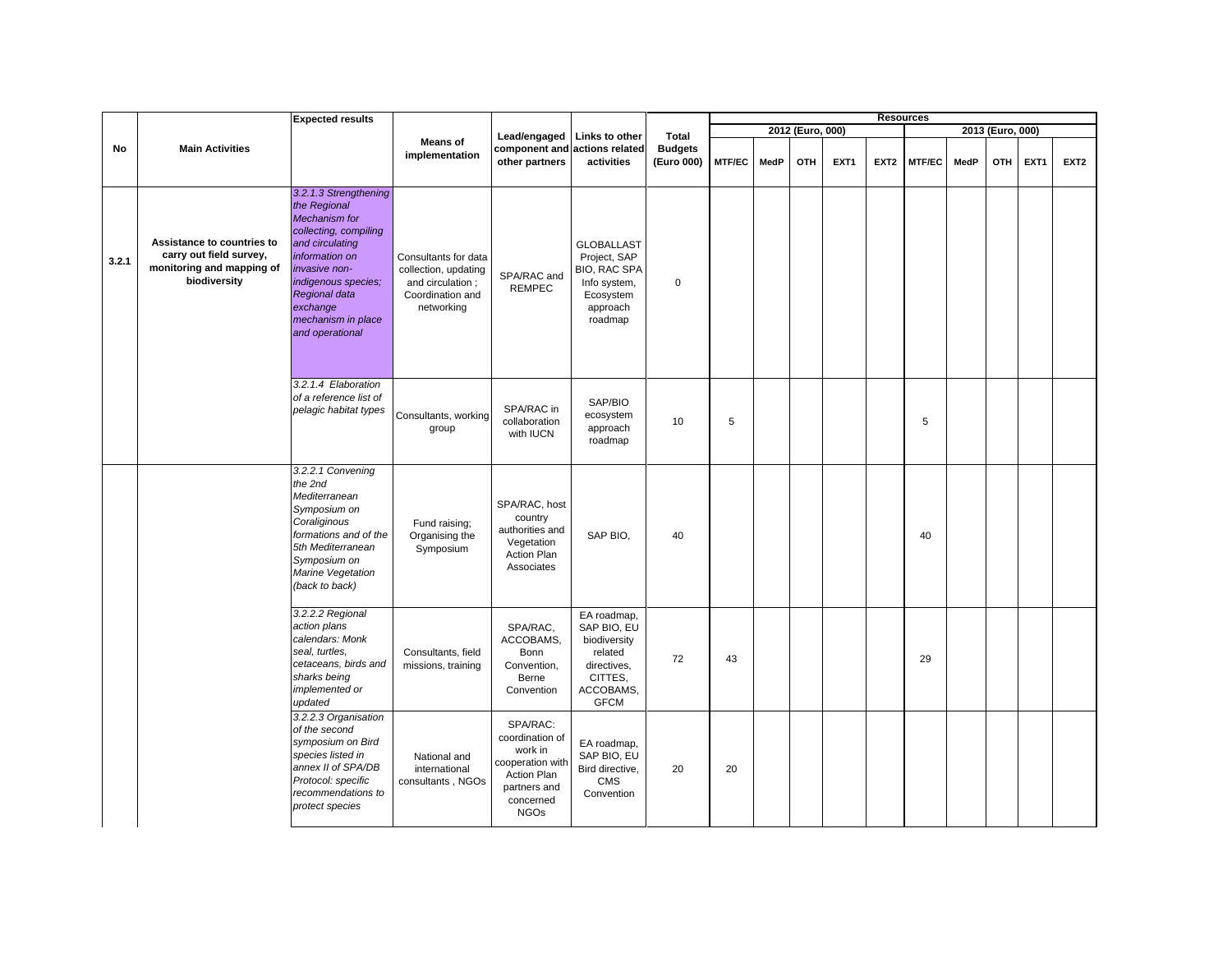|       |                                                                                            | <b>Expected results</b>                                                                                                                           |                                                                                       |                                                                     |                                                       |                                       |               |      |                  |      |                  | <b>Resources</b> |             |                  |             |                  |
|-------|--------------------------------------------------------------------------------------------|---------------------------------------------------------------------------------------------------------------------------------------------------|---------------------------------------------------------------------------------------|---------------------------------------------------------------------|-------------------------------------------------------|---------------------------------------|---------------|------|------------------|------|------------------|------------------|-------------|------------------|-------------|------------------|
|       |                                                                                            |                                                                                                                                                   |                                                                                       |                                                                     |                                                       |                                       |               |      | 2012 (Euro, 000) |      |                  |                  |             | 2013 (Euro, 000) |             |                  |
| No    | <b>Main Activities</b>                                                                     |                                                                                                                                                   | <b>Means of</b><br>implementation                                                     | Lead/engaged<br>component and actions related<br>other partners     | Links to other<br>activities                          | Total<br><b>Budgets</b><br>(Euro 000) | <b>MTF/EC</b> | MedP | OTH              | EXT1 | EXT <sub>2</sub> | <b>MTF/EC</b>    | MedP        | OTH              | EXT1        | EXT <sub>2</sub> |
| 3.2.2 | Assistance to countries to<br>implement the regional action<br>plans on endangered species | 3.2.2.4 Harmonise<br>the priorities of the<br>Mediterranean<br>Initiative on<br>Taxonomy (MIT) with<br>the Global Initiative<br>on Taxonomy (GIT) | Consultant                                                                            | SPA/RAC in<br>close<br>cooperation with<br><b>CBD Secretariat</b>   | Global<br>Initiatives on<br>Taxonomy,                 | 3                                     | 3             |      |                  |      |                  |                  |             |                  |             |                  |
|       |                                                                                            | 3.2.2.5 Elaboration of<br>Taxonomic<br>Reference Lists                                                                                            | Consultants and<br>national experts                                                   | SPA/RAC in<br>close<br>cooperation with<br>national<br>institutions | CBD                                                   | 40                                    |               |      |                  |      | 20               |                  |             |                  |             | 20               |
|       |                                                                                            | 3.2.2.6 Elaboration of<br>the Action Plan on<br>Med dark marine<br>habitats (marine<br>caves, canyons, etc.)                                      | Consultants and<br>national experts                                                   | SPA/RAC in<br>close<br>cooperation with<br>national<br>institutions | SAP/BIO,<br>Eosystem<br>approach<br>roadmap           | 30                                    | 5             |      |                  |      |                  | 25               |             |                  |             |                  |
| 3.2.3 |                                                                                            | 3.2.3.1 More<br>awareness and<br>better knowledge of<br>the provisions of the<br><b>BWM Convention</b>                                            | Familiarization and<br>awareness training<br>course                                   | REMPEC/IMO                                                          | SAFEMED.<br>Globallast<br>Project                     | 54                                    |               |      |                  | 54   |                  |                  |             |                  |             |                  |
|       | Assistance to countries to                                                                 | 3.2.3.2 Development<br>of national ballast<br>water management<br>strategies                                                                      | Consultants                                                                           | REMPEC/IMO/S<br>PA-RAC                                              | SAFEMED,<br>Globallast<br>Project                     | 30                                    |               |      |                  | 20   |                  |                  |             |                  |             | 10               |
|       | implement Ballast Water<br><b>Management (BWM)</b><br>Convention                           | 3.2.3.3 Knowledge<br>of surveillance<br>personnel enhanced<br>and harmonized                                                                      | 3 national training<br>course on<br>Compliance<br>Monitoring and<br>Enforcement (CME) | REMPEC/IMO                                                          | SAFEMED.<br>Globallast<br>Project, IMO<br><b>ITCP</b> | 51                                    |               |      |                  | 36   |                  |                  |             |                  |             | 15               |
|       |                                                                                            | 3.2.3.4 Coastal<br>States are able to<br>quickly identify<br>possible threat of<br>invasive alien species<br>from incoming ships                  | Development of a<br>ballast water risk<br>assesment<br>methodology                    | REMPEC,<br>SPA/RAC                                                  | Globallast<br>Projectt, IMO<br><b>ITCP</b>            | 50                                    |               |      |                  |      |                  |                  |             |                  |             | 50               |
|       | <b>TOTAL FINANCIAL</b><br><b>RESOURCES</b>                                                 |                                                                                                                                                   |                                                                                       |                                                                     |                                                       | 530                                   | 91            | 0    | $\bf{0}$         | 110  | 70               | 114              | $\mathbf 0$ | 0                | $\mathbf 0$ | 145              |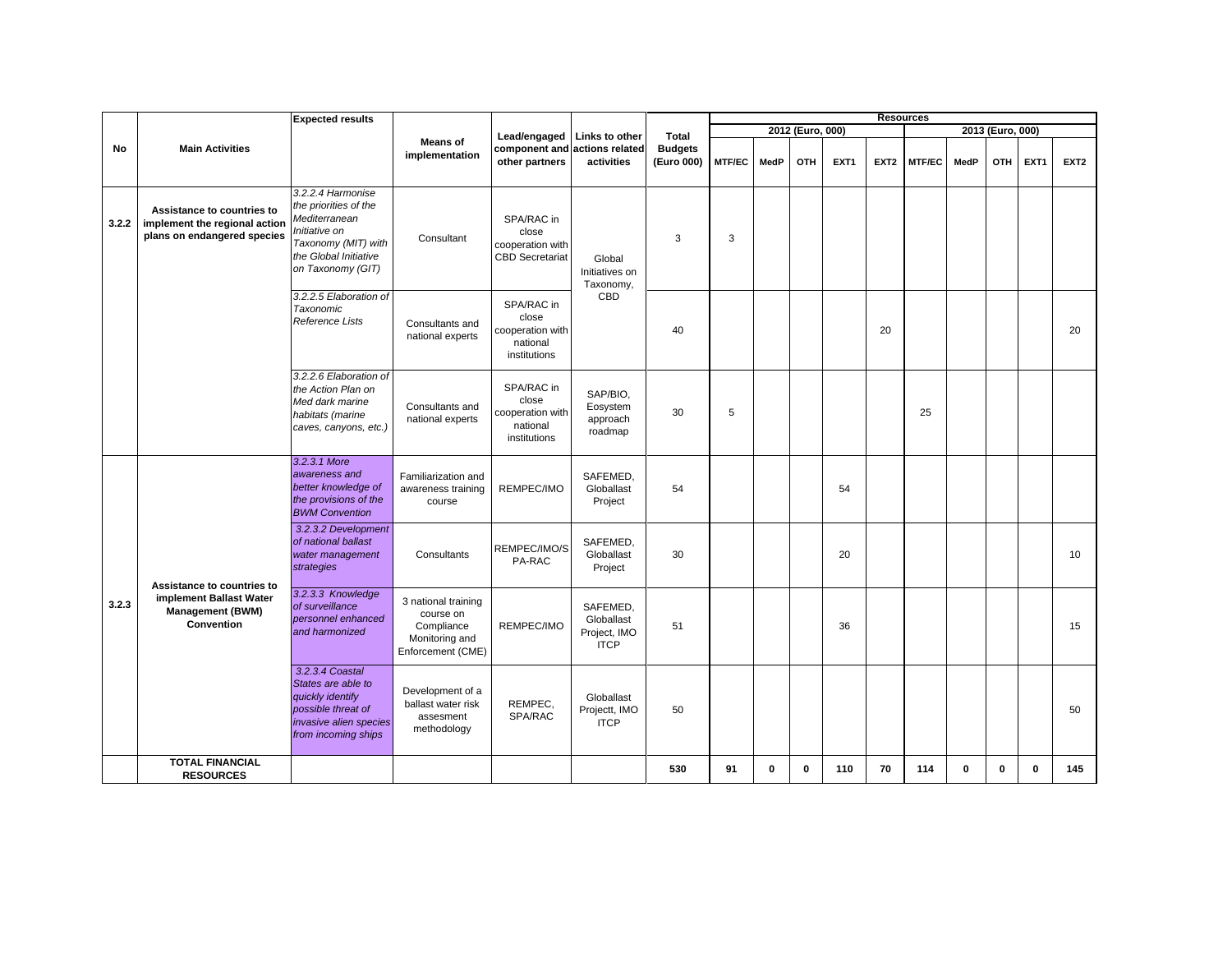|       |                                                                                                                         |                                                                                                                                                                                                                                                                 |                                                                       |                                                  | Theme III: Biodiversity                                                                                                                                                                                                                                                                                                                                                                                           |                                              |        |      |                  |          |                  |                  |      |                  |          |                  |
|-------|-------------------------------------------------------------------------------------------------------------------------|-----------------------------------------------------------------------------------------------------------------------------------------------------------------------------------------------------------------------------------------------------------------|-----------------------------------------------------------------------|--------------------------------------------------|-------------------------------------------------------------------------------------------------------------------------------------------------------------------------------------------------------------------------------------------------------------------------------------------------------------------------------------------------------------------------------------------------------------------|----------------------------------------------|--------|------|------------------|----------|------------------|------------------|------|------------------|----------|------------------|
|       |                                                                                                                         | Network of Marine and Coastal Protected Areas (MPAs), including Areas Beyond National Jurisdiction (ABNJ), extended, strengthened and effectively managed                                                                                                       |                                                                       |                                                  | Output 3.3                                                                                                                                                                                                                                                                                                                                                                                                        |                                              |        |      |                  |          |                  |                  |      |                  |          |                  |
|       | Indicators and targets:<br>Number of MPAs created<br>Area covered by MPAs (km2)<br>MPA/SPAMI management plans evaluated |                                                                                                                                                                                                                                                                 |                                                                       | Targets 2012-2013 :                              | At least 2 Pilot projects for establishing joint SPAMIs and management plans drafted<br>New MPAs with their Management Plans Created<br>Guidelines and teaching tools on MPAs elaborated and made available<br>Mediterranean Conference on Marine Protected Areas organised<br>3 SPAMIs management plans updated to include ecosystem based management approach<br>200 managers of marine protected areas trained |                                              |        |      |                  |          |                  |                  |      |                  |          |                  |
|       |                                                                                                                         |                                                                                                                                                                                                                                                                 |                                                                       | Lead/                                            |                                                                                                                                                                                                                                                                                                                                                                                                                   |                                              |        |      | 2012 (Euro, 000) |          |                  | <b>Resources</b> |      | 2013 (Euro, 000) |          |                  |
| No    | <b>Main Activities</b>                                                                                                  | <b>Expected results</b>                                                                                                                                                                                                                                         | <b>Means of</b><br>implementation                                     | engaged<br>component<br>and other<br>partners    | Links to other<br>actions related<br>activities                                                                                                                                                                                                                                                                                                                                                                   | <b>Total</b><br><b>Budgets</b><br>(Euro 000) | MTF/EC | MedP |                  | OTH EXT1 | EXT <sub>2</sub> | MTF/EC           | MedP |                  | OTH EXT1 | EXT <sub>2</sub> |
|       |                                                                                                                         | 3.3.1.1<br>Consultation<br>processes are initiated<br>financially<br>and<br>and<br>technically supported                                                                                                                                                        | Cost of<br>participation,<br>conference<br>facilities and<br>services | SPA/RAC<br>Coordinating<br>Unit<br><b>REMPEC</b> | CBD, EC, FAO,<br>GFCM, Pelagos,<br>ACCOBAMS, UNEP<br>DEPI, CIESM,<br>French Agency of<br>Marine Protected<br>Areas, OSPAR,<br>IUCN, UNCLOS, as<br>appropriate                                                                                                                                                                                                                                                     | 110                                          |        |      |                  |          | 55               |                  |      |                  |          | 55               |
| 3.3.1 | <b>Assist countries to</b><br>establish SPAMIs                                                                          | 3.3.1.2 Participate in<br>oceanographic<br>campaigns in open sea<br>including<br>the<br>areas,<br>deep<br>the<br>seas.<br>elaboration<br>of<br>the<br>plans<br>management<br>based on ecosystem<br>approach;<br>Knowledge<br>improvement; New data<br>collected | Consultants                                                           | SPA/RAC,<br>Coordinating<br>Unit                 | CBD, EC, FAO,<br>GFCM, Pelagos,<br>ACCOBAMS, UNEP<br>DEPI, CIESM,<br>French Agency of<br><b>Marine Protected</b><br>Areas, OSPAR,<br>IUCN, UNCLOS, as<br>appropriate                                                                                                                                                                                                                                              | 150                                          |        |      |                  |          | 75               |                  |      |                  |          | 75               |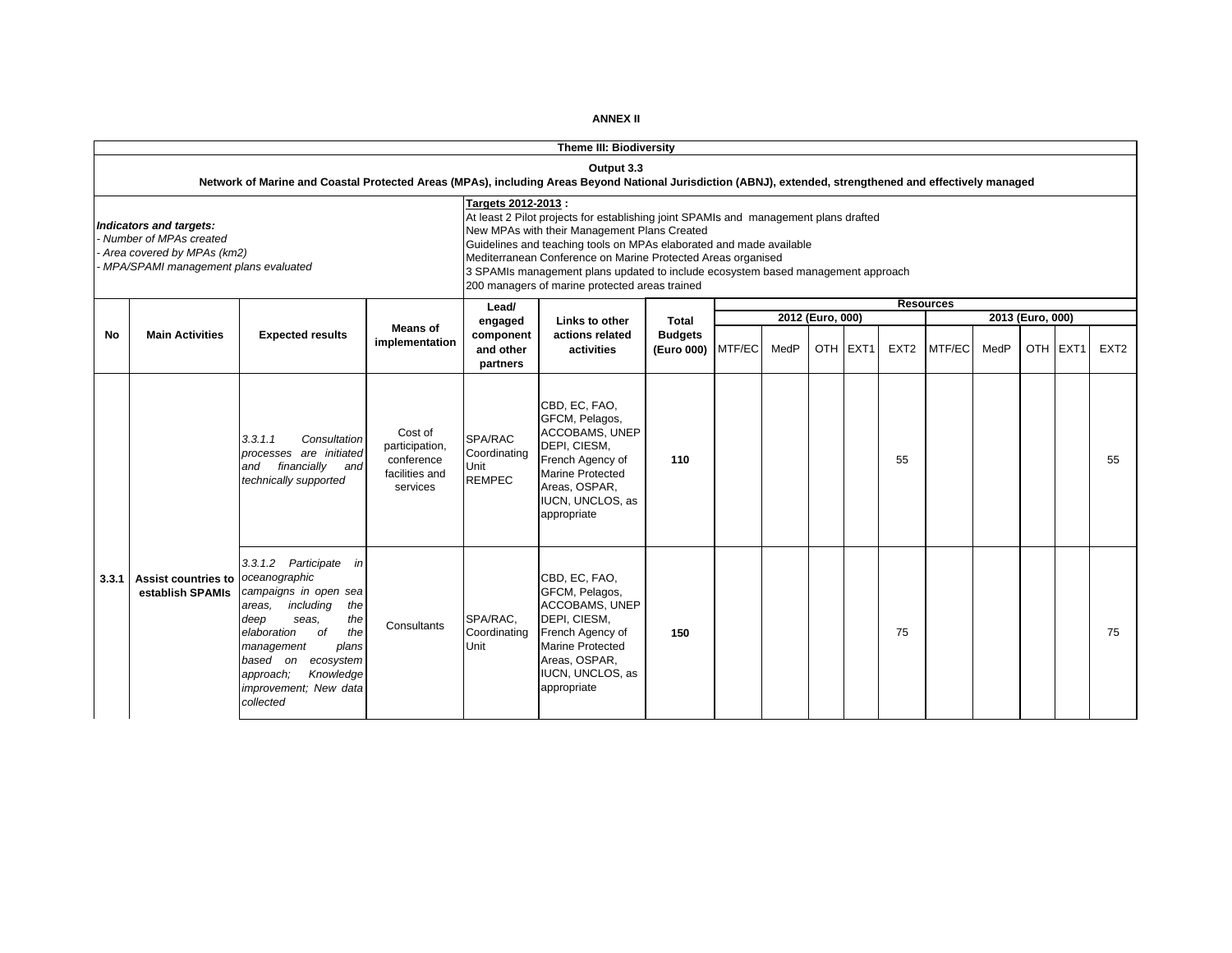|    |                        |                                                                                                                                                                                                                                                                                                                                           |                                                                                                                                           | Lead/                                            |                                                                                                                                                               |                                     |      |                  |          |                  | <b>Resources</b> |      |                  |          |                  |
|----|------------------------|-------------------------------------------------------------------------------------------------------------------------------------------------------------------------------------------------------------------------------------------------------------------------------------------------------------------------------------------|-------------------------------------------------------------------------------------------------------------------------------------------|--------------------------------------------------|---------------------------------------------------------------------------------------------------------------------------------------------------------------|-------------------------------------|------|------------------|----------|------------------|------------------|------|------------------|----------|------------------|
|    |                        |                                                                                                                                                                                                                                                                                                                                           |                                                                                                                                           | engaged                                          | Links to other                                                                                                                                                | <b>Total</b>                        |      | 2012 (Euro, 000) |          |                  |                  |      | 2013 (Euro, 000) |          |                  |
| No | <b>Main Activities</b> | <b>Expected results</b>                                                                                                                                                                                                                                                                                                                   | <b>Means of</b><br>implementation                                                                                                         | component<br>and other<br>partners               | actions related<br>activities                                                                                                                                 | <b>Budgets</b><br>(Euro 000) MTF/EC | MedP |                  | OTH EXT1 | EXT <sub>2</sub> | MTF/EC           | MedP |                  | OTH EXT1 | EXT <sub>2</sub> |
|    |                        | 3.3.1.3 Support the work<br>of the work group that<br>will be responsible to<br>up the joint<br>draw<br>presentation reports for<br>inclusion of areas in the<br>SPAMI List; Existing<br>collected<br>data<br>and<br>présentation<br>reports<br>filled                                                                                    | Consultants                                                                                                                               | SPA/RAC<br>Coordinating<br>Unit<br><b>REMPEC</b> | CBD, EC, FAO,<br>GFCM, Pelagos,<br>ACCOBAMS, UNEP<br>DEPI, CIESM,<br>French Agency of<br>Marine Protected<br>Areas, OSPAR,<br>IUCN, UNCLOS, as<br>appropriate | 30                                  |      |                  |          | 15               |                  |      |                  |          | 15               |
|    |                        | 3.3.1.4 Elaboration of<br>the management plans<br>based on ecosystem<br>approach for<br><b>two</b><br>SPAMIs in high seas<br>and its ecological and<br>operational objectives,<br><i>inclduing</i><br>the<br>establishment and of the<br>bodies<br>management<br>and monitoring plan<br>Management plans and<br><b>bodies operational</b> | Support to the<br>concern parties<br>group of experts,<br>support to<br>management<br>committee<br>meetings, [salary<br>to site managers} | SPA/RAC.<br>Unit                                 | UNEP/MAP<br>Ecosystem approach<br>Coordinating road map, EU<br>Natura 2000, EU<br><b>MSFD</b>                                                                 | 200                                 |      |                  |          | 100              |                  |      |                  |          | 100              |
|    |                        | 3.3.2.1 Establishment of<br>coordination<br>mechanisms for regional<br>MPA management<br>Awareness<br>communication<br>and<br>information<br>activities<br>implemented                                                                                                                                                                    | Meetings and<br>workshops;<br>Awarenness<br>raising, raising campaigns,<br>communication<br>actions                                       | SPA/RAC,<br>WWF-MedPO                            |                                                                                                                                                               | 82                                  | 27   |                  |          | 20               |                  | 25   |                  |          | 10               |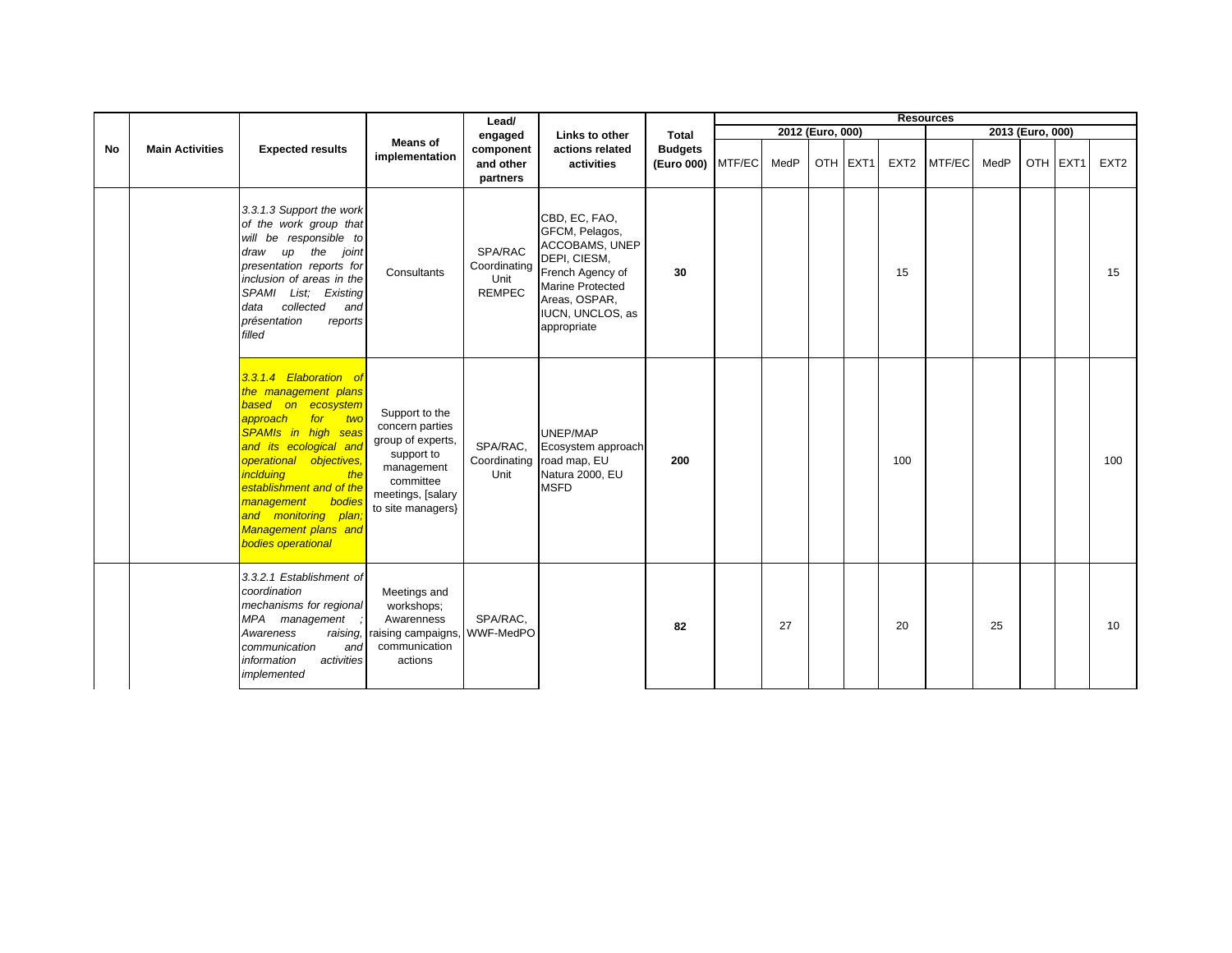|       |                                                        |                                                                                                                                                                                                                                                                                                                                         |                                                                                                                                                          | Lead/                              |                                                                                            |                                     |                |                  |          |                  | <b>Resources</b> |      |                  |          |                  |
|-------|--------------------------------------------------------|-----------------------------------------------------------------------------------------------------------------------------------------------------------------------------------------------------------------------------------------------------------------------------------------------------------------------------------------|----------------------------------------------------------------------------------------------------------------------------------------------------------|------------------------------------|--------------------------------------------------------------------------------------------|-------------------------------------|----------------|------------------|----------|------------------|------------------|------|------------------|----------|------------------|
|       |                                                        |                                                                                                                                                                                                                                                                                                                                         |                                                                                                                                                          | engaged                            | Links to other                                                                             | <b>Total</b>                        |                | 2012 (Euro, 000) |          |                  |                  |      | 2013 (Euro, 000) |          |                  |
| No    | <b>Main Activities</b>                                 | <b>Expected results</b>                                                                                                                                                                                                                                                                                                                 | <b>Means of</b><br>implementation                                                                                                                        | component<br>and other<br>partners | actions related<br>activities                                                              | <b>Budgets</b><br>(Euro 000) MTF/EC |                | MedP             | OTH EXT1 | EXT <sub>2</sub> | MTF/EC           | MedP |                  | OTH EXT1 | EXT <sub>2</sub> |
|       |                                                        | 3.3.2.2 Identification and<br>planning of new MPAs to<br>extend the regional<br>network and enhance its<br>ecological<br>representativeness,<br>including their<br>Management Plans<br>preparation and<br>mechanisms for<br>Stakeholder<br>participation; Guidelines<br>and teaching tools on<br>MPAs elaborated and<br>made available. | Pilot site<br>demonstration<br>projects; Studies;<br>Consultancies,<br>Consultation<br>workshops                                                         | SPA/RAC                            | MedPartnership<br>Project ; MedPAN;<br>EU Natura 2000; EU<br><b>MSFD</b>                   | 700                                 | 12             | 460              |          |                  |                  | 228  |                  |          |                  |
| 3.3.2 | Strengthening the<br>marine protected<br>areas network | 3.3.2.3 New MPAs<br>managers and<br>practitioners get<br>experience within their<br>own MPAs                                                                                                                                                                                                                                            | On-job training,<br>technical<br>assistance and<br>exchange/twining<br>programmes                                                                        | SPA/RAC and<br>WWF-MedPO           |                                                                                            | 128                                 | $\overline{4}$ | 85               |          |                  | 4                | 35   |                  |          |                  |
|       |                                                        | Demonstration<br>3.3.2.4<br>to<br>projects<br>ensure<br>financial sustainability of<br>regional and national<br><b>MPA</b> networks                                                                                                                                                                                                     | Demonstration<br>projects                                                                                                                                | SPA/RAC                            |                                                                                            | 220                                 |                | 131              |          |                  |                  | 89   |                  |          |                  |
|       |                                                        | 3.3.2.5<br>Conference on Marine<br>Protected<br>Areas<br>in<br>relation to the CBD and<br>SAP BIO targets                                                                                                                                                                                                                               | Undertake an<br>extensive<br>Mediterranean assessment of the<br>situation of MPAs<br>in the<br>Mediterranean;<br>and convene a<br>regional<br>conference | SPA/RAC and<br>MedPAN              | SAP BIO.<br>MedPartnership<br>Projects; CBD<br>COP11; Regional<br><b>Working Programme</b> | 20                                  | 20             |                  |          |                  |                  |      |                  |          |                  |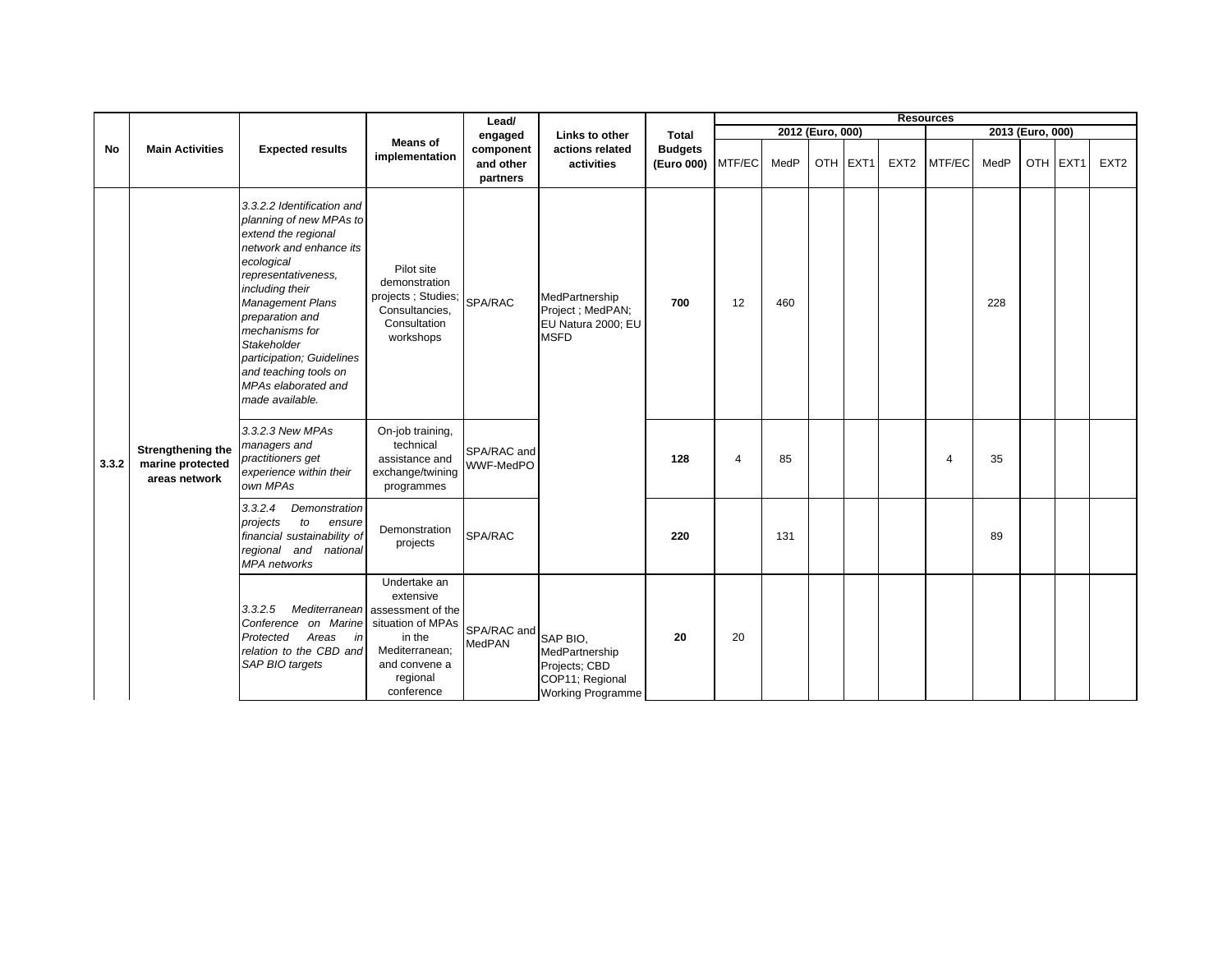|    |                                            |                                                                                                                                            |                                                                                                                                                                                                  | Lead/                              |                                                                                                                                                 |                                       |    |      |                  |          |                  | <b>Resources</b> |      |                  |              |                  |
|----|--------------------------------------------|--------------------------------------------------------------------------------------------------------------------------------------------|--------------------------------------------------------------------------------------------------------------------------------------------------------------------------------------------------|------------------------------------|-------------------------------------------------------------------------------------------------------------------------------------------------|---------------------------------------|----|------|------------------|----------|------------------|------------------|------|------------------|--------------|------------------|
|    |                                            |                                                                                                                                            |                                                                                                                                                                                                  | engaged                            | Links to other                                                                                                                                  | Total                                 |    |      | 2012 (Euro, 000) |          |                  |                  |      | 2013 (Euro, 000) |              |                  |
| No | <b>Main Activities</b>                     | <b>Expected results</b>                                                                                                                    | <b>Means of</b><br>implementation                                                                                                                                                                | component<br>and other<br>partners | actions related<br>activities                                                                                                                   | <b>Budgets</b><br>(Euro 000)   MTF/EC |    | MedP |                  | OTH EXT1 | EXT <sub>2</sub> | MTF/EC           | MedP |                  | OTH EXT1     | EXT <sub>2</sub> |
|    |                                            | 3.3.2.6 Assessment of<br>the representativity and<br>the effectiveness of the effectiveness and SPA/RAC,<br>marine and<br>protected areas: | Consultants, Assist<br>voluntary countries<br>to evaluate, at<br>national level, the<br>status,<br>coastal representativity of<br>their MAP<br>networks,<br>Publication of a<br>synthesis report |                                    | for the Coastal and<br><b>Marine Protected</b><br>Areas<br>in the Mediterranean<br><b>Sea</b><br>ACCOBAMS, IUCN,<br>WWF MedPo,<br><b>MedPAN</b> | 10                                    | 10 |      |                  |          |                  |                  |      |                  |              |                  |
|    | <b>TOTAL FINANCIAL</b><br><b>RESOURCES</b> |                                                                                                                                            |                                                                                                                                                                                                  |                                    |                                                                                                                                                 | 1,650                                 | 46 | 703  | 0                | 0        | 265              |                  | 377  | 0                | $\mathbf{0}$ | 255              |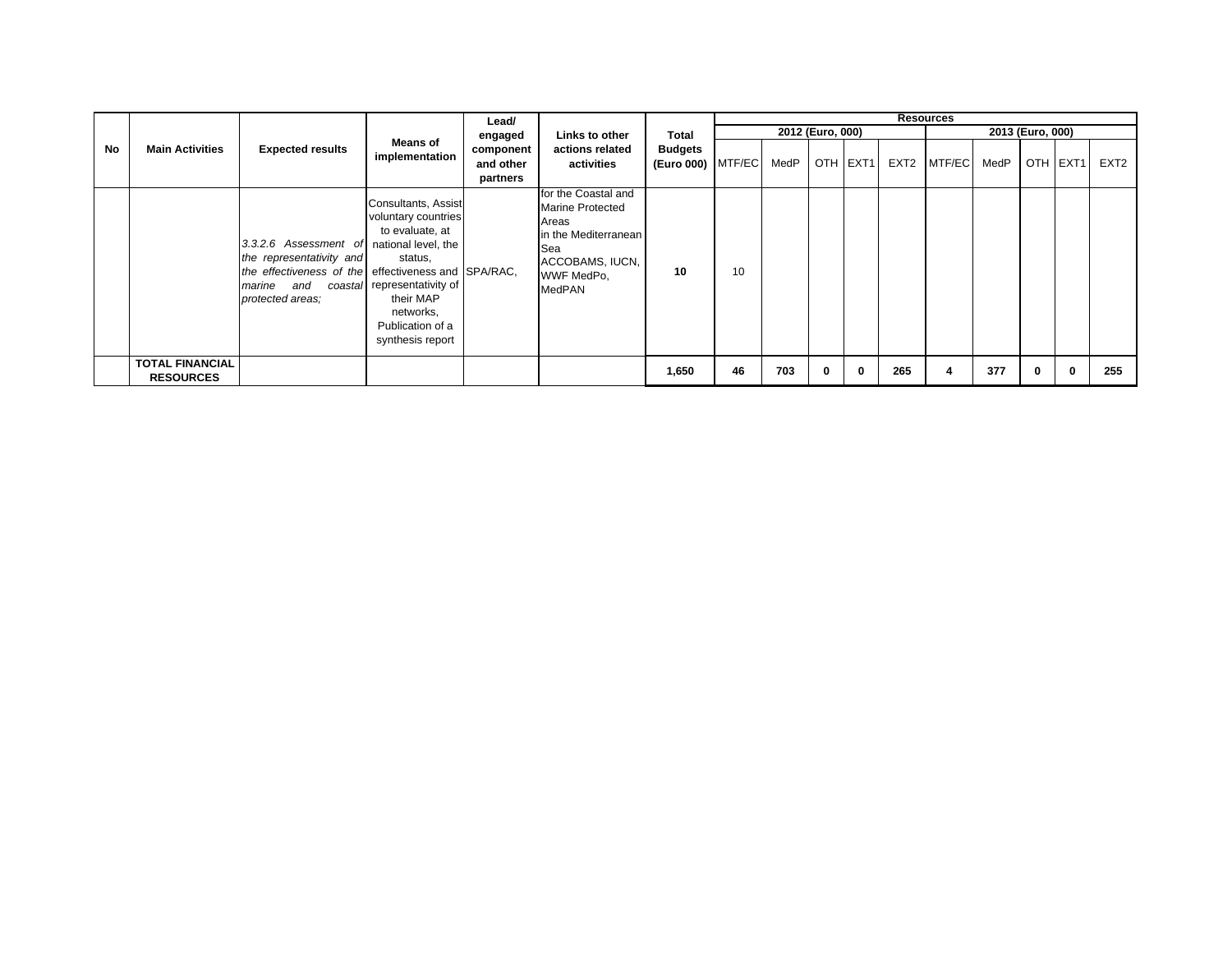|       |                                                                                                                                                                                                                                                                                                                                                                                                                                                                                                             |                                                                                                                                          |                                                                                         |                                                                     | Theme IV: Pollution Prevention and Control   |                         |                                                                                                    |      |                  |      |                                                                                                                                                                                 |        |      |                  |      |                  |
|-------|-------------------------------------------------------------------------------------------------------------------------------------------------------------------------------------------------------------------------------------------------------------------------------------------------------------------------------------------------------------------------------------------------------------------------------------------------------------------------------------------------------------|------------------------------------------------------------------------------------------------------------------------------------------|-----------------------------------------------------------------------------------------|---------------------------------------------------------------------|----------------------------------------------|-------------------------|----------------------------------------------------------------------------------------------------|------|------------------|------|---------------------------------------------------------------------------------------------------------------------------------------------------------------------------------|--------|------|------------------|------|------------------|
|       |                                                                                                                                                                                                                                                                                                                                                                                                                                                                                                             |                                                                                                                                          |                                                                                         | Early warning of pollution (spills, dangerous/hazardous substances) | Output 4.1                                   |                         |                                                                                                    |      |                  |      |                                                                                                                                                                                 |        |      |                  |      |                  |
|       | Indicators and targets:<br>No of national contigency plans adopted/no of Contracting Parties<br>Maps on pollution sensitive areas and hotspots updated and published every two years<br>Reports on emerging pollutants requiring special attention produced as required<br>Trends of pollution levels reported every two years<br>Updated national monitoring programmes prepared and implemented in all contracting partners by 2014<br>Riverine inputs of nutrients assessed and report published by 2013 |                                                                                                                                          |                                                                                         |                                                                     |                                              |                         | Targets 2012-2013:<br>Adoption of EACs for key pollutants<br>Riverine inputs of nutrients assessed |      |                  |      | All contracting parties have national contigency plan adopted;<br>Assessment of pollution status and trend prepared<br>Quality assured data received from at least 15 countries |        |      |                  |      |                  |
| No    | <b>Main Activities</b>                                                                                                                                                                                                                                                                                                                                                                                                                                                                                      | <b>Expected results</b>                                                                                                                  | Means of                                                                                | Lead/engaged<br>component and                                       | Links to other<br>actions related            | Total<br><b>Budgets</b> |                                                                                                    |      | 2012 (Euro, 000) |      | <b>Resources</b>                                                                                                                                                                |        |      | 2013 (Euro, 000) |      |                  |
|       |                                                                                                                                                                                                                                                                                                                                                                                                                                                                                                             |                                                                                                                                          | implementation                                                                          | other partners                                                      | activities                                   | (Euro 000)              | MTF/EC                                                                                             | MedP | OTH              | EXT1 | EXT <sub>2</sub>                                                                                                                                                                | MTF/EC | MedP | OTH              | EXT1 | EXT <sub>2</sub> |
|       |                                                                                                                                                                                                                                                                                                                                                                                                                                                                                                             | 4.1.1.1 Preparation of<br>assessment of the order<br>of magnitude of nutrients<br>from diffuse sources,<br>Assessment prepared           | Consultant,<br>Seminar                                                                  | <b>MED POL</b>                                                      | Medpartnership<br>Project, H2020             | 35                      | 35                                                                                                 |      |                  |      |                                                                                                                                                                                 |        |      |                  |      |                  |
| 4.1.1 | Undertaking pollution related<br>assessments and support to                                                                                                                                                                                                                                                                                                                                                                                                                                                 | Assistance to<br>4.1.1.2<br>countries<br>for<br>the<br>implementation<br>of<br>national<br>monitorine<br>programmes,<br>for<br>countries | provision of<br>equipment and<br>material, expert<br>assistance, training               | <b>MED POL</b>                                                      | EU WFD, EU MSD                               |                         |                                                                                                    |      |                  |      |                                                                                                                                                                                 |        |      |                  |      |                  |
|       | countries in implementing<br>monitoring programme                                                                                                                                                                                                                                                                                                                                                                                                                                                           | <b>Data</b><br><b>Quality</b><br>a)<br>Assurance to ensure<br>Good data quality in the<br><b>MED POL data base</b>                       | a) Intercalibration<br>exercises, expert<br>assistance, training<br>courses             | a) MED POL/IAEA/<br><b>QUASIMEME</b><br>/DISAV                      |                                              | 520                     | 160                                                                                                |      |                  |      | 100                                                                                                                                                                             | 160    |      |                  |      | 100              |
|       |                                                                                                                                                                                                                                                                                                                                                                                                                                                                                                             | b) Meeting to review<br>monitoring programme to<br>discuss Technical and<br>operational details of<br>monitoring                         | b) Meeting to be<br>held jointly with<br>Meeting of Focal<br>Points (see output<br>1.1) | b) MED POL                                                          | b) Meeting of MED<br><b>POL Focal Points</b> |                         |                                                                                                    |      |                  |      |                                                                                                                                                                                 |        |      |                  |      |                  |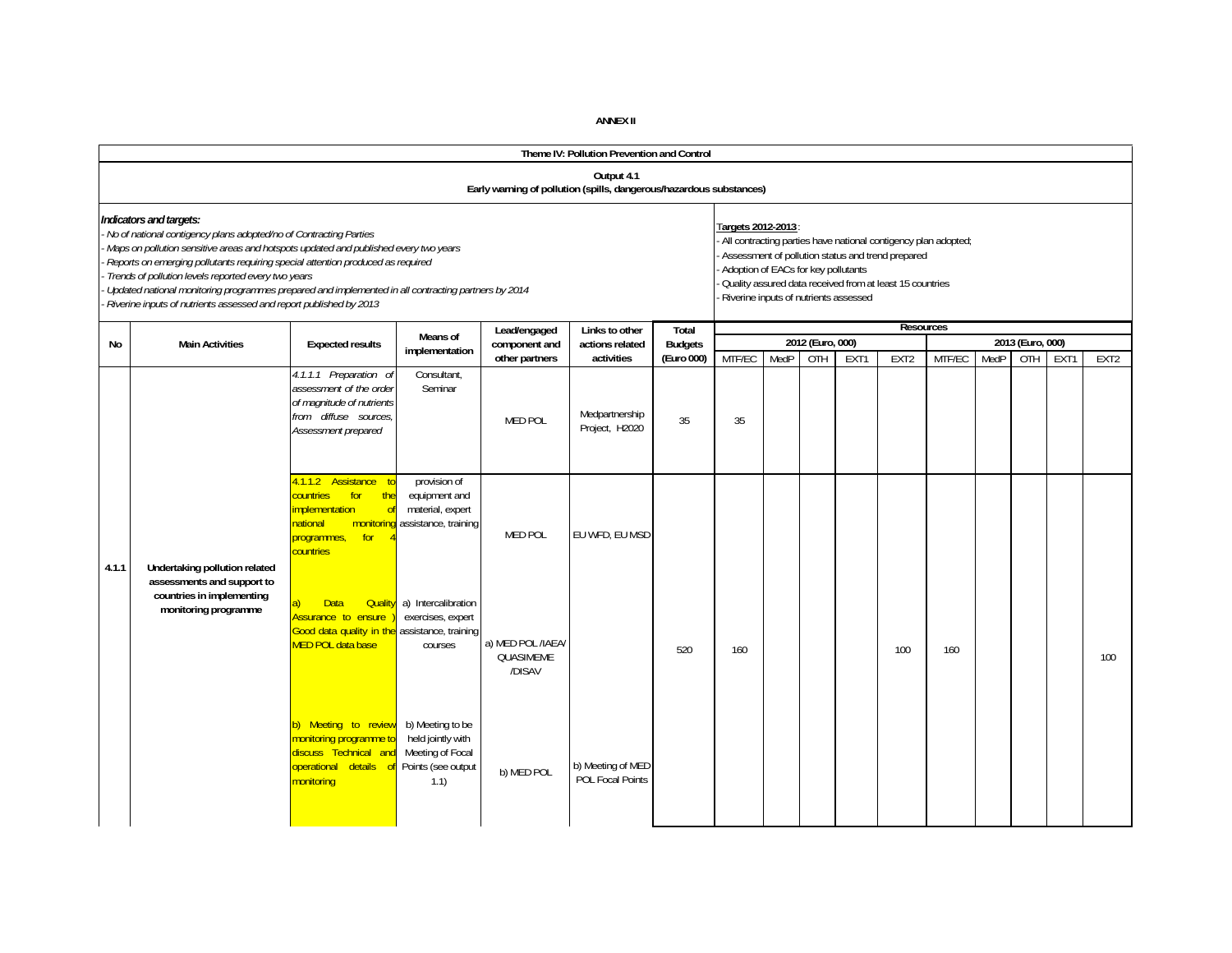|       |                                                                                                                                           |                                                                                                                                                      |                                                              | Lead/engaged                                            | Links to other                 | Total          |        |      |                  |      | <b>Resources</b> |        |      |                  |      |                  |
|-------|-------------------------------------------------------------------------------------------------------------------------------------------|------------------------------------------------------------------------------------------------------------------------------------------------------|--------------------------------------------------------------|---------------------------------------------------------|--------------------------------|----------------|--------|------|------------------|------|------------------|--------|------|------------------|------|------------------|
| No    | <b>Main Activities</b>                                                                                                                    | <b>Expected results</b>                                                                                                                              | Means of                                                     | component and                                           | actions related                | <b>Budgets</b> |        |      | 2012 (Euro, 000) |      |                  |        |      | 2013 (Euro, 000) |      |                  |
|       |                                                                                                                                           |                                                                                                                                                      | implementation                                               | other partners                                          | activities                     | (Euro 000)     | MTF/EC | MedP | OTH              | EXT1 | EXT2             | MTF/EC | MedP | OTH              | EXT1 | EXT <sub>2</sub> |
|       |                                                                                                                                           | 4.1.1.3 Data<br>quality<br>assurance for bathing<br>water analyses                                                                                   | Intercalibration<br>exercise,<br>Consultant and<br>meetings  | <b>MED POL</b>                                          | <b>WHO</b>                     | 20             | 10     |      |                  |      | 10               |        |      |                  |      |                  |
|       |                                                                                                                                           | 4.1.1.4 Assessment<br>needs<br><b>o</b> for<br>national<br>capacity building fo the<br>implementation<br>integrated monitoring<br>programmes of ECAP | Consultants and<br>Meetings                                  | MED POL and all<br>RACs                                 | H2020, ECAP                    | 100            |        |      |                  |      | 10               |        |      |                  |      | 90               |
| 4.1.2 | Technical assistance to countries in<br>the field of liability and<br>compensation for marine pollution $\frac{1}{4.1.2.2}$ Awareness and | Enhanced<br>4.1.2.1<br>knowledge on oil spill workshop on claims<br>claims management                                                                | Sub-regional<br>management for<br>Arab Speaking<br>Countries | <b>REMPEC</b>                                           | IMO ITCP, IOPC<br>Funds, ITOPF | 70             |        |      |                  |      | 70               |        |      |                  |      |                  |
|       | from ships                                                                                                                                | knowledge on liability for HNS 2010 Protocol<br>HNS pollution incidents<br>improved.                                                                 | Training on the                                              | REMPEC in<br>consultation with the<br>Coordinating Unit | SAFEMED, IOPC<br>Funds, ITOPF  | 65             | 11     |      |                  | 54   |                  |        |      |                  |      |                  |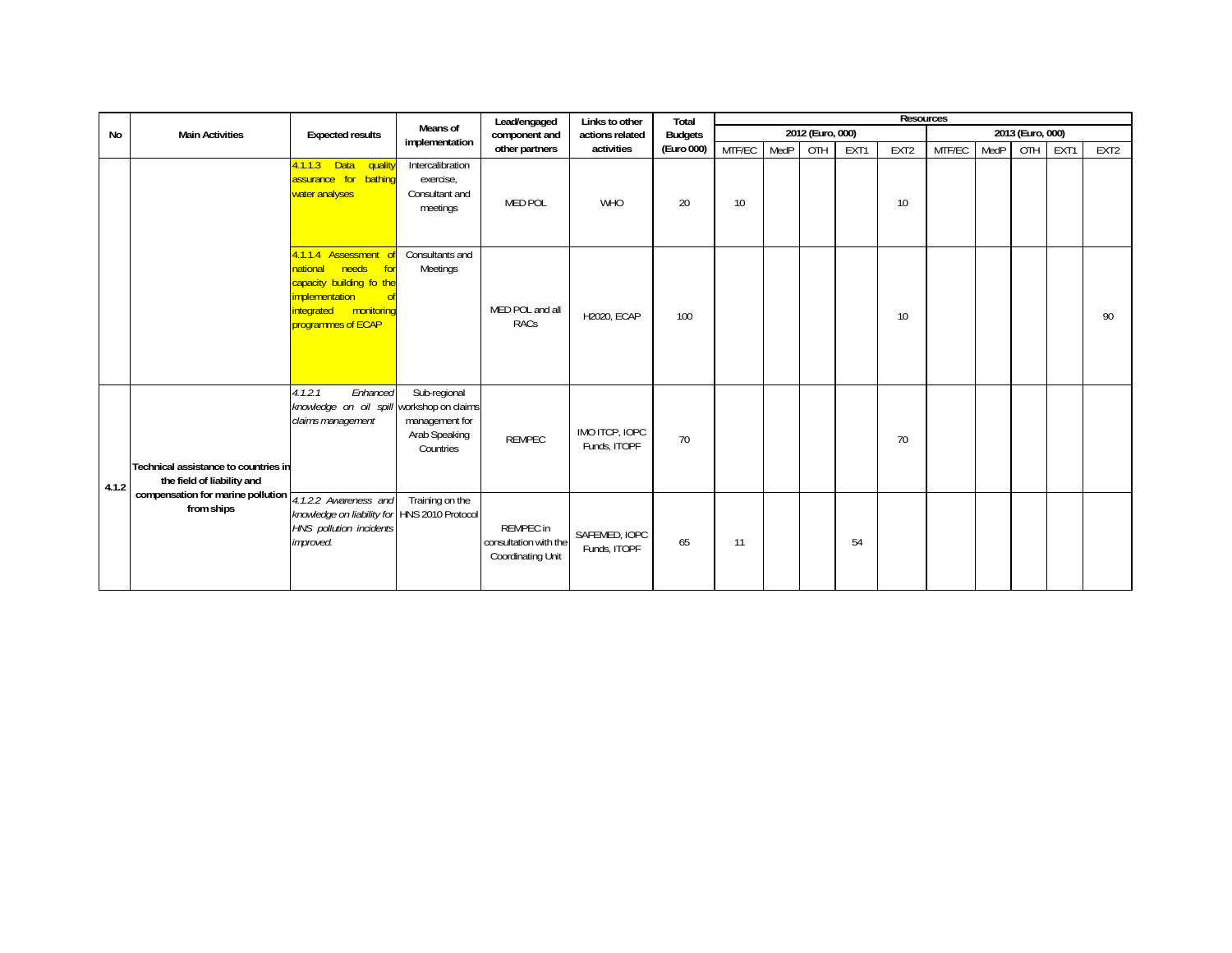|    |                                                                                                          |                                                                                                                                                                        |                                                                                                                                                                                                                                                               | Lead/engaged   | Links to other                                                                     | Total            |                |      |                  |      | <b>Resources</b> |        |      |                  |      |                  |
|----|----------------------------------------------------------------------------------------------------------|------------------------------------------------------------------------------------------------------------------------------------------------------------------------|---------------------------------------------------------------------------------------------------------------------------------------------------------------------------------------------------------------------------------------------------------------|----------------|------------------------------------------------------------------------------------|------------------|----------------|------|------------------|------|------------------|--------|------|------------------|------|------------------|
| No | <b>Main Activities</b>                                                                                   | <b>Expected results</b>                                                                                                                                                | Means of                                                                                                                                                                                                                                                      | component and  | actions related                                                                    | <b>Budgets</b>   |                |      | 2012 (Euro, 000) |      |                  |        |      | 2013 (Euro, 000) |      |                  |
|    |                                                                                                          |                                                                                                                                                                        | implementation                                                                                                                                                                                                                                                | other partners | activities                                                                         | (Euro 000)       | MTF/EC         | MedP | OTH              | EXT1 | EXT <sub>2</sub> | MTF/EC | MedP | OTH              | EXT1 | EXT <sub>2</sub> |
|    |                                                                                                          | 4.1.3.1<br>Level<br>оf<br>knowledge<br>and<br>preparedness at national<br>level in the field of<br>contingency<br>planning<br>increased.                               | Organisation of<br>national workshops<br>in the field of<br>preparedness and<br>response to marine<br>pollution incidents<br>and implementation<br>of the EU funded<br>POSOW project<br>(Preparedness for<br>Oil Polluted<br>Shoreline and Oiled<br>Wildlife) | <b>REMPEC</b>  | IMO ITCP.<br>POSOW partners<br>(ISPRA, CEDRE,<br>Sea Alarm<br>Foundation,<br>CPMR) | 230              |                |      |                  |      | 112              | 12     |      |                  |      | 106              |
|    | 4.1.3 Support to countries in the field of<br>preparedness and response to<br>marine pollution incidents | Increase the<br>4.1.3.2<br>number of National<br>Contingency<br>Plan<br>(HNS/Oil<br>spill)<br>adopted/reviewed in the<br>Mediterranean region                          | Provide expertise<br>for the development<br>and implementation<br>of countries national<br>preparedness and<br>response systems.                                                                                                                              | <b>REMPEC</b>  |                                                                                    | 27               | 15             |      |                  |      |                  | 12     |      |                  |      |                  |
|    |                                                                                                          | 4.1.3.3<br>Provide<br>immediate<br>expertise<br>onsite and/or remotely in preparedness of the<br>case of HNS/Oil spill<br>incident including Oiled<br>Wildlife reponse | Maintaining the<br>level of<br>Mediterranean<br>Assistance Unit<br>(MAU), for assisting<br>the CPs in case of<br>emergency.                                                                                                                                   | <b>REMPEC</b>  | CEDRE, ISPRA,<br>FEDERCHIMICA,<br>Sea Alarm, MOON,<br>CEFIC-ICE                    | $\mathbf{1}$     | $\overline{1}$ |      |                  |      |                  |        |      |                  |      |                  |
|    |                                                                                                          | 4.1.3.4 Improved the<br>network's<br>response<br>reaction capacity                                                                                                     | Organisation of<br>alert exercises                                                                                                                                                                                                                            | <b>REMPEC</b>  | MOIG, EMSA                                                                         | $\boldsymbol{0}$ |                |      |                  |      |                  |        |      |                  |      |                  |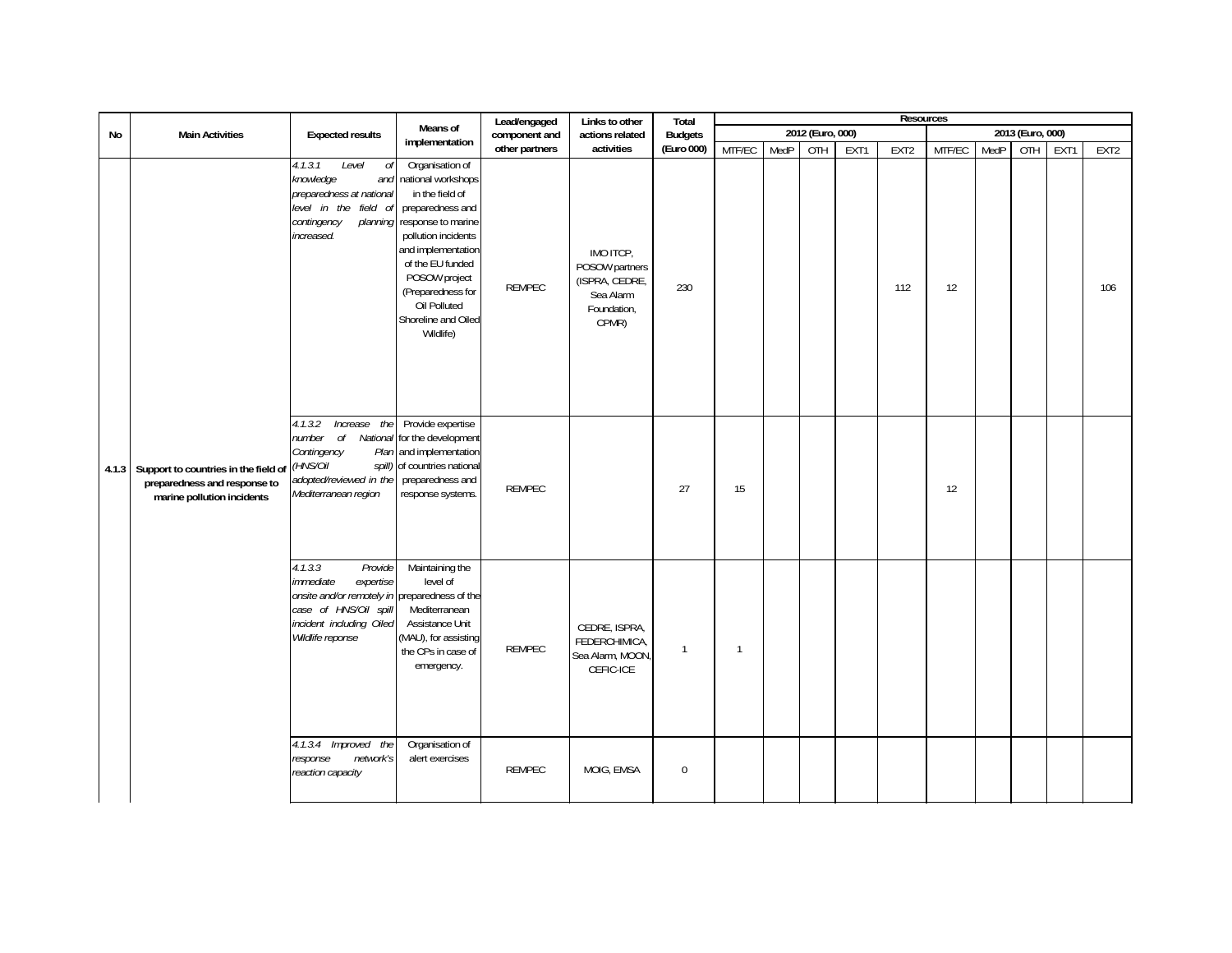|    |                                            |                                                                                                                                                                                        |                                                                                                                                                                                                                                                                                              | Lead/engaged                   | Links to other                                                     | Total          |        |              |                  |      | Resources |        |             |                  |      |                  |
|----|--------------------------------------------|----------------------------------------------------------------------------------------------------------------------------------------------------------------------------------------|----------------------------------------------------------------------------------------------------------------------------------------------------------------------------------------------------------------------------------------------------------------------------------------------|--------------------------------|--------------------------------------------------------------------|----------------|--------|--------------|------------------|------|-----------|--------|-------------|------------------|------|------------------|
| No | <b>Main Activities</b>                     | <b>Expected results</b>                                                                                                                                                                | Means of                                                                                                                                                                                                                                                                                     | component and                  | actions related                                                    | <b>Budgets</b> |        |              | 2012 (Euro, 000) |      |           |        |             | 2013 (Euro, 000) |      |                  |
|    |                                            |                                                                                                                                                                                        | implementation                                                                                                                                                                                                                                                                               | other partners                 | activities                                                         | (Euro 000)     | MTF/EC | MedP         | OTH              | EXT1 | EXT2      | MTF/EC | MedP        | OTH              | EXT1 | EXT <sub>2</sub> |
|    |                                            | 4.1.3.5<br>Parties have a common Guidelines on<br>to<br>approach<br>assesment                                                                                                          | Contracting Development of<br>risk Regional Risk<br>Assessment<br>Methodology in the<br>framework of the<br>Mediterranean<br><b>Technical Working</b><br>Group (MTWG) and<br>implementation of<br>the MEDESS4MS<br>(Mediterranean<br>Decision Support<br><b>Tool for Maritime</b><br>Safety) | <b>REMPEC</b>                  | IMO, IPIECA,<br>MOIG, OGP, 21<br>partners including<br><b>MOON</b> | 165            | 6      |              |                  |      | 68        |        |             |                  |      | 90               |
|    |                                            | Enhanced National<br>4.1.3.6<br>knowledge on<br>management<br>development of National (Pilot training<br>Oily Waste Management course &<br>Plan<br>Sub-regional<br>4.1.3.7<br>response | waste workshop(s) on the<br>and Waste Management<br>Introduction on the<br>Waste Management<br>Decision Support<br>Tool)<br>Support the<br>cooperation organisation of sub-                                                                                                                  | <b>REMPEC</b>                  | IMO ITCP, IPIECA,<br>MOIG, OGP                                     | 12             |        |              |                  |      |           |        |             |                  |      | 12               |
|    |                                            | arrangements<br>are<br>updated and operational                                                                                                                                         | regional joint<br>activities and<br>meetings                                                                                                                                                                                                                                                 | REMPEC/<br>concerned countries | IMO, IPIECA,<br>MOIG, OGP                                          | 12             | 6      |              |                  |      |           | 6      |             |                  |      |                  |
|    | <b>TOTAL FINANCIAL</b><br><b>RESOURCES</b> |                                                                                                                                                                                        |                                                                                                                                                                                                                                                                                              |                                |                                                                    | 1257           | 244    | $\mathbf{0}$ | $\bf{0}$         | 54   | 370       | 190    | $\mathbf 0$ | $\mathbf{0}$     | 0    | 398              |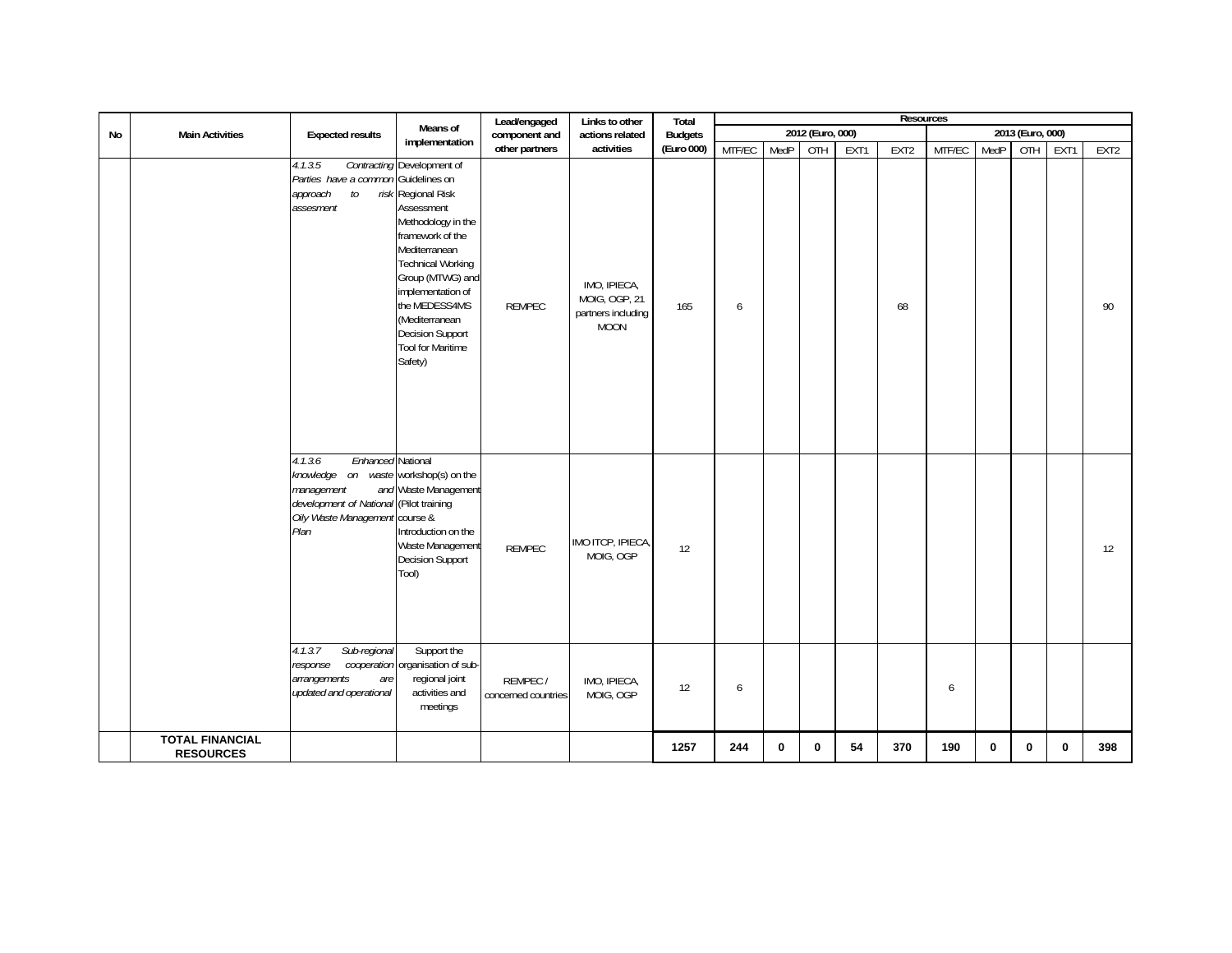|        |                                                                                                                                                                              |                                                |                                          |                                                                                | Theme IV: Pollution Prevention and Control                                                                                                                                                                             |                                    |        |      |                  |                  |                  |                  |      |                  |                  |                  |
|--------|------------------------------------------------------------------------------------------------------------------------------------------------------------------------------|------------------------------------------------|------------------------------------------|--------------------------------------------------------------------------------|------------------------------------------------------------------------------------------------------------------------------------------------------------------------------------------------------------------------|------------------------------------|--------|------|------------------|------------------|------------------|------------------|------|------------------|------------------|------------------|
|        |                                                                                                                                                                              |                                                |                                          |                                                                                |                                                                                                                                                                                                                        | Output 4.2                         |        |      |                  |                  |                  |                  |      |                  |                  |                  |
|        |                                                                                                                                                                              |                                                |                                          | Lower levels of pollution in the Mediterranean marine and coastal environments |                                                                                                                                                                                                                        |                                    |        |      |                  |                  |                  |                  |      |                  |                  |                  |
|        |                                                                                                                                                                              |                                                |                                          | Targets 2012-2013                                                              | - 2 countries assisted to establsh PRTR;<br>40 experts trained in operation and management of waste water treatment plants;                                                                                            |                                    |        |      |                  |                  |                  |                  |      |                  |                  | $-20$            |
|        | Indicators and targets:                                                                                                                                                      |                                                |                                          | compliance reports sent ;                                                      |                                                                                                                                                                                                                        |                                    |        |      |                  |                  |                  |                  |      |                  |                  |                  |
|        | Volume of investments in the framework of MeHSIP GEF, SP, bilateral cooperation<br>and national expenditure in hotspot areas                                                 |                                                |                                          |                                                                                | 10 countries supported to mobilise resources for implementing NAPs;<br>3 capacity buildings for each 4 countries on ESM of PCBs held including Web pages and brochures on ESM of PCBs for the 4 countries operational, |                                    |        |      |                  |                  |                  |                  |      |                  |                  |                  |
|        | PRTR projects prepared for at least 4 countries                                                                                                                              |                                                |                                          | sector;                                                                        | 6 countries assisted in the application of BATs and BEPs and alternatives for the prevention and minimilization of mercury, new POPs and BOD from the food                                                             |                                    |        |      |                  |                  |                  |                  |      |                  |                  |                  |
|        | Satisfaction questionnaire for managers of personnel trained in waste water treatmen<br>Number of compliance reports on pollution standards in bathing and shellfish growing |                                                |                                          |                                                                                | 2 local NGOs including the POPs in their work programmes and disseminating the awareness material to 200 hundred people;                                                                                               |                                    |        |      |                  |                  |                  |                  |      |                  |                  |                  |
| waters |                                                                                                                                                                              |                                                |                                          |                                                                                | a regional network of magistrates and law enforcement officials involved in marine pollution from ships is set up and functioning                                                                                      |                                    |        |      |                  |                  |                  |                  |      |                  |                  |                  |
|        |                                                                                                                                                                              |                                                |                                          |                                                                                |                                                                                                                                                                                                                        |                                    |        |      |                  |                  |                  |                  |      |                  |                  |                  |
|        |                                                                                                                                                                              |                                                |                                          |                                                                                |                                                                                                                                                                                                                        |                                    |        |      |                  |                  |                  |                  |      |                  |                  |                  |
|        |                                                                                                                                                                              |                                                |                                          | Lead/engaged                                                                   | Links to other                                                                                                                                                                                                         |                                    |        |      | 2012 (Euro, 000) |                  |                  | <b>Resources</b> |      | 2013 (Euro, 000) |                  |                  |
| No     | <b>Main Activities</b>                                                                                                                                                       | <b>Expected results</b>                        | <b>Means of</b><br>implementation        | component and                                                                  | actions related                                                                                                                                                                                                        | <b>Total Budgets</b><br>(Euro 000) |        |      |                  |                  |                  |                  |      |                  |                  |                  |
|        |                                                                                                                                                                              |                                                |                                          | other partners                                                                 | activities                                                                                                                                                                                                             |                                    | MTF/EC | MedP | OTH              | EXT <sub>1</sub> | EXT <sub>2</sub> | MTF/EC           | MedP | OTH              | EXT <sub>1</sub> | EXT <sub>2</sub> |
|        |                                                                                                                                                                              |                                                |                                          |                                                                                |                                                                                                                                                                                                                        |                                    |        |      |                  |                  |                  |                  |      |                  |                  |                  |
|        |                                                                                                                                                                              | 4.2.1.1 Pollution<br>reduction policy          |                                          |                                                                                |                                                                                                                                                                                                                        |                                    |        |      |                  |                  |                  |                  |      |                  |                  |                  |
|        |                                                                                                                                                                              | adopted related to<br>tanneries.               | Expert assistance,<br>national meetings, | <b>MED POL</b>                                                                 | Medpartnership<br>Project, H2020,                                                                                                                                                                                      | 104                                | 20     | 84   |                  |                  |                  |                  |      |                  |                  |                  |
|        |                                                                                                                                                                              | phosphogypsum, lube                            |                                          |                                                                                | WB.                                                                                                                                                                                                                    |                                    |        |      |                  |                  |                  |                  |      |                  |                  |                  |
|        |                                                                                                                                                                              | oils and lead batteries                        |                                          |                                                                                |                                                                                                                                                                                                                        |                                    |        |      |                  |                  |                  |                  |      |                  |                  |                  |
|        |                                                                                                                                                                              |                                                | Expert assistance,                       |                                                                                | Medpartnership                                                                                                                                                                                                         |                                    |        |      |                  |                  |                  |                  |      |                  |                  |                  |
|        |                                                                                                                                                                              | 4.2.1.2 Disposal of<br>700 tons of PCBs in 3   | national meetings,                       | <b>MED POL</b>                                                                 | Project, H2020                                                                                                                                                                                                         | 1055                               | 150    | 376  |                  |                  |                  | 155              | 374  |                  |                  |                  |
|        |                                                                                                                                                                              | /4 countries                                   | purchase of<br>equipment,                |                                                                                | WB, Stockhom<br>convention,                                                                                                                                                                                            |                                    |        |      |                  |                  |                  |                  |      |                  |                  |                  |
|        |                                                                                                                                                                              |                                                |                                          |                                                                                |                                                                                                                                                                                                                        |                                    |        |      |                  |                  |                  |                  |      |                  |                  |                  |
|        |                                                                                                                                                                              |                                                |                                          |                                                                                |                                                                                                                                                                                                                        |                                    |        |      |                  |                  |                  |                  |      |                  |                  |                  |
|        |                                                                                                                                                                              | 4.2.1.3 Identification                         |                                          |                                                                                | <b>UNIDO</b><br><b>TEST/MED</b>                                                                                                                                                                                        |                                    |        |      |                  |                  |                  |                  |      |                  |                  |                  |
|        |                                                                                                                                                                              | and dissemination of                           | Project's website,                       |                                                                                | (GEF                                                                                                                                                                                                                   |                                    |        |      |                  |                  |                  |                  |      |                  |                  |                  |
|        |                                                                                                                                                                              | <b>BATs and BEPs in</b><br>activity sectors of | organization of                          | CP/RAC with<br>BAT4MED                                                         | Medpartership<br>Project),                                                                                                                                                                                             |                                    |        |      |                  |                  |                  |                  |      |                  |                  |                  |
|        |                                                                                                                                                                              | Egypt, Morocco and<br>Tunisia within the       | technical working<br>groups, 3 national  | <b>Project Partners</b>                                                        | Regional Action<br>Plans for Food,                                                                                                                                                                                     | 130                                |        |      |                  | 40               |                  |                  |      |                  | 90               |                  |
|        |                                                                                                                                                                              | scope of the Regional                          | and 1 regional<br>workshops              | <b>MEDPOL</b>                                                                  | Mercury and                                                                                                                                                                                                            |                                    |        |      |                  |                  |                  |                  |      |                  |                  |                  |
|        |                                                                                                                                                                              | Plans (BAT4MED<br>project)                     |                                          |                                                                                | POPs, MED-<br><b>IPPC-NET</b>                                                                                                                                                                                          |                                    |        |      |                  |                  |                  |                  |      |                  |                  |                  |
|        |                                                                                                                                                                              |                                                |                                          |                                                                                | project                                                                                                                                                                                                                |                                    |        |      |                  |                  |                  |                  |      |                  |                  |                  |
|        |                                                                                                                                                                              |                                                |                                          |                                                                                |                                                                                                                                                                                                                        |                                    |        |      |                  |                  |                  |                  |      |                  |                  |                  |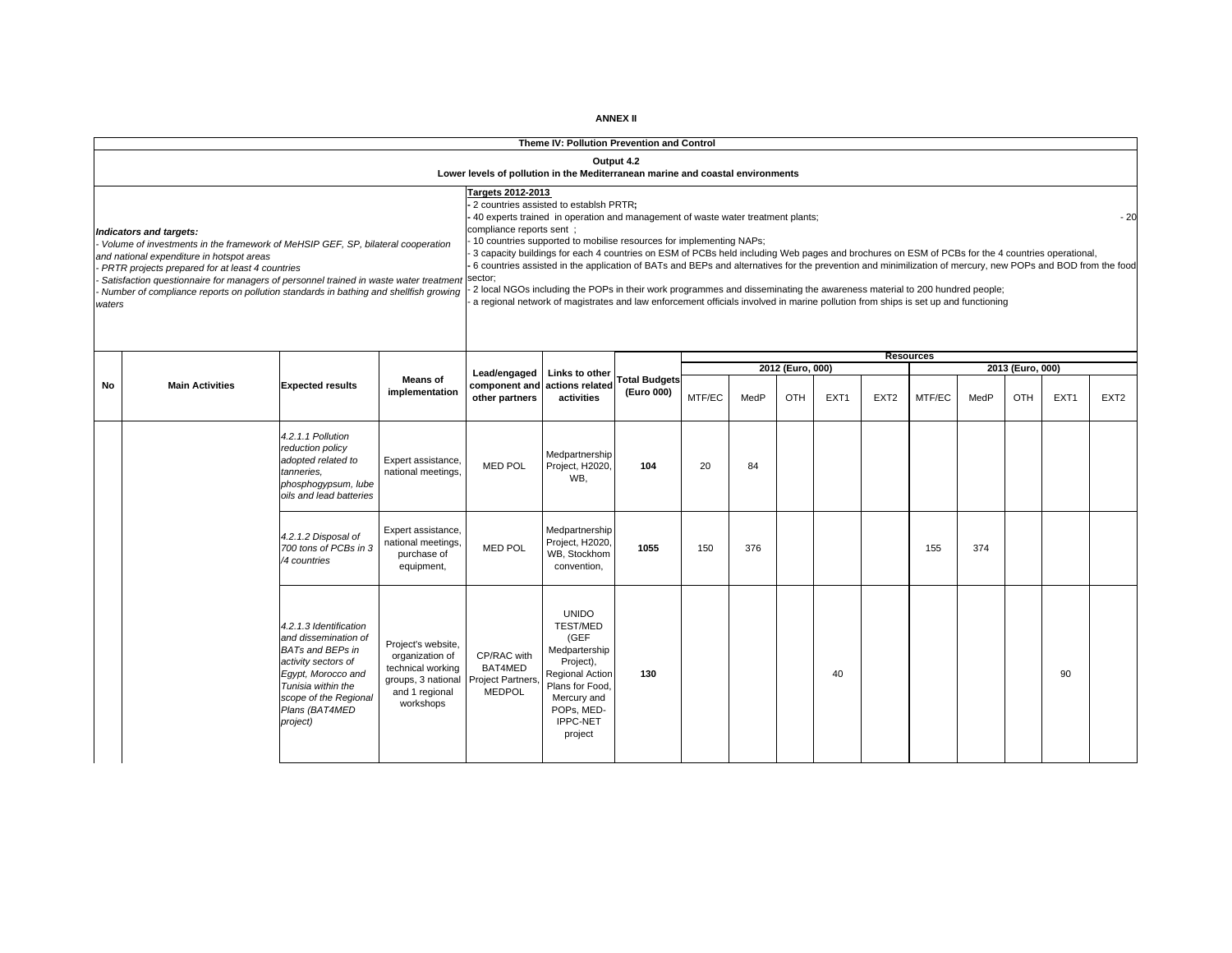|        |                                                                                          |                                                                                                                                                                                                                                                  |                                                                                                                                                                                                                                                                                                             |                                            |                                                                                                                                                                 |                                    |        |      |                  |                  |                  | <b>Resources</b> |      |                  |      |                  |
|--------|------------------------------------------------------------------------------------------|--------------------------------------------------------------------------------------------------------------------------------------------------------------------------------------------------------------------------------------------------|-------------------------------------------------------------------------------------------------------------------------------------------------------------------------------------------------------------------------------------------------------------------------------------------------------------|--------------------------------------------|-----------------------------------------------------------------------------------------------------------------------------------------------------------------|------------------------------------|--------|------|------------------|------------------|------------------|------------------|------|------------------|------|------------------|
|        |                                                                                          |                                                                                                                                                                                                                                                  |                                                                                                                                                                                                                                                                                                             | Lead/engaged                               | Links to other                                                                                                                                                  |                                    |        |      | 2012 (Euro, 000) |                  |                  |                  |      | 2013 (Euro, 000) |      |                  |
| No     | <b>Main Activities</b>                                                                   | <b>Expected results</b>                                                                                                                                                                                                                          | <b>Means of</b><br>implementation                                                                                                                                                                                                                                                                           | component and<br>other partners            | actions related<br>activities                                                                                                                                   | <b>Total Budgets</b><br>(Euro 000) | MTF/EC | MedP | OTH              | EXT <sub>1</sub> | EXT <sub>2</sub> | MTF/EC           | MedP | OTH              | EXT1 | EXT <sub>2</sub> |
| 4.2.1  | Pollution reduction demonstration<br>projects, including the sound<br>management of POPs | 4.2.1.4 Technical<br>assistance to<br>countries not targetted<br>in BAT4MED in the<br>application of BATs<br>and BEPs and<br>alternatives for the<br>prevention and<br>minimilization of<br>mercury, new POPs<br>and BOD from the<br>food sector | Organization of<br>technical working<br>groups, national<br>and/or regional<br>workshops (number<br>depending on<br>available external<br>funding)                                                                                                                                                          | CP/RAC in<br>cooperation with<br>MED POL   | BAT4MED<br>project, UNIDO<br>TEST/MED<br>(GEF<br>Medpartership)<br><b>Regional Action</b><br>Plans for Food<br>Mercury and<br>POPs, MED-<br>IPPC-NET<br>project | 250                                |        |      |                  | 50               | 50               |                  |      |                  | 50   | 100              |
|        |                                                                                          | 4.2.1.5 Assistance to<br>countries to reduce<br>unintentional POPs,<br>greenhouse gases<br>and heavy metals by<br>developing/upgrading<br>and implementing<br>BAT/BEP in key<br>economic sectors in<br>Mediterranean<br>countries                | BAT/BEP<br>quidelines and<br>Technical reports<br>including measures<br>for the emission<br>reduction of GHGs<br>and unintentionally CPRAC,<br>produced POPs<br>Workshops for the<br>raising awareness<br>on the cobenefits of<br>measures<br>implemented to<br>fight against<br>Climate Change<br>and POPs | Coordinating<br>Unit, MEDPOL,<br>GEF, CSIC | UNIDO Medtes,<br>BAT4MED<br><b>UNEP</b><br>Chemicals,<br>Secretariat of<br>the Stockholm<br>Convention                                                          | 150                                |        |      |                  | 20               | 55               |                  |      |                  | 20   | 55               |
|        |                                                                                          | 4.2.1.6 Awareness<br>and capacity building<br>activities and materials<br>to assist<br>Mediterranean<br>countries in sound<br>management of PCBs<br>stocks in national<br>electric companies                                                     | Experts assistance,<br>national meetings<br>and capacity<br>building                                                                                                                                                                                                                                        | CP/RAC, MED<br>POL                         | Medpartnership<br>Project, H2020<br>WB                                                                                                                          | 20                                 |        |      |                  | 10               |                  |                  |      |                  | 10   |                  |
| 4.2.2. | <b>Establishing PRTR</b>                                                                 | PRTR prepared in two<br>additional countries                                                                                                                                                                                                     | Training, provision<br>of small equipment,<br>set up of data<br>bases                                                                                                                                                                                                                                       | MED POL,<br>INFO/RAC                       | EU PRTR, SEIS                                                                                                                                                   | 105                                |        |      |                  |                  | 60               |                  |      |                  |      | 45               |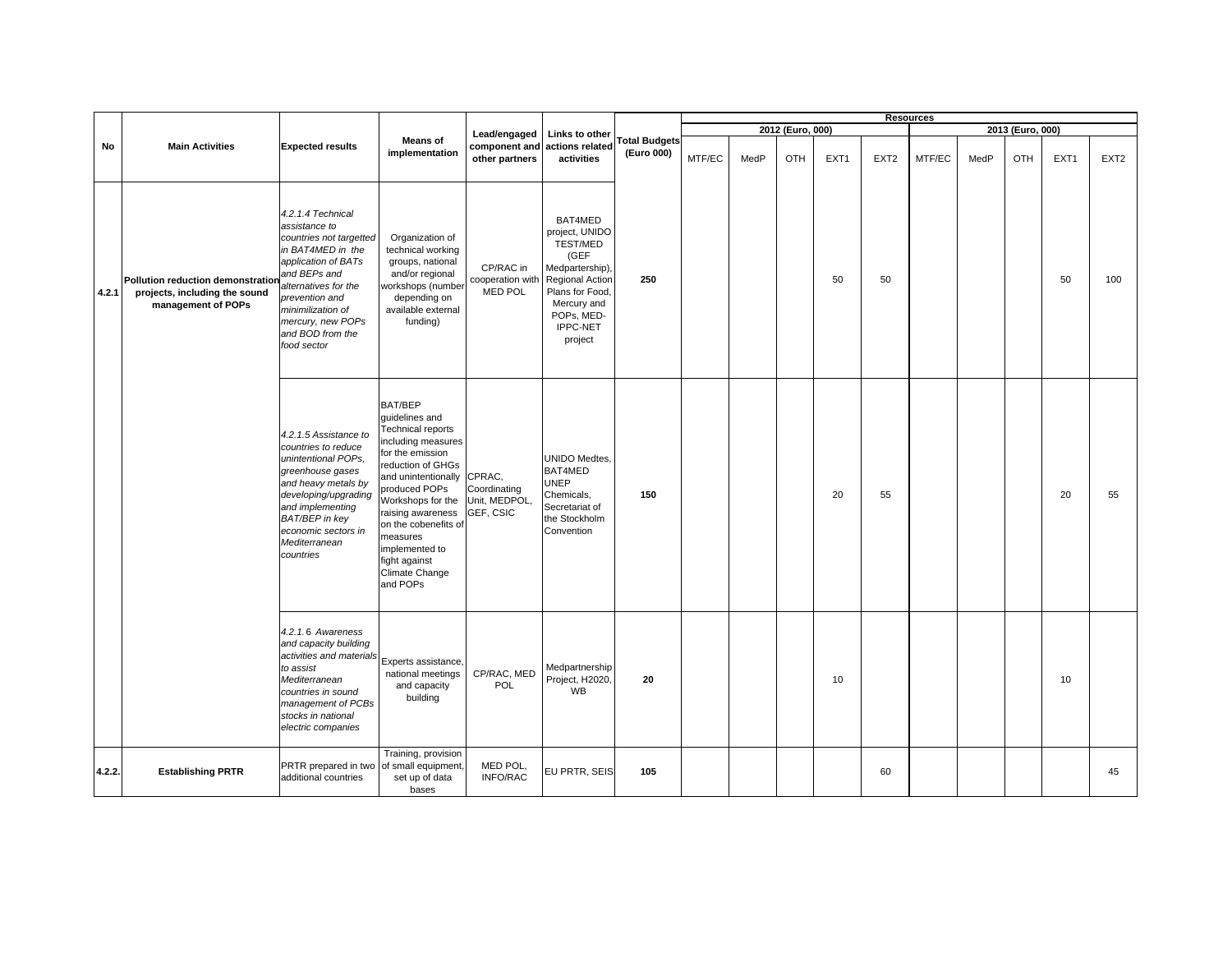|       |                                                                                                                                                                                   |                                                                                                                        |                                                                                                   |                                                 |                                                      |                                    |        |      |                  |                  |                  | <b>Resources</b> |      |                  |      |                  |
|-------|-----------------------------------------------------------------------------------------------------------------------------------------------------------------------------------|------------------------------------------------------------------------------------------------------------------------|---------------------------------------------------------------------------------------------------|-------------------------------------------------|------------------------------------------------------|------------------------------------|--------|------|------------------|------------------|------------------|------------------|------|------------------|------|------------------|
|       | <b>Main Activities</b>                                                                                                                                                            |                                                                                                                        |                                                                                                   |                                                 |                                                      |                                    |        |      | 2012 (Euro, 000) |                  |                  |                  |      | 2013 (Euro, 000) |      |                  |
| No    |                                                                                                                                                                                   | <b>Expected results</b>                                                                                                | <b>Means of</b><br>implementation                                                                 | Lead/engaged<br>component and<br>other partners | Links to other<br>actions related<br>activities      | <b>Total Budgets</b><br>(Euro 000) | MTF/EC | MedP | <b>OTH</b>       | EXT <sub>1</sub> | EXT <sub>2</sub> | MTF/EC           | MedP | OTH              | EXT1 | EXT <sub>2</sub> |
|       | Management and maintenance of<br>Waste water treatment plants,<br>inclduing the addressing of                                                                                     | 4.2.3.1 Experts in two<br>countries trained.<br>preparation of<br>sustainability report                                | Training in two<br>countries<br>preparation of<br>sustainability report                           | <b>MED POL</b>                                  | <b>WHO</b>                                           | 60                                 | 20     |      |                  |                  | 10               | 20               |      |                  |      | 10               |
|       | 4.2.3 environmental and health aspects<br>with regard to bathing waters and<br>tourism establishments                                                                             | 4.2.3.2 Preparation of<br>technical guidelines on<br>beach profiles                                                    | Meeting<br>organisation and<br>consultant                                                         | <b>MED POL</b>                                  | WHO, FFE/Blue<br>Flag<br>Programme                   | 65                                 |        |      |                  |                  |                  | 55               |      |                  |      | 10               |
|       |                                                                                                                                                                                   | 4.2.3.3 Pilot projects<br>to implement<br>Guidelines for<br>environmental health<br>risks in tourist<br>establishments | Consultant and<br>meetings                                                                        | <b>MED POL</b>                                  | <b>WHO</b>                                           | 15                                 | 5      |      |                  |                  | 10               |                  |      |                  |      |                  |
|       |                                                                                                                                                                                   | 4.2.4.1 Identification<br>and use of<br>opportunities for<br>pollution reduction<br>related loans and<br>grants        | Environmental<br>economist recruited                                                              | MED POL/GEF                                     | Med<br>Partnership<br>Sustainable<br>Med (WB)        | 165                                | 27     | 56   |                  |                  |                  | 27               | 55   |                  |      |                  |
| 4.2.4 | Capacity building and assistance 4.2.4.2 Preparation of<br>to countries for the identification<br>and use of opportunities for<br>pollution reduction related loans<br>and grants | scenarios for EQS in<br>relation with ELVs;<br>Training of national<br>experts on modelling                            | Consultant                                                                                        | <b>MED POL</b>                                  | Medpartnership<br>Project, UNEP<br>MAP EA<br>roadmap | 52                                 | 10     | 32   |                  |                  |                  | 10               |      |                  |      |                  |
|       |                                                                                                                                                                                   | 4.2.4.3 NAPs<br>implementation kept<br>as priority by major<br>donors and financial<br>institutions                    | Participation at<br>meetings,<br>continuous contacts                                              | <b>MED POL</b>                                  | H2020, WB,<br>GEF, FFEM,<br>EIB, EC                  | $\mathbf 0$                        |        |      |                  |                  |                  |                  |      |                  |      |                  |
|       |                                                                                                                                                                                   | 4.2.5.1 Terminal<br>operators engaged in<br>a safety programme.                                                        | Use of terminals<br>safety assessment<br>and training tools in<br>Mediterranean oil<br>terminals, | <b>REMPEC</b>                                   | <b>OCIMF/MOIG</b>                                    | 15                                 |        |      |                  |                  | 15               |                  |      |                  |      |                  |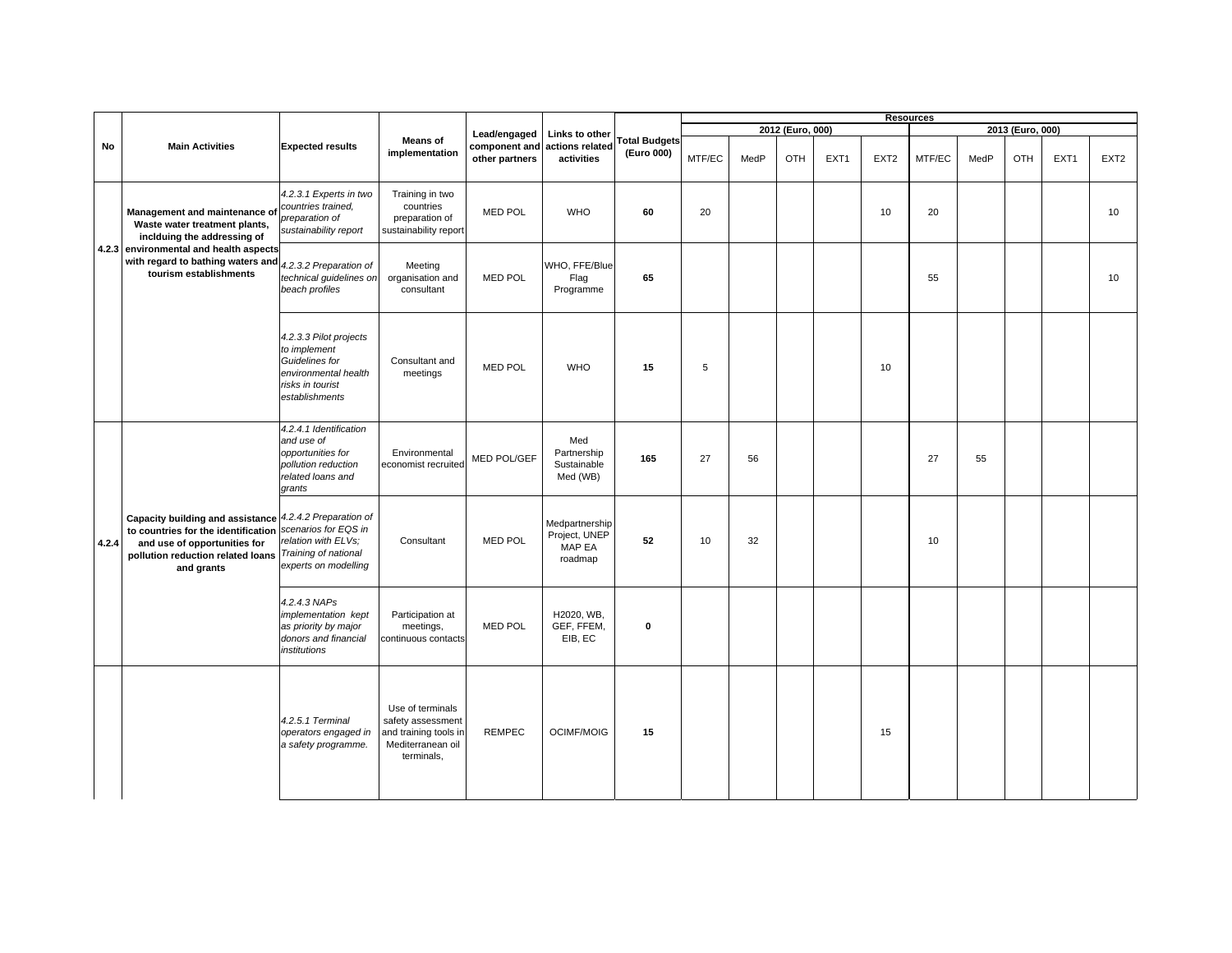|       |                                                                                                                              |                                                                                                                                                             |                                                                                                                                                                                                                      |                                                                      |                                          |                                    |        |      |                  |                  |                  | <b>Resources</b> |      |                  |                  |                  |
|-------|------------------------------------------------------------------------------------------------------------------------------|-------------------------------------------------------------------------------------------------------------------------------------------------------------|----------------------------------------------------------------------------------------------------------------------------------------------------------------------------------------------------------------------|----------------------------------------------------------------------|------------------------------------------|------------------------------------|--------|------|------------------|------------------|------------------|------------------|------|------------------|------------------|------------------|
|       |                                                                                                                              |                                                                                                                                                             |                                                                                                                                                                                                                      | Lead/engaged                                                         | Links to other                           |                                    |        |      | 2012 (Euro, 000) |                  |                  |                  |      | 2013 (Euro, 000) |                  |                  |
| No    | <b>Main Activities</b>                                                                                                       | <b>Expected results</b>                                                                                                                                     | <b>Means of</b><br>implementation                                                                                                                                                                                    | component and<br>other partners                                      | actions related<br>activities            | <b>Total Budgets</b><br>(Euro 000) | MTF/EC | MedP | OTH              | EXT <sub>1</sub> | EXT <sub>2</sub> | MTF/EC           | MedP | OTH              | EXT <sub>1</sub> | EXT <sub>2</sub> |
|       |                                                                                                                              | 4.2.5.2 Exchange of<br>experience and<br>information between<br>law enforcement<br>officials conducive to<br>better enforcement of<br><b>MARPOL Annex I</b> | Promote and<br>support a network<br>of law enforcement<br>officials regarding<br>MARPOL Annex I;                                                                                                                     | REMPEC <sub>n</sub><br>consultation with<br>the Coordinating<br>Unit | World Bank<br>Sustainable<br>Med Project | 20                                 |        |      |                  |                  |                  |                  |      |                  |                  | 20               |
| 4.2.5 | Promote compliance monitoring<br>and enforcement with the<br>provisions of the main<br>international maritime<br>conventions | 4.2.5.3 Knowledge of<br>surveillance personnel<br>enhanced and<br>harmonized with<br>respect to the<br><b>MARPOL Convention</b>                             | workshop on aerial<br>surveilance<br>operations                                                                                                                                                                      | <b>REMPEC</b>                                                        | SAFEMED, IMO<br><b>ITCP</b>              | 30                                 |        |      |                  |                  |                  |                  |      |                  |                  | 30               |
|       |                                                                                                                              | 4.2.5.4 Delegation of<br>authority by flag<br>States well monitored                                                                                         | Training Course for<br>Auditors<br>(International<br>Safety<br>Management (ISM)<br>Code and<br>Recognized<br>Organizations<br>(ROs)                                                                                  | <b>REMPEC</b>                                                        | SAFEMED                                  | 84                                 |        |      |                  | 84               |                  |                  |      |                  |                  |                  |
|       |                                                                                                                              | 4.2.5.5 Knowledge on<br>implementation of AFS<br>Convention enhanced<br>and harmonized                                                                      | National workshops<br>on the AFS<br>Convention and the<br>introduction of<br>environmentally-so<br>und measures to<br>collect, handle,<br>treat and dispose of<br>waste generated in<br>applying and<br>removing AFS | <b>REMPEC</b>                                                        | <b>IMO ITCP</b>                          | 24                                 |        |      |                  |                  |                  |                  |      |                  |                  | 24               |
|       | <b>TOTAL FINANCIAL RESOURCES</b>                                                                                             |                                                                                                                                                             |                                                                                                                                                                                                                      |                                                                      |                                          | 2343                               | 232    | 548  | $\mathbf{0}$     | 204              | 200              | 267              | 429  | 0                | 170              | 294              |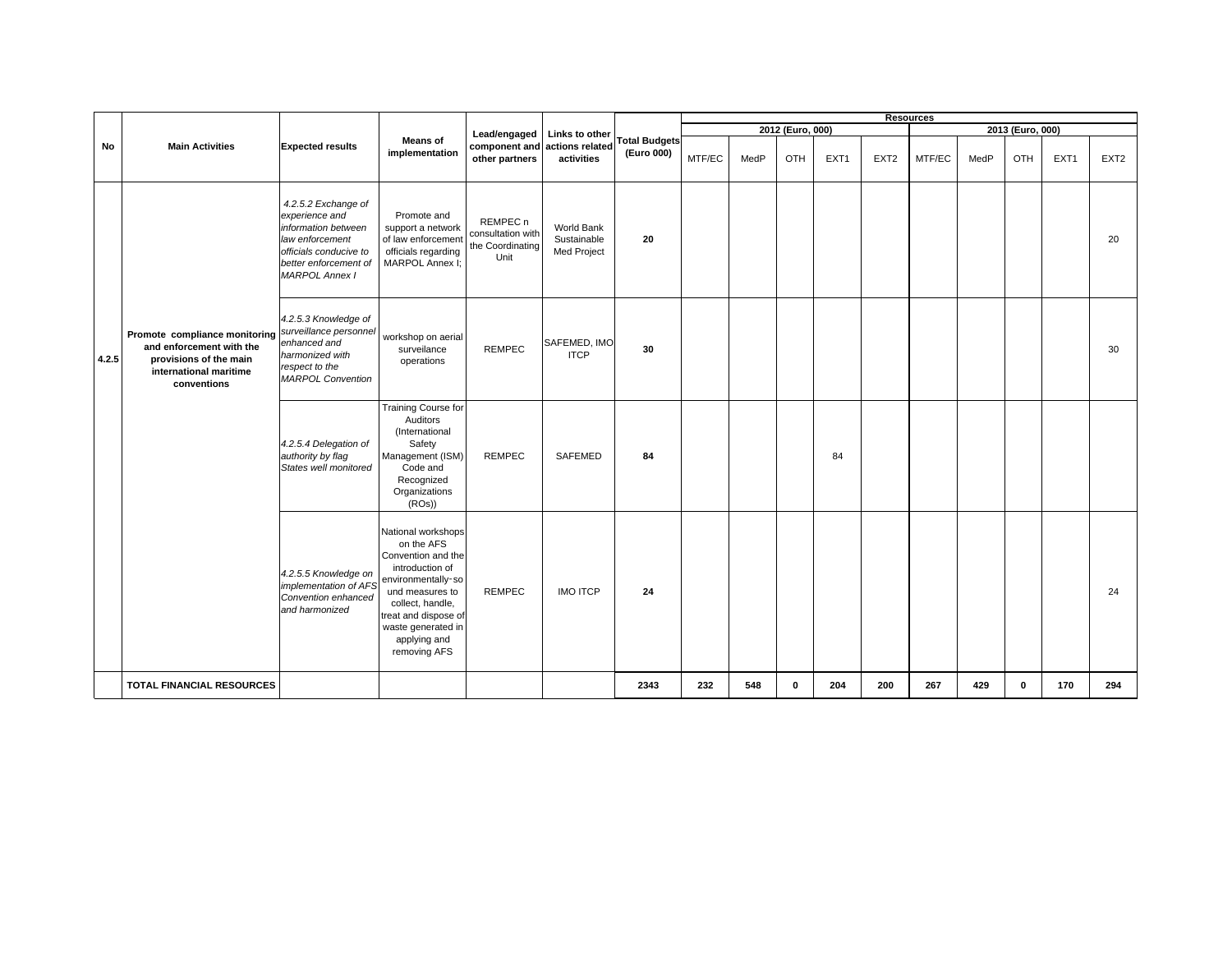|           |                                                                                                                                                                                                                                             |                                                                                                                                                                                                                                                                                                                                                                                                                                                                                                                                 |                                                                                                                                                                                                                                                                                                 |                                                                                                                                                                                                                                     | Theme V: Sustainable consumption and production                                                                                                                                                                                                                                                                                                                                                                                                                                                                                                                                                                                                                                                                                                                                                                                                                                                                                                                                                                                                                                                                                                                                                                              |               |             |                                |                  |                  |                  |      |                         |                  |                  |     |
|-----------|---------------------------------------------------------------------------------------------------------------------------------------------------------------------------------------------------------------------------------------------|---------------------------------------------------------------------------------------------------------------------------------------------------------------------------------------------------------------------------------------------------------------------------------------------------------------------------------------------------------------------------------------------------------------------------------------------------------------------------------------------------------------------------------|-------------------------------------------------------------------------------------------------------------------------------------------------------------------------------------------------------------------------------------------------------------------------------------------------|-------------------------------------------------------------------------------------------------------------------------------------------------------------------------------------------------------------------------------------|------------------------------------------------------------------------------------------------------------------------------------------------------------------------------------------------------------------------------------------------------------------------------------------------------------------------------------------------------------------------------------------------------------------------------------------------------------------------------------------------------------------------------------------------------------------------------------------------------------------------------------------------------------------------------------------------------------------------------------------------------------------------------------------------------------------------------------------------------------------------------------------------------------------------------------------------------------------------------------------------------------------------------------------------------------------------------------------------------------------------------------------------------------------------------------------------------------------------------|---------------|-------------|--------------------------------|------------------|------------------|------------------|------|-------------------------|------------------|------------------|-----|
|           |                                                                                                                                                                                                                                             | Drivers affecting ecosystems addressed: economic activities, patterns of consumption, infrastructure and spatial development more sustainable                                                                                                                                                                                                                                                                                                                                                                                   |                                                                                                                                                                                                                                                                                                 |                                                                                                                                                                                                                                     | Output 5.1                                                                                                                                                                                                                                                                                                                                                                                                                                                                                                                                                                                                                                                                                                                                                                                                                                                                                                                                                                                                                                                                                                                                                                                                                   |               |             |                                |                  |                  |                  |      |                         |                  |                  |     |
| footprint | Indicators and targets:<br>Guidelines on sustainable mobility produced<br>and eco-building policies as a result of activities<br>Private sector:<br>social responsibility as a result of activities<br>Universities:<br>NGOs/civil society: | 10 pilot destinations for tourism studied to estimate the economic, social and ecological<br>Countries ratify convention on safe and environmentally sound recycling of ships<br>Public administration: Number of administrations supported in adopting green procurement<br>- Number of businesses supported in adopting eco-labelling, cleaner production and corporate<br>Number of universities supported in including SCP in their curriculum<br>- Number of consumer associations that increase green product consumption |                                                                                                                                                                                                                                                                                                 |                                                                                                                                                                                                                                     | Targets 2012-2103:<br>15 Capacity Building activities on SCP succesfully organized for at least 450 professionals;<br>100 new entrepreneurs are trained on green entrepreneurship;<br>100 green entrepreneurs are provide with technical advice and support;<br>7 Pilot projects for innovative sustainable entrepreneurship identified and implemented;<br>Regional Platform for Green Competitiveness and Greco Antennas fully operative;<br>At least 2 smes applying for CP financial schemes;<br>1 award for innovation for green economy granted to an entrepreneurship project initiative and diseminated among<br>Mediterranean countries:<br>2 countries receive capacity building on SPP to develop the National Action Plans;<br>At least 1 country comitted implementing the National Plan on SPP;<br>At least 2 Mediterranean Universities have 2 of the 3 courses in SCP, Environmental Policies and POPs;<br>2 local NGOs including the POPs in their work programmes and disseminating the awareness material to 200 hundred<br>people;<br>At least 2 Mediterranean Universities introduced in academic programms SCP and SPP concepts;<br>Partnerships and MoUs signed to boost projects jointly implemented |               |             |                                |                  |                  |                  |      |                         |                  |                  |     |
|           |                                                                                                                                                                                                                                             |                                                                                                                                                                                                                                                                                                                                                                                                                                                                                                                                 |                                                                                                                                                                                                                                                                                                 |                                                                                                                                                                                                                                     |                                                                                                                                                                                                                                                                                                                                                                                                                                                                                                                                                                                                                                                                                                                                                                                                                                                                                                                                                                                                                                                                                                                                                                                                                              |               |             |                                |                  |                  | <b>Resources</b> |      |                         |                  |                  |     |
| No        | <b>Main Activities</b>                                                                                                                                                                                                                      | <b>Expected results</b>                                                                                                                                                                                                                                                                                                                                                                                                                                                                                                         | Lead/engaged<br>component and<br>other partners                                                                                                                                                                                                                                                 | Links to other<br>actions related<br>activities                                                                                                                                                                                     | Total<br><b>Budgets</b><br>(Euro 000)                                                                                                                                                                                                                                                                                                                                                                                                                                                                                                                                                                                                                                                                                                                                                                                                                                                                                                                                                                                                                                                                                                                                                                                        | <b>MTF/EC</b> | <b>MedP</b> | 2012 (Euro, 000)<br><b>OTH</b> | EXT <sub>1</sub> | EXT <sub>2</sub> | <b>MTF/EC</b>    | MedP | 2013 (Euro, 000)<br>OTH | EXT <sub>1</sub> | EXT <sub>2</sub> |     |
| 5.1.1     | Analysis of renewable<br>marine energies                                                                                                                                                                                                    | Feasible renewable<br>marine energy identified Expertise<br>and estimated                                                                                                                                                                                                                                                                                                                                                                                                                                                       |                                                                                                                                                                                                                                                                                                 | BP/RAC/OME,RE<br>CREE.MEDENE<br>R                                                                                                                                                                                                   | Regional<br>adaptation to<br>climate change<br>framework                                                                                                                                                                                                                                                                                                                                                                                                                                                                                                                                                                                                                                                                                                                                                                                                                                                                                                                                                                                                                                                                                                                                                                     | 320           |             |                                |                  |                  | 160              |      |                         |                  |                  | 160 |
|           |                                                                                                                                                                                                                                             | 5.1.2.1 New<br>entrepreneurs have<br>received trainning on<br>green<br>entrepreneurship;<br>green entrepreneurs<br>have received technical between<br>support to develop, to<br>scale-up their business<br>projects and create<br>new green local<br>employment<br>opportunities;<br>entrepreneurs have<br>aplied for programmes<br>of financial and/or<br>technical support                                                                                                                                                    | Assessment<br>reports, pilot<br>projects drafting,<br>trainings,<br>establishment of<br>partnership<br>consumers, global<br>communitites, civil<br>society and<br>sustainable<br>entrepreneurs,<br>indicators for the<br>right conditions for<br>sustainable<br>entrepreneurs are<br>identified | CP/RAC,<br>PAP/RAC,<br>NCPC, Business<br>of Mediterranean<br>Chambers of<br><b>Commerce And</b><br>Industry<br>ASCAME),<br>ASHOKA, MBA<br>schools.<br>universities,<br>International<br><b>Council for Small</b><br><b>Business</b> | <b>MAP</b> contribution<br>med, Association to Green Economy<br>topic addressed in<br>Rio+20, Arab<br>Roundtable for<br>SCP, UNEP<br>Green Economy<br>Initiative,<br>Marrakesch<br>Process, SWITCH<br>Project                                                                                                                                                                                                                                                                                                                                                                                                                                                                                                                                                                                                                                                                                                                                                                                                                                                                                                                                                                                                                | 282           |             |                                |                  | 141              |                  |      |                         |                  | 141              |     |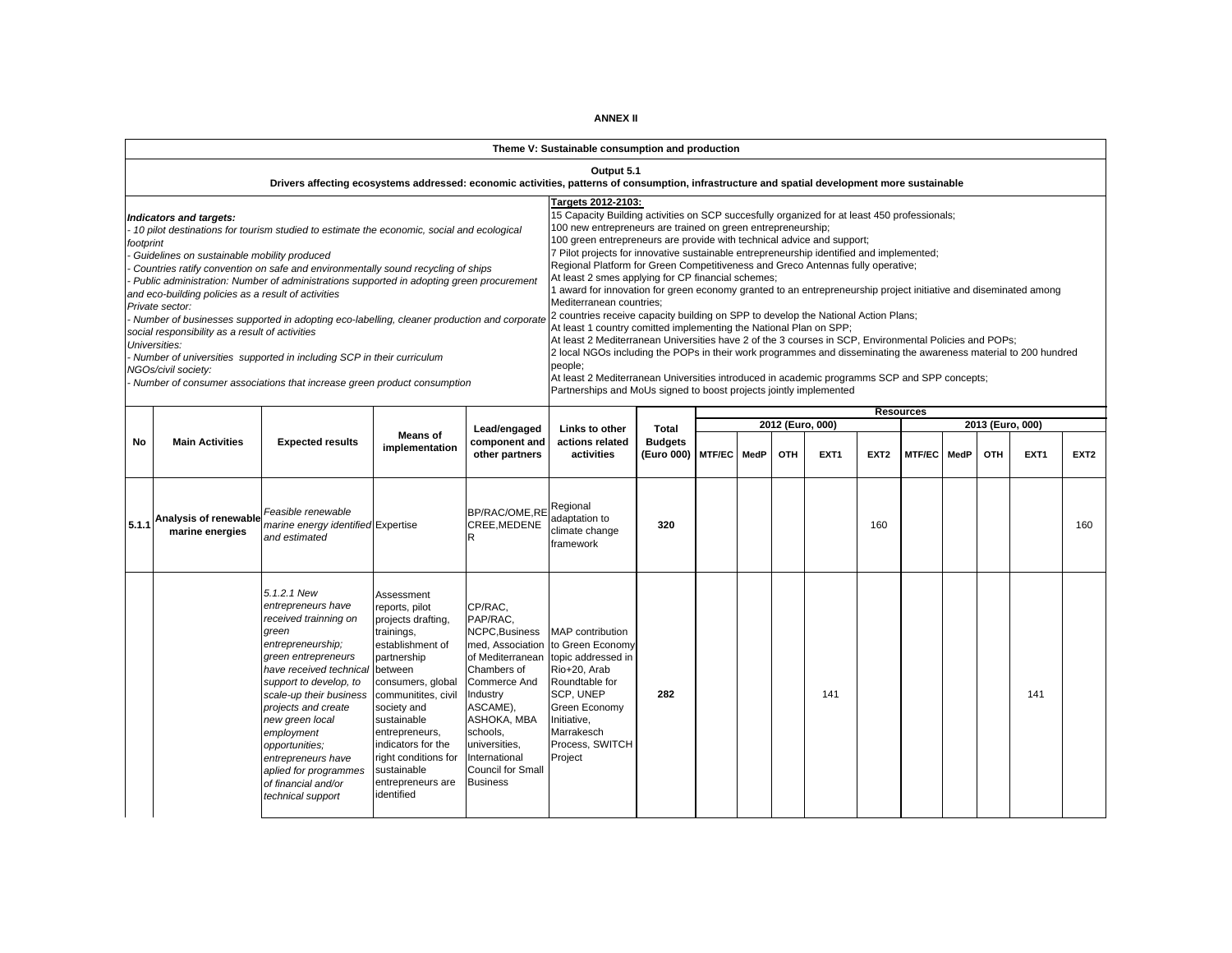|       |                                        |                                                                                                                                                                                                                                                                                                                        |                                                                                                                                                                                                                                                                      |                                                                                 |                                                                                                                                  |                                     |      |                  |                  |                  | <b>Resources</b> |      |                  |                  |                  |
|-------|----------------------------------------|------------------------------------------------------------------------------------------------------------------------------------------------------------------------------------------------------------------------------------------------------------------------------------------------------------------------|----------------------------------------------------------------------------------------------------------------------------------------------------------------------------------------------------------------------------------------------------------------------|---------------------------------------------------------------------------------|----------------------------------------------------------------------------------------------------------------------------------|-------------------------------------|------|------------------|------------------|------------------|------------------|------|------------------|------------------|------------------|
|       |                                        |                                                                                                                                                                                                                                                                                                                        |                                                                                                                                                                                                                                                                      | Lead/engaged                                                                    | Links to other                                                                                                                   | Total                               |      | 2012 (Euro, 000) |                  |                  |                  |      | 2013 (Euro, 000) |                  |                  |
| No    | <b>Main Activities</b>                 | <b>Expected results</b>                                                                                                                                                                                                                                                                                                | <b>Means of</b><br>implementation                                                                                                                                                                                                                                    | component and<br>other partners                                                 | actions related<br>activities                                                                                                    | <b>Budgets</b><br>(Euro 000) MTF/EC | MedP | OTH              | EXT <sub>1</sub> | EXT <sub>2</sub> | <b>MTF/EC</b>    | MedP | OTH              | EXT <sub>1</sub> | EXT <sub>2</sub> |
|       |                                        | 5.1.2.2 Regional<br><b>Platform for Green</b><br>Competitiveness with<br>database sorted by<br>intelligent search fields<br>per sector and SCP<br>tool; database wiedly<br>used: Increased<br>awareness and<br>knowledge exchange<br>among Mediterranean<br>stakeholders on<br>benefits brought by the<br>shift to SCP | Coordination<br>activities (working<br>meetings and<br>videoconferences)<br>between the main<br>SCP agents for the<br>establishment of<br>the platform<br>(CP/RAC, UNIDO,<br>UNEP, NCPC), IT<br>expert, community<br>manager, technical<br>experts, GRECO<br>antenas | CP/RAC, UNIDO,<br>UNEP, NCPC,<br>GIZ                                            | UNEP-UNIDO<br><b>RECP</b><br>Programme,<br>Premanet, Arab<br>CP Platform,<br>Regional Plans for<br>Food, Mercury<br>nad new POPs | 124                                 |      |                  | 62               |                  |                  |      |                  | 62               |                  |
| 5.1.2 | <b>Green Economy and</b><br><b>SCP</b> | 5.1.2.3 Operating a<br>network of Local<br>Antennas for Green<br>Competitiveness and<br>Green Economy;<br>Systematic follow-up of<br>SCP initiatives and<br>case studies<br>developed: SCP case<br>studies disseminated                                                                                                | SCP experts,<br>collection, analysis<br>of information on<br><b>SCP local</b><br>initiatives,<br>identification of<br>potential projects<br>and possible<br>partners                                                                                                 | CP/RAC.<br><b>CPCentres</b>                                                     | UNEP-UNIDO<br><b>RECP Programme</b>                                                                                              | 240                                 |      |                  | 120              |                  |                  |      |                  | 120              |                  |
|       |                                        | 5.1.2.4 Award for<br>innovation for green<br>economy granted to an<br>entrepreneurship<br>project initiative and<br>disseminated among<br>Mediterranean<br>countries                                                                                                                                                   | Establishemnt of<br>the award scheme,<br>dissemination<br>among universities, ESCDE,<br>cnetres for<br>innovation, website, Institute,<br>collection of<br>proposals from civil London School of<br>society                                                          | CP/RAC, UNIDO,<br>UNEP, NCPC,<br>GIZ, MIO<br>Wuppertal<br>RECETOX,<br>Economics | <b>UNEP Green</b><br>Economy Initiatve,<br>Marrakesch<br>Process                                                                 | 84                                  |      |                  | 42               |                  |                  |      |                  | 42               |                  |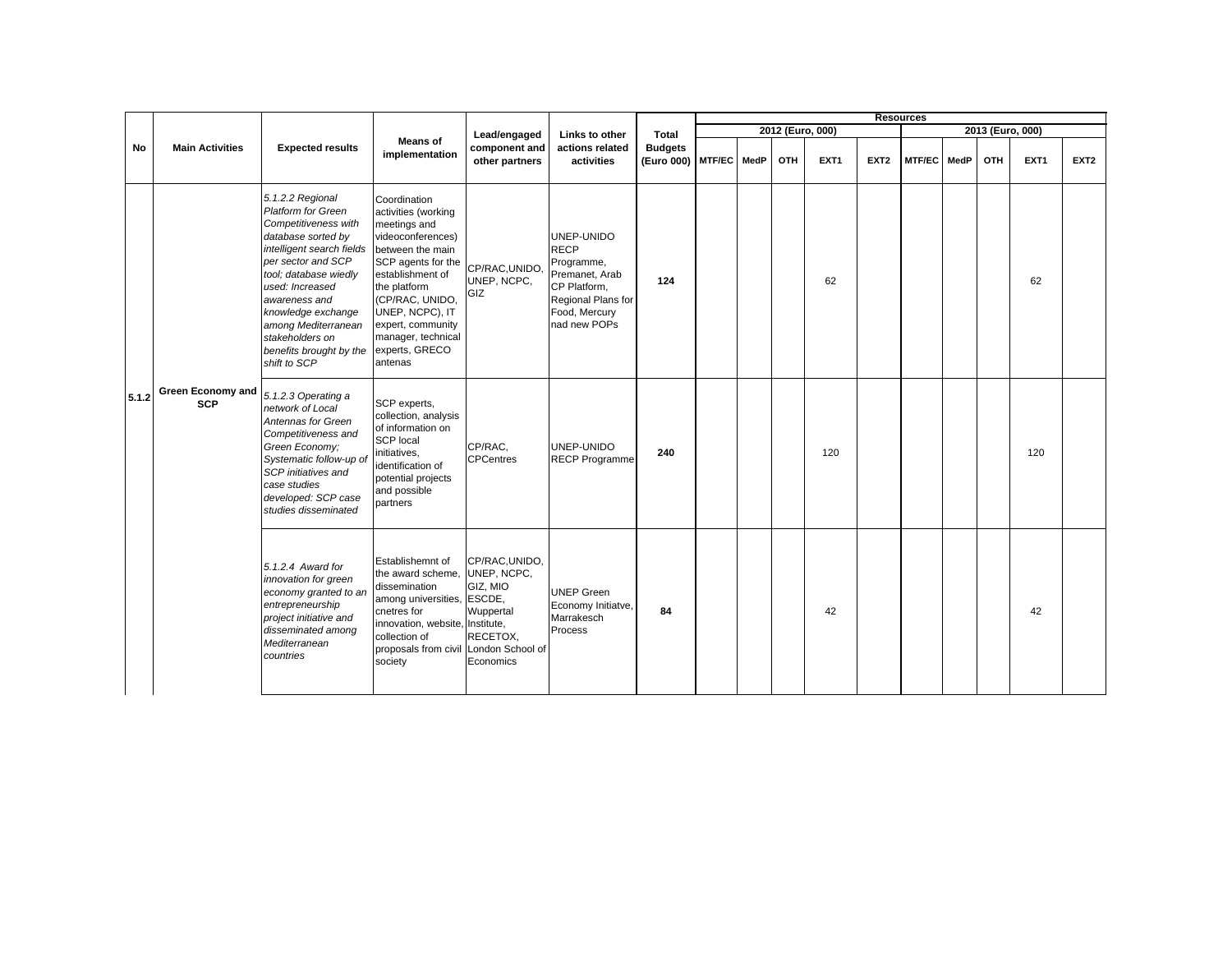|       |                                                 |                                                                                                                                                                                                                                                                            |                                                                                                                          |                                                                                                                 |                                                                                              |                                          |  |            |                  |                  | <b>Resources</b> |      |     |                  |                  |
|-------|-------------------------------------------------|----------------------------------------------------------------------------------------------------------------------------------------------------------------------------------------------------------------------------------------------------------------------------|--------------------------------------------------------------------------------------------------------------------------|-----------------------------------------------------------------------------------------------------------------|----------------------------------------------------------------------------------------------|------------------------------------------|--|------------|------------------|------------------|------------------|------|-----|------------------|------------------|
|       |                                                 |                                                                                                                                                                                                                                                                            |                                                                                                                          | Lead/engaged                                                                                                    | Links to other                                                                               | Total                                    |  |            | 2012 (Euro, 000) |                  |                  |      |     | 2013 (Euro, 000) |                  |
| No    | <b>Main Activities</b>                          | <b>Expected results</b>                                                                                                                                                                                                                                                    | <b>Means of</b><br>implementation                                                                                        | component and<br>other partners                                                                                 | actions related<br>activities                                                                | <b>Budgets</b><br>(Euro 000) MTF/EC MedP |  | <b>OTH</b> | EXT <sub>1</sub> | EXT <sub>2</sub> | MTF/EC           | MedP | OTH | EXT <sub>1</sub> | EXT <sub>2</sub> |
|       |                                                 | 5.1.2.5 CP audits to<br>boast the adoption of<br>green competitiveness<br>(GRECO) as tool for<br>Mediterranean<br>companies to succeed<br>in the global market;<br><b>GRECO</b> projects<br>identified, audits<br>implemented SMEs<br>applying for CP<br>financial schemes | GRECO Antenas,<br>technical audits,<br>identification of<br><b>GRECO Projects</b>                                        | CP/RAC,<br>BusinessMed,<br>ASCAME,<br>Associations of<br>SME's and<br>National Cleaner<br>Production<br>Centres | <b>UNEP Green</b><br>Economy Initiatve,<br>Marrakesch<br>Process                             | 282                                      |  |            | 141              |                  |                  |      |     | 141              |                  |
| 5.1.3 | <b>Capacity building</b><br>(CB) activities and | 5.1.3.1 Methodology,<br>quidelines and toolkit<br>for integration of SCP in<br>the Mediterranean and<br>related Capacity<br>building activities<br>(Switch MED)                                                                                                            | National training<br>courses Experts,<br>Theoric material of<br>the course. Field<br>trips                               | CP/RAC,<br>UNEP/DTIE,<br><b>UNIDO</b>                                                                           | Coordinating Unit EU SCP, Rio+20,<br>MSSD, MCSD                                              | 800                                      |  |            | 400              |                  |                  |      |     |                  | 400              |
|       | pilot projects on SCP                           | 5.1.3.2 Increased<br>knowledge of<br>representatives from<br>public sector, business<br>and civil society on CP,<br>SCP, Green Public<br>Procurement, Green<br>Banking, Green jobs,<br>Carbon and Water<br>footprint,                                                      | Coordination of 15<br>CB activities,<br>design and<br>coordination of the<br>programmes,<br>identification of<br>experts | CP/RAC, MIO-<br>ECSDE, MED<br>POL                                                                               | H2020, BP<br>Project, UNEP<br>Green Economy<br>Initiative                                    | 140                                      |  |            | 140              |                  |                  |      |     |                  |                  |
|       | Sectors:<br>b) in food sector:                  | 5.1.3.3 Improved<br>environmental,<br>economic, health and                                                                                                                                                                                                                 | Study visits,<br>technical workshop,<br>partnership local                                                                |                                                                                                                 | MSSD. V<br>Thematic Pillar<br>MAP WP, Green<br>Economy<br>Initiative, H2020<br>CB, MIO-ESCDE | 124                                      |  |            | 62               |                  |                  |      |     | 62               |                  |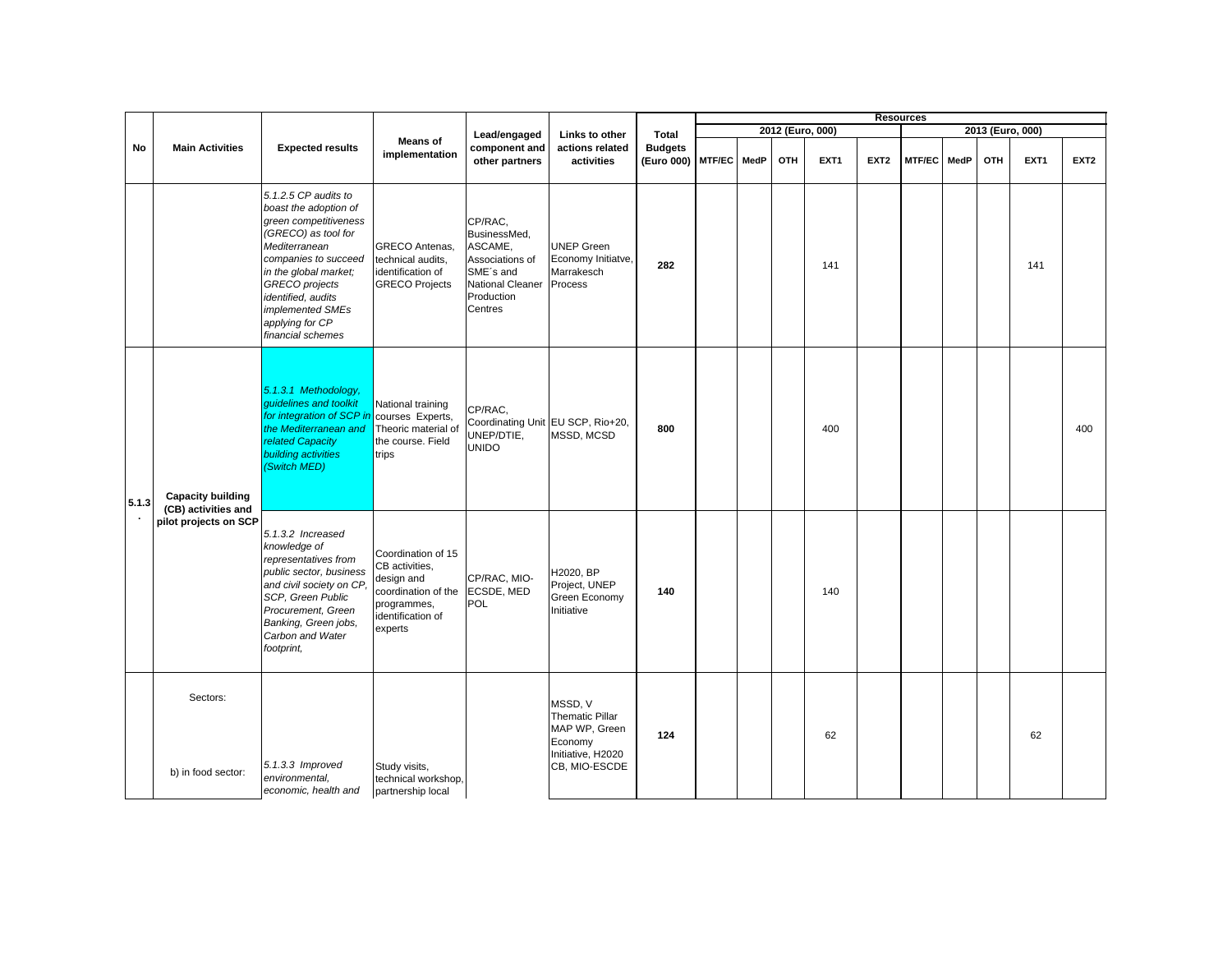|       |                                                                                    |                                                                                                                                                                                                                                    |                                                                                                                     |                                                                                                   |                                                                                    |                                          |  |     |                  | <b>Resources</b> |        |      |                  |                  |                  |
|-------|------------------------------------------------------------------------------------|------------------------------------------------------------------------------------------------------------------------------------------------------------------------------------------------------------------------------------|---------------------------------------------------------------------------------------------------------------------|---------------------------------------------------------------------------------------------------|------------------------------------------------------------------------------------|------------------------------------------|--|-----|------------------|------------------|--------|------|------------------|------------------|------------------|
|       |                                                                                    |                                                                                                                                                                                                                                    |                                                                                                                     | Lead/engaged                                                                                      | Links to other                                                                     | Total                                    |  |     | 2012 (Euro, 000) |                  |        |      | 2013 (Euro, 000) |                  |                  |
| No    | <b>Main Activities</b>                                                             | <b>Expected results</b>                                                                                                                                                                                                            | <b>Means of</b><br>implementation                                                                                   | component and<br>other partners                                                                   | actions related<br>activities                                                      | <b>Budgets</b><br>(Euro 000) MTF/EC MedP |  | OTH | EXT <sub>1</sub> | EXT <sub>2</sub> | MTF/EC | MedP | OTH              | EXT <sub>1</sub> | EXT <sub>2</sub> |
|       | c) in waste (marine<br>litter),                                                    | social conditions for<br>local community.<br>opportunities for<br>replication identified;<br>reduction of                                                                                                                          | authorities, sme,<br>civil society,<br>planning and<br>project<br>implementation,                                   | CP/RAC, local<br>authorities,<br>SME <sub>s</sub><br>entrepreneurs,<br>civil society, MIO-        | MSSD, EA<br>roadmap, Marine<br>litter Strategy,<br>WHO, Green<br>Economy           | 124                                      |  |     | 62               |                  |        |      |                  | 62               |                  |
|       | d) in housing;                                                                     | environmental impacts<br>and toxical chemicals                                                                                                                                                                                     | final workshop for<br>dissemination of                                                                              | <b>ESCDE</b>                                                                                      |                                                                                    | 120                                      |  |     | 60               |                  |        |      |                  | 60               |                  |
|       | e) in mobility;                                                                    | associated to the target results and                                                                                                                                                                                               |                                                                                                                     |                                                                                                   |                                                                                    | 120                                      |  |     | 60               |                  |        |      |                  | 60               |                  |
|       | f) in tourism;                                                                     | areas                                                                                                                                                                                                                              | experience                                                                                                          |                                                                                                   | MSSD, 5-year<br>MAP Programme                                                      | 120                                      |  |     | 60               |                  |        |      |                  | 60               |                  |
|       | q) in university;                                                                  |                                                                                                                                                                                                                                    |                                                                                                                     |                                                                                                   | of Work, H2020,                                                                    | 120                                      |  |     | 60               |                  |        |      |                  | 60               |                  |
|       | i) in communication<br>services (global<br>communities);                           |                                                                                                                                                                                                                                    |                                                                                                                     |                                                                                                   | Green Economy                                                                      | 124                                      |  |     | 62               |                  |        |      |                  | 62               |                  |
|       |                                                                                    | 5.1.4.1 Civil society<br>increased awareness:<br>Green shots award well<br>attended; Increased<br>contents of<br>consunmpediamed:<br>Visits and comments in<br>consumpediamed                                                      | consumpediamed,<br>green shots award<br>2.0 social media                                                            | CP/RAC: NGOs.<br>Consumers<br>Associations,<br>YouthXchange<br>comunities,<br><b>Universities</b> | H2020,<br>YouthXchange,<br>Atlantis, SWITCH<br>Project                             | 140                                      |  |     | 70               |                  |        |      |                  | 70               |                  |
| 5.1.4 | <b>Empowering civil</b><br>society, consumer<br>associations and<br>NGO on SCP and | 5.1.4.2 Training civil<br>society young leaders<br>on SCP tools for<br>Mediterranean<br>Undertake Free of<br>chemicals" Regional<br>Campus and<br>replication in a country                                                         | Experts, Theoric<br>material of the<br>course. Field trips                                                          | CP/RAC, MCC<br>(Mediterranean<br>Cooperation<br>Centre), UNEP-<br><b>DTIE</b>                     | H2020,<br>Stockholm<br>Convention,<br>YouthXchange,<br>Atlantis, SWITCH<br>Project | 26                                       |  |     | 13               |                  |        |      |                  | 13               |                  |
|       | <b>POPs prevention</b>                                                             | 5.1.4.3 Reinforcing the<br>role of NGOs in raising<br>awareness on<br>population on POPs; 2<br>local NGOs inluding the<br>POPs in their work<br>programmes and<br>disseminating the<br>awareness material to<br>200 hundred people | Training activities,<br>experts on POPs,<br>awareness<br>material, translation<br>of material to local<br>languages | CP/RAC, NGOs                                                                                      | Stockholm<br>Convention, GEF<br>MedPartnership                                     | 25                                       |  |     | 12               |                  |        |      |                  | 13               |                  |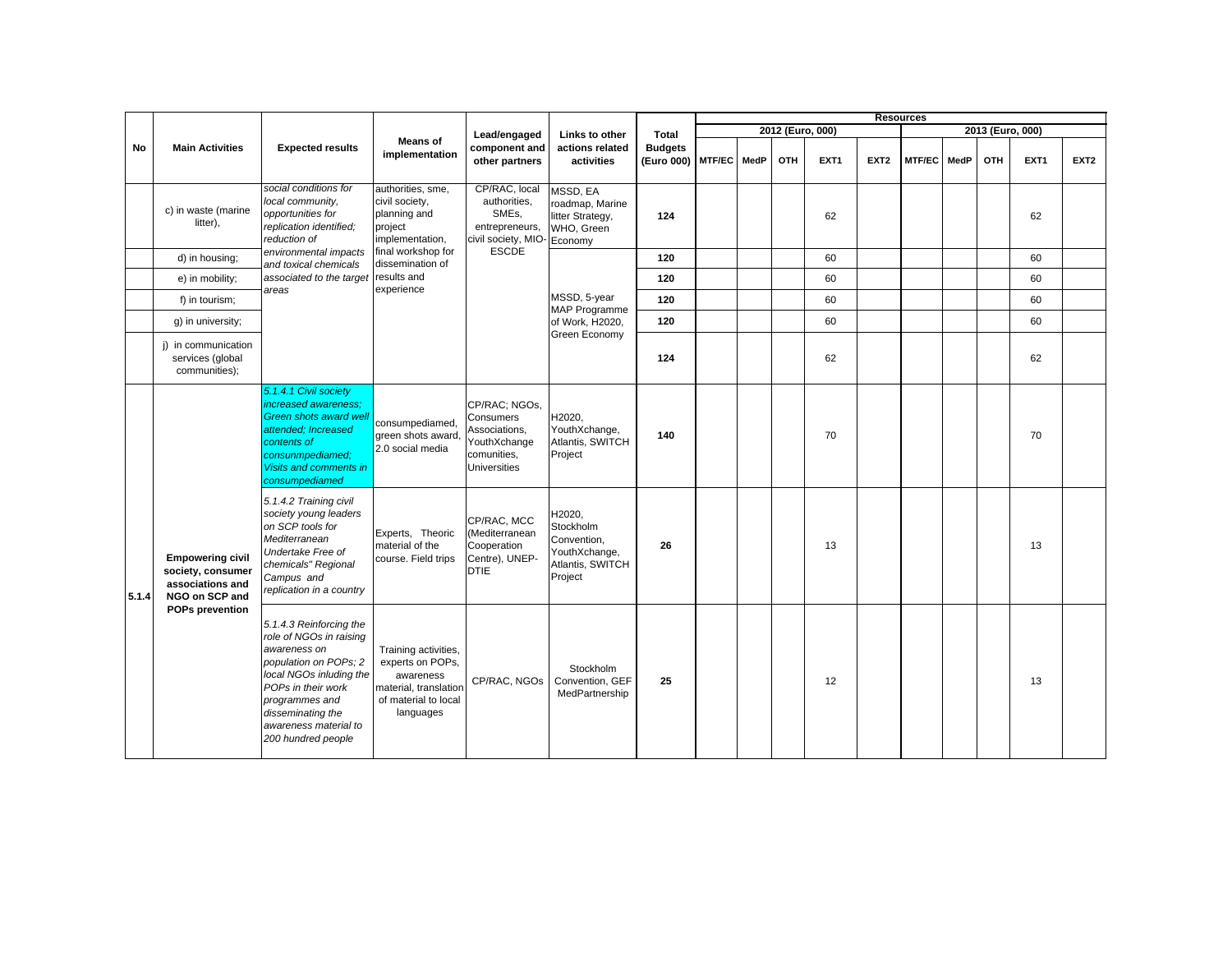|       |                                                                                                                                                                                                    |                                                                                                                                                                                                                                                                                                                                        |                                                                                                                                                                         |                                                                                |                                    |                              |        |      |     |                  |                  | <b>Resources</b> |      |                  |                  |                  |
|-------|----------------------------------------------------------------------------------------------------------------------------------------------------------------------------------------------------|----------------------------------------------------------------------------------------------------------------------------------------------------------------------------------------------------------------------------------------------------------------------------------------------------------------------------------------|-------------------------------------------------------------------------------------------------------------------------------------------------------------------------|--------------------------------------------------------------------------------|------------------------------------|------------------------------|--------|------|-----|------------------|------------------|------------------|------|------------------|------------------|------------------|
|       |                                                                                                                                                                                                    |                                                                                                                                                                                                                                                                                                                                        |                                                                                                                                                                         | Lead/engaged                                                                   | Links to other                     | Total                        |        |      |     | 2012 (Euro, 000) |                  |                  |      | 2013 (Euro, 000) |                  |                  |
| No    | <b>Main Activities</b>                                                                                                                                                                             | <b>Expected results</b>                                                                                                                                                                                                                                                                                                                | <b>Means of</b><br>implementation                                                                                                                                       | component and<br>other partners                                                | actions related<br>activities      | <b>Budgets</b><br>(Euro 000) | MTF/EC | MedP | OTH | EXT <sub>1</sub> | EXT <sub>2</sub> | <b>MTF/EC</b>    | MedP | OTH              | EXT <sub>1</sub> | EXT <sub>2</sub> |
|       | Capacity building to<br>implement National<br><b>Action Plans on</b><br><b>Sustainable Public</b><br>5.1.5 Procurement at local,<br>regional or national<br>level in<br>Mediterranean<br>countries | 5.1.5.1 Assist countries<br>to develop and<br><i><b>implement National</b></i><br><b>Action Plans on SPP:</b><br><b>National Action Plan</b><br>implementation on the<br>short-medium and long<br>run,                                                                                                                                 | National training<br>courses for local,<br>regional or national<br>governments; MoU<br>signed between<br>CP/RAC and the<br>local, regional or<br>national<br>Government | CP/RAC:<br>UNEP/DTIE                                                           | H2020, Green<br>Economy Initiative | 83                           |        |      |     | 42               |                  |                  |      |                  | 41               |                  |
|       |                                                                                                                                                                                                    | 5.1.6.1 Mediterranean<br>Universities develop<br>Plans to implement<br>Sustainable<br>Procurement, National<br>experts share and<br>decide on the plans and CP/RAC and the 2<br>its implementation on<br>the short-medium and<br>long term                                                                                             | Meetings and<br>training done by<br>Universities; MoU<br>signed between<br>universities                                                                                 | CP/RAC                                                                         | H2020, Green<br>Economy Initiative | 83                           |        |      |     | 42               |                  |                  |      |                  | 41               |                  |
| 5.1.6 | Capacity building to<br>implement<br><b>Sustainable</b><br><b>Procurement and</b><br><b>Green Campus in</b><br><b>Universities</b>                                                                 | 5.1.6.2 Introduce SCP<br>concepts in the<br>academic programs (on<br>SCP, Environmental<br>Policies and POPs);<br><b>Internships</b><br>programmes activated<br>with universities and<br>business schools,<br>Training course for<br>Master and doctoral<br>students by experts<br>from the<br>academia/international<br>organizations | MoU signed<br>between CP/RAC<br>and Mediterranean<br>universities                                                                                                       | CP/RAC<br>Wuppertal<br>Institute,<br>RECETOX,<br>London School of<br>Economics | H2020, Green<br>Economy Initiative | 83                           |        |      |     | 42               |                  |                  |      |                  | 41               |                  |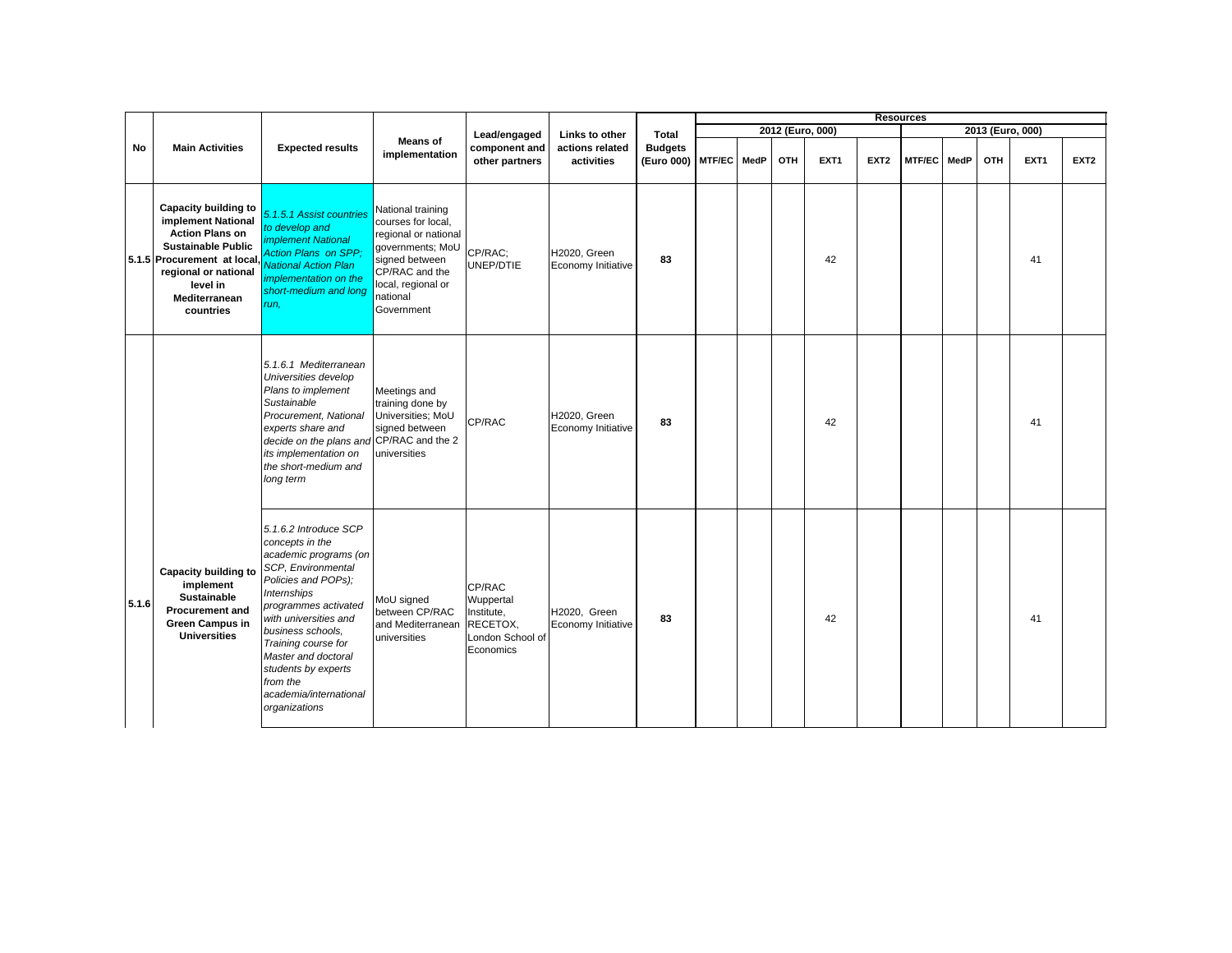|    |                                            |                                                                                                                                                                                                |                                                                 |                                     |                                                   |                                          |   |              |     |                  |                  | <b>Resources</b> |   |              |                  |                  |
|----|--------------------------------------------|------------------------------------------------------------------------------------------------------------------------------------------------------------------------------------------------|-----------------------------------------------------------------|-------------------------------------|---------------------------------------------------|------------------------------------------|---|--------------|-----|------------------|------------------|------------------|---|--------------|------------------|------------------|
|    |                                            |                                                                                                                                                                                                |                                                                 | Lead/engaged                        | Links to other                                    | Total                                    |   |              |     | 2012 (Euro, 000) |                  |                  |   |              | 2013 (Euro, 000) |                  |
| No | <b>Main Activities</b>                     | <b>Expected results</b>                                                                                                                                                                        | <b>Means of</b><br>implementation                               | component and<br>other partners     | actions related<br>activities                     | <b>Budgets</b><br>(Euro 000) MTF/EC MedP |   |              | OTH | EXT <sub>1</sub> | EXT <sub>2</sub> | MTF/EC MedP      |   | <b>OTH</b>   | EXT <sub>1</sub> | EXT <sub>2</sub> |
|    |                                            | $5.1.6.3$ Enhanced<br>involvement of<br>Mediterranean regional<br>organisations and<br>networks in SCP and<br>SCM: Enhnaced<br>partnerships and MoUs<br>signed Projects jointly<br>implemented | MoU signed<br>between CP/RAC<br>other regional<br>organisations | CP/RAC and<br>SCP and SCM<br>Agents | <b>H2020, UNEP</b><br>Green Economy<br>Initiative | 41                                       |   |              |     | 20               |                  |                  |   |              | 21               |                  |
|    | <b>TOTAL FINANCIAL</b><br><b>RESOURCES</b> |                                                                                                                                                                                                |                                                                 |                                     |                                                   | 3,605                                    | 0 | $\mathbf{0}$ | 0   | 1,713            | 160              | $\mathbf{0}$     | 0 | $\mathbf{0}$ | 1,172            | 560              |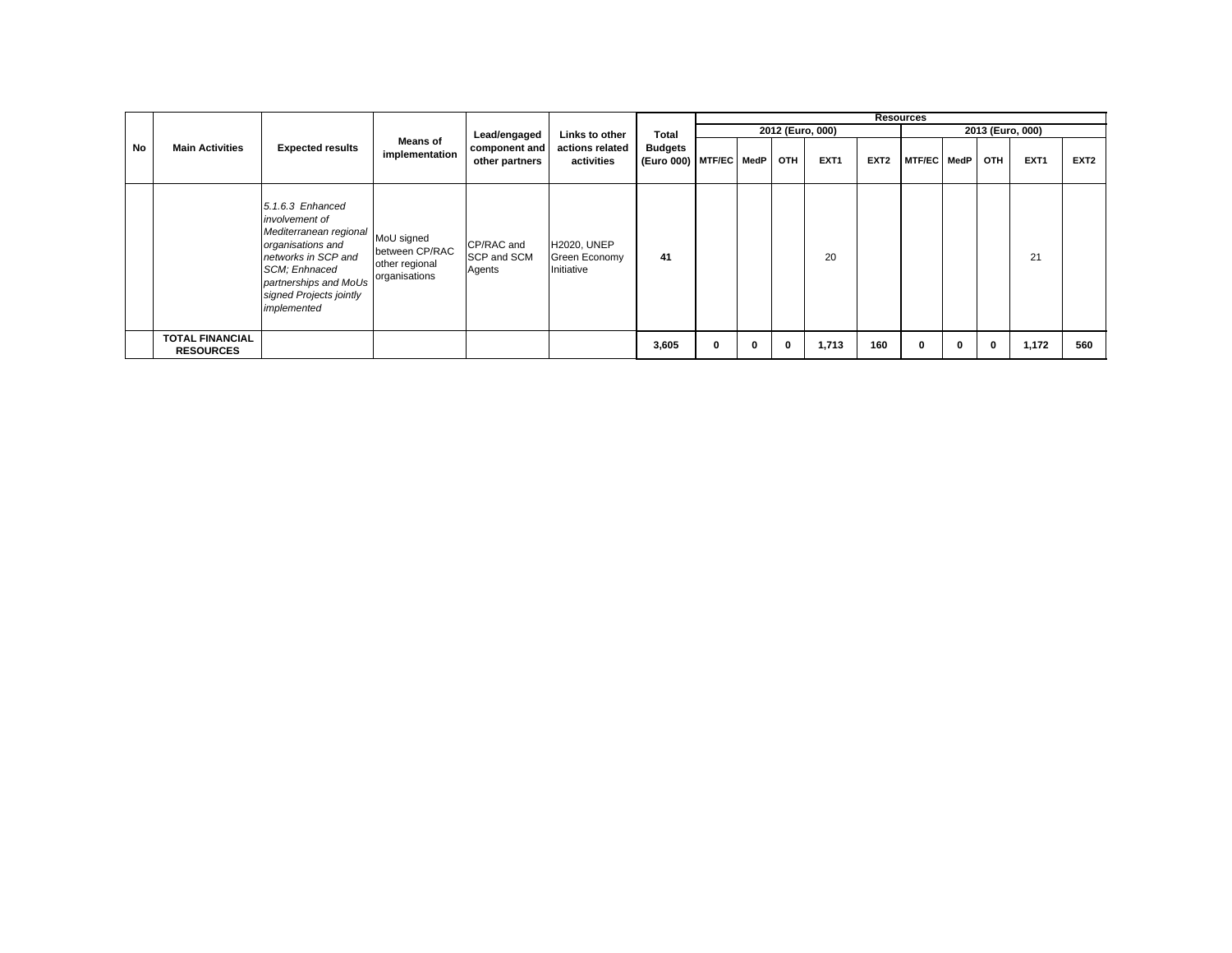|       |                                                                                                                                                                                                                                                                                                                                                        |                                                                                                                                                                                                  |                                    |                                                                                                                                                                                                                                                                                                                                                                                                                                                                                                                                                                                                                                                                                                                                                                                                                                                                                                                                                                                                                                                                                     | Theme VI: Climate change                                                               |                                     |          |      |                  |                  |                  |             |      |                  |                  |                  |
|-------|--------------------------------------------------------------------------------------------------------------------------------------------------------------------------------------------------------------------------------------------------------------------------------------------------------------------------------------------------------|--------------------------------------------------------------------------------------------------------------------------------------------------------------------------------------------------|------------------------------------|-------------------------------------------------------------------------------------------------------------------------------------------------------------------------------------------------------------------------------------------------------------------------------------------------------------------------------------------------------------------------------------------------------------------------------------------------------------------------------------------------------------------------------------------------------------------------------------------------------------------------------------------------------------------------------------------------------------------------------------------------------------------------------------------------------------------------------------------------------------------------------------------------------------------------------------------------------------------------------------------------------------------------------------------------------------------------------------|----------------------------------------------------------------------------------------|-------------------------------------|----------|------|------------------|------------------|------------------|-------------|------|------------------|------------------|------------------|
|       |                                                                                                                                                                                                                                                                                                                                                        | Mediterranean region able to face climate change challenges through a better understanding of potential impacts and ecological vulnerabilities                                                   |                                    |                                                                                                                                                                                                                                                                                                                                                                                                                                                                                                                                                                                                                                                                                                                                                                                                                                                                                                                                                                                                                                                                                     | Output 6.1                                                                             |                                     |          |      |                  |                  |                  |             |      |                  |                  |                  |
|       | Indicators and targets:<br>Climate Change impact indicators available specific to the Mediterranean region<br>At least 2 studies available on impact of climate change and sea level rise<br>Number of sectoral or cross-cutting vulnerability studies                                                                                                 |                                                                                                                                                                                                  |                                    | Targets 2012-2013:<br>2 pilot projects to test methodologhy for assessing CVC impacts and responses; Methodology and tools for mainstreaming CVC into national<br>ICZM; 1 pilot to test methodology and tools<br>indicators of climate change impact on biodiversity in specially protected areas elaborated, assistance programme to 3 countries to address the<br>CC issue and its impacts on natural marine habitats and endangered species developed; 1 Workshop for the raising awareness on the<br>cobenefits of measures implemented to fight against Climate Change and POPs<br>Online Multi-country Information Sharing Platform on CV&C monitoring data established and operational<br>Regional analyses of climate change and vulnerability and on the identification of vulnerable areas/hotspots drafted and published.<br>TDA for the Mediterranean Basin revised with consideration of climate change and variability.<br>Methodology and tools for mainstreaming climate variability considerations into national ICZM planning and practices developed and tested. |                                                                                        |                                     |          |      |                  |                  |                  |             |      |                  |                  |                  |
|       |                                                                                                                                                                                                                                                                                                                                                        |                                                                                                                                                                                                  | <b>Means of</b>                    | Lead/engaged                                                                                                                                                                                                                                                                                                                                                                                                                                                                                                                                                                                                                                                                                                                                                                                                                                                                                                                                                                                                                                                                        | Links to other                                                                         | <b>Total</b>                        |          |      | 2012 (Euro, 000) |                  | <b>Resources</b> |             |      | 2013 (Euro, 000) |                  |                  |
| No    | <b>Main Activities</b>                                                                                                                                                                                                                                                                                                                                 | <b>Expected results</b>                                                                                                                                                                          | implementation                     | component and<br>other partners                                                                                                                                                                                                                                                                                                                                                                                                                                                                                                                                                                                                                                                                                                                                                                                                                                                                                                                                                                                                                                                     | actions related<br>activities                                                          | <b>Budgets</b><br>(Euro 000) MTF/EC |          | MedP | OTH              | EXT <sub>1</sub> | EXT <sub>2</sub> | MTF/E<br>C  | MedP | <b>OTH</b>       | EXT <sub>1</sub> | EXT <sub>2</sub> |
|       |                                                                                                                                                                                                                                                                                                                                                        | 6.1.1.1 On<br>surface<br>water, Availability of<br>water resources in the<br>Mediterranean<br>river<br>basins in 2025 and<br>2050 estimated                                                      | In house expertise BP/RAC/Laborato | re Hydro<br>sciences.                                                                                                                                                                                                                                                                                                                                                                                                                                                                                                                                                                                                                                                                                                                                                                                                                                                                                                                                                                                                                                                               | Adaptation<br>regional<br>strategy                                                     | 51                                  | 11       |      |                  | 20               |                  | 13          |      |                  | 8                |                  |
| 6.1.1 | Analysis of climate change<br>impact                                                                                                                                                                                                                                                                                                                   | 6.1.1.2 On coastal<br>zone. Development of<br>indicators<br>for<br>assessing the impact<br>of climate<br>change,<br>elaboration<br>Оİ<br>adaptation scenarios<br>for the most sensitive<br>areas | In house expertise                 | BP/RAC;<br>PAP/RAC                                                                                                                                                                                                                                                                                                                                                                                                                                                                                                                                                                                                                                                                                                                                                                                                                                                                                                                                                                                                                                                                  | Regional<br>adaptation to<br>CC framework;<br>GEF project on<br>climate<br>variability | 0                                   | $\Omega$ |      |                  |                  |                  | $\mathbf 0$ |      |                  |                  |                  |
|       | 6.1.1.3<br>Raise<br>Workshop for the<br>raising awareness<br>the<br>awareness on<br>potential effects of<br>on the cobenefits of<br>measures<br>Climate Change on<br>the fate of POPs in the<br>implemented to<br>fight against<br>environment through<br>Climate Change<br>workshops for policy<br>and POPs<br>makers, NGOs and<br>other stakeholders |                                                                                                                                                                                                  |                                    | CPRAC.<br>Secretariat of the<br>Stockholm<br>Convention                                                                                                                                                                                                                                                                                                                                                                                                                                                                                                                                                                                                                                                                                                                                                                                                                                                                                                                                                                                                                             | Stockholm<br>Convention,<br>IPCC, UNEP<br>Chemicals                                    | 17                                  |          |      |                  | 10               |                  |             |      |                  | $\overline{7}$   |                  |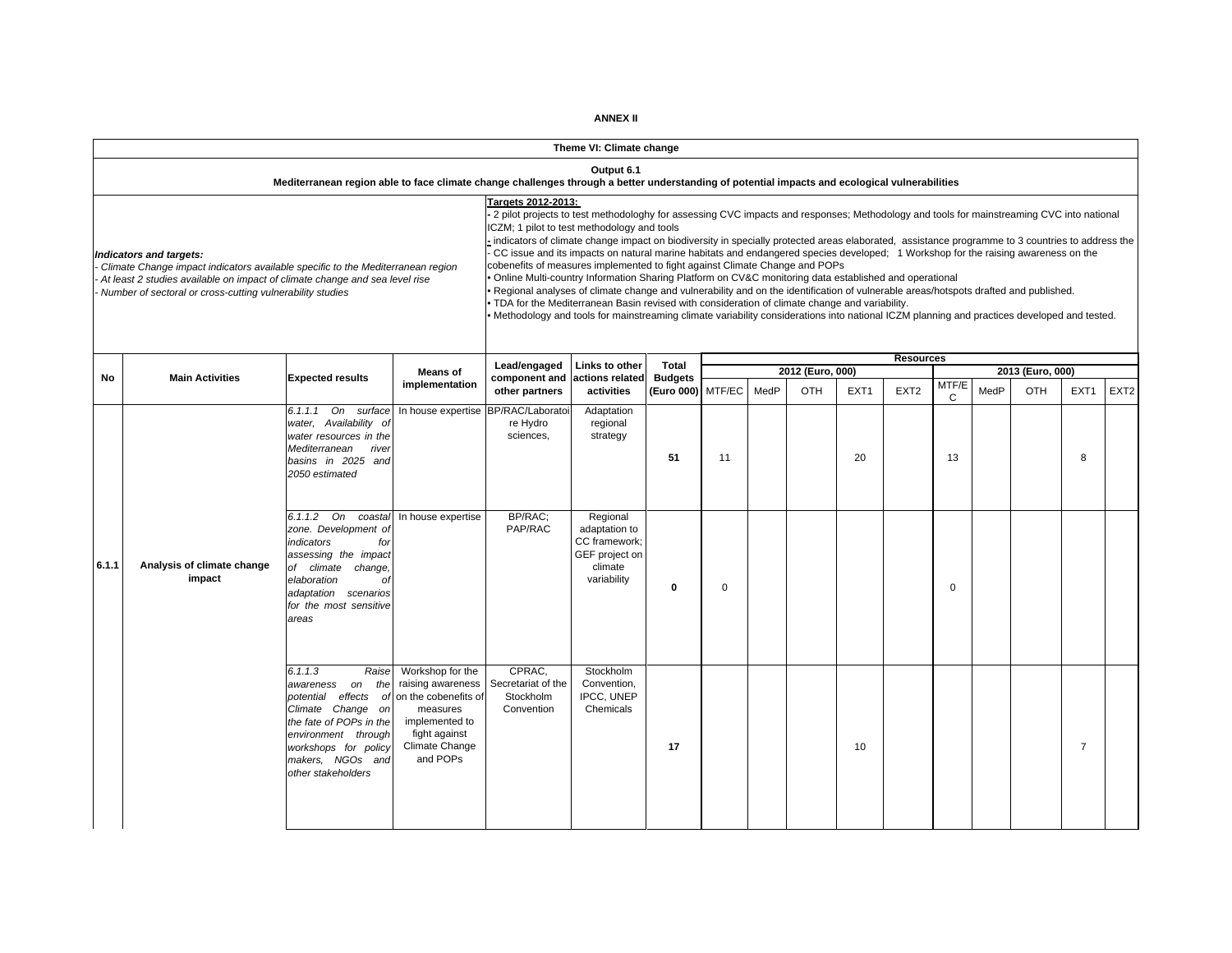|    |                        |                                                                                                                                                                                                                                                                                              |                                                               |                                                                                                                                                             |                                                                                        |                                     |    |      |                  |      | <b>Resources</b> |                       |      |                  |      |                  |
|----|------------------------|----------------------------------------------------------------------------------------------------------------------------------------------------------------------------------------------------------------------------------------------------------------------------------------------|---------------------------------------------------------------|-------------------------------------------------------------------------------------------------------------------------------------------------------------|----------------------------------------------------------------------------------------|-------------------------------------|----|------|------------------|------|------------------|-----------------------|------|------------------|------|------------------|
|    |                        |                                                                                                                                                                                                                                                                                              | <b>Means of</b>                                               | Lead/engaged                                                                                                                                                | Links to other                                                                         | Total                               |    |      | 2012 (Euro, 000) |      |                  |                       |      | 2013 (Euro, 000) |      |                  |
| No | <b>Main Activities</b> | <b>Expected results</b>                                                                                                                                                                                                                                                                      | implementation                                                | component and<br>other partners                                                                                                                             | actions related<br>activities                                                          | <b>Budgets</b><br>(Euro 000) MTF/EC |    | MedP | OTH              | EXT1 | EXT <sub>2</sub> | MTF/E<br>$\mathbf{C}$ | MedP | OTH              | EXT1 | EXT <sub>2</sub> |
|    |                        | 6.1.1.4 Development<br>and elaboration of a<br>assistance<br>an<br>programme<br>to<br>countries to address<br>the CC issue and its<br>impacts on natural<br>marine habitats and<br>endangered species                                                                                        | Consultants and<br>work with relevant<br>national authorities | SPA/RAC:<br>coordination of<br>work in<br>cooperation with GEF project on<br>the other RACs;<br>Work of Parties'<br>concerned<br>Ministries and<br>Agencies | Regional<br>adaptation to<br>CC framework;<br>climate<br>variability                   | 80                                  | 20 |      |                  |      | 60               |                       |      |                  |      |                  |
|    |                        | 6.1.1.5<br>Regional<br>analyses of sea-level<br>rise and storm surges,<br>of changes in water<br>characteristics<br>and<br>marine acidification,<br>with special focus on<br>river deltas and on the<br>identification<br>of<br>vulnerableareas/hotsp<br>ots (2.1.1 of ClimVar<br>proposal); | National/Regional<br>experts                                  | Blue Plan,<br>Coordinating Unit                                                                                                                             | Regional<br>adaptation to<br>CC framework;<br>GEF project on<br>climate<br>variability | 70                                  |    |      | 35               |      |                  |                       |      | 35               |      |                  |
|    |                        | 6.1.1.6 Assessment of<br>environmental<br>and<br>socio-economic<br><i>impacts</i><br>and<br>adaptation options in<br>critically<br>two<br>vulnerable sites, and<br>evaluation of response<br>options (2.1.2)<br>- of<br>ClimVar proposal)                                                    | National/Regional<br>experts                                  | PAP/RAC, Blue<br>Plan,<br>Coordinating Unit CC framework;                                                                                                   | Regional<br>adaptation to<br>GEF project on<br>climate<br>variability                  | 402                                 |    |      | 206              |      |                  |                       |      | 196              |      |                  |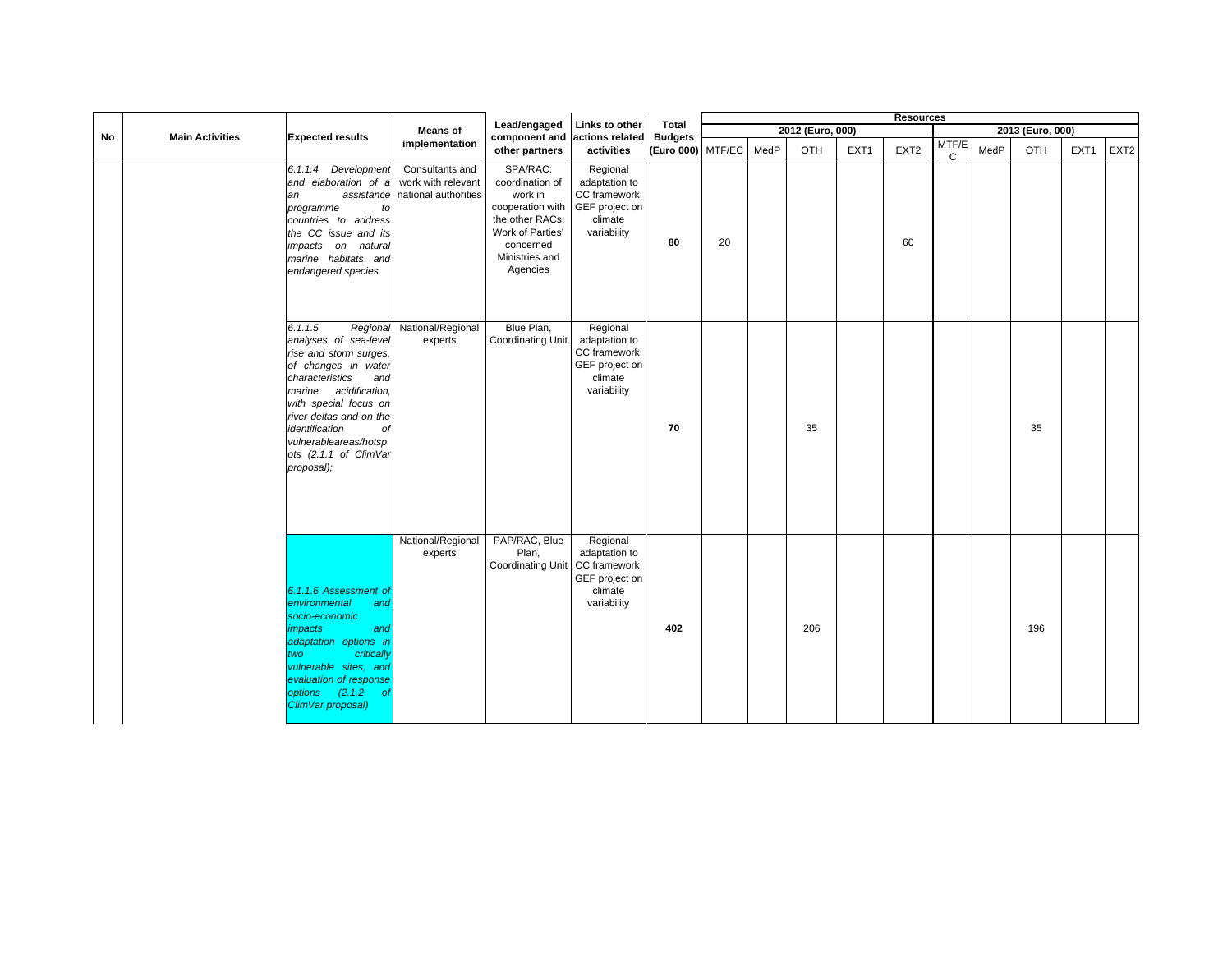|       |                                                                                             |                                                                                                                                                                                                                                             |                                             |                                             |                                                                                        |                                     |    |      |                  |      | <b>Resources</b> |            |      |                  |                  |                  |
|-------|---------------------------------------------------------------------------------------------|---------------------------------------------------------------------------------------------------------------------------------------------------------------------------------------------------------------------------------------------|---------------------------------------------|---------------------------------------------|----------------------------------------------------------------------------------------|-------------------------------------|----|------|------------------|------|------------------|------------|------|------------------|------------------|------------------|
|       | <b>Main Activities</b>                                                                      |                                                                                                                                                                                                                                             | <b>Means of</b>                             | Lead/engaged                                | Links to other                                                                         | Total                               |    |      | 2012 (Euro, 000) |      |                  |            |      | 2013 (Euro, 000) |                  |                  |
| No    |                                                                                             | <b>Expected results</b>                                                                                                                                                                                                                     | implementation                              | component and<br>other partners             | actions related<br>activities                                                          | <b>Budgets</b><br>(Euro 000) MTF/EC |    | MedP | OTH              | EXT1 | EXT <sub>2</sub> | MTF/E<br>C | MedP | <b>OTH</b>       | EXT <sub>1</sub> | EXT <sub>2</sub> |
|       |                                                                                             | 6.1.1.7<br>Regional<br>assessment of socio-<br>economic impacts of<br>CV&C and coping<br>strategies in coastal<br>zones for various<br>scenarios (2.1.3 of<br>climavar proposal);                                                           | National/Regional<br>experts                | Blue Plan,<br>Coordinating Unit             | Regional<br>adaptation to<br>CC framework;<br>GEF project on<br>climate<br>variability | 150                                 |    |      | 75               |      |                  |            |      | 75               |                  |                  |
|       |                                                                                             | 6.1.1.8 TDA for the<br>Mediterranean<br>Basin<br>revised<br>with<br>consideration<br>Оf<br>climate change and<br>variability (2.1.4 of<br>Climvar proposal)                                                                                 | National/Regional<br>experts                | Blue Plan,<br>PAP/RAC,<br>Coordinating Unit | Regional<br>adaptation to<br>CC framework;<br>GEF project on<br>climate<br>variability | 60                                  |    |      | 30               |      |                  |            |      | 30               |                  |                  |
| 6.1.2 |                                                                                             | 6.1.2.1<br>tools<br>and<br>for<br>mainstreaming climate<br>variability and change<br>developed; Awareness<br>raising for<br>Policy<br>makers<br><b>on</b><br>implementation<br><b>of</b><br>climate variability and<br><b>ICZM Protocol</b> | Methodology Consultants, expert<br>meetings | PAP/RAC,<br>BP/RAC and<br>project partners  |                                                                                        | 135                                 | 10 |      | 60               |      |                  |            |      | 65               |                  |                  |
|       | Development of methodology<br>and tools for mainstreaming<br>climate variability and change | 6.1.2.2 Integration of<br>climate change issues<br>disaster<br>and<br>prevention into ICZM<br><b>Plans and Strategies</b>                                                                                                                   | Consultants                                 | PAP/RAC                                     |                                                                                        | 70                                  |    |      | 30               |      |                  | 5          |      | 35               |                  |                  |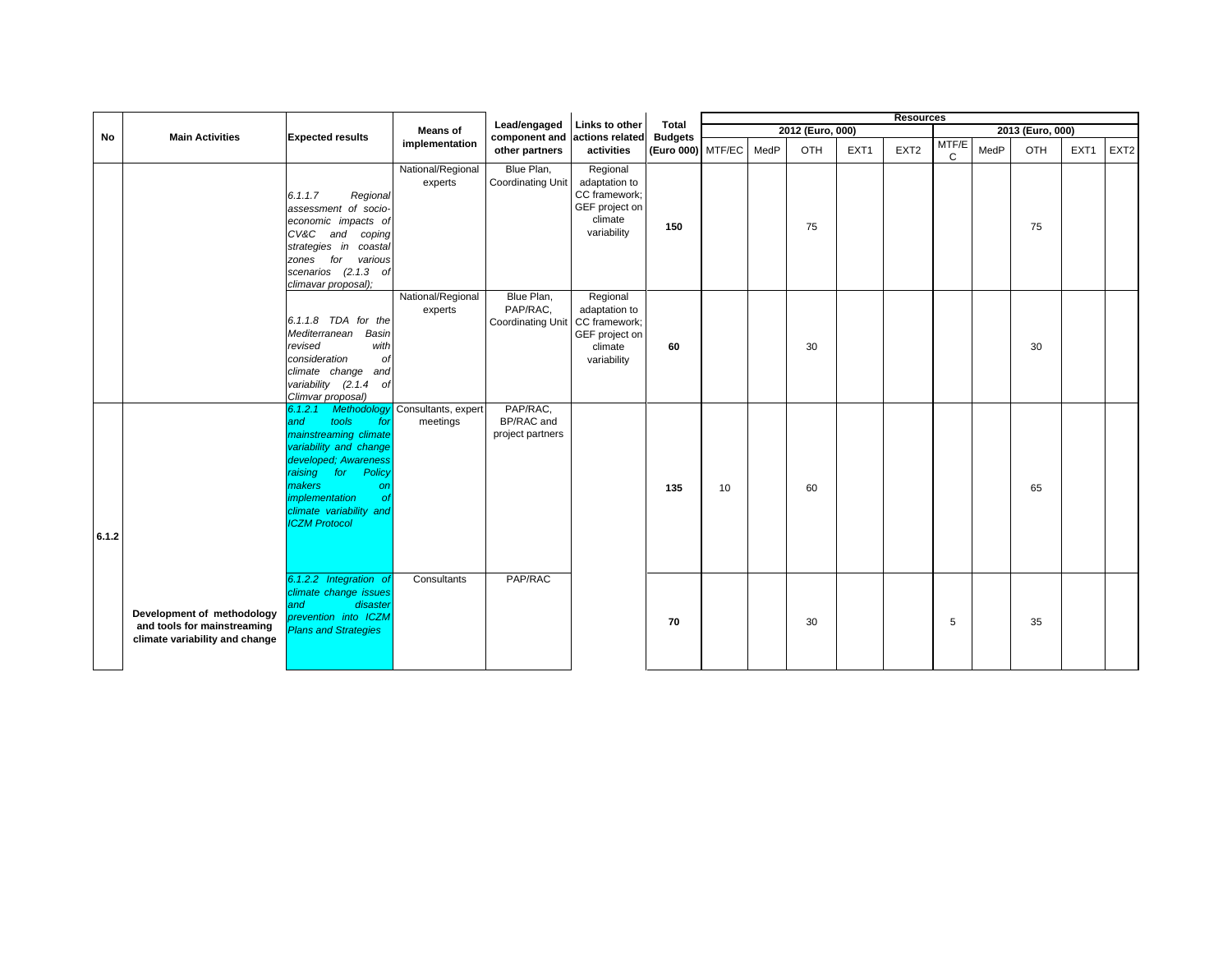|       |                                                                                                          |                                                                                                                                                                                                                                                                                                                         |                              | Lead/engaged                                       |                                                                                                                              |                         |    |             |                  |                  | <b>Resources</b> |                       |             |                  |                  |                  |
|-------|----------------------------------------------------------------------------------------------------------|-------------------------------------------------------------------------------------------------------------------------------------------------------------------------------------------------------------------------------------------------------------------------------------------------------------------------|------------------------------|----------------------------------------------------|------------------------------------------------------------------------------------------------------------------------------|-------------------------|----|-------------|------------------|------------------|------------------|-----------------------|-------------|------------------|------------------|------------------|
| No    | <b>Main Activities</b>                                                                                   | <b>Expected results</b>                                                                                                                                                                                                                                                                                                 | <b>Means of</b>              | component and                                      | Links to other<br>actions related                                                                                            | Total<br><b>Budgets</b> |    |             | 2012 (Euro, 000) |                  |                  |                       |             | 2013 (Euro, 000) |                  |                  |
|       |                                                                                                          |                                                                                                                                                                                                                                                                                                                         | implementation               | other partners                                     | activities                                                                                                                   | (Euro 000) MTF/EC       |    | MedP        | OTH              | EXT <sub>1</sub> | EXT <sub>2</sub> | MTF/E<br>$\mathsf{C}$ | MedP        | OTH              | EXT <sub>1</sub> | EXT <sub>2</sub> |
|       |                                                                                                          | 6.1.2.3 Existing inter<br>ministerial coordination<br>mechanisms<br>committed<br>to<br>climate<br>mainstream<br>variability and change<br>into<br><b>ICZN</b><br>ssues<br>planning<br>processes<br>(3.2.1 of ClimVar<br>proposal)                                                                                       |                              | <b>Coordinating Unit</b><br>PAP/RAC                | MSSD, Almeria<br>Declaration,<br><b>ICZM</b><br>Protocol, GEF<br>Climate<br>Variability<br>Project,<br><b>MedPartnership</b> | $\bf{0}$                |    |             |                  |                  |                  |                       |             |                  |                  |                  |
| 6.1.3 | Elaboration of indicators of<br>climate change impact on<br>biodiversity in specially<br>protected areas | A first set of indicators<br>of climate change<br>impact on biodiversity<br>in specially protected<br>areas elaborated in<br>consultation<br>with<br>relevant experts.                                                                                                                                                  | consultants and<br>workshops | SPA/RAC and BP<br>other and<br>partners.           | Project                                                                                                                      | 60                      |    |             |                  |                  | 60               |                       |             |                  |                  |                  |
| 6.1.4 | Monitoring climate change                                                                                | 6.1.4.1<br>Regional<br>on on<br>consesus<br>climate variability and<br>change indicators and<br>data sharing<br>On-line<br>information<br>sharing platform for<br>climate varibility and<br>change,<br>clearing<br>house mechanism for<br>knowledge on best<br>practices to address<br>climate varibility and<br>change | Consultants,<br>workshop     | Blue Plan,<br>PAP/RAC,<br><b>Coordinating Unit</b> |                                                                                                                              | 390                     |    |             | 195              |                  |                  |                       |             | 195              |                  |                  |
|       |                                                                                                          | 6.1.4.2 Better<br>knowledge of the<br>actual emissions from<br>ships in the<br>Mediterranean sea                                                                                                                                                                                                                        | Consultancy                  | <b>REMPEC</b>                                      | CONCAWE<br>IMO package of<br>measures to<br>address GHG<br>emissions from<br>ships                                           | 20                      |    |             |                  |                  |                  |                       |             |                  |                  | 20               |
|       | TOTAL FINANCIAL RESOURCES                                                                                |                                                                                                                                                                                                                                                                                                                         |                              |                                                    |                                                                                                                              | 1,505                   | 41 | $\mathbf 0$ | 631              | 30               | 120              | 18                    | $\mathbf 0$ | 631              | 15               | 20               |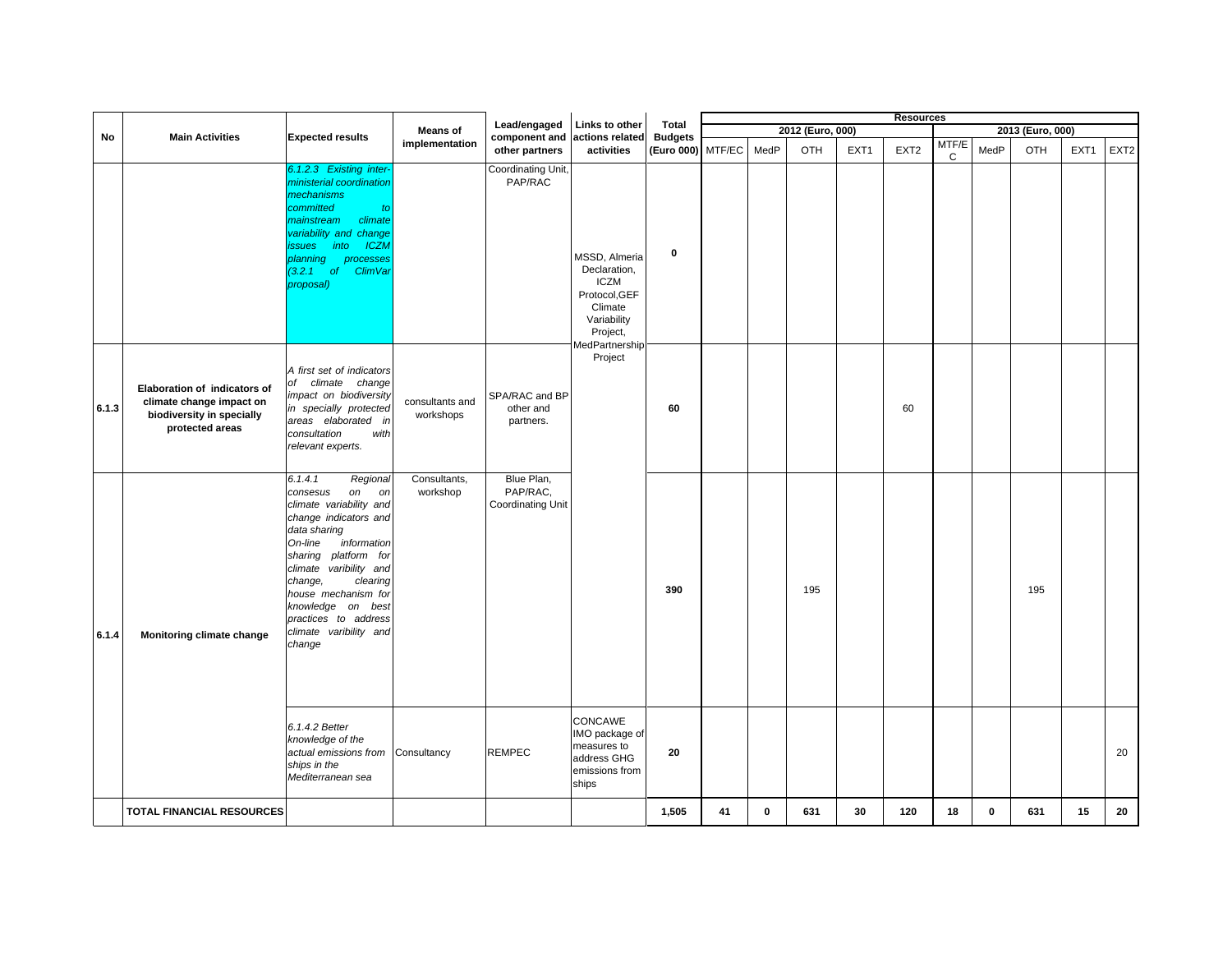|       |                                                                                                                                                                                                                                                                                                                    | Theme VI: Climate change                                                                                                                                                                                                                                                                                                                                                                                     |                                          |                                         |                                                                                                     |                |              |              |                  |                  |                                                                          |                  |      |                  |                  |                  |
|-------|--------------------------------------------------------------------------------------------------------------------------------------------------------------------------------------------------------------------------------------------------------------------------------------------------------------------|--------------------------------------------------------------------------------------------------------------------------------------------------------------------------------------------------------------------------------------------------------------------------------------------------------------------------------------------------------------------------------------------------------------|------------------------------------------|-----------------------------------------|-----------------------------------------------------------------------------------------------------|----------------|--------------|--------------|------------------|------------------|--------------------------------------------------------------------------|------------------|------|------------------|------------------|------------------|
|       |                                                                                                                                                                                                                                                                                                                    |                                                                                                                                                                                                                                                                                                                                                                                                              |                                          |                                         | Output 6.2<br>Reduced socio-economic vulnerability                                                  |                |              |              |                  |                  |                                                                          |                  |      |                  |                  |                  |
|       | Indicators and targets:<br>Availability of the report on climate change costs for the Mediterranean region ('Stern report for the Mediterranean')<br>No of sectoral guidelines prepared<br>Framework document for integrated the Marine and coastal dimensions of national strategies on Mitigation and Adaptation |                                                                                                                                                                                                                                                                                                                                                                                                              |                                          |                                         |                                                                                                     |                |              |              |                  |                  | Targets 2012-2013; Climate change Adaptation Framework finalised in 2013 |                  |      |                  |                  |                  |
|       |                                                                                                                                                                                                                                                                                                                    |                                                                                                                                                                                                                                                                                                                                                                                                              | <b>Means of</b>                          |                                         | Lead/engaged   Links to other                                                                       | Total          |              |              |                  |                  |                                                                          | <b>Resources</b> |      |                  |                  |                  |
| No    | <b>Main Activities</b>                                                                                                                                                                                                                                                                                             | <b>Expected results</b>                                                                                                                                                                                                                                                                                                                                                                                      | implementatio                            | component and actions related           |                                                                                                     | <b>Budgets</b> | MTF/E        |              | 2012 (Euro, 000) |                  |                                                                          |                  |      | 2013 (Euro, 000) |                  |                  |
|       |                                                                                                                                                                                                                                                                                                                    |                                                                                                                                                                                                                                                                                                                                                                                                              | n                                        | other partners                          | activities                                                                                          | (Euro 000)     | C            | MedP         | OTH              | EXT <sub>1</sub> | EXT <sub>2</sub>                                                         | MTF/EC           | MedP | <b>OTH</b>       | EXT <sub>1</sub> | EXT <sub>2</sub> |
| 6.2.1 | <b>Adoption and Follow-up</b><br>activities to the Regional<br>Adaptation to climate change<br>framework (to be complimented<br>by the actions under the Climate<br>Variability project proposal<br>under finalisation for GEF<br>funding)                                                                         | Key actions<br>implemented to<br>include: introduction<br>of adaptation<br>measures into land-<br>use and water<br>resource planning in<br>the coastal zone:<br>vulnerability maps,<br>awareness raising<br>programmes<br>targeted to decision<br>makers, local<br>communities and<br>the population at<br>large, and ensuring<br>that early warning<br>systems are in<br>place to predict<br>extreme events | Consultancy,<br>Concrete<br>interactions | Coordinating<br>Unit, Map<br>components | MSSD. ICZM.<br><b>UfM Med water</b><br>initiative,<br>Climate<br>Variability and<br>Change project. | 698            |              |              |                  |                  | 310                                                                      | 63               |      |                  |                  | 325              |
|       | <b>TOTAL FINANCIAL RESOURCES</b>                                                                                                                                                                                                                                                                                   |                                                                                                                                                                                                                                                                                                                                                                                                              |                                          |                                         |                                                                                                     | 698            | $\mathbf{0}$ | $\mathbf{0}$ | 0                | 0                | 310                                                                      | 63               | 0    | $\mathbf{0}$     | $\mathbf{0}$     | 325              |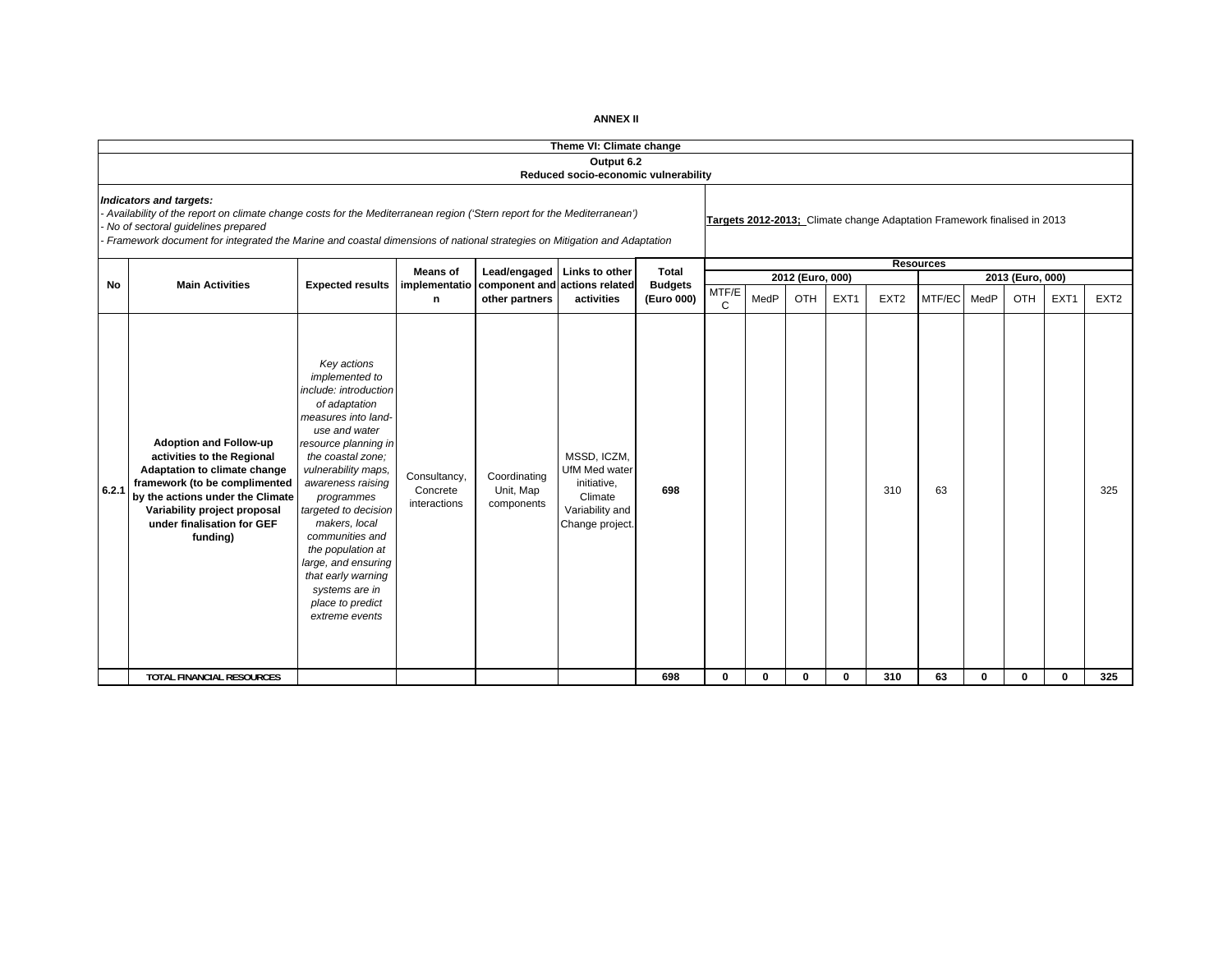MTF/EC MedP OTH EXT1 EXT2 MTF/EC MedP OTH EXT1 EXT2 *6.3.1.1 New desalination plants properly managed* expert assistance **MED POL UNFCCC 60** 40 20 20 20 20 20 20 *6.3.1.2 Water reuse more diffused in*  guidelines and *the region* preparation of training MED POL WHO, H2020 30 15 | | | | 15 **TOTAL FINANCIAL RESOURCES <sup>90</sup> <sup>15</sup> <sup>0</sup> <sup>0</sup> <sup>0</sup> <sup>40</sup> <sup>15</sup> <sup>0</sup> <sup>0</sup> <sup>0</sup> <sup>20</sup>** *Indicators and targets: - Integration of environmentally sound desalination and waste water re-use assessed - Guidelines provided on how to assess environmental impact for at least 3 technologies - Report on risks of CO2 sequestration activities* **Targets 2012-2013:**  Assistance provided to 4 countries for waste water re-use, 2 projects on the linkages between Climate change effects and the presence of persistent organic pollutants **Links to other actions related activitiesTheme VI: Climate change Output 6.3 Assess and provide information to reduce adverse environmental impacts of mitigation and adaptation strategies & technologies (eg. Wind farms, ocean energy, carbon capture and storage) NoTotal Budgets (Euro 000) Resources 2012 (Euro, 000) Assistance to countries for the proper management of desalination activities and on water re-use6.3.1** Main Activities<br>**Main Activities Expected results Means of component and actions related Budgets Budgets MAILEXT1 BEXT1 EXT2 MTF/EC** MedP OTH EXT1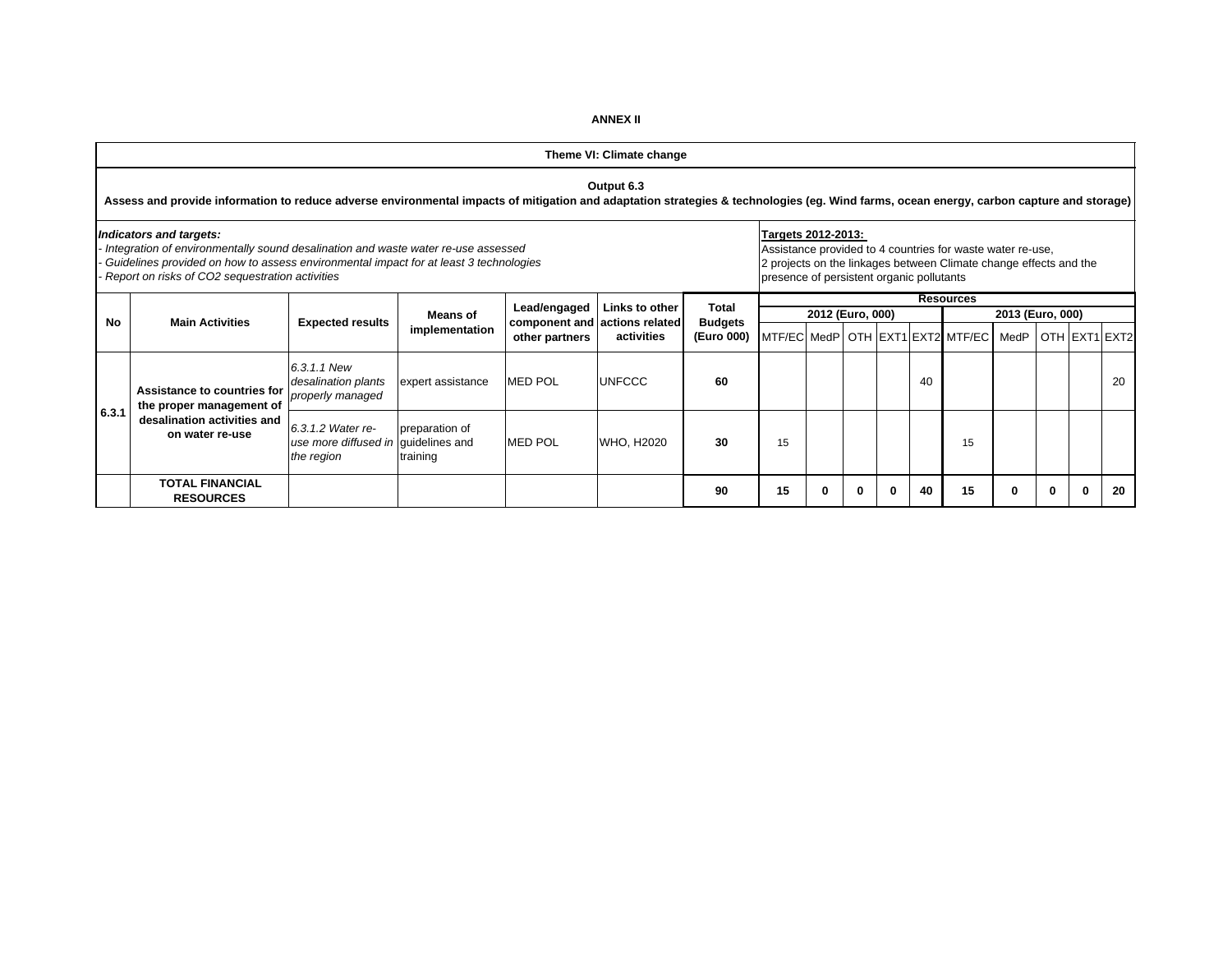## **1.Overview of Income and Commitments**

| All amounts in $\epsilon$                       |               |               |                 |               |               |                 |
|-------------------------------------------------|---------------|---------------|-----------------|---------------|---------------|-----------------|
| A. Income*                                      | Approved 2010 | Approved 2011 | Total 2010-2011 | Proposed 2012 | Proposed 2013 | Total 2012-2013 |
| <b>Expected Ordinary Income</b>                 |               |               |                 |               |               |                 |
| <b>MTF Ordinary Contributions</b>               | 5,540,571     | 5,540,571     | 11,081,142      | 5,540,571     | 5,540,571     | 11,081,142      |
| <b>EU Voluntary Contributions</b>               | 598,569       | 598,569       | 1,197,138       | 598,569       | 598,569       | 1,197,138       |
| <b>Greek Host Government Contribution</b>       | 440,000       | 440,000       | 880,000         | 280,800       | 280,800       | 561,600         |
| <b>TOTAL of Expected Ordinary Income</b>        | 6,579,140     | 6,579,140     | 13,158,280      | 6,419,940     | 6,419,940     | 12,839,880      |
| <b>Other UNEP/MAP Income</b>                    |               |               |                 |               |               |                 |
| <b>GEF</b>                                      |               |               |                 | 2,619,330     | 1,970,429     | 4,589,758       |
| EU contribution to SPA/RAC under MedPartnership |               |               |                 | 336,990       | 184,693       | 521,683         |
| Other donors (AECID, FFEM)                      |               |               |                 | 446,448       | 245,973       | 692,422         |
| <b>TOTAL of Other UNEP/MAP Income</b>           | ŋ             | $\bf{0}$      | 0               | 3,402,768     | 2,401,095     | 5,803,863       |
| <b>TOTAL of Expected Income</b>                 | 6,579,140     | 6,579,140     | 13,158,280      | 9,822,708     | 8,821,035     | 18,643,743      |
| <b>B.</b> Commitments                           | Approved 2010 | Approved 2011 | Total 2010-2011 | Proposed 2012 | Proposed 2013 | Total 2012-2013 |
|                                                 |               |               |                 |               |               |                 |
| <b>Activities</b>                               | 2,403,986     | 2,366,907     | 4,770,893       | 1,552,138     | 1,841,596     | 3,393,734       |
| Post                                            | 3,544,771     | 3,606,671     | 7,151,442       | 3,034,960     | 3,136,409     | 6,171,369       |
| <b>Other Administrative Costs</b>               | 1,118,988     | 1,086,560     | 2,205,548       | 679.771       | 707,057       | 1,386,828       |
| <b>Programme Support Costs</b>                  | 812,916       | 812,324       | 1,625,240       | 606,346       | 660,711       | 1,267,057       |
| <b>TOTAL Regular Commitments</b>                | 7,880,661     | 7,872,462     | 15,753,123      | 5,873,215     | 6,345,773     | 12,218,988      |
| <b>Activities</b>                               |               |               |                 | 3,005,228     | 2,064,823     | 5,070,050       |
| Post                                            |               |               |                 | 256,932       | 265,356       | 522,288         |
| <b>Other Administrative Costs</b>               |               |               |                 | 59,670        | 17,550        | 77,220          |
| Programme Support Costs**                       |               |               |                 | 80,938        | 53,367        | 134,305         |
| <b>TOTAL of Other UNEP/MAP Commitments</b>      |               |               |                 | 3,402,768     | 2,401,095     | 5,803,863       |
| <b>TOTAL of Commitments</b>                     |               |               |                 | 9,275,983     | 8,746,869     | 18,022,851      |
| Difference between Income and Commitments (MTF) |               |               |                 | 494,075       | 21,517        | 515,592         |
|                                                 |               |               |                 |               |               |                 |
| Difference between Income and Commitments (CAL) |               |               |                 | 52,650        | 52,650        | 105,300         |

\*Items such as Unpaid Pledges for prior years, Bank Interest, Provision from the MTF which were traditionally included in the Income have been removed

\*\*Programme Support Costs varies depending on sources of funding, for instance 13% for MTF Ordinary Contributions, 4.5% for EU Voluntary Contribution, no PSC on Greek Host Government Contribution.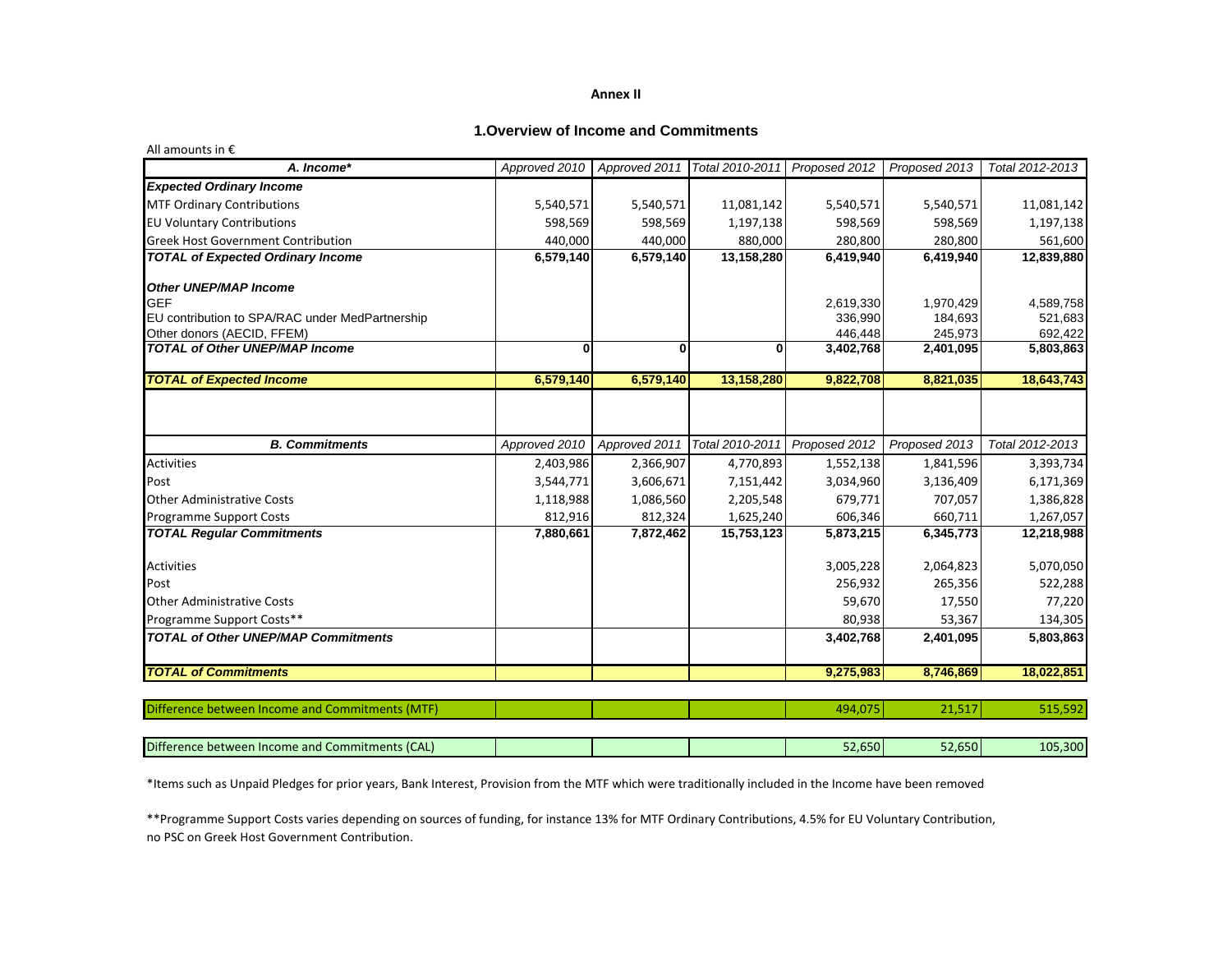# **2. Expected Ordinary Income**

| <b>Contracting Parties</b>          | %      | Ordinary<br><b>Contributions</b><br>for 2010 (in € | Ordinary<br><b>Contributions</b> | Ordinary<br><b>Contributions</b><br>for 2011 (in $\bigoplus$ for 2012 (in $\bigoplus$ | Ordinary<br><b>Contributions</b><br>for 2013 (in €) |
|-------------------------------------|--------|----------------------------------------------------|----------------------------------|---------------------------------------------------------------------------------------|-----------------------------------------------------|
| Albania                             | 0.07   | 3,877                                              | 3,877                            | 3,877                                                                                 | 3,877                                               |
| Algeria                             | 1.05   | 58,163                                             | 58,163                           | 58,163                                                                                | 58,163                                              |
| Bosnia and Herzegovina              | 0.30   | 16,619                                             | 16,619                           | 16,619                                                                                | 16,619                                              |
| Croatia                             | 0.97   | 53,730                                             | 53,730                           | 53,730                                                                                | 53,730                                              |
| Cyprus                              | 0.14   | 7,755                                              | 7,755                            | 7,755                                                                                 | 7,755                                               |
| EU                                  | 2.49   | 138,483                                            | 138,483                          | 138,483                                                                               | 138,483                                             |
| Egypt                               | 0.49   | 27,143                                             | 27,143                           | 27,143                                                                                | 27,143                                              |
| France                              | 37.85  | 2,103,262                                          | 2,103,262                        | 2,103,262                                                                             | 2,103,262                                           |
| Greece                              | 2.80   | 155,653                                            | 155,653                          | 155,653                                                                               | 155,653                                             |
| Israel                              | 1.47   | 81,427                                             | 81,427                           | 81,427                                                                                | 81,427                                              |
| Italy                               | 31.27  | 1,737,670                                          | 1,737,670                        | 1,737,670                                                                             | 1,737,670                                           |
| Lebanon                             | 0.07   | 3,877                                              | 3,877                            | 3,877                                                                                 | 3,877                                               |
| Libya                               | 1.96   | 109,124                                            | 109,124                          | 109,124                                                                               | 109,124                                             |
| Malta                               | 0.07   | 3,877                                              | 3,877                            | 3,877                                                                                 | 3,877                                               |
| Monaco                              | 0.07   | 3,877                                              | 3,877                            | 3,877                                                                                 | 3,877                                               |
| Morocco                             | 0.28   | 15,511                                             | 15,511                           | 15,511                                                                                | 15,511                                              |
| Montenegro                          | 0.32   | 1,294                                              | 1,294                            | 1,294                                                                                 | 1,294                                               |
| Slovenia                            | 0.67   | 37,113                                             | 37,113                           | 37,113                                                                                | 37,113                                              |
| Spain                               | 14.94  | 830,337                                            | 830,337                          | 830,337                                                                               | 830,337                                             |
| Syria                               | 0.28   | 15,511                                             | 15,511                           | 15,511                                                                                | 15,511                                              |
| Tunisia                             | 0.21   | 11,632                                             | 11,632                           | 11,632                                                                                | 11,632                                              |
| <b>Turkey</b>                       | 2.24   | 124,634                                            | 124,634                          | 124,634                                                                               | 124,634                                             |
| Sub-total (MTF)                     | 100.00 | 5,540,571                                          | 5,540,571                        | 5,540,571                                                                             | 5,540,571                                           |
| <b>EU Voluntary</b>                 |        | 598,569                                            | 598,569                          | 598,569                                                                               | 598,569                                             |
| Host Country (Greece) (1)           |        | 440,000                                            | 440,000                          | 280,800                                                                               | 280,800                                             |
| <b>TOTAL ORDINARY CONTRIBUTIONS</b> |        | 6,579,140                                          | 6,579,140                        | 6,419,940                                                                             | 6,419,940                                           |
| <b>TOTAL BIENNIUM</b>               |        | 13,158,279                                         |                                  |                                                                                       | 12,839,880                                          |

(1): The equivalent of USD 400,000 in EUR using the budget rate of 0.702.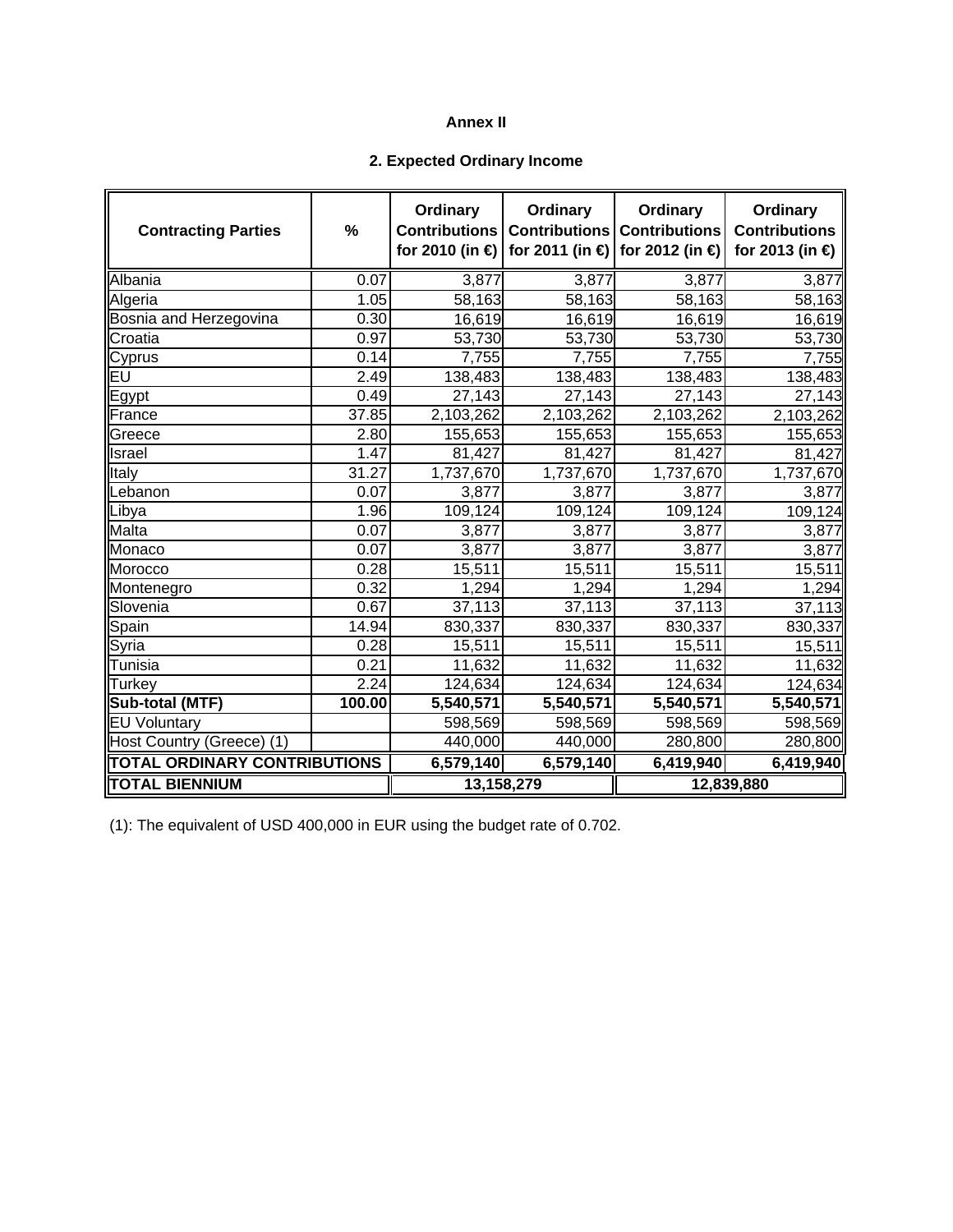# **3. Breakdown of Other UNEP/MAP Expected Income**

| All amounts in $\epsilon$                       |  | Approved 2010   Approved 2011   Total 2010-2011   Proposed 2012   Proposed 2013   Total 2012-2013 |           |           |           |
|-------------------------------------------------|--|---------------------------------------------------------------------------------------------------|-----------|-----------|-----------|
| <b>GEF</b>                                      |  |                                                                                                   | 2.619.330 | 1.970.429 | 4,589,758 |
| <b>UNEP/MAP Implementing Partners</b>           |  |                                                                                                   | 1.914.259 | 1,733,228 | 3,647,487 |
| <b>Other Implementing Partners</b>              |  |                                                                                                   | 705.071   | 237.200   | 942.271   |
| EU contribution to SPA/RAC under MedPartnership |  |                                                                                                   | 336,990   | 184,693   | 521,683   |
| <b>UNEP/MAP Implementing Partners</b>           |  |                                                                                                   | 336.990   | 184.693   | 521,683   |
| <b>Other Implementing Partners</b>              |  |                                                                                                   |           |           |           |
| OTHER DONORS (AECID, FFEM)                      |  |                                                                                                   | 446,448   | 245.973   | 692.422   |
| <b>TOTAL OTHER UNEP/MAP EXPECTED INCOME</b>     |  |                                                                                                   | 3,402,768 | 2,401,095 | 5,803,863 |

| All amounts in $\epsilon$                                      | 2012      | 2013      | Total 2012-2013 |
|----------------------------------------------------------------|-----------|-----------|-----------------|
| <b>Summary of EU contribution to UNEP/MAP</b>                  |           |           |                 |
| EU voluntary contribution                                      | 598.569   | 598.569   | 1,197,139       |
| EU contribution to SPA/RAC under MedPartnership                | 336.990   | 184.693   | 521,683         |
| Other secured EU contributions (EXT1)                          | 1,470,000 | 310.000   | 1,780,000       |
| <b>Sub-total (committed)</b>                                   | 2.405.559 | 1.093.263 | 3.498.822       |
| EU contributions under negotiations and to be mobilized (EXT2) | 2,998,493 | 3,116,019 | 6.114.512       |
| <b>TOTAL</b>                                                   | 5,404,052 | 4,209,282 | 9,613,334       |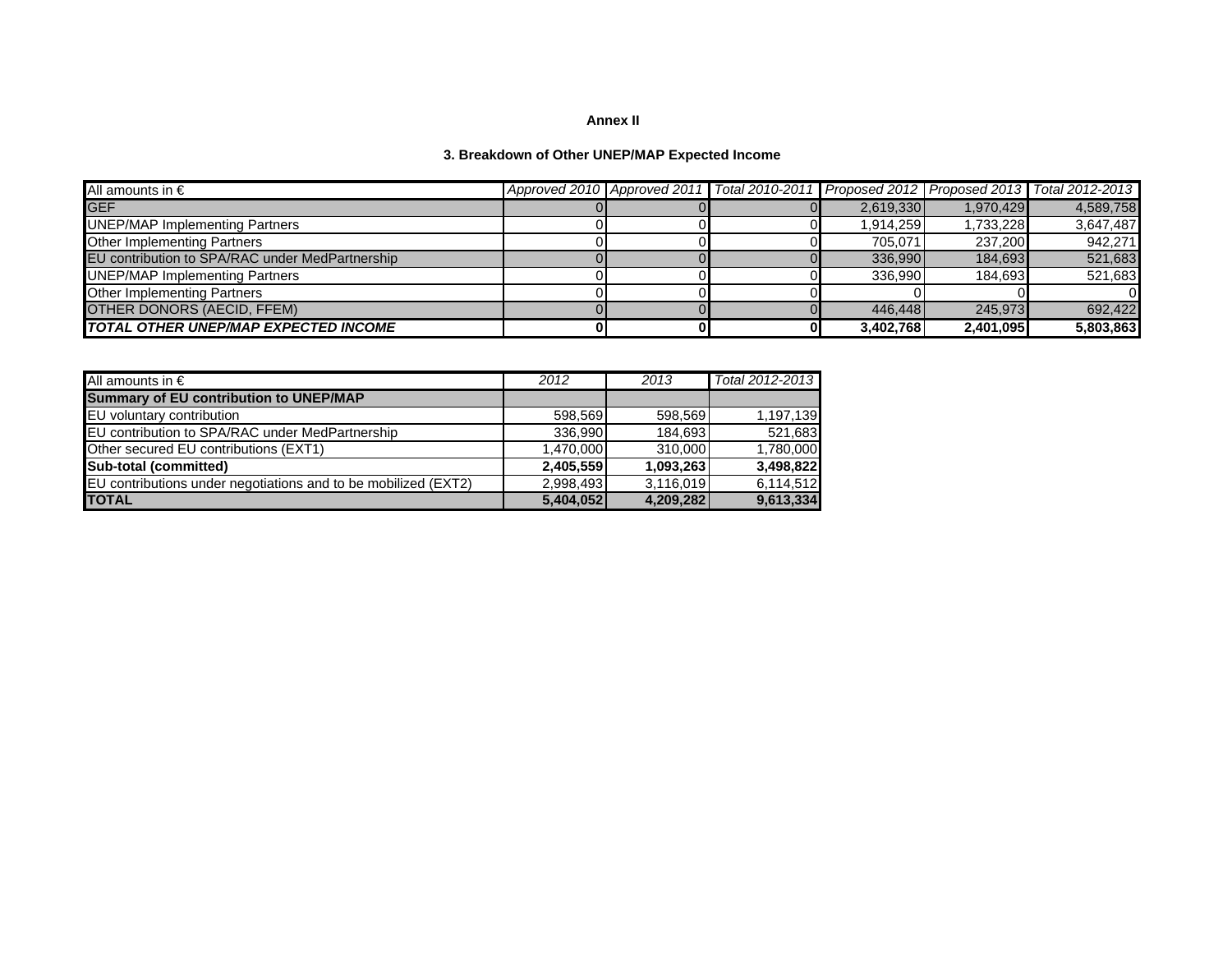## **4. Summary of Commitments by Thematic Area**

|                                           |                            |                                                  | Proposed 2012                                                   |                                |                            |                                                  | Proposed 2013                                                   |              | <b>Proposed 2012-2013</b>       |                                                  |                                                           |                      |  |  |
|-------------------------------------------|----------------------------|--------------------------------------------------|-----------------------------------------------------------------|--------------------------------|----------------------------|--------------------------------------------------|-----------------------------------------------------------------|--------------|---------------------------------|--------------------------------------------------|-----------------------------------------------------------|----------------------|--|--|
| (in $\bigoplus$                           | <b>MTF/EU</b><br>Vol./HOST | <b>OTHER</b><br><b>UNEP/MAP</b><br><b>INCOME</b> | <b>COMMITTED</b><br><b>PARALLEL</b><br><b>FUNDING</b><br>(EXT1) | <b>TOTAL</b>                   | <b>MTF/EU</b><br>Vol./HOST | <b>OTHER</b><br><b>UNEP/MAP</b><br><b>INCOME</b> | <b>COMMITTED</b><br><b>PARALLEL</b><br><b>FUNDING</b><br>(EXT1) | <b>TOTAL</b> | <b>MTF/EU</b><br>Vol./HOST      | <b>OTHER</b><br><b>UNEP/MAP</b><br><b>INCOME</b> | COMMITTED <br><b>PARALLEL</b><br><b>FUNDING</b><br>(EXT1) | <b>TOTAL</b>         |  |  |
| Governance<br>ll1                         | 707,961                    | 305,097                                          | 1,204,160                                                       | 2,217,218                      | 982,443                    | 276,397                                          | 668,160                                                         | 1,927,000    | .690,404                        | 581,494                                          | 1,872,320                                                 | 4,144,218            |  |  |
| 2. Integrated Coastal Zone Management     | 154,657                    | 114.000                                          | 59,000                                                          | 327,657                        | 146.455                    | 114,000                                          | 102,000                                                         | 362.455      | 301,112                         | 228.000                                          | 161.000                                                   | 690,112              |  |  |
| 3. Biodiversity                           | 157,795                    | 702,500                                          | 190,000                                                         | 1,050,295                      | 160,667                    | 377,300                                          | 80,000                                                          | 617,967      | 318,462                         | 1,079,800                                        | 270,000                                                   | 1,668,262            |  |  |
| 4. Pollution Control and Prevention       | 476,225                    | 547,560                                          | 258,000                                                         | 1,281,785                      | 457,000                    | 428,925                                          | 170,000                                                         | 1,055,925    | 933,225                         | 976,485                                          | 428,000                                                   | 2,337,710            |  |  |
| 5. Sustainable consumption and production |                            |                                                  | 1,713,000                                                       | 1,713,000                      |                            |                                                  | 1,172,000                                                       | ,172,000     |                                 |                                                  | 2,885,000                                                 | 2,885,000            |  |  |
| 6. Climate Change                         | 55,500                     | 631.000                                          | 30,000                                                          | 716,500                        | 95,031                     | 631,000                                          | 15,000                                                          | 741,031      | 150,531                         | 1,262,000                                        | 45,000                                                    | 1,457,531            |  |  |
| <b>ITOTAL ACTIVITIES</b>                  | .552,138                   | 2,300,157                                        | 3,454,160                                                       |                                | 7,306,455   1,841,596      | 1,827,622                                        | 2,207,160                                                       | 5,876,378    | 3,393,734                       | 4.127.779                                        | 5,661,320                                                 | 13,182,833           |  |  |
| Post                                      | 3,034,960                  | 256,932                                          |                                                                 |                                | 3,291,892 3,136,409        | 265,356                                          | ΩL                                                              | 3,401,765    | 6,171,369                       | 522,288                                          |                                                           | 6,693,657            |  |  |
| <b>IOther Administrative Costs</b>        | 679,771                    | 59,670                                           |                                                                 | 739,441                        | 707.057                    | 17,550                                           |                                                                 | 724,607      | 1,386,828                       | 77,220                                           |                                                           | 1,464,048            |  |  |
| IPSC*                                     | 606,346                    |                                                  |                                                                 | 606,346                        | 660,711                    |                                                  |                                                                 | 660,711      | 1,267,057                       |                                                  |                                                           | 1,267,057            |  |  |
| <b>IGRAND TOTAL</b>                       | 5,873,215                  | 2,616,759                                        |                                                                 | 3,454,160 11,944,134 6,345,773 |                            | 2,110,528                                        |                                                                 |              | 2,207,160 10,663,461 12,218,988 | 4,727,287                                        |                                                           | 5,661,320 22,607,595 |  |  |

**\*13% for MTF and 4.5 % for EC contribution**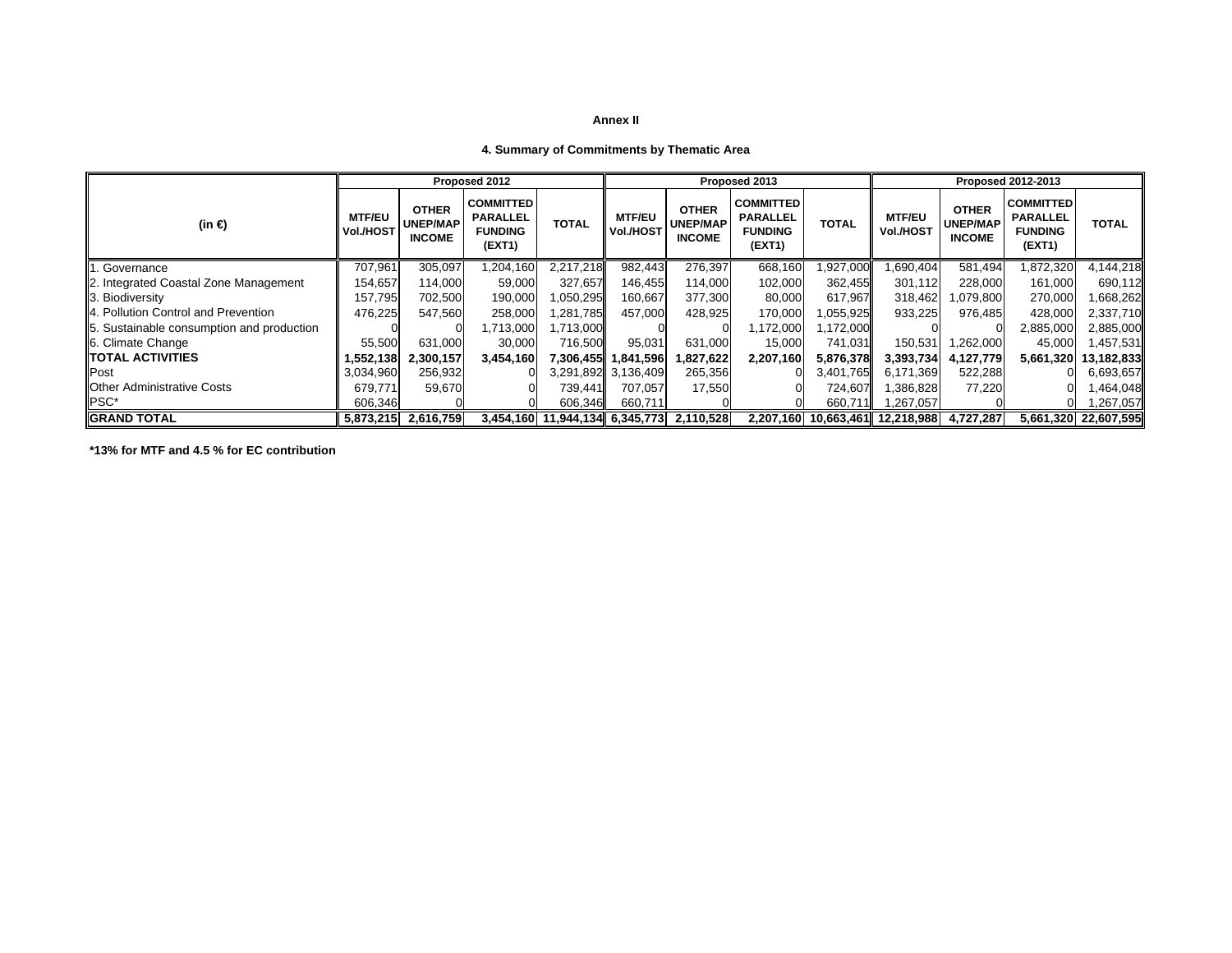**5. Commitments by Output and Source of Funding and Amounts to be mobilized**

| in Euro (000)                                                                                                                                                                                                             | Proposed 2012      |                                    |                                                   |                           |                         | Proposed 2013      |                                    |                                            |                           |                         | <b>Proposed 2012-2013</b> |                                    |                                            |                           |                         |
|---------------------------------------------------------------------------------------------------------------------------------------------------------------------------------------------------------------------------|--------------------|------------------------------------|---------------------------------------------------|---------------------------|-------------------------|--------------------|------------------------------------|--------------------------------------------|---------------------------|-------------------------|---------------------------|------------------------------------|--------------------------------------------|---------------------------|-------------------------|
|                                                                                                                                                                                                                           | <b>MTF/EU Vol.</b> | Other<br><b>UNEP/MAP</b><br>Income | Committed<br>Parallel<br><b>Funding</b><br>(EXT1) | <b>TOTAL</b><br>committed | EXT2 to be<br>mobilized | <b>MTF/EU Vol.</b> | Other<br><b>JNEP/MAF</b><br>Income | Committed<br>Parallel<br>Funding<br>(EXT1) | <b>TOTAL</b><br>committed | EXT2 to be<br>mobilized | MTF/EU Vol.               | Other<br><b>UNEP/MAP</b><br>Income | Committed<br>Parallel<br>Funding<br>(EXT1) | <b>TOTAL</b><br>committed | EXT2 to be<br>mobilized |
| Output 1.1<br>Strengthening Institutional Coherence, efficiency and accountability                                                                                                                                        | 174                | 87                                 | 78                                                | 339                       | 524                     | 565                | 58                                 | 164                                        | 787                       | 1,424                   | 739                       | 145                                | 242                                        | 1,126                     | 1,949                   |
| Output 1.2<br>Implementation gap filled: Contracting Parties supported in meeting the objectives of<br>BC, protocols and adopted strategies                                                                               | 318                |                                    | 476                                               | 794                       | 1,685                   | 254                |                                    | 89                                         | 343                       | 1,355                   | 572                       |                                    | 565                                        | 1,137                     | 3,040                   |
| <u>Output 1.3</u><br>Knowledge and information effectively managed and communicated                                                                                                                                       | 216                | 218                                | 650                                               | 1,085                     | 610                     | 164                | 218                                | 415                                        | 797                       | 65                      | 380                       | 437                                | 1,065                                      | 1,882                     | 1,264                   |
| <b>Total Theme 1: Governance</b>                                                                                                                                                                                          | 708                | 305                                | 1,204                                             | 2,217                     | 2,819                   | 982                | 276                                | 668                                        | 1,927                     | 3,433                   | 1,690                     | 581                                | 1,872                                      | 4,144                     | 6,253                   |
| Output 2.1<br>Coastal zone management achieves effective balance between development and<br>protection (sustainable development of coastal zone)                                                                          | 155                | 114                                | 59                                                | 328                       | 1,02                    | 146                | 114                                | 102                                        | 362                       | 1,116                   | 301                       | 228                                | 161                                        | 690                       | 2,137                   |
| <b>Total Theme 2: Integrated Coastal Zone Management</b>                                                                                                                                                                  | 155                | 114                                | 59                                                | 328                       | 1,021                   | 146                | 114                                | 102                                        | 362                       | 1,116                   | 301                       | 228                                | 161                                        | 690                       | 2,137                   |
| <u>Output 3.1</u><br>Ecosystem services provided by the marine and coastal environment identified and<br>valued                                                                                                           | 21                 |                                    | 80                                                | 10 <sup>1</sup>           | R(                      | 43                 |                                    | R(                                         | 123                       | <b>ar</b>               | 64                        |                                    | 160                                        | 224                       | 170                     |
| Output 3.2<br>Biodiversity conservation and sustainable use (strategic veision, new objectives in the<br>post 2010 context, including fisheries, ballast, non-ingdigenous species), endengered<br>and threathened species | 91                 |                                    | 110                                               | 20 <sup>°</sup>           | 7(                      | 11                 |                                    |                                            | 11 <sub>1</sub>           | 145                     | 205                       |                                    | 110                                        | 315                       | 215                     |
| Output 3.3<br>Network of Marine and coastal Protected Areas (MPAs), including Areas Beyond<br>National Jurisdiction (ABNJ), extended, strengthened and effectively managed                                                | 46                 | 703                                |                                                   | <b>749</b>                | 265                     |                    | 377                                |                                            | 38                        | 255                     | 50                        | 1,080                              |                                            | 1,130                     | 520                     |
| <b>Total Theme 3: Biodiversity</b>                                                                                                                                                                                        | 158                | 703                                | 190                                               | 1,050                     | 415                     | 161                | 377                                | 80                                         | 618                       | 490                     | 318                       | 1,080                              | 270                                        | 1,668                     | 905                     |
| Output 4.1<br>Early warning of pollution (spills, dangerous/hazardous substances)                                                                                                                                         | 244                |                                    | 54                                                | 298                       | 37C                     | 190                |                                    |                                            | 190                       | 398                     | 434                       |                                    | 54                                         | 488                       | 769                     |
| Output 4.2<br>Lower levels of pollution in the Mediterranean marine and coastal environments                                                                                                                              | 232                | 548                                | 204                                               | 984                       | 200                     | 267                | 429                                | 170                                        | 866                       | 294                     | 499                       | 976                                | 374                                        | 1,849                     | 494                     |
| <b>Total Theme 4: Pollution Control and Prevention</b>                                                                                                                                                                    | 476                | 548                                | 258                                               | 1,282                     | 570                     | 457                | 429                                | 170                                        | 1,056                     | 692                     | 933                       | 976                                | 428                                        | 2,338                     | 1,263                   |
| <u>Output 5.1</u><br>Drivers affecting ecosystems addressed: economic activities, patterns of consumption,<br>infrastructure and spatial development more sustainable, transport                                          |                    |                                    | 1,713                                             | 1,71                      | 160                     |                    |                                    | 1,172                                      | 1,172                     | 560                     |                           |                                    | 2,885                                      | 2,885                     | 720                     |
| Total Theme 5: Sustainable consumption and production                                                                                                                                                                     | U                  | $\mathbf{0}$                       | 1,713                                             | 1,713                     | 160                     | 0                  | 0                                  | 1,172                                      | 1,172                     | 560                     | ō                         |                                    | 2,885                                      | 2,885                     | 720                     |
| Output 6.1<br>Mediterranean region able to face climate change challenges through a better<br>understanding of potential ecological impacts and vulnerabilities                                                           | $\mathbf{4}$       | 631                                | 30                                                | 702                       | 120                     | 18                 | 631                                |                                            | 664                       | 20                      | 58                        | 1,262                              | 45                                         | 1,365                     | 140                     |
| Output 6.2<br>Reduced socio-economic vulnerability                                                                                                                                                                        |                    |                                    |                                                   |                           | 31 <sub>0</sub>         | 63                 |                                    |                                            |                           | 325                     | 63                        |                                    |                                            | 63                        | 635                     |
| Output 6.3<br>Assess and provide information to reduce adverse enviornmental impacts of mitigation<br>and adaptaion strategies & technologies                                                                             | 15                 |                                    |                                                   |                           | $\Delta$                | 15                 |                                    |                                            |                           | 20                      | 30                        |                                    |                                            | 30                        | 60                      |
| Total Theme 6: Climate Change                                                                                                                                                                                             | 56                 | 631                                | 30                                                | 717                       | 470                     | 95                 | 631                                | 15                                         | 741                       | 365                     | 151                       | 1,262                              | 45                                         | 1,458                     | 835                     |
| <b>GRAND TOTAL</b>                                                                                                                                                                                                        | 1,552              | 2,300                              | 3,454                                             | 7,306                     | 5,456                   | 1,842              | 1,828                              | 2,207                                      | 5,876                     | 6,656                   | 3,394                     | 4,128                              | 5,661                                      | 13,183                    | 12,112                  |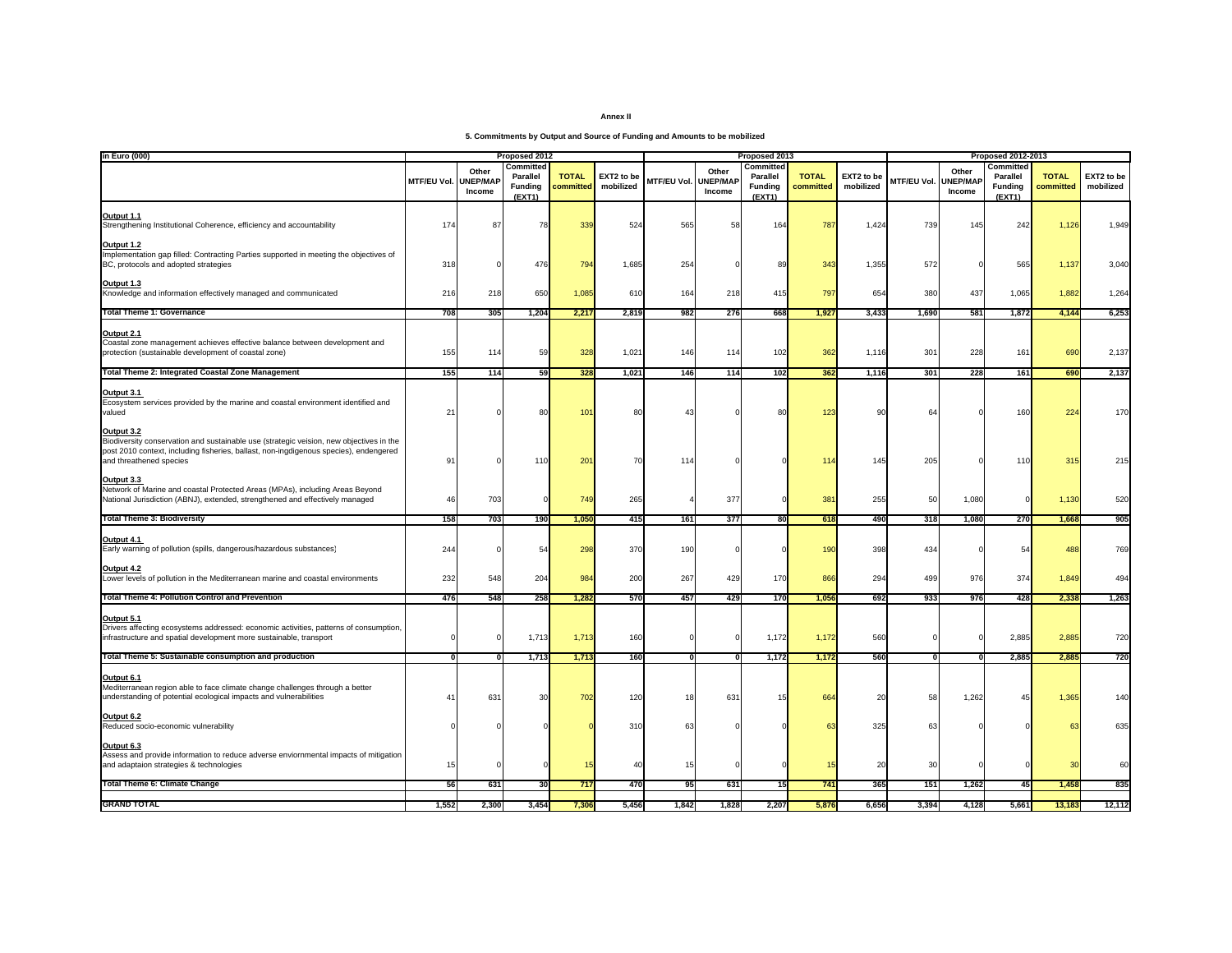| Annex II |  |
|----------|--|
|----------|--|

**6. Commitments by Output**

| in Euro (000)                                                                                                                                                                                                | Proposed 2012 |                      |          |            |                 |     |                       | Proposed 2013 |              |                |                      |         |            |             |    |                       |       |              |
|--------------------------------------------------------------------------------------------------------------------------------------------------------------------------------------------------------------|---------------|----------------------|----------|------------|-----------------|-----|-----------------------|---------------|--------------|----------------|----------------------|---------|------------|-------------|----|-----------------------|-------|--------------|
|                                                                                                                                                                                                              |               | <b>C.UNIT MEDPOL</b> | PAP      | <b>SPA</b> | $_{\rm BP}$     |     | <b>REMPEC INFORAC</b> | CP.           | <b>TOTAL</b> |                | <b>C.UNIT MEDPOL</b> | PAP     | <b>SPA</b> | $_{\rm BP}$ |    | <b>REMPEC INFORAC</b> | CP    | <b>TOTAL</b> |
| <b>Output 1.1</b><br>Strengthening Institutional Coherence, efficiency and accountability                                                                                                                    | 255           | 10                   |          |            | 51              |     |                       | 12            | 339          | 388            | 60                   | 25      | 65         | 111         | 50 | 25                    | 61    | 787          |
| Output 1.2<br>Implementation gap filled: Contracting Parties supported in meeting the<br>objectives of BC, protocols and adopted strategies                                                                  | 77            | 79                   |          | 45         | 8               | 384 | 91                    | 32            | 794          | 110            | 53                   |         | 55         | 86          |    |                       |       | 343          |
| Output 1.3<br>Knowledge and information effectively managed and communicated                                                                                                                                 | 313           | 15                   | 154      | 20         | $\mathbf{A}$    | 47  | 470                   | 22            | 1,085        | 288            | 20                   | 67      | 13         | 56          |    | 353                   |       | 797          |
| <b>Total Theme 1: Governance</b>                                                                                                                                                                             | 646           | 104                  | 164      | 65         | 181             | 431 | 561                   | 66            | 2,21         | 786            | 133                  | 92      | 133        | 253         | 50 | 383                   | 97    | 1,927        |
| Output 2.1<br>Coastal zone management achieves effective balance between development<br>and protection (sustainable development of coastal zone)                                                             |               |                      | 250      |            | 60              |     |                       |               | 328          | C              |                      | 290     |            | 63          |    |                       |       | 362          |
| Total Theme 2: Integrated Coastal Zone Management                                                                                                                                                            | $\Omega$      |                      | 250      |            | 60              |     | <sup>n</sup>          |               | 328          | $\overline{0}$ | $\Omega$             | 290     | $\Omega$   | 63          |    | $\Omega$              |       | 362          |
| Output 3.1<br>Ecosystem services provided by the marine and coastal environment identified<br>and valued<br>Output 3.2                                                                                       |               |                      |          |            | 10 <sup>°</sup> |     |                       |               | 101          |                |                      |         | 20         | 103         |    |                       |       | 123          |
| Biodiversity conservation and sustainable use (strategic veision, new<br>objectives in the post 2010 context, including fisheries, ballast, non-<br>ingdigenous species), endengered and threathened species |               |                      |          | 9          |                 | 11( |                       |               | 201          |                |                      |         | 114        |             |    |                       |       | 114          |
| Output 3.3<br>Network of Marine and coastal Protected Areas (MPAs), including Areas<br>Beyond National Jurisdiction (ABNJ), extended, strengthened and effectively<br>managed                                |               |                      |          | 749        |                 |     |                       |               | 749          |                |                      |         | 381        |             |    | $\Omega$              |       | 381          |
| <b>Total Theme 3: Biodiversity</b>                                                                                                                                                                           |               |                      |          | 839        | 101             | 110 | $\Omega$              |               | 1,050        | $\mathbf{0}$   | $\Omega$             |         | 515        | 103         |    | - 0                   |       | 618          |
| Output 4.1<br>Early warning of pollution (spills, dangerous/hazardous substances)                                                                                                                            |               | 205                  |          |            |                 | 93  |                       |               | 298          |                | 160                  |         |            |             |    |                       |       | 190          |
| Output 4.2<br>Lower levels of pollution in the Mediterranean marine and coastal<br>environments                                                                                                              |               | 780                  |          |            |                 | 84  |                       | 120           | 984          |                | 696                  |         |            |             |    | $\Omega$              | 170   | 866          |
| <b>Total Theme 4: Pollution Control and Prevention</b>                                                                                                                                                       |               | 985                  |          |            |                 | 177 |                       | 120           | 1,282        |                | 856                  |         | O          |             | 30 |                       | 170   | 1,056        |
| <b>Output 5.1</b><br>Drivers affecting ecosystems addressed: economic activities, patterns of<br>consumption, infrastructure and spatial development more sustainable,<br>transport                          |               |                      |          |            |                 |     |                       | 1,713         | 1,713        |                |                      |         |            |             |    | $\mathbf 0$           | 1,172 | 1,172        |
| Total Theme 5: Sustainable consumption and production                                                                                                                                                        | $\mathbf{0}$  | $\Omega$             | $\Omega$ | $\Omega$   | $\Omega$        |     | <sup>0</sup>          | 1,713         | 1,713        | $\mathbf{0}$   | $\mathbf{0}$         | $\circ$ | $\circ$    | $\circ$     |    | $\Omega$              | 1,172 | 1,172        |
| Output 6.1<br>Mediterranean region able to face climate change challenges through a better<br>understanding of potential ecological impacts and vulnerabilities                                              | 60            |                      | 306      | 20         | 306             |     |                       | 10            | 702          | 60             |                      | 301     |            | 296         |    |                       |       | 664          |
| Output 6.2<br>Reduced socio-economic vulnerability                                                                                                                                                           |               |                      |          |            |                 |     |                       |               |              | 61             |                      |         |            |             |    |                       |       |              |
| Output 6.3<br>Assess and provide information to reduce adverse enviornmental impacts of<br>mitigation and adaptaion strategies & technologies                                                                |               | 15                   |          |            |                 |     |                       |               |              |                | 15                   |         |            |             |    |                       |       |              |
| <b>Total Theme 6: Climate Change</b>                                                                                                                                                                         | 60            | 15                   | 306      | 20         | 306             |     | $\Omega$              | 10            | 717          | 123            | 15                   | 301     | $\Omega$   | 296         |    | $\Omega$              |       | 741          |
| <b>GRAND TOTAL</b>                                                                                                                                                                                           | 706           | 1,104                | 720      | 933        | 647             | 718 | 561                   | 1,918         | 7,306        | 909            | 1,004                | 683     | 648        | 714         | 80 | 383                   | ,455  | 5,876        |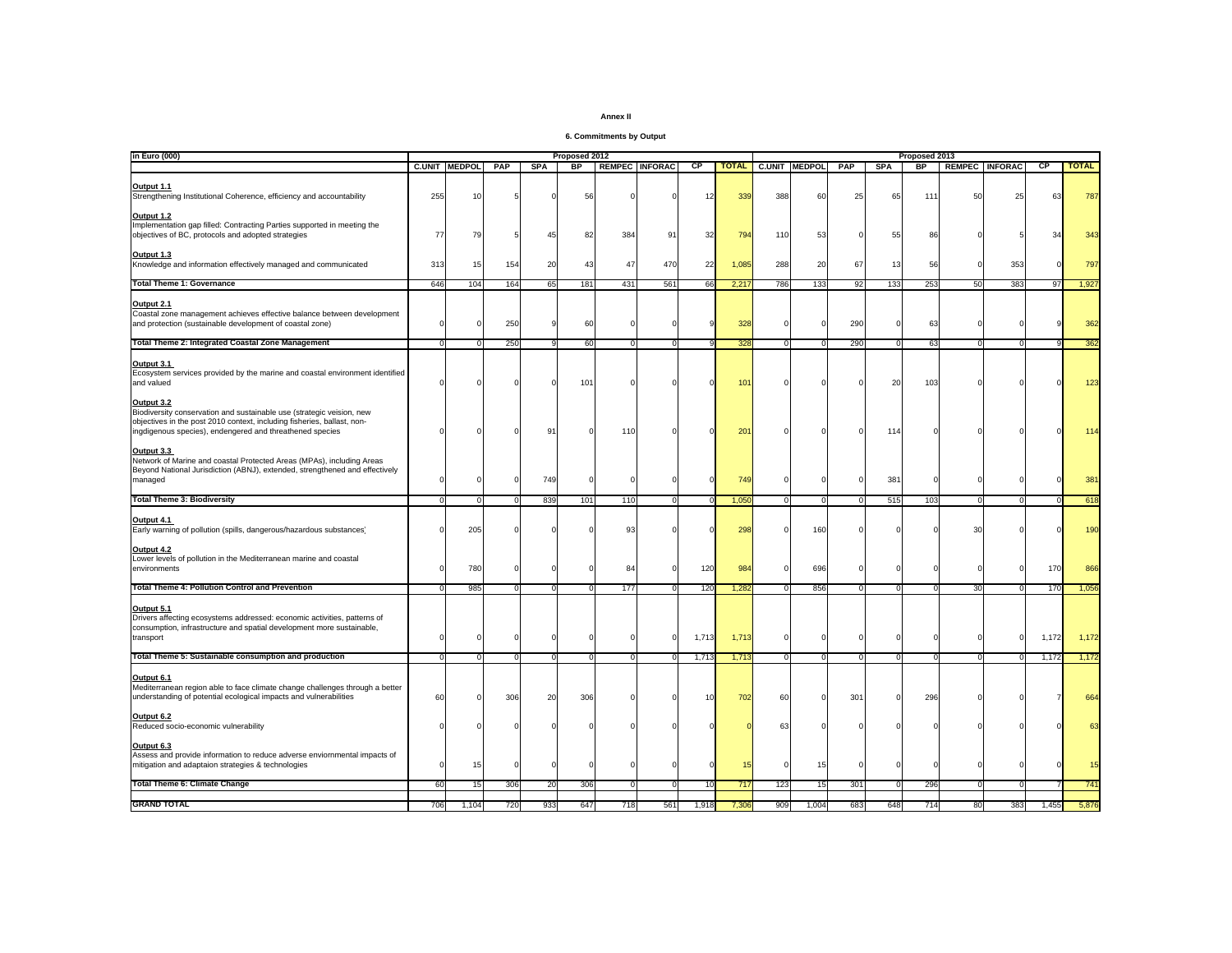**7. Amounts to be Mobilized (EXT2) by Output** 

| in Euro (000)                                                                                                                                                                                                                     | Proposed 2012 |                      |       |            |                 |     | Proposed 2013         |     |                 |              |                      |            |            |              |                |                       |                |              |
|-----------------------------------------------------------------------------------------------------------------------------------------------------------------------------------------------------------------------------------|---------------|----------------------|-------|------------|-----------------|-----|-----------------------|-----|-----------------|--------------|----------------------|------------|------------|--------------|----------------|-----------------------|----------------|--------------|
|                                                                                                                                                                                                                                   |               | <b>C.UNIT MEDPOL</b> | PAP   | <b>SPA</b> | $_{\rm BP}$     |     | <b>REMPEC INFORAC</b> | СP  | <b>TOTAL</b>    |              | <b>C.UNIT MEDPOL</b> | <b>PAP</b> | <b>SPA</b> | <b>BP</b>    |                | <b>REMPEC INFORAC</b> | <b>CP</b>      | <b>TOTAL</b> |
| <b>Output 1.1</b><br>Strengthening Institutional Coherence, efficiency and accountability                                                                                                                                         | 173           |                      |       |            | 35 <sup>°</sup> |     |                       |     | 524             | 993          | 70                   |            |            | 351          |                |                       |                | 1,424        |
| Output 1.2<br>Implementation gap filled: Contracting Parties supported in meeting the<br>objectives of BC, protocols and adopted strategies                                                                                       | 870           | 340                  |       |            | 475             |     |                       |     | 1,685           | 680          | 290                  |            | 60         | 325          |                |                       |                | 1,355        |
| Output 1.3<br>Knowledge and information effectively managed and communicated                                                                                                                                                      | 25            | 120                  | 50    |            |                 | 70  | 345                   |     | 610             | 55           | 115                  | 54         | 30         |              |                | 380                   | $\mathfrak{p}$ | 654          |
| <b>Total Theme 1: Governance</b>                                                                                                                                                                                                  | 1.068         | 460                  | 50    | $\Omega$   | 826             | 70  | 345                   |     | 2.819           | 1,728        | 475                  | 54         | 90         | 676          | 10             | 380                   | 20             | 3,433        |
| Output 2.1<br>Coastal zone management achieves effective balance between development<br>and protection (sustainable development of coastal zone)                                                                                  |               |                      | 1,001 | $\Omega$   | 10              |     |                       | 10  | 1,021           | C            |                      | 1,081      |            | 10           |                | $\Omega$              |                | 1,116        |
| <b>Total Theme 2: Integrated Coastal Zone Management</b>                                                                                                                                                                          | $\Omega$      |                      | 1,001 | $\Omega$   | 10              |     | 0                     | 10  | 1,021           | $\mathbf{0}$ | $\Omega$             | 1,081      | $\circ$    | 10           | 15             | $\Omega$              | 10             | 1,116        |
| Output 3.1<br>Ecosystem services provided by the marine and coastal environment identified<br>and valued                                                                                                                          |               |                      |       | 25         | 55              |     |                       |     |                 |              |                      |            | 25         | 65           |                |                       |                |              |
| <b>Output 3.2</b><br>Biodiversity conservation and sustainable use (strategic veision, new<br>objectives in the post 2010 context, including fisheries, ballast, non-<br>ingdigenous species), endengered and threathened species |               |                      |       | 70         |                 |     |                       |     |                 |              |                      |            | 70         |              |                |                       |                | 145          |
| Output 3.3<br>Network of Marine and coastal Protected Areas (MPAs), including Areas<br>Beyond National Jurisdiction (ABNJ), extended, strengthened and effectively<br>managed                                                     |               |                      |       | 265        |                 |     |                       |     | 265             |              |                      |            | 255        |              |                | $\Omega$              |                | 255          |
| <b>Total Theme 3: Biodiversity</b>                                                                                                                                                                                                | $\Omega$      |                      | n     | 360        | 55              |     | $\Omega$              |     | 415             | $\Omega$     | $\Omega$             | $\Omega$   | 350        | 65           | 75             | $\Omega$              |                | 490          |
| Output 4.1<br>Early warning of pollution (spills, dangerous/hazardous substances)                                                                                                                                                 |               | 120                  |       |            |                 | 250 |                       |     | 37 <sub>0</sub> |              | <b>190</b>           |            |            |              | 208            |                       |                | 398          |
| Output 4.2<br>Lower levels of pollution in the Mediterranean marine and coastal<br>environments                                                                                                                                   |               | 80                   |       |            |                 | 15  |                       | 105 | 200             | <sup>0</sup> | 65                   |            |            |              | 74             | $\Omega$              | 155            | 294          |
| <b>Total Theme 4: Pollution Control and Prevention</b>                                                                                                                                                                            |               | 200                  | n     |            |                 | 265 |                       | 105 | 570             | $\Omega$     | 255                  | $\Omega$   | $\Omega$   | <sup>0</sup> | 282            |                       | 155            | 692          |
| Output 5.1 Content of Output Dutch<br>Drivers affecting ecosystems addressed: economic activities, patterns of<br>consumption, infrastructure and spatial development more sustainable,<br>transport                              |               |                      |       | $\Omega$   | 160             |     |                       |     | 160             |              |                      |            | $\Omega$   | 160          |                | $\Omega$              | 400            | 560          |
| Total Theme 5: Sustainable consumption and production                                                                                                                                                                             | $\Omega$      |                      | n     |            | 160             |     | $\Omega$              |     | 160             | $\mathbf{0}$ | $\Omega$             | $\circ$    | $\Omega$   | 160          |                | $\Omega$              | 400            | 560          |
| Output 6.1<br>Mediterranean region able to face climate change challenges through a better<br>understanding of potential ecological impacts and vulnerabilities                                                                   |               |                      |       | 120        |                 |     |                       |     | 120             |              |                      |            |            |              | $\overline{2}$ |                       |                | 20           |
| Output 6.2<br>Reduced socio-economic vulnerability                                                                                                                                                                                | 31C           |                      |       |            |                 |     |                       |     | 31(             | 325          |                      |            |            |              |                |                       |                | 325          |
| Output 6.3<br>Assess and provide information to reduce adverse enviornmental impacts of<br>mitigation and adaptaion strategies & technologies                                                                                     |               | 40                   |       |            |                 |     |                       |     |                 |              | 20                   |            |            |              |                |                       |                |              |
| <b>Total Theme 6: Climate Change</b>                                                                                                                                                                                              | 310           | 40                   |       | 120        |                 |     | $\Omega$              |     | 470             | 325          | 20                   | $\Omega$   | $\Omega$   | 0            | 20             | $\Omega$              |                | 365          |
| <b>GRAND TOTAL</b>                                                                                                                                                                                                                | 1,378         | 700                  | 1,051 | 480        | 1,051           | 335 | 345                   | 115 | 5,456           | 2,053        | 750                  | 1,135      | 440        | 911          | 402            | 380                   | 585            | 6,656        |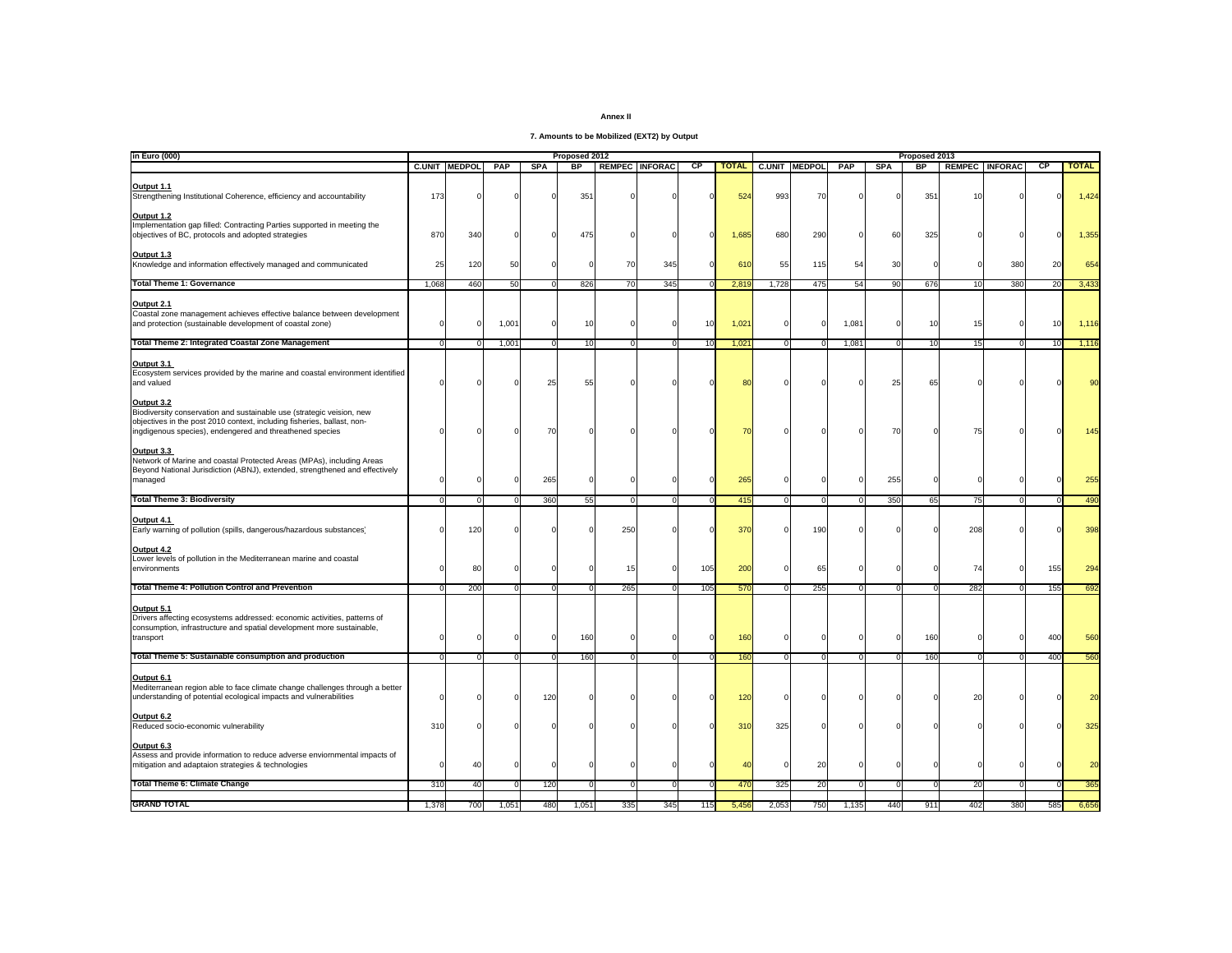|                                                                        |                |                     | <b>Approved Budget</b> |                      |                               | <b>Proposed Budget</b>        |                                                               |
|------------------------------------------------------------------------|----------------|---------------------|------------------------|----------------------|-------------------------------|-------------------------------|---------------------------------------------------------------|
| (in €)                                                                 |                |                     |                        | Total                |                               |                               | Total                                                         |
|                                                                        |                | 2010                | 2011                   | 2010-2011            | 2012                          | 2013                          | 2012-2013                                                     |
|                                                                        |                |                     |                        |                      |                               |                               |                                                               |
| <b>COORDINATING UNIT</b>                                               |                |                     |                        |                      |                               |                               |                                                               |
| <b>TOTAL ACTIVITIES</b>                                                |                | 639,793             | 705,793                | 1,345,586            | 340,685                       | 572,472                       | 913,157                                                       |
| POST                                                                   |                | 847,786             | 831,819                | 1,679,605            | 779,092                       | 784,708                       | 1,563,800                                                     |
| OTHER ADMINISTRATIVE COSTS                                             |                | 535,559             | 499,000                | 1,034,559            | 309,107                       | 305,838                       | 614,945                                                       |
|                                                                        | <b>TOTAL I</b> | 2,023,138 2,036,612 |                        |                      |                               | 4,059,750 1,428,884 1,663,018 | 3,091,902                                                     |
| MEDPOL AND COOPERATING AGENCIES                                        |                |                     |                        |                      |                               |                               |                                                               |
| <b>TOTAL ACTIVITIES</b>                                                |                | 737,000             | 770,000                | 1,507,000            | 546,000                       | 575,000                       | 1,121,000                                                     |
| <b>POST</b>                                                            |                | 756.612             | 781,166                | 1,537,778            | 578,183                       | 680,866                       | 1,259,049                                                     |
| OTHER ADMINISTRATIVE COSTS                                             |                | 80,414              | 80,000                 | 160,414              | 30,000                        | 35,000                        | 65,000                                                        |
|                                                                        | <b>TOTAL</b>   | 1,574,026 1,631,166 |                        |                      | 3,205,192 1,154,183 1,290,866 |                               | 2,445,049                                                     |
| <b>REGIONAL MARINE POLLUTION EMERGENCY RESPONSE CENTRE (REMPEC)</b>    |                |                     |                        |                      |                               |                               |                                                               |
| <b>TOTAL ACTIVITIES</b>                                                |                | 156,500             | 165,000                | 321,500              | 71,225                        | 80,000                        | 151,225                                                       |
| <b>POST</b>                                                            |                | 635,927             | 636,704                | 1,272,631            | 568,181                       | 561,331                       | 1,129,512                                                     |
| OTHER ADMINISTRATIVE COSTS                                             | <b>TOTAL</b>   | 158,015<br>950,442  | 148,000<br>949,704     | 306,015<br>1,900,146 | 75,012<br>714,418             | 97,500<br>738,831             | 172,512                                                       |
|                                                                        |                |                     |                        |                      |                               |                               | 1,453,249                                                     |
| BLUE PLAN REGIONAL ACTIVITY CENTRE (BP/RAC)<br><b>TOTAL ACTIVITIES</b> |                |                     |                        |                      |                               |                               |                                                               |
| <b>POST</b>                                                            |                | 218,149<br>525,019  | 132,173<br>540,762     | 350,322<br>1,065,781 | 115,875<br>399,348            | 161,955<br>399,348            | 277,830<br>798,696                                            |
| OTHER ADMINISTRATIVE COSTS                                             |                | 105,000             | 115,000                | 220,000              | 105,078                       | 105,078                       | 210,156                                                       |
|                                                                        | <b>TOTAL</b>   | 848,168             | 787,935                | 1,636,103            | 620,301                       | 666,381                       | 1,286,682                                                     |
| PRIORITY ACTIONS PROGRAMME REGIONAL ACTIVITY CENTRE (PAP/RAC)          |                |                     |                        |                      |                               |                               |                                                               |
| <b>TOTAL ACTIVITIES</b>                                                |                | 240,543             | 231,240                | 471,783              | 167,000                       | 156,000                       | 323,000                                                       |
| <b>POST</b>                                                            |                | 415,373             | 436,235                | 851,608              | 411,812                       | 411,812                       | 823,624                                                       |
| OTHER ADMINISTRATIVE COSTS                                             |                | 150,000             | 150,000                | 300,000              | 70,745                        | 76,498                        | 147,243                                                       |
|                                                                        | <b>TOTAL</b>   | 805,916             | 817,475                | 1,623,391            | 649,557                       | 644,310                       | 1,293,867                                                     |
| SPECIALLY PROTECTED AREAS REGIONAL ACTIVITY CENTRE (SPA/RAC)           |                |                     |                        |                      |                               |                               |                                                               |
| <b>TOTAL ACTIVITIES</b>                                                |                | 346,000             | 296,700                | 642,700              | 230,795                       | 271,167                       | 501,962                                                       |
| <b>POST</b>                                                            |                | 364,054             | 379,985                | 744,039              | 298,344                       | 298,344                       | 596,688                                                       |
| OTHER ADMINISTRATIVE COSTS                                             |                | 90,000              | 94,560                 | 184,560              | 89,829                        | 87,143                        | 176,972                                                       |
|                                                                        | <b>TOTAL</b>   | 800,054             | 771,245                | 1,571,299            | 618,968                       | 656,654                       | 1,275,622                                                     |
| <b>INFO/RAC</b>                                                        |                |                     |                        |                      |                               |                               |                                                               |
| <b>TOTAL ACTIVITIES</b>                                                |                | 66,000              | 66,000                 | 132,000              | 80,558                        | 25,000                        | 105,558                                                       |
| <b>POST</b>                                                            |                | 0                   | 0                      | $\mathbf 0$          | 0                             | 0                             | $\mathbf 0$                                                   |
| OTHER ADMINISTRATIVE COSTS                                             |                | $\Omega$            | $\Omega$               |                      | $\Omega$                      | $\Omega$                      | $\Omega$                                                      |
|                                                                        | <b>TOTAL</b>   | 66,000              | 66,000                 | 132,000              | 80,558                        | 25,000                        | 105,558                                                       |
| CLEANER PRODUCTION REGIONAL ACTIVITY CENTRE (CP/RAC)                   |                |                     |                        |                      |                               |                               |                                                               |
| <b>TOTAL ACTIVITIES</b>                                                |                | 1                   | 1                      | $\overline{c}$       | $\mathbf 0$                   | 2                             | $\overline{2}$                                                |
| <b>POST</b>                                                            |                | $\Omega$            | $\Omega$               | $\Omega$             | $\Omega$                      | $\mathbf 0$                   | $\overline{0}$                                                |
| OTHER ADMINISTRATIVE COSTS                                             |                | $\Omega$<br>1       | $\Omega$               | 0                    | 0<br>$\Omega$                 | 0<br>$\mathbf{2}$             | $\mathbf{2}$                                                  |
|                                                                        | <b>TOTAL</b>   |                     |                        |                      |                               |                               |                                                               |
| <b>PROGRAMME SUPPORT COSTS</b>                                         |                | 812,916             | 812,324                | 1,625,240            | 606,346                       | 660,711                       | 1,267,057                                                     |
| <b>GRAND TOTAL</b>                                                     |                |                     |                        |                      |                               |                               | 7,880,661 7,872,462 15,753,123 5,873,215 6,345,773 12,218,988 |

## **8. Summary of Activities and Administrative Costs by Component (Regular Commitments - MTF/EU vol./CAL)**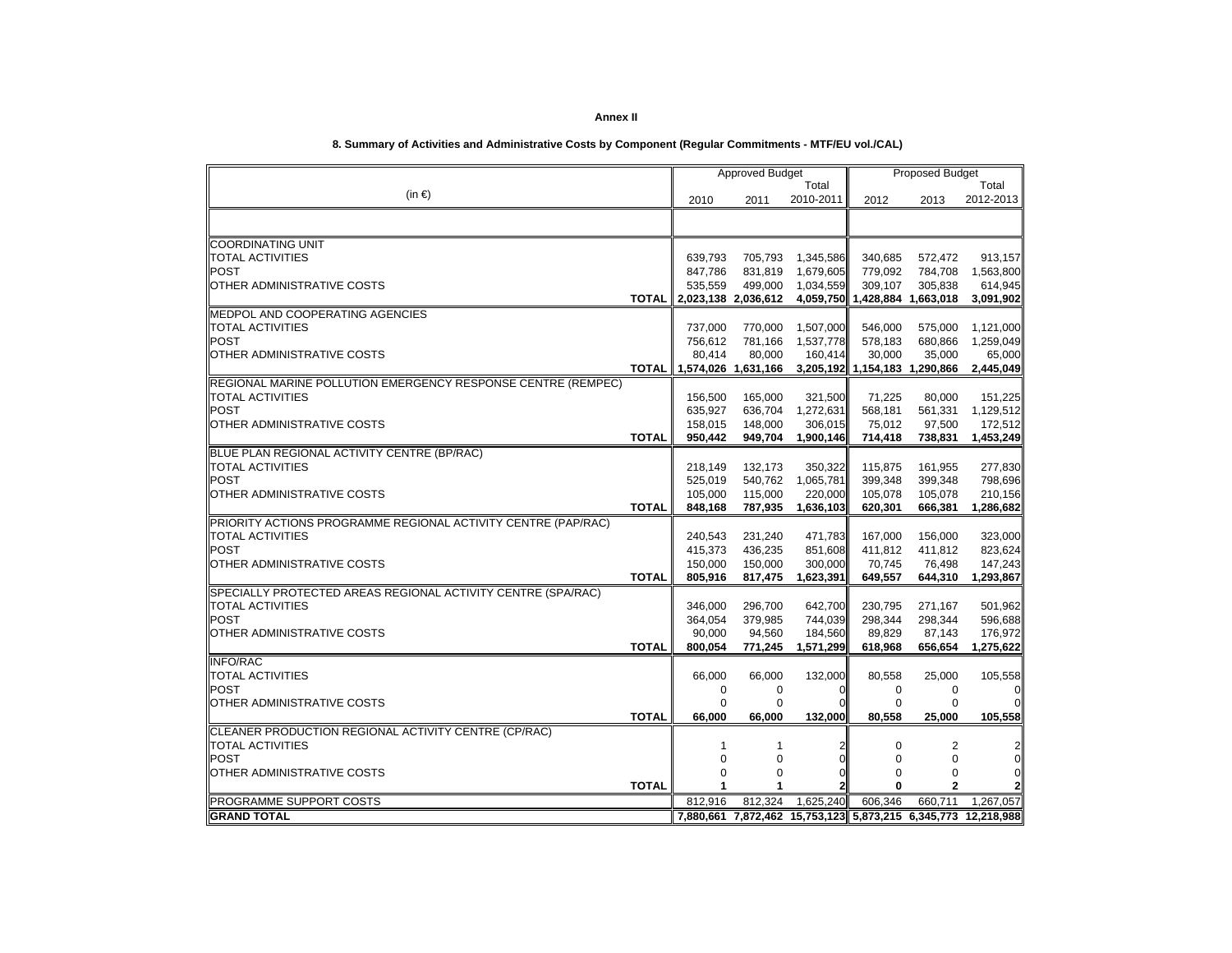| Annex II |  |
|----------|--|
|----------|--|

**9a. Summary of Commitments by Thematic Area - C. Unit**

|                                           |                                   |                                                  | Proposed 2012                                                   |              |                            |                                                  | Proposed 2013                                                   |              | Proposed 2012-2013                |                                                  |                                                                 |              |  |  |
|-------------------------------------------|-----------------------------------|--------------------------------------------------|-----------------------------------------------------------------|--------------|----------------------------|--------------------------------------------------|-----------------------------------------------------------------|--------------|-----------------------------------|--------------------------------------------------|-----------------------------------------------------------------|--------------|--|--|
| $(in \in)$                                | <b>MTF/EU</b><br><b>VOL./HOST</b> | <b>OTHER</b><br><b>UNEP/MAP</b><br><b>INCOME</b> | <b>COMMITTED</b><br><b>PARALLEL</b><br><b>FUNDING</b><br>(EXT1) | <b>TOTAL</b> | <b>MTF/EU</b><br>VOL./HOST | <b>OTHER</b><br><b>UNEP/MAP</b><br><b>INCOME</b> | <b>COMMITTED</b><br><b>PARALLEL</b><br><b>FUNDING</b><br>(EXT1) | <b>TOTAL</b> | <b>MTF/EU</b><br><b>VOL./HOST</b> | <b>OTHER</b><br><b>UNEP/MAP</b><br><b>INCOME</b> | <b>COMMITTED</b><br><b>PARALLEL</b><br><b>FUNDING</b><br>(EXT1) | <b>TOTAL</b> |  |  |
| 1. Governance                             | 340.685                           | 305.097                                          |                                                                 | 645.782      | 509.941                    | 276.397                                          |                                                                 | 786.338      | 850.626                           | 581.494                                          |                                                                 | 1.432.120    |  |  |
| 2. Integrated Coastal Zone Management     |                                   |                                                  |                                                                 |              |                            |                                                  |                                                                 |              |                                   |                                                  |                                                                 |              |  |  |
| 3. Biodiversity                           |                                   |                                                  |                                                                 |              |                            |                                                  |                                                                 |              |                                   |                                                  |                                                                 |              |  |  |
| 4. Pollution Control and Prevention       |                                   |                                                  |                                                                 |              |                            |                                                  |                                                                 |              |                                   |                                                  |                                                                 |              |  |  |
| 5. Sustainable consumption and production |                                   |                                                  |                                                                 |              |                            |                                                  |                                                                 |              |                                   |                                                  |                                                                 |              |  |  |
| 6. Climate Change                         |                                   | 60,000                                           |                                                                 | 60,000       | 62.531                     | 60,000                                           |                                                                 | 122.531      | 62.531                            | 120.000                                          |                                                                 | 182.531      |  |  |
| <b>TOTAL ACTIVITIES</b>                   | 340.685                           | 365.097                                          |                                                                 | 705.782      | 572.472                    | 336.397                                          |                                                                 | 908.869      | 913.157                           | 701.494                                          |                                                                 | 1.614.651    |  |  |
| Administrative Costs (Post)               | 779.092                           | 256.932                                          |                                                                 | 1,036,024    | 784.708                    | 265.356                                          |                                                                 | 050.064      | 1.563.800                         | 522.288                                          |                                                                 | 2.086.088    |  |  |
| <b>Other Administrative Costs</b>         | 309.107                           | 59,670                                           |                                                                 | 368,777      | 305.838                    | 17,550                                           |                                                                 | 323.388      | 614.945                           | 77.220                                           |                                                                 | 692.165      |  |  |
| IPSC                                      | 141.512                           |                                                  |                                                                 | 141.512      | 169,802                    |                                                  |                                                                 | 169.802      | 311.314                           |                                                  |                                                                 | 311,314      |  |  |
| <b>GRAND TOTAL</b>                        | 1.570.396                         | 681.699                                          |                                                                 | 2.252.095    | 1.832.820                  | 619.303                                          |                                                                 | 2.452.123    |                                   | 3.403.216 1.301.002                              |                                                                 | 4.704.218    |  |  |

## **Details of Salaries and Administrative Costs**

|                                                |     |             |                | Proposed Budget (in $\Theta$ - Regular Commitments |                |                    | Proposed Budget (in 6) - Other<br><b>Commitments</b> |          |              |                    |
|------------------------------------------------|-----|-------------|----------------|----------------------------------------------------|----------------|--------------------|------------------------------------------------------|----------|--------------|--------------------|
|                                                |     | 2012        | 2012           | 2013                                               | 2013           | Total<br>2012-2013 | Total<br>2012-2013                                   | 2012     | 2013         | Total<br>2012-2013 |
|                                                |     | <b>MTF</b>  | CAL            | <b>MTF</b>                                         | CAL            | <b>MTF</b>         | CAL                                                  | GFL      | GFL          | GFL                |
| <b>Professional Staff</b>                      | m/m |             |                |                                                    |                |                    |                                                      |          |              |                    |
| Coordinator - D.2                              | 12  | 187.364     | $\Omega$       | 187,364                                            | $\mathbf 0$    | 374.728            | $\mathbf 0$                                          | $\Omega$ | $\Omega$     | 0                  |
| Deputy Coordinator - D.1                       | 12  | 175.921     | $\Omega$       | 175.921                                            | $\Omega$       | 351.842            | $\Omega$                                             | $\Omega$ | $\Omega$     | $\Omega$           |
| GEF Project Manager - L.5                      | 12  | $\Omega$    | $\Omega$       | $\Omega$                                           | $\mathbf 0$    | n                  | 0                                                    | 148.122  | 154,440      | 302.562            |
| Programme Officer - P.4                        | 12  | 139.768     | $\Omega$       | 139.768                                            | $\mathbf 0$    | 279.536            | $\Omega$                                             | Ō        | $\Omega$     | 0                  |
| Admin/Fund Management Officer - P.4 (1)        | 12  | $\Omega$    | $\Omega$       | $\Omega$                                           | $\Omega$       | $\Omega$           | $\Omega$                                             | $\Omega$ | $\Omega$     | $\Omega$           |
| GEF Marine Expert - L.3                        | 12  | $\Omega$    | $\Omega$       | $\Omega$                                           | $\Omega$       | $\Omega$           | $\Omega$                                             | 108.810  | 110.916      | 219,726            |
| Information Officer - P.3 (4)                  | 12  | 108,389     | $\Omega$       | 108.389                                            | $\Omega$       | 216,778            | $\Omega$                                             | $\Omega$ | $\Omega$     | $\Omega$           |
| Programming and Planning Officer - P.3 (2)     | 12  | $\mathbf 0$ | 0              | 0                                                  | 0              | $\Omega$           | $\mathbf 0$                                          | 0        | $\Omega$     | 0                  |
| Legal Officer - P2/3                           | 12  | $\Omega$    | 0              | $\Omega$                                           | $\mathbf 0$    | $\Omega$           | 0                                                    | 0        | $\Omega$     | $\Omega$           |
| <b>Total Professional Staff</b>                |     | 611.442     | $\overline{0}$ | 611,442                                            | $\overline{0}$ | 1.222.884          | $\overline{0}$                                       | 256.932  | 265.356      | 522.288            |
| General Service Staff                          |     |             |                |                                                    |                |                    |                                                      |          |              |                    |
| Meetings and Procurement Assistant - G.6** (1) | 12  | $\Omega$    | $\Omega$       | $\Omega$                                           | $\Omega$       | $\Omega$           | $\Omega$                                             | $\Omega$ | $\Omega$     | 0                  |
| Payments and Travel Assistant - G.5** (1)      | 12  | $\Omega$    | $\Omega$       | $\Omega$                                           | $\Omega$       | $\Omega$           | $\Omega$                                             | $\Omega$ | $\Omega$     | $\Omega$           |
| Budget Assistant - G.6** (1)                   | 12  | $\mathbf 0$ | $\Omega$       | $\Omega$                                           | $\Omega$       | $\Omega$           | $\Omega$                                             | 0        | $\Omega$     | $\Omega$           |
| Administrative Assistant - G.6 (1)             | 12  | $\Omega$    | $\Omega$       | $\Omega$                                           | $\Omega$       | $\Omega$           | $\Omega$                                             | $\Omega$ | $\Omega$     | 0                  |
| Library/IT/Information Assistant - G.5** (1)   | 12  | $\Omega$    | $\Omega$       | $\Omega$                                           | $\Omega$       | $\Omega$           | $\Omega$                                             | $\Omega$ | $\Omega$     | $\Omega$           |
| Administrative Assistant - G.6                 | 12  | 52.650      | $\Omega$       | 58.266                                             | $\Omega$       | 110,916            | $\Omega$                                             | $\Omega$ | $\Omega$     | $\Omega$           |
| Programme Assistant - G.5 (3)                  | 12  | 57,000      | $\Omega$       | 57,000                                             | $\mathbf 0$    | 114,000            | $\mathbf 0$                                          | $\Omega$ | $\Omega$     | $\Omega$           |
| Programme Assistant - G.5 (3)                  | 12  | 58,000      | $\mathbf 0$    | 58,000                                             | $\mathbf 0$    | 116,000            | $\mathbf 0$                                          | $\Omega$ | $\Omega$     | 0                  |
| Administrative Clerk - G.4 (1)                 | 12  | $\Omega$    | 0              | $\Omega$                                           | $\mathbf 0$    | $\Omega$           | 0                                                    | 0        | $\Omega$     | $\Omega$           |
| <b>Total General Service Staff</b>             |     | 167.650     | $\mathbf 0$    | 173.266                                            | $\mathbf 0$    | 340.916            | $\mathbf{0}$                                         | $\bf{0}$ | $\mathbf{0}$ | $\bf{0}$           |
| <b>TOTAL POSTS</b>                             |     | 779.092     | $\mathbf{0}$   | 784.708                                            | $\bf{0}$       | 1.563.800          | $\mathbf{0}$                                         | 256.932  | 265.356      | 522.288            |
| <b>Other Administrative Costs</b>              |     |             |                |                                                    |                |                    |                                                      |          |              |                    |
| Travel on Official Business                    |     | 71.468      | 0              | 70.572                                             | $\mathbf 0$    | 142.040            | 0                                                    | 17.550   | 17.550       | 35.100             |
| Temporary Assistance                           |     | $\Omega$    | $\Omega$       | $\Omega$                                           | $\Omega$       | $\Omega$           | $\Omega$                                             | 0        | $\Omega$     | 0                  |
| Training of staff                              |     | $\Omega$    | $\Omega$       | $\Omega$                                           | $\Omega$       | $\Omega$           | $\Omega$                                             | $\Omega$ | $\Omega$     | $\Omega$           |
| Overtime                                       |     | $\Omega$    | $\Omega$       | $\Omega$                                           | O              | $\Omega$           | $\Omega$                                             | 0        | $\Omega$     | $\Omega$           |
| Hospitality                                    |     | $\Omega$    | $\Omega$       | $\Omega$                                           | $\Omega$       | $\Omega$           | $\Omega$                                             | $\Omega$ | $\Omega$     | $\Omega$           |
| Rental                                         |     | $\Omega$    | 150,800        | $\Omega$                                           | 155,800        | $\Omega$           | 306,600                                              | 0        | $\Omega$     | $\Omega$           |
| Other Office costs (including sundry)          |     | 9.489       | 77,350         | 7,116                                              | 72,350         | 16,605             | 149.700                                              | 42.120   | $\Omega$     | 42.120             |
| <b>Total Other Administrative Costs</b>        |     | 80.957      | 228.150        | 77.688                                             | 228.150        | 158.645            | 456.300                                              | 59.670   | 17.550       | 77.220             |
| TOTAL POST AND OTHER ADMINISTRATIVE COSTS      |     | 860.049     | 228.150        | 862.396                                            | 228.150        | 1.722.445          | 456.300                                              | 316.602  | 282.906      | 599.508            |

|                                           |     |            |                |            | Approved Budget (in€ |                    |                    |
|-------------------------------------------|-----|------------|----------------|------------|----------------------|--------------------|--------------------|
|                                           |     | 2010       | 2010           | 2011       | 2011                 | Total<br>2010-2011 | Total<br>2010-2011 |
|                                           |     | <b>MTF</b> | CAL            | <b>MTF</b> | CAL                  | <b>MTF</b>         | CAL                |
| <b>Professional Staff</b>                 | m/m |            |                |            |                      |                    |                    |
| Coordinator - D.2                         | 12  | 197.075    | $\Omega$       | 172.310    | $\Omega$             | 369.385            | 0                  |
| Deputy Coordinator - D.1                  | 12  | 148.415    | $\Omega$       | 134.885    | $\Omega$             | 283.300            | $\Omega$           |
| Programme Officer - P.4                   | 12  | 137,559    | 0              | 141.920    | 0                    | 279.479            | $\Omega$           |
| Admin/Fund Management Officer - P.4       | 12  | $\Omega$   | $\Omega$       | 0          | $\Omega$             | 0                  | $\Omega$           |
| Information Officer - P.3                 | 12  | 89.096     | $\Omega$       | 93.107     | $\Omega$             | 182.203            | $\Omega$           |
| Legal Officer - P2/3                      | 12  | 88.751     | 0              | 93.829     | 0                    | 182,580            | O                  |
| <b>Total Professional Staff</b>           |     | 660.896    | $\overline{0}$ | 636.051    | n                    | 1.296.947          | n                  |
| <b>General Service Staff</b>              |     |            |                |            |                      |                    |                    |
| Meeting Services Assistant - G7*          | 12  | $\Omega$   | 0              | $\Omega$   | 0                    | 0                  | $\Omega$           |
| Senior Secretary - G.5*                   | 12  | 45.221     | 0              | 47.761     | $\Omega$             | 92.982             | 0                  |
| Administrative Clerk - G.6*               | 12  | $\Omega$   | $\Omega$       | 0          | $\Omega$             | n                  | $\Omega$           |
| Computer Operations Assistant - G.6*      | 12  | $\Omega$   | $\Omega$       | 0          | $\Omega$             | 0                  | $\Omega$           |
| Budget Assistant - G.7*                   | 12  | $\Omega$   | 0              | 0          | $\Omega$             | $\Omega$           | $\Omega$           |
| Administrative Assistant - G.6            | 12  | $\Omega$   | $\Omega$       | 0          | $\Omega$             | $\Omega$           | $\Omega$           |
| Administrative Assistant - G.6*           | 12  | $\Omega$   | $\mathbf 0$    | 0          | $\Omega$             | O                  | $\Omega$           |
| Library Assistant - G.6*                  | 12  | 54.380     | $\Omega$       | 55.674     | $\Omega$             | 110,054            | $\Omega$           |
| Programme Assistant - G.5                 | 12  | 0          | $\Omega$       | $\Omega$   | $\Omega$             | n                  | $\Omega$           |
| Programme Assistant - G.5                 | 12  | 43.793     | $\Omega$       | 46.333     | $\Omega$             | 90.126             | $\Omega$           |
| Administrative Clerk - G.5*               | 12  | 0          | $\Omega$       | 0          | $\Omega$             | 0                  | $\Omega$           |
| Administrative Clerk - G.4                | 12  | $\Omega$   | $\Omega$       | 0          | $\Omega$             | 0                  | $\Omega$           |
| Information Assistant - G.5               | 12  | $\Omega$   | 43.496         | 0          | 46.000               | 0                  | 89.496             |
| <b>Total General Service Staff</b>        |     | 143.394    | 43.496         | 149.768    | 46.000               | 293.162            | 89.496             |
| <b>TOTAL POSTS</b>                        |     | 804,290    | 43,496         | 785,819    | 46,000               | 1,590,109          | 89,496             |
| Other Administrative Costs                |     |            |                |            |                      |                    |                    |
| <b>Travel on Official Business</b>        |     | 70,000     | 0              | 70,000     | 0                    | 140,000            | $\Omega$           |
| <b>Temporary Assistance</b>               |     | 10,000     | $\Omega$       | 10,000     | 0                    | 20,000             | O                  |
| Training of staff                         |     | 10.000     | $\Omega$       | 10,000     | $\Omega$             | 20,000             | $\Omega$           |
| Overtime                                  |     | 5.000      | $\Omega$       | 5.000      | $\Omega$             | 10,000             | $\Omega$           |
| Hospitality                               |     | 10,000     | $\Omega$       | 10,000     | $\Omega$             | 20,000             | $\Omega$           |
| Rental                                    |     | 0          | 155,000        | $\Omega$   | 155,000              | 0                  | 310,000            |
| Other Office costs (including sundry)     |     | 34.055     | 241.504        | 0          | 239,000              | 34.055             | 480.504            |
| <b>Total Other Administrative Costs</b>   |     | 139.055    | 396.504        | 105,000    | 394.000              | 244.055            | 790.504            |
| TOTAL POST AND OTHER ADMINISTRATIVE COSTS |     | 943.345    | 440.000        | 890.819    | 440.000              | 1,834,164          | 880.000            |

\*: Post is to be abolished \*\*: New post

(1): Post to be covered from the Programme Support Costs<br>(2): Post to be created if funds are mobilized<br>(3): Posts to be transferred to PSC (OTA).<br>(4): Idemnity cost which may be paid for the abolished posts following the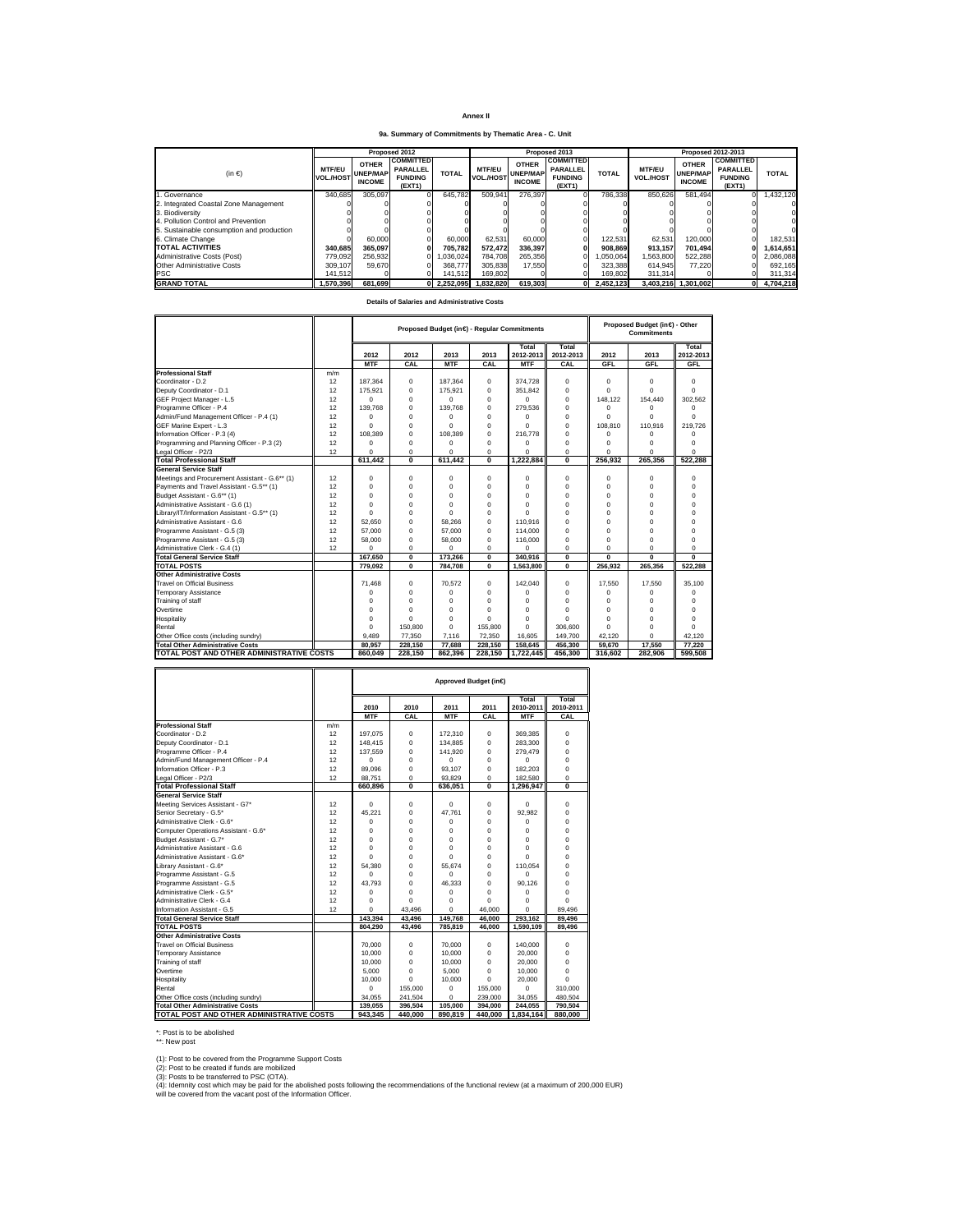## **9b. Summary of Commitments by Thematic Area - MEDPOL and Cooperating Agencies**

|                                           |                                   |                                                  | Proposed 2012                                                   |              |                                   |                                                  | Proposed 2013                                                   |              | Proposed 2012-2013                |                                                  |                                                                 |              |  |  |
|-------------------------------------------|-----------------------------------|--------------------------------------------------|-----------------------------------------------------------------|--------------|-----------------------------------|--------------------------------------------------|-----------------------------------------------------------------|--------------|-----------------------------------|--------------------------------------------------|-----------------------------------------------------------------|--------------|--|--|
| $(in \in)$                                | <b>MTF/EU</b><br><b>VOL./HOST</b> | <b>OTHER</b><br><b>UNEP/MAP</b><br><b>INCOME</b> | <b>COMMITTED</b><br><b>PARALLEL</b><br><b>FUNDING</b><br>(EXT1) | <b>TOTAL</b> | <b>MTF/EU</b><br><b>VOL./HOST</b> | <b>OTHER</b><br><b>UNEP/MAP</b><br><b>INCOME</b> | <b>COMMITTED</b><br><b>PARALLEL</b><br><b>FUNDING</b><br>(EXT1) | <b>TOTAL</b> | <b>MTF/EU</b><br><b>VOL./HOST</b> | <b>OTHER</b><br><b>UNEP/MAP</b><br><b>INCOME</b> | <b>COMMITTED</b><br><b>PARALLEL</b><br><b>FUNDING</b><br>(EXT1) | <b>TOTAL</b> |  |  |
| . Governance                              | 94,000                            |                                                  | 10,000                                                          | 104,000      | 133,000                           |                                                  |                                                                 | 133,000      | 227,000                           |                                                  | 10,000                                                          | 237,000      |  |  |
| 2. Integrated Coastal Zone Management     |                                   |                                                  |                                                                 |              |                                   |                                                  |                                                                 |              |                                   |                                                  |                                                                 |              |  |  |
| 3. Biodiversity                           |                                   |                                                  |                                                                 |              |                                   |                                                  |                                                                 |              |                                   |                                                  |                                                                 |              |  |  |
| 4. Pollution Control and Prevention       | 437.000                           | 547.560                                          |                                                                 | 984.560      | 427.000                           | 428.925                                          |                                                                 | 855.925      | 864.000                           | 976.485                                          |                                                                 | 1.840.485    |  |  |
| 5. Sustainable consumption and production |                                   |                                                  |                                                                 |              |                                   |                                                  |                                                                 |              |                                   |                                                  |                                                                 |              |  |  |
| 6. Climate Change                         | 15,000                            |                                                  |                                                                 | 15,000       | 15,000                            |                                                  |                                                                 | 15,000       | 30,000                            |                                                  |                                                                 | 30,000       |  |  |
| <b>TOTAL ACTIVITIES</b>                   | 546.000                           | 547.560                                          | 10.000                                                          | .103.560     | 575.000                           | 428.925                                          |                                                                 | 1.003.925    | 1,121,000                         | 976.485                                          | 10.000                                                          | 2,107,485    |  |  |
| Administrative Costs (Post)               | 578,183                           |                                                  |                                                                 | 578.183      | 680.866                           |                                                  |                                                                 | 680,866      | 1,259,049                         |                                                  |                                                                 | ,259,049     |  |  |
| <b>Other Administrative Costs</b>         | 30,000                            |                                                  |                                                                 | 30,000       | 35,000                            |                                                  |                                                                 | 35,000       | 65,000                            |                                                  |                                                                 | 65,000       |  |  |
| <b>PSC</b>                                | 148.854                           |                                                  |                                                                 | 148.854      | 167.813                           |                                                  |                                                                 | 167,813      | 316,666                           |                                                  |                                                                 | 316,666      |  |  |
| <b>GRAND TOTAL</b>                        | 1,303,037                         | 547,560                                          | 10,000                                                          | 1.860.597    | 1.458.679                         | 428,925                                          |                                                                 | 1,887,604    | 2,761,715                         | 976.485                                          | 10.000                                                          | 3,748,200    |  |  |

**Details of Salaries and Administrative Costs**

|                                                  |        |            | Approved Budget (in € |            | Proposed Budget (in € |            |              |  |
|--------------------------------------------------|--------|------------|-----------------------|------------|-----------------------|------------|--------------|--|
|                                                  |        |            |                       | Total      |                       |            | Total        |  |
|                                                  |        | 2010       | 2011                  | 2010-2011  | 2012                  | 2013       | 2012-2013    |  |
|                                                  |        | <b>MTF</b> | <b>MTF</b>            | <b>MTF</b> | <b>MTF</b>            | <b>MTF</b> | <b>MTF</b>   |  |
| <b>Professional Staff</b>                        | m/m    |            |                       |            |                       |            |              |  |
| MEDPOL Coordinator - D.1*                        | 12     | 150,142    | 157,150               | 307,292    | $\Omega$              | 0          | $\Omega$     |  |
| MEDPOL Manager - P.5** (3)                       | 12     | $\Omega$   | 0                     | $\Omega$   | 42.982                | 145.665    | 188.647      |  |
| MEDPOL Programme Officer - P.4                   | 12     | 115.780    | 119.247               | 235.027    | 139.768               | 139.768    | 279,536      |  |
| MEDPOL Programme Officer - P.4                   | 12     | 114,521    | 117.179               | 231.700    | 139.768               | 139.768    | 279,536      |  |
| WHO Programme Officer/Senior Scientist - P.5 (1) | 12     | 143.554    | 145,432               | 288,986    | 145,665               | 145,665    | 291,330      |  |
| Total Professional Staff                         |        | 523,997    | 539.008               | 1,063,005  | 468.183               | 570.866    | 1,039,049    |  |
| <b>General Service Staff</b>                     |        |            |                       |            |                       |            |              |  |
| Secretary (MEDPOL) - G.5                         | 12     | 40.870     | 43,340                | 84,210     | 55,000                | 55.000     | 110,000      |  |
| Secretary (MEDPOL) - G.4*                        | 12     | 39,052     | 41.281                | 80,333     | $\Omega$              | 0          | 0            |  |
| Secretary (MEDPOL) - G.4*                        | 12     | 32.714     | 34.781                | 67.495     | $\Omega$              | $\Omega$   | $\Omega$     |  |
| WHO Secretary - G.5 (1)                          | 12     | 46.717     | 47.829                | 94.546     | 55,000                | 55,000     | 110,000      |  |
| IAEA Laboratory Assistant - G.6                  | 12     | 73,262     | 74,927                | 148,189    | $\Omega$              | n          | $\Omega$     |  |
| <b>Total General Service Staff</b>               |        | 232,615    | 242,158               | 474,773    | 110.000               | 110.000    | 220,000      |  |
| <b>TOTAL POSTS</b>                               |        | 756,612    | 781,166               | 1,537,778  | 578,183               | 680,866    | 1,259,049    |  |
| <b>Other Administrative Costs</b>                |        |            |                       |            |                       |            |              |  |
| Official Travel of MEDPOL Personnel              |        | 50.414     | 50.000                | 100.414    | 25,000                | 25,000     | 50,000       |  |
| Official Travel of WHO Personnel                 |        | 15,000     | 15,000                | 30,000     | 5,000                 | 10,000     | 15,000       |  |
| Official Travel of IAEA Personnel                |        | 15,000     | 15,000                | 30,000     | 0                     | 0          | 0            |  |
| Office costs (2)                                 |        | $\Omega$   | 0                     | $\Omega$   | $\Omega$              | $\Omega$   | <sup>0</sup> |  |
| <b>Total Other Administrative Costs</b>          | 80,414 | 80,000     | 160.414               | 30,000     | 35,000                | 65,000     |              |  |
| TOTAL POST AND OTHER ADMINISTRATIVE COSTS        |        | 837.026    | 861,166               | 1,698,192  | 608.183               | 715.866    | 1,324,049    |  |

\*: Post is to be abolished.

\*\*: New Post.

(1): Negotiations with WHO in order that these two posts are financed by WHO instead the MTF. Upon successful outcome of the negotiations, the funds released (401,330 EUR) will be used to fund additional activities.

(2): Office costs incurred by MEDPOL and WHO are included in the office costs of the C. Unit.

(3): Recruitment will not take place until budget situation improves.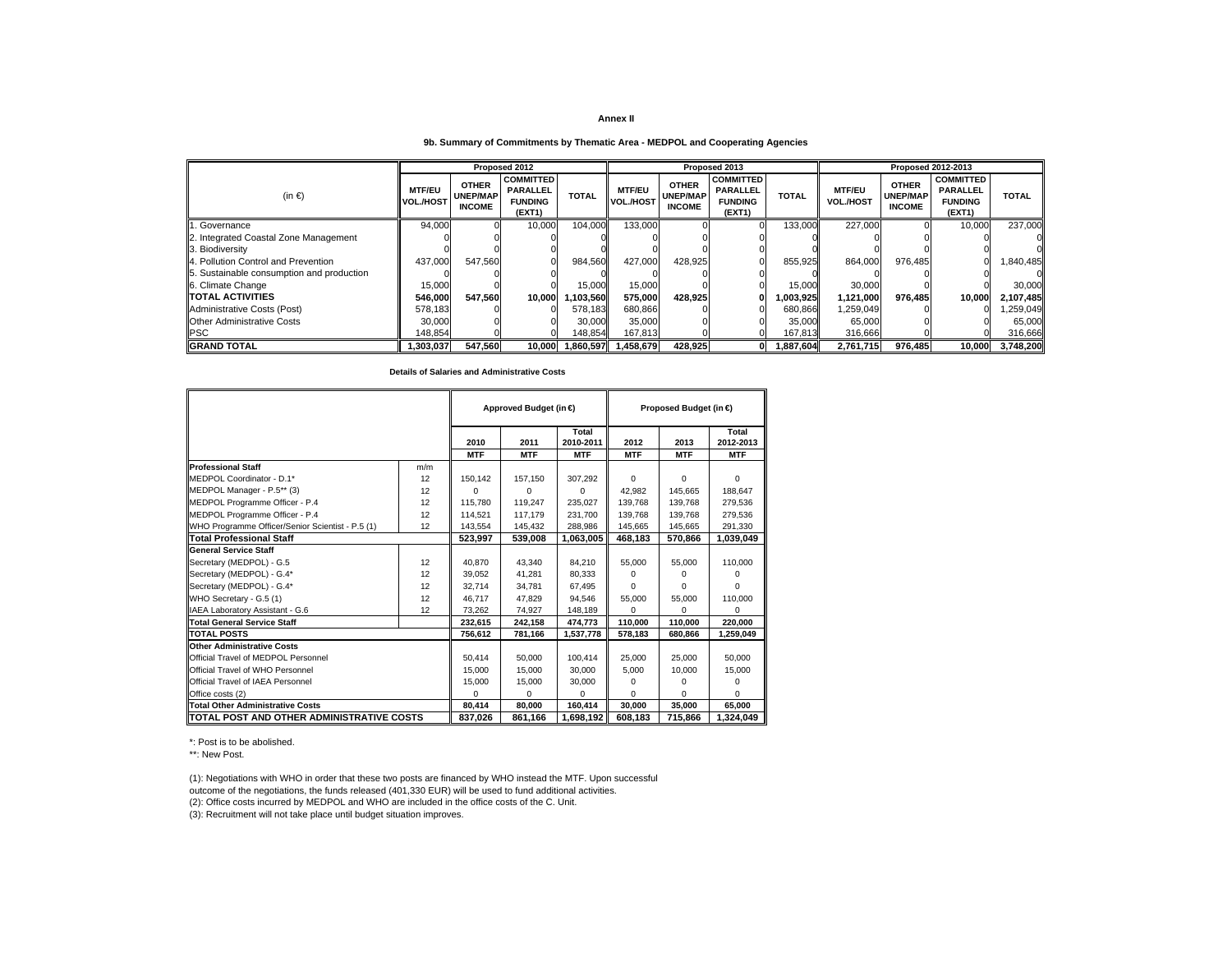## **9c. Summary of Commitments by Thematic Area - REMPEC**

|                                           |                                   | Proposed 2012                                    |                                                                 |              |                                   |                                                  | Proposed 2013                                                   |              |                                   |                                           | <b>Proposed 2012-2013</b>                                       |              |
|-------------------------------------------|-----------------------------------|--------------------------------------------------|-----------------------------------------------------------------|--------------|-----------------------------------|--------------------------------------------------|-----------------------------------------------------------------|--------------|-----------------------------------|-------------------------------------------|-----------------------------------------------------------------|--------------|
| (in $\epsilon$ )                          | <b>MTF/EU</b><br><b>VOL./HOST</b> | <b>OTHER</b><br><b>UNEP/MAP</b><br><b>INCOME</b> | <b>COMMITTED</b><br><b>PARALLEL</b><br><b>FUNDING</b><br>(EXT1) | <b>TOTAL</b> | <b>MTF/EU</b><br><b>VOL./HOST</b> | <b>OTHER</b><br><b>UNEP/MAP</b><br><b>INCOME</b> | <b>COMMITTED</b><br><b>PARALLEL</b><br><b>FUNDING</b><br>(EXT1) | <b>TOTAL</b> | <b>MTF/EU</b><br><b>VOL./HOST</b> | <b>OTHER</b><br>UNEP/MAP<br><b>INCOME</b> | <b>COMMITTED</b><br><b>PARALLEL</b><br><b>FUNDING</b><br>(EXT1) | <b>TOTAL</b> |
| . Governance                              | 32.000                            |                                                  | 399.000                                                         | 431,000      | 50,000                            |                                                  |                                                                 | 50,000       | 82.000                            |                                           | 399,000                                                         | 481.000      |
| 2. Integrated Coastal Zone Management     |                                   |                                                  |                                                                 |              |                                   |                                                  |                                                                 |              |                                   |                                           |                                                                 |              |
| 3. Biodiversity                           |                                   |                                                  | 110,000                                                         | 110.000I     |                                   |                                                  |                                                                 |              |                                   |                                           | 110.000                                                         | 110,000      |
| 4. Pollution Control and Prevention       | 39,225                            |                                                  | 138,000                                                         | 177,225      | 30,000                            |                                                  |                                                                 | 30,000       | 69,225                            |                                           | 138,000                                                         | 207,225      |
| 5. Sustainable consumption and production |                                   |                                                  |                                                                 |              |                                   |                                                  |                                                                 |              |                                   |                                           |                                                                 |              |
| 6. Climate Change                         |                                   |                                                  |                                                                 |              |                                   |                                                  |                                                                 |              |                                   |                                           |                                                                 |              |
| <b>TOTAL ACTIVITIES</b>                   | 71.225                            |                                                  | 647.000                                                         | 718.225      | 80,000                            |                                                  |                                                                 | 80.000       | 151,225                           |                                           | 647.000                                                         | 798,225      |
| Administrative Costs (Post)               | 568.181                           |                                                  |                                                                 | 568.181      | 561,331                           |                                                  |                                                                 | 561,331      | 1,129,512                         |                                           |                                                                 | ,129,512     |
| <b>Other Administrative Costs</b>         | 75.012                            |                                                  |                                                                 | 75.012       | 97,500                            |                                                  |                                                                 | 97,500       | 172.512                           |                                           |                                                                 | 172.512      |
| PSC(1)                                    | 91,854                            |                                                  |                                                                 | 91,854       | 95,028                            |                                                  |                                                                 | 95,028       | 186,882                           |                                           |                                                                 | 186,882      |
| <b>GRAND TOTAL</b>                        | 806.272                           |                                                  | 647.000                                                         | 1.453.272    | 833.859                           |                                                  |                                                                 | 833.859      | 1,640,131                         |                                           | 647.000                                                         | 2.287.131    |

**Details of Salaries and Administrative Costs**

|                                             |         |            | Approved Budget (in € |                    |            | Proposed Budget (in €) |                    |
|---------------------------------------------|---------|------------|-----------------------|--------------------|------------|------------------------|--------------------|
|                                             |         | 2010       | 2011                  | Total<br>2010-2011 | 2012       | 2013                   | Total<br>2012-2013 |
|                                             |         | <b>MTF</b> | <b>MTF</b>            | <b>MTF</b>         | <b>MTF</b> | <b>MTF</b>             | <b>MTF</b>         |
| <b>Professional Staff</b>                   | m/m     |            |                       |                    |            |                        |                    |
| Director - D.1                              | 12      | 156,350    | 155,146               | 311,496            | 166.127    | 171.903                | 338,030            |
| Senior Programme Officer - P.5              | 12      | 126.450    | 128.633               | 255.083            | 129.373    | 139,046                | 268,419            |
| Programme Officer (MEP) - P.4               | 12      | 94.543     | 95,263                | 189,806            |            |                        | $\overline{2}$     |
| Programme Officer (OPRC) - P.4              | 12      | 109,059    | 106,023               | 215,082            | 118,246    | 120,828                | 239,074            |
| Programme Officer (ENV) - L.3               | 12      | 0          | 0                     | 0                  | $\Omega$   | 0                      | 0                  |
| Programme Officer - L.4 (2)                 | 12      | $\Omega$   | 0                     | 0                  | $\Omega$   | 0                      | O                  |
| Programme Officer - L.4 (2)                 | 12      | 0          | 0                     | 0                  | $\Omega$   | 0                      | 0                  |
| Junior Programme Officer - P.1 (3)          | 12      | $\Omega$   | $\Omega$              | $\Omega$           | $\Omega$   | $\Omega$               | $\Omega$           |
| <b>Total Professional Staff</b>             |         | 486,402    | 485,065               | 971,467            | 413,747    | 431,778                | 845,525            |
| <b>General Service Staff</b>                |         |            |                       |                    |            |                        |                    |
| Administrative/Financial Assistant - G7 (4) | 12      | 17.933     | 18,505                | 36,438             | 19.674     | 19,674                 | 39,348             |
| Information Assistant - G.7                 | 12      | 30.131     | 30,131                | 60.262             | 25.973     | 1                      | 25,974             |
| Assistant to the Director - G.7             | 12      | 27,270     | 27,843                | 55,113             | 29,523     | 30,115                 | 59,638             |
| Clerk/Secretary - G.4                       | 12      | 23.512     | 24,000                | 47.512             | 25.776     | 25.776                 | 51,552             |
| Secretary - G.5                             | 12      | 25.848     | 25,848                | 51.696             | 26,863     | 26.863                 | 53,726             |
| Technical Assistant/Logisitcs - G.4         | 12      | 24,831     | 25,312                | 50,143             | 26,625     | 27,124                 | 53,749             |
| Administrative Assistant - G.6 (5)          | 12      | $\Omega$   | $\Omega$              | $\Omega$           | $\Omega$   | $\Omega$               | 0                  |
| <b>Total General Service Staff</b>          |         | 149,525    | 151,639               | 301,164            | 154,434    | 129,553                | 283,987            |
| <b>TOTAL POSTS</b>                          |         | 635.927    | 636,704               | 1.272.631          | 568,181    | 561,331                | 1,129,512          |
| <b>Other Administrative Costs</b>           |         |            |                       |                    |            |                        |                    |
| <b>Travel on Official Business</b>          |         | 60,000     | 50,000                | 110,000            | 35,000     | 35,000                 | 70.000             |
| Office costs                                |         | 98,015     | 98,000                | 196,015            | 40,012     | 62,500                 | 102,512            |
| <b>Total Other Administrative Costs</b>     | 158,015 | 148,000    | 306,015               | 75,012             | 97,500     | 172,512                |                    |
| TOTAL POST AND OTHER ADMINISTRATIVE COSTS   |         | 793.942    | 784.704               | 1,578,646          | 643.193    | 658.831                | 1.302.024          |

(1): 50% of the PSC is to be sent to IMO.

(2): Post refers to Safemed Project Officer financed by the EC funded MEDA SAFEMED II Project for 2010-2012.

(3): Post financed (thru a Contribution in Kind) by the French Oil industry through the International Scientific Volunteer Mechanism.

(4): IMO contributes Euro 13,000 per annum toward the salary of the Administrative/Financial Assistant.

(5): Post forms part of the permanent staff compliment of REMPEC but will be financed by the EC funded MEDA SAFEMED II Project for 2010-2012.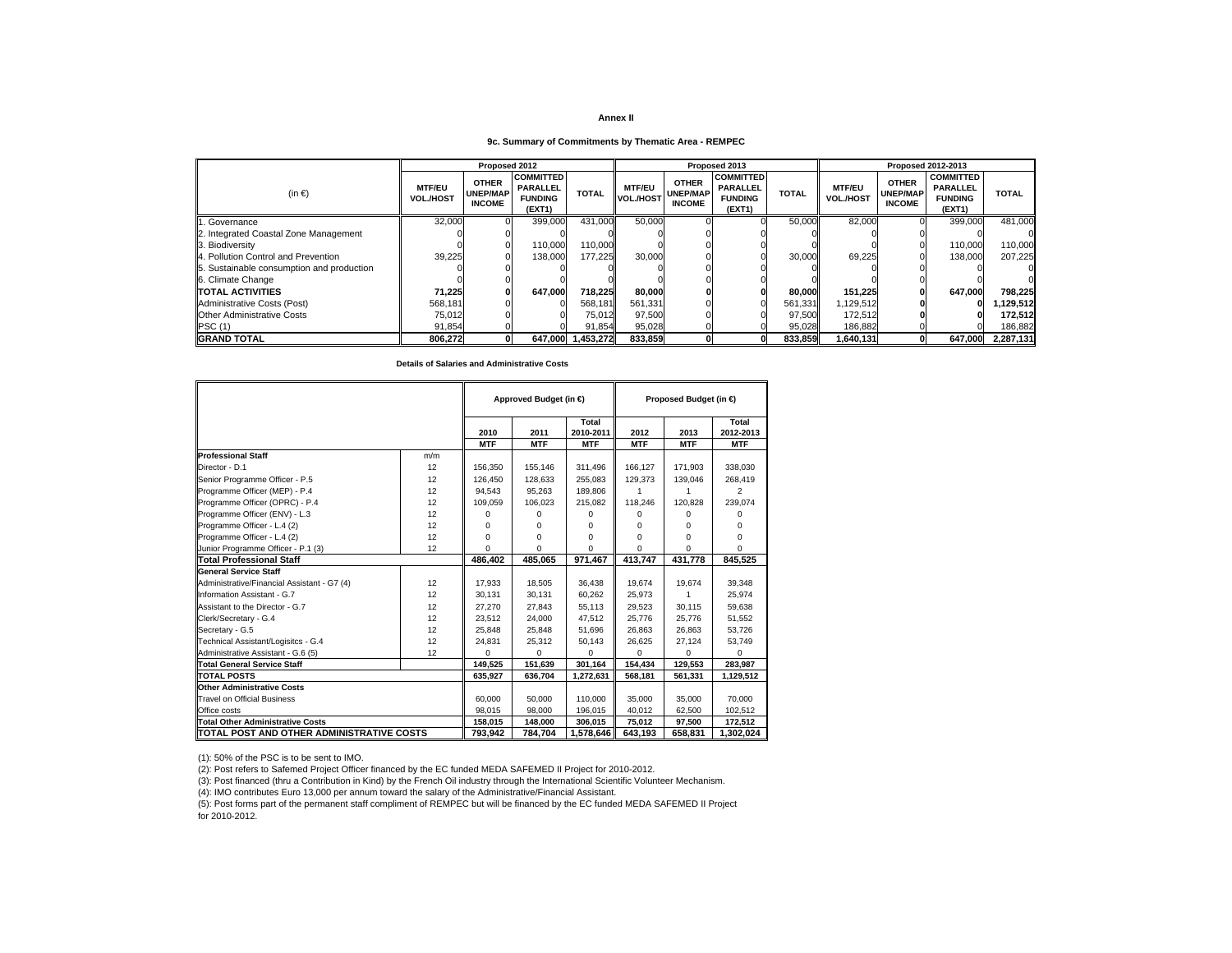## **9d. Summary of Commitments by Thematic Area - Blue Plan**

|                                           |                                   |                                                  | Proposed 2012                                                   |              |                                   |                                                  | Proposed 2013                                                   |              |                                   | Proposed 2012-2013                               |                                                                 |              |
|-------------------------------------------|-----------------------------------|--------------------------------------------------|-----------------------------------------------------------------|--------------|-----------------------------------|--------------------------------------------------|-----------------------------------------------------------------|--------------|-----------------------------------|--------------------------------------------------|-----------------------------------------------------------------|--------------|
| $(in \in )$                               | <b>MTF/EU</b><br><b>VOL./HOST</b> | <b>OTHER</b><br><b>UNEP/MAP</b><br><b>INCOME</b> | <b>COMMITTED</b><br><b>PARALLEL</b><br><b>FUNDING</b><br>(EXT1) | <b>TOTAL</b> | <b>MTF/EU</b><br><b>VOL./HOST</b> | <b>OTHER</b><br><b>UNEP/MAP</b><br><b>INCOME</b> | <b>COMMITTED</b><br><b>PARALLEL</b><br><b>FUNDING</b><br>(EXT1) | <b>TOTAL</b> | <b>MTF/EU</b><br><b>VOL./HOST</b> | <b>OTHER</b><br><b>UNEP/MAP</b><br><b>INCOME</b> | <b>COMMITTED</b><br><b>PARALLEL</b><br><b>FUNDING</b><br>(EXT1) | <b>TOTAL</b> |
| 1. Governance                             | 74.718                            |                                                  | 106.160                                                         | 180,878      | 116,500                           |                                                  | 186,160                                                         | 302,660      | 191.218                           |                                                  | 292,320                                                         | 483,538      |
| 2. Integrated Coastal Zone Management     | 9.657                             |                                                  | 50.000                                                          | 59.657       | 10.455                            |                                                  | 53.000                                                          | 63.455       | 20.112                            | ΩI                                               | 103.000                                                         | 123,112      |
| 3. Biodiversity                           | 21,000                            |                                                  | 80,000                                                          | 101.000      | 22.500                            |                                                  | 80,000                                                          | 102.500      | 43.500                            |                                                  | 160,000                                                         | 203,500      |
| 4. Pollution Control and Prevention       |                                   |                                                  |                                                                 |              |                                   |                                                  |                                                                 |              |                                   |                                                  |                                                                 |              |
| 5. Sustainable consumption and production |                                   |                                                  |                                                                 |              |                                   |                                                  |                                                                 |              |                                   |                                                  |                                                                 |              |
| 6. Climate Change                         | 10.500                            | 275,000                                          | 20,000                                                          | 305,500      | 12,500                            | 275.000                                          | 8.000                                                           | 295,500      | 23,000                            | 550,000                                          | 28.000                                                          | 601,000      |
| <b>TOTAL ACTIVITIES</b>                   | 115.875                           | 275.000                                          | 256.160                                                         | 647.035      | 161.955                           | 275.000                                          | 327.160                                                         | 764.115      | 277.830                           | 550.000                                          | 583.320                                                         | 1,411,150    |
| Administrative Costs (Post)               | 399.348                           |                                                  |                                                                 | 399,348      | 399.348                           |                                                  |                                                                 | 399.348      | 798.696                           |                                                  |                                                                 | 798,696      |
| <b>Other Administrative Costs</b>         | 105.078                           |                                                  |                                                                 | 105.078      | 105.078                           |                                                  |                                                                 | 105.078      | 210.156                           |                                                  |                                                                 | 210,156      |
| <b>PSC</b>                                | 74.840                            |                                                  |                                                                 | 74.840       | 78.048                            |                                                  |                                                                 | 78.048       | 152,889                           |                                                  |                                                                 | 152,889      |
| <b>GRAND TOTAL</b>                        | 695.141                           | 275,000                                          | 256.160                                                         | 1,226,301    | 744,429                           | 275,000                                          | 327.160                                                         | 1.346.589    | 1,439,571                         | 550,000                                          | 583,320                                                         | 2,572,891    |

|                                           |     |                    | Approved Budget (in € |                                  |                    | Proposed Budget (in € |                                  |
|-------------------------------------------|-----|--------------------|-----------------------|----------------------------------|--------------------|-----------------------|----------------------------------|
|                                           |     | 2010<br><b>MTF</b> | 2011<br><b>MTF</b>    | Total<br>2010-2011<br><b>MTF</b> | 2012<br><b>MTF</b> | 2013<br><b>MTF</b>    | Total<br>2012-2013<br><b>MTF</b> |
| <b>Professional Staff</b>                 | m/m |                    |                       |                                  |                    |                       |                                  |
| Director                                  | 12  | 0                  | 0                     | 0                                | 0                  | 0                     | $\mathbf 0$                      |
| <b>Deputy Director</b>                    | 12  | $\Omega$           | $\Omega$              | $\Omega$                         | $\Omega$           | $\Omega$              | $\Omega$                         |
| Head of Administrative and Financial Unit | 12  | 30.422             | 31,334                | 61.756                           | 31.334             | 31,334                | 62.668                           |
| <b>Economy Expert</b>                     | 12  | 30.422             | 31.334                | 61.756                           | 31,334             | 31,334                | 62.668                           |
| Tourism and Territory Expert              | 12  | 30.422             | 31.334                | 61.756                           | 31.334             | 31.334                | 62.668                           |
| Statistics and indicators Expert          | 12  | 30,422             | 31,334                | 61,756                           | 31,334             | 31,334                | 62,668                           |
| <b>GIZC Expert</b>                        | 12  | $\Omega$           | $\Omega$              | $\Omega$                         | 28,334             | 28,334                | 56,668                           |
| <b>Energy Expert</b>                      | 12  | 30.422             | 31.334                | 61.756                           | 31.334             | 31.334                | 62.668                           |
| <b>Energy Expert Senior</b>               | 12  | 30.422             | 31,334                | 61.756                           | 0                  | $\Omega$              | $\Omega$                         |
| <b>Transport Expert</b>                   | 12  | $\Omega$           | $\Omega$              | $\Omega$                         | 0                  | $\Omega$              | $\Omega$                         |
| <b>Water Expert</b>                       | 12  | 30.422             | 31.334                | 61.756                           | $\Omega$           | $\Omega$              | $\Omega$                         |
| <b>Water Junior Expert</b>                | 12  | 20,400             | 21,012                | 41,412                           | $\Omega$           | $\Omega$              | $\Omega$                         |
| Water and Rural Development Expert        | 12  | 30,422             | 31,334                | 61,756                           | 31,334             | 31,334                | 62.668                           |
| <b>Environment Expert</b>                 | 12  | 30,422             | 31,334                | 61,756                           | $\Omega$           | $\Omega$              | $\Omega$                         |
| Marine biodiversity Expert                | 12  | 30,422             | 31,334                | 61,756                           | 31.334             | 31,334                | 62.668                           |
| <b>Information Specialist</b>             | 12  | 24,000             | 24,720                | 48.720                           | 24,720             | 24.720                | 49,440                           |
| Archivist                                 | 12  | 30,422             | 31,334                | 61,756                           | $\Omega$           | $\Omega$              | $\Omega$                         |
| <b>Total Professional Staff</b>           |     | 379,042            | 390,406               | 769,448                          | 272,392            | 272,392               | 544,784                          |
| <b>General Service Staff</b>              |     |                    |                       |                                  |                    |                       |                                  |
| Bilingual Secretary - Executive Assistant | 12  | 22,271             | 22,939                | 45,210                           | 22,939             | 22,939                | 45,878                           |
| Assistant in data collection/secretary    | 12  | 22,271             | 22,939                | 45,210                           | 22,939             | 22,939                | 45,878                           |
| <b>Bilingual Secretary</b>                | 12  | 22,271             | 22,939                | 45,210                           | 22,939             | 22,939                | 45,878                           |
| Network and IT manager                    | 12  | 22,271             | 22,939                | 45,210                           | 16,200             | 16,200                | 32,400                           |
| Administrative and Financial Assistant    | 12  | 22,271             | 22,939                | 45,210                           | 22,939             | 22,939                | 45,878                           |
| Interniship                               | 12  | 27,000             | 27,810                | 54,810                           | 12,000             | 12,000                | 24,000                           |
| <b>Temporary Assistance</b>               | 12  | 7,622              | 7,851                 | 15,473                           | 7,000              | 7,000                 | 14,000                           |
| <b>Total General Service Staff</b>        |     | 145,977            | 150,356               | 296,333                          | 126,956            | 126,956               | 253,912                          |
| <b>TOTAL POSTS</b>                        |     | 525,019            | 540,762               | 1,065,781                        | 399,348            | 399,348               | 798,696                          |
| <b>Other Administrative Costs</b>         |     |                    |                       |                                  |                    |                       |                                  |
| <b>Travel on Official Business</b>        |     | 45,000             | 50.000                | 95,000                           | 44.639             | 44.639                | 89,278                           |
| Office costs                              |     | 60,000             | 65,000                | 125,000                          | 60,439             | 60,439                | 120,878                          |
| <b>Total Other Administrative Costs</b>   |     | 105,000            | 115,000               | 220.000                          | 105.078            | 105.078               | 210,156                          |
| TOTAL POST AND OTHER ADMINISTRATIVE COSTS |     | 630,019            | 655,762               | 1,285,781                        | 504,426            | 504,426               | 1,008,852                        |

**Details of Salaries and Administrative Costs**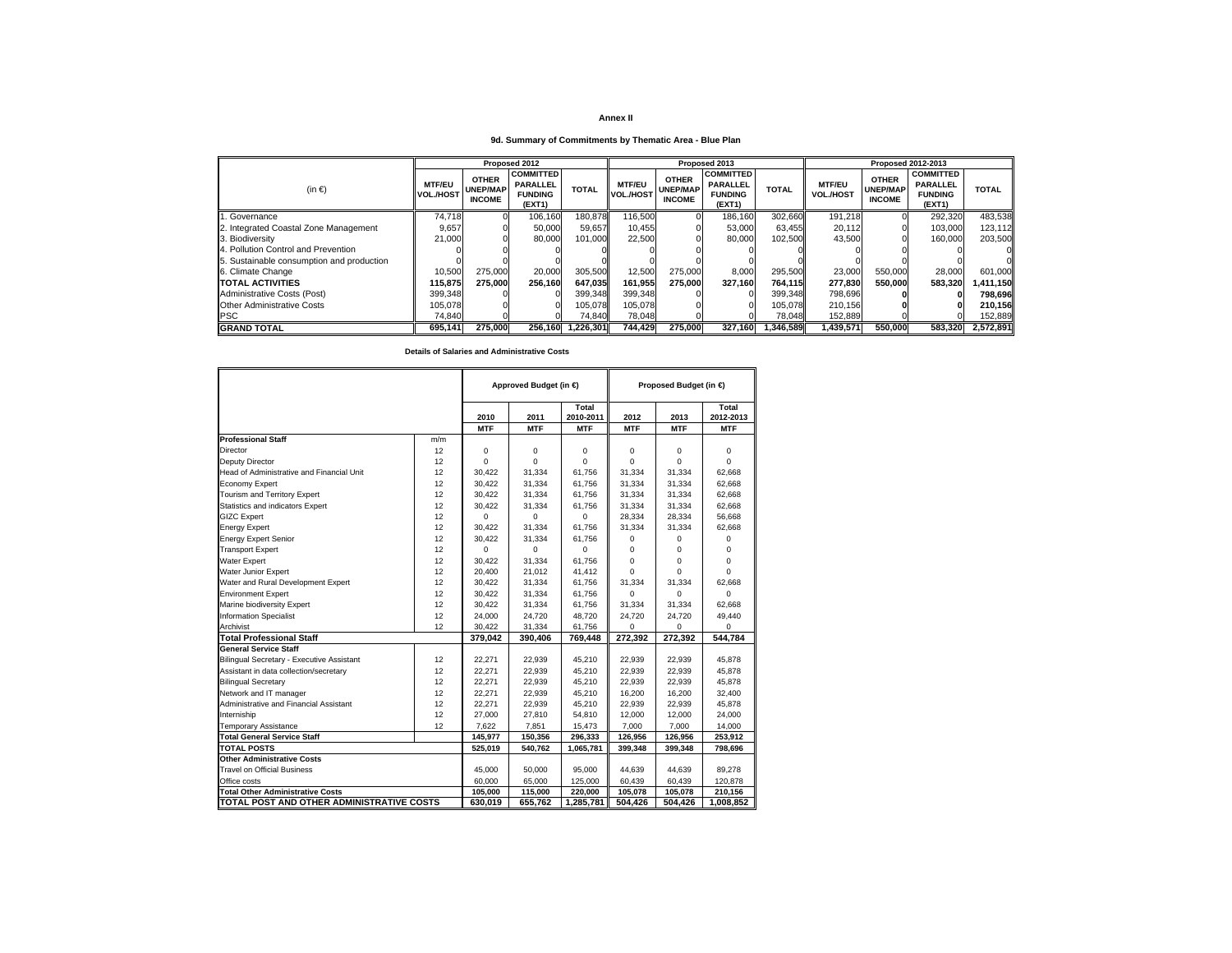## **9e. Summary of Commitments by Thematic Area - PAP/RAC**

|                                           |                                   |                                                  | Proposed 2012                                                   |              |                                   |                                                  | Proposed 2013                                                   |              |                                   |                                                  | Proposed 2012-2013                                              |              |
|-------------------------------------------|-----------------------------------|--------------------------------------------------|-----------------------------------------------------------------|--------------|-----------------------------------|--------------------------------------------------|-----------------------------------------------------------------|--------------|-----------------------------------|--------------------------------------------------|-----------------------------------------------------------------|--------------|
| (in $\epsilon$ )                          | <b>MTF/EU</b><br><b>VOL./HOST</b> | <b>OTHER</b><br><b>UNEP/MAP</b><br><b>INCOME</b> | <b>COMMITTED</b><br><b>PARALLEL</b><br><b>FUNDING</b><br>(EXT1) | <b>TOTAL</b> | <b>MTF/EU</b><br><b>VOL./HOST</b> | <b>OTHER</b><br><b>UNEP/MAP</b><br><b>INCOME</b> | <b>COMMITTED</b><br><b>PARALLEL</b><br><b>FUNDING</b><br>(EXT1) | <b>TOTAL</b> | <b>MTF/EU</b><br><b>VOL./HOST</b> | <b>OTHER</b><br><b>UNEP/MAP</b><br><b>INCOME</b> | <b>COMMITTED</b><br><b>PARALLEL</b><br><b>FUNDING</b><br>(EXT1) | <b>TOTAL</b> |
| Governance                                | 21,000                            |                                                  | 143,000                                                         | 164,000      | 15,000                            |                                                  | 77,000                                                          | 92,000       | 36,000                            |                                                  | 220,000                                                         | 256,000      |
| 2. Integrated Coastal Zone Management     | 136,000                           | 114.000                                          |                                                                 | 250,000      | 136.000                           | 114.000                                          | 40,000                                                          | 290.000      | 272,000                           | 228.000                                          | 40,000                                                          | 540.000      |
| 3. Biodiversity                           |                                   |                                                  |                                                                 |              |                                   |                                                  |                                                                 |              |                                   |                                                  |                                                                 |              |
| 4. Pollution Control and Prevention       |                                   |                                                  |                                                                 |              |                                   |                                                  |                                                                 |              |                                   |                                                  |                                                                 |              |
| 5. Sustainable consumption and production |                                   |                                                  |                                                                 |              |                                   |                                                  |                                                                 |              |                                   |                                                  |                                                                 |              |
| 6. Climate Change                         | 10,000                            | 296,000                                          |                                                                 | 306,000      | 5,000                             | 296,000                                          |                                                                 | 301,000      | 15,000                            | 592,000                                          |                                                                 | 607,000      |
| <b>TOTAL ACTIVITIES</b>                   | 167,000                           | 410.000                                          | 143,000                                                         | 720,000      | 156,000                           | 410,000                                          | 117,000                                                         | 683,000      | 323,000                           | 820,000                                          | 260,000                                                         | ,403,000     |
| Administrative Costs (Post)               | 411,812                           |                                                  |                                                                 | 411,812      | 411,812                           |                                                  |                                                                 | 411,812      | 823,624                           |                                                  |                                                                 | 823,624      |
| <b>IOther Administrative Costs</b>        | 70.745                            |                                                  |                                                                 | 70.745       | 76,498                            |                                                  |                                                                 | 76,498       | 147.243                           |                                                  |                                                                 | 147,243      |
| <b>PSC</b>                                | 74.242                            |                                                  |                                                                 | 74,242       | 73,560                            |                                                  |                                                                 | 73,560       | 147,803                           |                                                  |                                                                 | 147,803      |
| <b>GRAND TOTAL</b>                        | 723.799                           | 410.000                                          | 143.000                                                         | 1.276.799    | 717.870                           | 410.000                                          | 117.000                                                         | 1.244.870    | 1,441,670                         | 820,000                                          | 260,000                                                         | 2,521,670    |

## **Details of Salaries and Administrative Costs**

|                                           |         |            | Approved Budget (in €) |              |            | Proposed Budget (in €) |            |
|-------------------------------------------|---------|------------|------------------------|--------------|------------|------------------------|------------|
|                                           |         |            |                        | <b>Total</b> |            |                        | Total      |
|                                           |         | 2010       | 2011                   | 2010-2011    | 2012       | 2013                   | 2012-2013  |
|                                           |         | <b>MTF</b> | <b>MTF</b>             | <b>MTF</b>   | <b>MTF</b> | <b>MTF</b>             | <b>MTF</b> |
| <b>Professional Staff</b>                 | m/m     |            |                        |              |            |                        |            |
| <b>Director</b>                           | 12      | 74.542     | 78.455                 | 152.997      | 75,372     | 75,372                 | 150,744    |
| Deputy Director                           | 12      | 55,598     | 58.517                 | 114,115      | 56,220     | 56,220                 | 112,440    |
| Senior Programme Officer (CAMP)           | 12      | 39.233     | 41,293                 | 80,526       | 39.670     | 39.670                 | 79,340     |
| Programme Officer (ICZM Protocol)         | 12      | 38.000     | 39.995                 | 77.995       | 38.425     | 38.425                 | 76.850     |
| Programme Officer (Env. Economics)        | 12      | 38.000     | 39,995                 | 77,995       | 38,425     | 38,425                 | 76,850     |
| Programme Officer (ICZM)                  | 12      | 38.000     | 39,995                 | 77,995       | 38,425     | 38,425                 | 76,850     |
| Programme Officer (Projects)              | 12      | 38.000     | 39.995                 | 77,995       | 38.425     | 38,425                 | 76,850     |
| Administrative/Fund Officer               | 12      | 38.000     | 39.995                 | 77.995       | 38.425     | 38.425                 | 38.425     |
| Total Professional Staff                  |         | 359,373    | 378,240                | 737,613      | 363,387    | 363,387                | 726,774    |
| <b>General Service Staff</b>              |         |            |                        |              |            |                        |            |
| <b>Financial Assistant</b>                | 12      | 38.000     | 39.995                 | 77.995       | 38.425     | 38.425                 | 76.850     |
| <b>Temporary Assistance</b>               | 12      | 18,000     | 18,000                 | 36,000       | 10,000     | 10,000                 | 20,000     |
| Total General Service Staff               |         | 56.000     | 57.995                 | 113,995      | 48,425     | 48,425                 | 96,850     |
| <b>TOTAL POSTS</b>                        |         | 415,373    | 436,235                | 851,608      | 411,812    | 411,812                | 823,624    |
| <b>Other Administrative Costs</b>         |         |            |                        |              |            |                        |            |
| <b>Travel on Official Business</b>        | 70.000  | 70.000     | 140.000                | 32.000       | 36.500     | 68,500                 |            |
| Office costs                              | 80.000  | 80.000     | 160.000                | 38.745       | 39.998     | 78,743                 |            |
| Total Other Administrative Costs          | 150.000 | 150.000    | 300,000                | 70.745       | 76,498     | 147.243                |            |
| TOTAL POST AND OTHER ADMINISTRATIVE COSTS |         | 565,373    | 586,235                | 1,151,608    | 482,557    | 488,310                | 970,867    |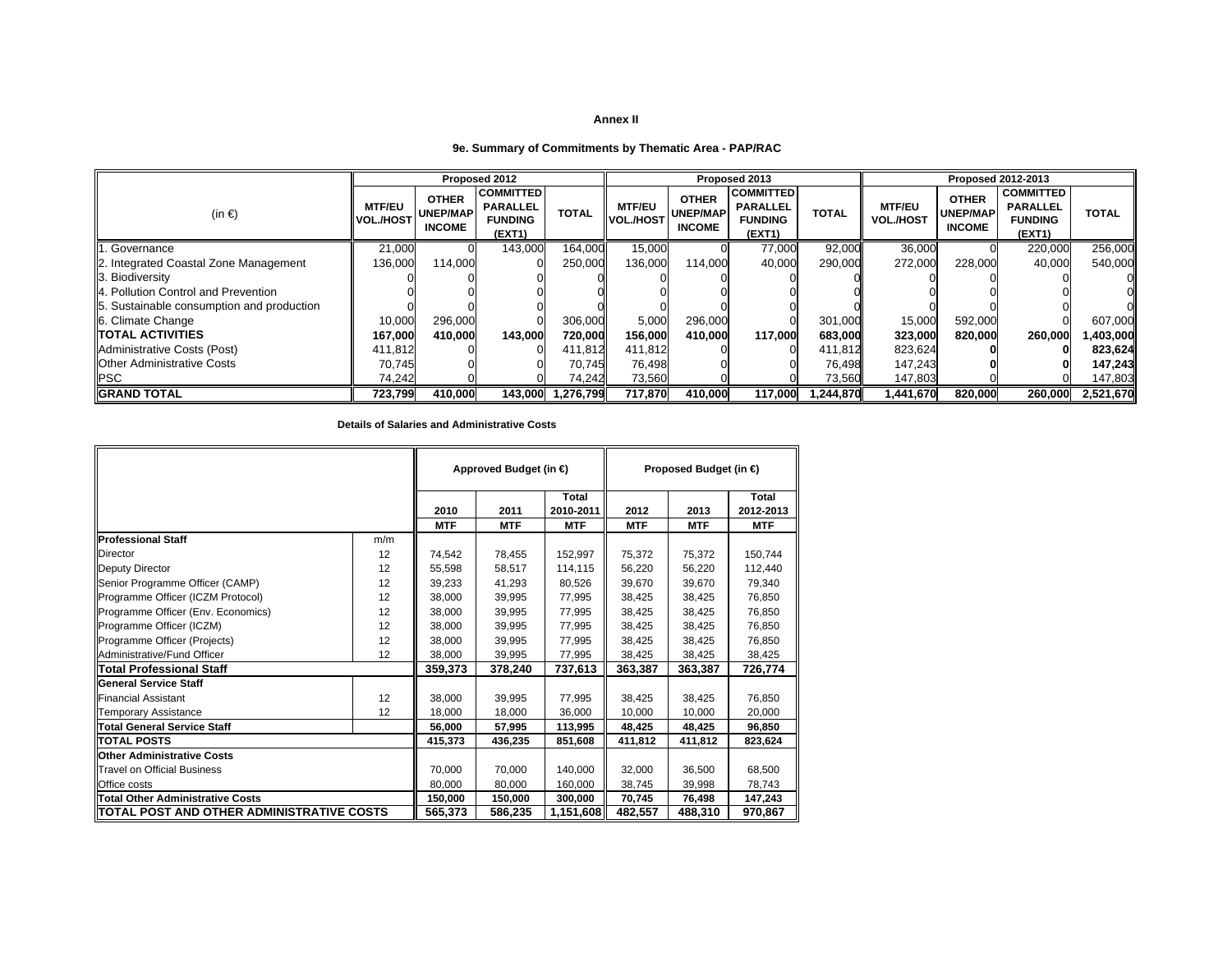## **9f. Summary of Commitments by Thematic Area - SPA/RAC**

|                                           |                                   |                                                  | Proposed 2012                                                   |              |                                   |                                                  | Proposed 2013                                                   |                |                                   | <b>Proposed 2012-2013</b>                        |                                                                 |              |
|-------------------------------------------|-----------------------------------|--------------------------------------------------|-----------------------------------------------------------------|--------------|-----------------------------------|--------------------------------------------------|-----------------------------------------------------------------|----------------|-----------------------------------|--------------------------------------------------|-----------------------------------------------------------------|--------------|
| $(in \in)$                                | <b>MTF/EU</b><br><b>VOL./HOST</b> | <b>OTHER</b><br><b>UNEP/MAP</b><br><b>INCOME</b> | <b>COMMITTED</b><br><b>PARALLEL</b><br><b>FUNDING</b><br>(EXT1) | <b>TOTAL</b> | <b>MTF/EU</b><br><b>VOL./HOST</b> | <b>OTHER</b><br><b>UNEP/MAP</b><br><b>INCOME</b> | <b>COMMITTED</b><br><b>PARALLEL</b><br><b>FUNDING</b><br>(EXT1) | <b>TOTAL</b>   | <b>MTF/EU</b><br><b>VOL./HOST</b> | <b>OTHER</b><br><b>UNEP/MAP</b><br><b>INCOME</b> | <b>COMMITTED</b><br><b>PARALLEL</b><br><b>FUNDING</b><br>(EXT1) | <b>TOTAL</b> |
| 1. Governance                             | 65,000                            |                                                  |                                                                 | 65,000       | 133.000                           |                                                  |                                                                 | <b>133,000</b> | 198.000                           |                                                  |                                                                 | 198,000      |
| 2. Integrated Coastal Zone Management     | 9,000                             |                                                  |                                                                 | 9,000        |                                   |                                                  |                                                                 |                | 9,000                             |                                                  |                                                                 | 9,000        |
| 3. Biodiversity                           | 136,795                           | 702.500                                          |                                                                 | 839,295      | 138.167                           | 377.300                                          |                                                                 | 515.467        | 274.962                           | 1,079,800                                        |                                                                 | .354.762     |
| 4. Pollution Control and Prevention       |                                   |                                                  |                                                                 |              |                                   |                                                  |                                                                 |                |                                   |                                                  |                                                                 |              |
| 5. Sustainable consumption and production |                                   |                                                  |                                                                 |              |                                   |                                                  |                                                                 |                |                                   |                                                  |                                                                 |              |
| 6. Climate Change                         | 20,000                            |                                                  |                                                                 | 20,000       |                                   |                                                  |                                                                 |                | 20,000                            |                                                  |                                                                 | 20,000       |
| <b>TOTAL ACTIVITIES</b>                   | 230,795                           | 702.500                                          |                                                                 | 933.295      | 271.167                           | 377.300                                          |                                                                 | 648.467        | 501.962                           | 1,079,800                                        |                                                                 | 581,762      |
| Administrative Costs (Post)               | 298,344                           | 159.833                                          |                                                                 | 458.177      | 298,344                           | 167.642                                          |                                                                 | 465,986        | 596,688                           | 327.475                                          |                                                                 | 924,163      |
| <b>Other Administrative Costs</b>         | 89,829                            |                                                  |                                                                 | 89.829       | 87.143                            |                                                  |                                                                 | 87.143         | 176.972                           |                                                  |                                                                 | 176.972      |
| <b>PSC</b>                                | 64,571                            | 80,938                                           |                                                                 | 145.509      | 73.210                            | 53,367                                           |                                                                 | 126.577        | 137.781                           | 134,305                                          |                                                                 | 272,086      |
| <b>GRAND TOTAL</b>                        | 683.539                           | 943.271                                          |                                                                 | 1.626.810    | 729.864                           | 598.309                                          | 0.                                                              | .328.173       | 1.413.403                         | 1.541.580                                        |                                                                 | 2,954,983    |

|                                                  |     |            | Approved Budget (in € |                    |            | Proposed Budget (in € - Regular<br><b>Commitments</b> |                    |             | Proposed Budget (in €) - Other<br><b>Commitments</b> |                    |
|--------------------------------------------------|-----|------------|-----------------------|--------------------|------------|-------------------------------------------------------|--------------------|-------------|------------------------------------------------------|--------------------|
|                                                  |     | 2010       | 2011                  | Total<br>2010-2011 | 2012       | 2013                                                  | Total<br>2012-2013 | 2012        | 2013                                                 | Total<br>2012-2013 |
|                                                  |     | <b>MTF</b> | <b>MTF</b>            | <b>MTF</b>         | <b>MTF</b> | <b>MTF</b>                                            | <b>MTF</b>         | QML (AECID) | QML (AECID)                                          | QML (AECID)        |
| <b>Professional Staff</b>                        | m/m |            |                       |                    |            |                                                       |                    |             |                                                      |                    |
| <b>Director</b>                                  | 12  | 54.000     | 56.430                | 110,430            | 55,215     | 55,215                                                | 110,430            | 0           | 0                                                    | $\mathbf 0$        |
| <b>Scientific Director</b>                       | 12  | 82,815     | 86,541                | 169,356            | $\Omega$   | $\Omega$                                              | $\Omega$           | $\Omega$    | $\Omega$                                             | $\Omega$           |
| Expert                                           | 12  | 24,265     | 25,356                | 49,621             | 24,810     | 24,810                                                | 49,620             | 70,000      | 73,500                                               | 143,500            |
| Expert                                           | 12  | 74,615     | 77.972                | 152.587            | 76.294     | 76.294                                                | 152.588            | $\Omega$    | 0                                                    | $\Omega$           |
| Expert                                           | 12  | 21,500     | 22.467                | 43,967             | 21.984     | 21,984                                                | 43.968             | $\Omega$    | $\Omega$                                             | 0                  |
| Expert                                           | 12  | 20,500     | 21.422                | 41,922             | 20,961     | 20,961                                                | 41,922             | $\Omega$    | $\Omega$                                             | $\mathbf 0$        |
| Coordination and technical backstopping officer  | 12  | $\Omega$   | $\Omega$              | 0                  | $\Omega$   | $\Omega$                                              | 0                  | 38.634      | 40.634                                               | 79,268             |
| SAP BIO Programme Officers                       | 12  | 0          | $\Omega$              | $\Omega$           | $\Omega$   | $\Omega$                                              | 0                  | 6,504       | 6,829                                                | 13,333             |
| <b>Technical Assistant Officer</b>               | 12  | $\Omega$   | $\Omega$              | $\Omega$           | $\Omega$   | $\Omega$                                              | $\Omega$           | 19,800      | 20,790                                               | 40,590             |
| Administrative Officer                           | 12  | 17,000     | 17,765                | 34,765             | 17,383     | 17,383                                                | 34,766             | ŋ           | 0                                                    | 0                  |
| <b>Total Professional Staff</b>                  |     | 294,695    | 307,953               | 602,648            | 216,647    | 216,647                                               | 433,294            | 134,938     | 141,753                                              | 276,691            |
| <b>General Service Staff</b>                     |     |            |                       |                    |            |                                                       |                    |             |                                                      |                    |
| Administrative Assistant                         | 12  | 14,406     | 15.055                | 29,461             | 14.731     | 14,731                                                | 29,462             | 0           | 0                                                    | 0                  |
| <b>Bilingual Secretary</b>                       | 12  | 15,126     | 15.807                | 30,933             | 15.467     | 15,467                                                | 30,934             | 0           | 0                                                    | $\Omega$           |
| <b>Bilingual Secretary</b>                       | 12  | 15,126     | 15,807                | 30,933             | 15,467     | 15,467                                                | 30,934             | 0           | $\Omega$                                             | $\Omega$           |
| <b>Driver</b>                                    | 12  | 9,705      | 10.143                | 19,848             | 9,924      | 9,924                                                 | 19,848             | $\Omega$    | $\Omega$                                             | $\Omega$           |
| <b>Finance Officer</b>                           | 12  | 4,996      | 5.220                 | 10,216             | 5.108      | 5.108                                                 | 10,216             | 0           | $\Omega$                                             | 0                  |
| Overtime                                         |     | 0          | 0                     | 0                  | 0          | 0                                                     | 0                  | $\Omega$    | $\Omega$                                             | 0                  |
| Administrative Assistant                         | 12  | $\Omega$   | $\Omega$              | $\Omega$           | $\Omega$   | $\Omega$                                              | 0                  | 19,895      | 20,889                                               | 40,784             |
| <b>Temporary Assistance</b>                      |     | 10,000     | 10.000                | 20,000             | 21,000     | 21,000                                                | 42,000             | 5.000       | 5.000                                                | 10,000             |
| <b>Total General Service Staff</b>               |     | 69.359     | 72.032                | 141.391            | 81.697     | 81.697                                                | 163.394            | 24.895      | 25.889                                               | 50.784             |
| <b>TOTAL POSTS</b>                               |     | 364,054    | 379.985               | 744.039            | 298,344    | 298,344                                               | 596.688            | 159,833     | 167.642                                              | 327,475            |
| <b>Other Administrative Costs</b>                |     |            |                       |                    |            |                                                       |                    |             |                                                      |                    |
| <b>Travel on Official Business</b>               |     | 49,000     | 51.264                | 100,264            | 51,264     | 51,264                                                | 102,528            | 0           | 0                                                    | $\mathbf 0$        |
| Office costs                                     |     | 41,000     | 43,296                | 84,296             | 38,565     | 35,879                                                | 74,444             | 0           | 0                                                    | 0                  |
| <b>Total Other Administrative Costs</b>          |     | 90,000     | 94,560                | 184,560            | 89.829     | 87,143                                                | 176,972            | $\bf{0}$    | <sup>0</sup>                                         | $\mathbf{0}$       |
| <b>TOTAL POST AND OTHER ADMINISTRATIVE COSTS</b> |     | 454.054    | 474.545               | 928.599            | 388,173    | 385,487                                               | 773,660            | 159.833     | 167.642                                              | 327,475            |

#### **Details of Salaries and Administrative Costs**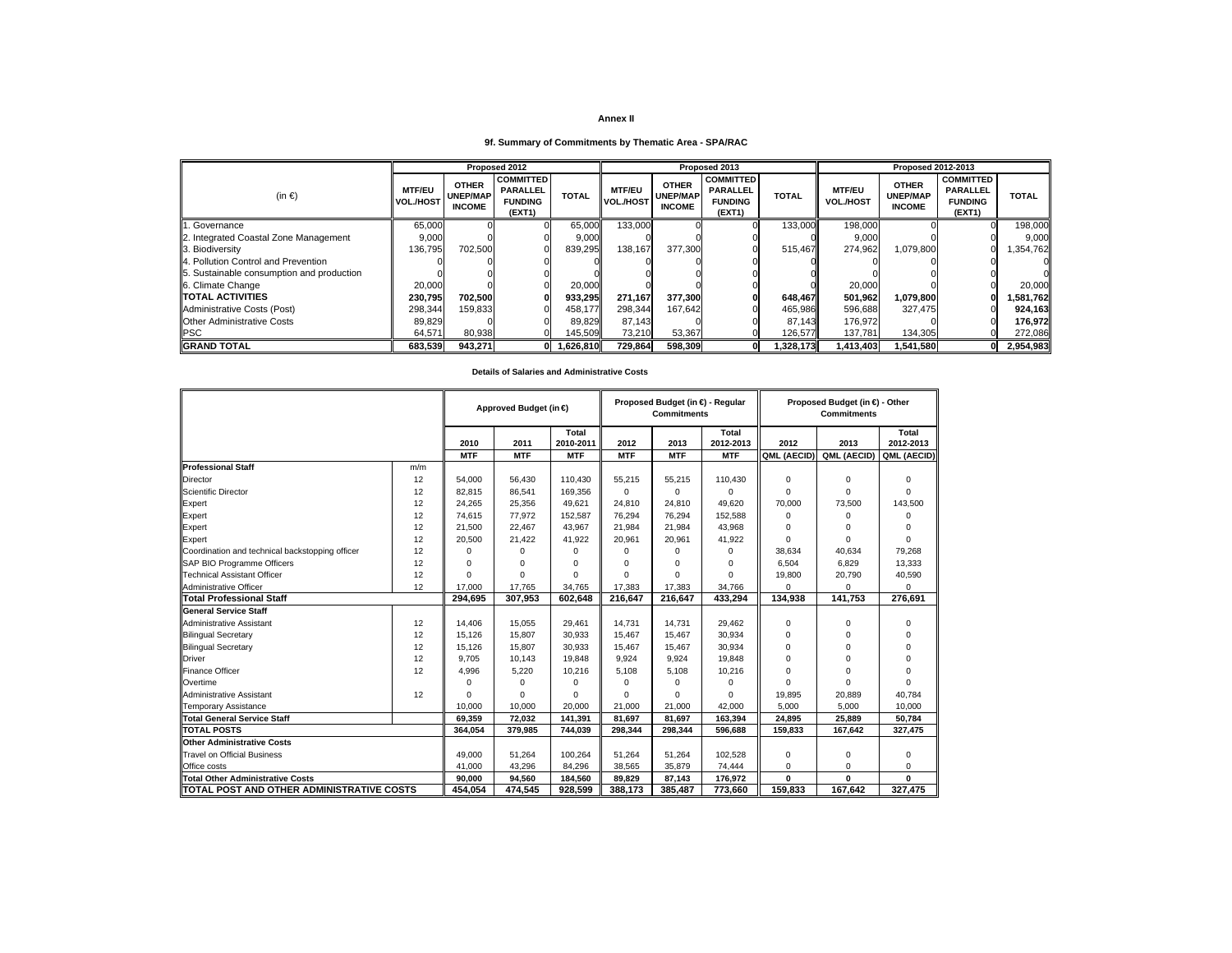## **9g. Summary of Commitments by Thematic Area - INFO/RAC**

|                                           |                                   |                                                  | Proposed 2012                                                   |              |                                   |                                                  | Proposed 2013                                                   |              |                                   |                                                  | Proposed 2012-2013                                              |              |
|-------------------------------------------|-----------------------------------|--------------------------------------------------|-----------------------------------------------------------------|--------------|-----------------------------------|--------------------------------------------------|-----------------------------------------------------------------|--------------|-----------------------------------|--------------------------------------------------|-----------------------------------------------------------------|--------------|
| $(in \in)$                                | <b>MTF/EU</b><br><b>VOL./HOST</b> | <b>OTHER</b><br><b>UNEP/MAP</b><br><b>INCOME</b> | <b>COMMITTED</b><br><b>PARALLEL</b><br><b>FUNDING</b><br>(EXT1) | <b>TOTAL</b> | <b>MTF/EU</b><br><b>VOL./HOST</b> | <b>OTHER</b><br><b>UNEP/MAP</b><br><b>INCOME</b> | <b>COMMITTED</b><br><b>PARALLEL</b><br><b>FUNDING</b><br>(EXT1) | <b>TOTAL</b> | <b>MTF/EU</b><br><b>VOL./HOST</b> | <b>OTHER</b><br><b>UNEP/MAP</b><br><b>INCOME</b> | <b>COMMITTED</b><br><b>PARALLEL</b><br><b>FUNDING</b><br>(EXT1) | <b>TOTAL</b> |
| . Governance                              | 80,558                            |                                                  | 480,000                                                         | 560,558      | 25,000                            |                                                  | 358,000                                                         | 383,000      | 105,558                           |                                                  | 838,000                                                         | 943,558      |
| 2. Integrated Coastal Zone Management     |                                   |                                                  |                                                                 |              |                                   |                                                  |                                                                 |              |                                   |                                                  |                                                                 |              |
| 3. Biodiversity                           |                                   |                                                  |                                                                 |              |                                   |                                                  |                                                                 |              |                                   |                                                  |                                                                 |              |
| 4. Pollution Control and Prevention       |                                   |                                                  |                                                                 |              |                                   |                                                  |                                                                 |              |                                   |                                                  |                                                                 |              |
| 5. Sustainable consumption and production |                                   |                                                  |                                                                 |              |                                   |                                                  |                                                                 |              |                                   |                                                  |                                                                 |              |
| 6. Climate Change                         |                                   |                                                  |                                                                 |              |                                   |                                                  |                                                                 |              |                                   |                                                  |                                                                 |              |
| <b>ITOTAL ACTIVITIES</b>                  | 80,558                            | $\bf{0}$                                         | 480,000                                                         | 560,558      | 25,000                            |                                                  | 358,000                                                         | 383,000      | 105,558                           |                                                  | 838,000                                                         | 943,558      |
| Administrative Costs (Post)*              |                                   |                                                  |                                                                 |              |                                   |                                                  |                                                                 |              |                                   |                                                  |                                                                 |              |
| <b>IOther Administrative Costs*</b>       |                                   |                                                  |                                                                 |              |                                   |                                                  |                                                                 |              |                                   |                                                  |                                                                 |              |
| <b>PSC</b>                                | 10,473                            |                                                  |                                                                 | 10,473       | 3,250                             |                                                  |                                                                 | 3,250        | 13,723                            |                                                  |                                                                 | 13,723       |
| <b>IGRAND TOTAL</b>                       | 91.031                            | 0l                                               | 480.000                                                         | 571.031      | 28,250                            |                                                  | 358,000                                                         | 386.250      | 119,281                           | 0l                                               | 838,000                                                         | 957,281      |

\*: Personnel and other administrative costs are fully funded by the Italian government.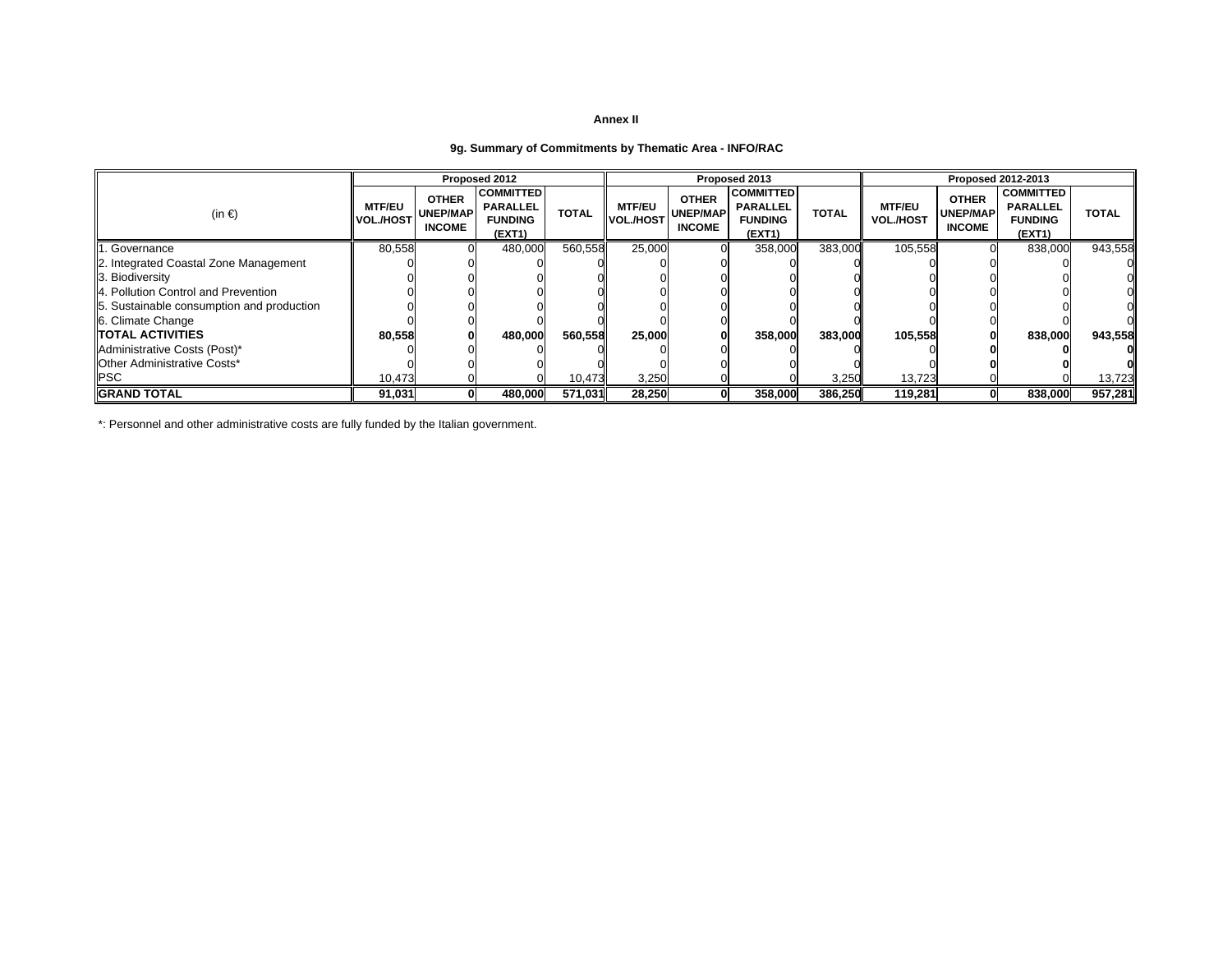## **9h. Summary of Commitments by Thematic Area - CP/RAC**

|                                           |                                   |                                                  | Proposed 2012                                                   |                     |                            |                                                  | Proposed 2013                                                   |              |                                   |                                                  | <b>Proposed 2012-2013</b>                                       |              |
|-------------------------------------------|-----------------------------------|--------------------------------------------------|-----------------------------------------------------------------|---------------------|----------------------------|--------------------------------------------------|-----------------------------------------------------------------|--------------|-----------------------------------|--------------------------------------------------|-----------------------------------------------------------------|--------------|
| (in $\epsilon$ )                          | <b>MTF/EU</b><br><b>VOL./HOST</b> | <b>OTHER</b><br><b>UNEP/MAP</b><br><b>INCOME</b> | <b>COMMITTED</b><br><b>PARALLEL</b><br><b>FUNDING</b><br>(EXT1) | <b>TOTAL</b>        | <b>MTF/EU</b><br>VOL./HOST | <b>OTHER</b><br><b>UNEP/MAP</b><br><b>INCOME</b> | <b>COMMITTED</b><br><b>PARALLEL</b><br><b>FUNDING</b><br>(EXT1) | <b>TOTAL</b> | <b>MTF/EU</b><br><b>VOL./HOST</b> | <b>OTHER</b><br><b>UNEP/MAP</b><br><b>INCOME</b> | <b>COMMITTED</b><br><b>PARALLEL</b><br><b>FUNDING</b><br>(EXT1) | <b>TOTAL</b> |
| Governance                                |                                   |                                                  | 66,000                                                          | 66,000              |                            |                                                  | 97,000                                                          | 97,002       |                                   |                                                  | 163,000                                                         | 163,002      |
| 2. Integrated Coastal Zone Management     |                                   |                                                  | 9,000                                                           | 9,000               |                            |                                                  | 9,000                                                           | 9,000        |                                   |                                                  | 18,000                                                          | 18,000       |
| 3. Biodiversity                           |                                   |                                                  |                                                                 |                     |                            |                                                  |                                                                 |              |                                   |                                                  |                                                                 |              |
| 4. Pollution Control and Prevention       |                                   |                                                  | 120,000                                                         | 120,000             |                            |                                                  | 170,000                                                         | 170,000      |                                   |                                                  | 290,000                                                         | 290,000      |
| 5. Sustainable consumption and production |                                   |                                                  | 1,713,000                                                       | ,713,000            |                            |                                                  | 1,172,000                                                       | 1,172,000    |                                   |                                                  | 2,885,000                                                       | 2,885,000    |
| 6. Climate Change                         |                                   |                                                  | 10,000                                                          | 10,000              |                            |                                                  | 7,000                                                           | 7,000        |                                   |                                                  | 17,000                                                          | 17,000       |
| <b>ITOTAL ACTIVITIES</b>                  |                                   |                                                  | 1,918,000                                                       | 1,918,000           |                            |                                                  | 1,455,000                                                       | 1,455,002    |                                   |                                                  | 3,373,000                                                       | 3,373,002    |
| Administrative Costs (Post)*              |                                   |                                                  |                                                                 |                     |                            |                                                  |                                                                 |              |                                   |                                                  |                                                                 |              |
| <b>IOther Administrative Costs*</b>       |                                   |                                                  |                                                                 |                     |                            |                                                  |                                                                 |              |                                   |                                                  |                                                                 |              |
| <b>PSC</b>                                |                                   |                                                  |                                                                 |                     |                            |                                                  |                                                                 |              |                                   |                                                  |                                                                 |              |
| <b>IGRAND TOTAL</b>                       |                                   | 01                                               |                                                                 | 1,918,000 1,918,000 |                            |                                                  | 1,455,000                                                       | 1,455,002    |                                   | 0                                                | 3,373,000                                                       | 3,373,002    |

\*: Personnel and other administrative costs are fully funded by the Spanish government.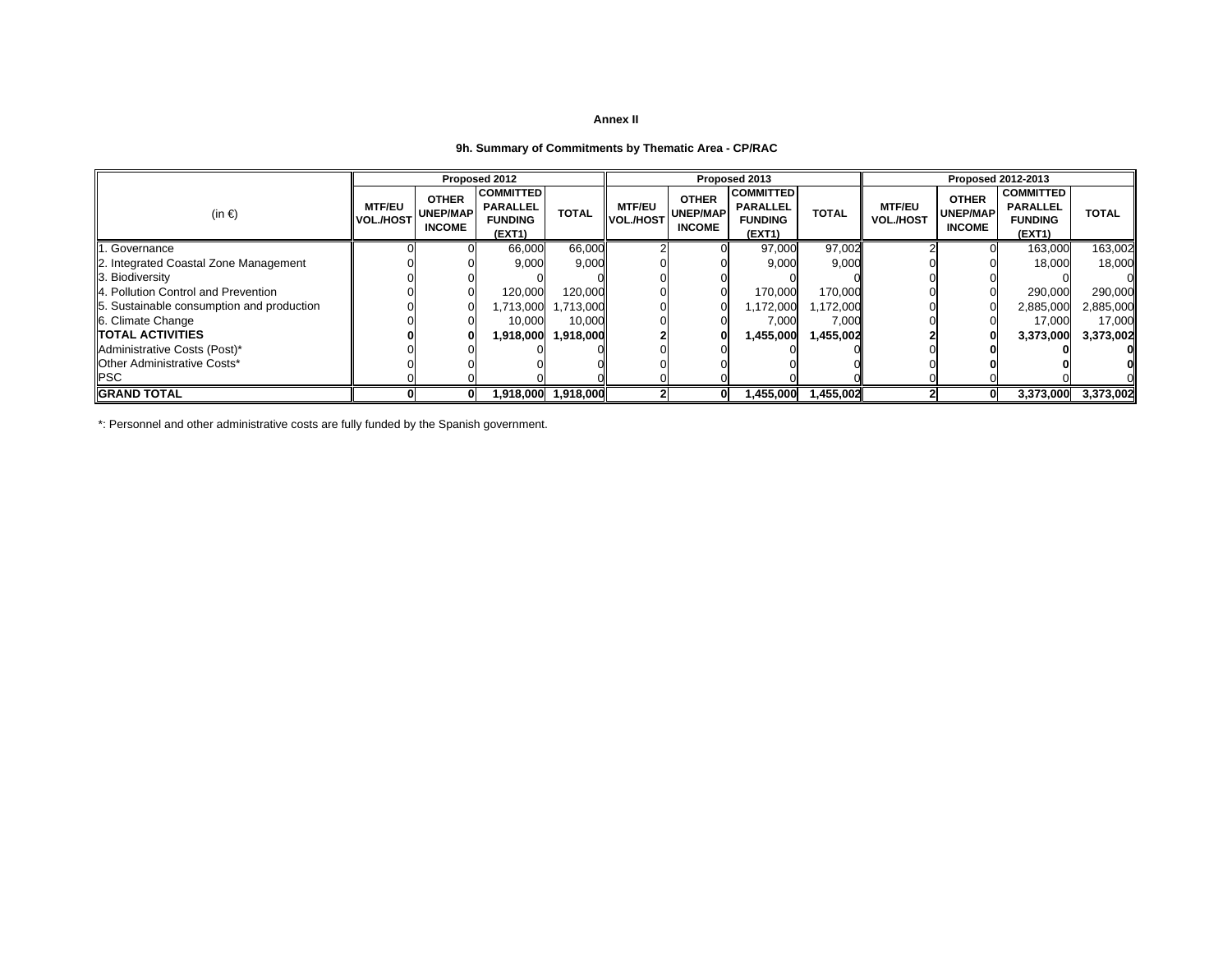**10. Capacity Building and Technical Assistance by Output and Source of Funding and Amounts to be mobilized**

| in Euro (000)                                                                                                                                                                                                             |                    |                                    | Proposed 2012                              |                           |                         |                             |                 | Proposed 2013                                            |                           |                         |                |                                    | <b>Proposed 2012-2013</b>                  |                           |                         |
|---------------------------------------------------------------------------------------------------------------------------------------------------------------------------------------------------------------------------|--------------------|------------------------------------|--------------------------------------------|---------------------------|-------------------------|-----------------------------|-----------------|----------------------------------------------------------|---------------------------|-------------------------|----------------|------------------------------------|--------------------------------------------|---------------------------|-------------------------|
|                                                                                                                                                                                                                           | <b>MTF/EU Vol.</b> | Other<br><b>JNEP/MAP</b><br>Income | Committed<br>Parallel<br>Funding<br>(EXT1) | <b>TOTAL</b><br>committed | EXT2 to be<br>mobilized | <b>MTF/EU Vol. UNEP/MAF</b> | Other<br>Income | Committed<br><b>Parallel</b><br><b>Funding</b><br>(EXT1) | <b>TOTAL</b><br>committed | EXT2 to be<br>mobilized | MTF/EU Vol.    | Other<br><b>UNEP/MAP</b><br>Income | Committed<br>Parallel<br>Funding<br>(EXT1) | <b>TOTAL</b><br>committed | EXT2 to be<br>mobilized |
| <b>Output 1.1</b><br>Strengthening Institutional Coherence, efficiency and accountability                                                                                                                                 | 75                 |                                    |                                            | 75                        | 138                     | 35                          |                 | 15                                                       | 5(                        | 178                     | 110            |                                    | 15                                         | 125                       | 317                     |
| Output 1.2<br>Implementation gap filled: Contracting Parties supported in meeting the objectives of<br>BC, protocols and adopted strategies                                                                               | 193                |                                    | 426                                        | 619                       | 3(                      | 123                         |                 | 39                                                       | 162                       | 90                      | 316            |                                    | 465                                        | 781                       | 120                     |
| Output 1.3<br>Knowledge and information effectively managed and communicated                                                                                                                                              | 26                 |                                    |                                            | 26                        | 340                     |                             |                 | 1:                                                       |                           | 360                     | 26             |                                    |                                            | 38                        | 700                     |
| <b>Total Theme 1: Governance</b>                                                                                                                                                                                          | 294                |                                    | 426                                        | 720                       | 508                     | 158                         |                 | 66                                                       | 224                       | 628                     | 452            |                                    | 492                                        | 944                       | 1,137                   |
| Output 2.1<br>Coastal zone management achieves effective balance between development and<br>protection (sustainable development of coastal zone)                                                                          | 135                | 114                                |                                            | 258                       | 860                     | 126                         | 114             | 49                                                       | 289                       | 955                     | 26'            | 228                                | 58                                         | 547                       | 1,815                   |
| <b>Total Theme 2: Integrated Coastal Zone Management</b>                                                                                                                                                                  | 135                | 114                                |                                            | 258                       | 860                     | 126                         | 114             | 49                                                       | 289                       | 955                     | 261            | 228                                | 58                                         | 547                       | 1,815                   |
| Output 3.1<br>Ecosystem services provided by the marine and coastal environment identified and<br>valued                                                                                                                  |                    |                                    |                                            |                           | 2!                      | 20                          |                 |                                                          |                           | 25                      | $\overline{2}$ |                                    |                                            | 2 <sub>C</sub>            | 50                      |
| Output 3.2<br>Biodiversity conservation and sustainable use (strategic veision, new objectives in the<br>post 2010 context, including fisheries, ballast, non-ingdigenous species), endengered<br>and threathened species | 73                 |                                    | 11C                                        | 183                       | 51                      | 79                          |                 |                                                          |                           | 125                     | 152            |                                    | 11                                         | 262                       | 175                     |
| Output 3.3<br>Network of Marine and coastal Protected Areas (MPAs), including Areas Beyond<br>National Jurisdiction (ABNJ), extended, strengthened and effectively managed                                                | 26                 | 703                                |                                            | 729                       | 210                     |                             | 377             |                                                          | 38'                       | 200                     | 30             | 1,080                              |                                            | 1,110                     | 410                     |
| <b>Total Theme 3: Biodiversity</b>                                                                                                                                                                                        | 99                 | 703                                | 110                                        | 911                       | 285                     | 103                         | 377             |                                                          | 48 <sub>C</sub>           | 350                     | 202            | 1,080                              | 110                                        | 1,392                     | 635                     |
| Output 4.1<br>Early warning of pollution (spills, dangerous/hazardous substances)                                                                                                                                         | 198                |                                    | 54                                         | 252                       | 360                     | 190                         |                 |                                                          | 190                       | 398                     | 388            |                                    | 54                                         | 442                       | 759                     |
| Output 4.2<br>Lower levels of pollution in the Mediterranean marine and coastal environments                                                                                                                              | 227                | 548                                | 204                                        | 979                       | 190                     | 212                         | 429             | 170                                                      | 81                        | 284                     | 439            | 976                                | 374                                        | 1,789                     | 474                     |
| <b>Total Theme 4: Pollution Control and Prevention</b>                                                                                                                                                                    | 425                | 548                                | 258                                        | 1,23                      | 550                     | 402                         | 429             | 170                                                      | $1,00^{\circ}$            | 682                     | 827            | 976                                | 428                                        | 2,232                     | 1,233                   |
| Output 5.1<br>Drivers affecting ecosystems addressed: economic activities, patterns of consumption,<br>infrastructure and spatial development more sustainable, transport                                                 |                    |                                    | 1,216                                      | 1,216                     |                         |                             |                 | 675                                                      | 675                       | 400                     |                |                                    | 1,891                                      | 1,891                     | 400                     |
| Total Theme 5: Sustainable consumption and production                                                                                                                                                                     | $\Omega$           | $\Omega$                           | 1,216                                      | 1,216                     |                         | - 0                         | $\Omega$        | 675                                                      | 675                       | 400                     | $\overline{0}$ |                                    | 1,891                                      | 1,891                     | 400                     |
| Output 6.1<br>Mediterranean region able to face climate change challenges through a better<br>understanding of potential ecological impacts and vulnerabilities                                                           | 20                 |                                    |                                            | $\overline{2}$            |                         |                             |                 |                                                          |                           | 20                      | $\overline{2}$ |                                    |                                            | $\overline{2}$            |                         |
| Output 6.2<br>Reduced socio-economic vulnerability                                                                                                                                                                        |                    |                                    |                                            |                           | 310                     | 63                          |                 |                                                          |                           | 325                     | 6              |                                    |                                            | 63                        | 635                     |
| Output 6.3<br>Assess and provide information to reduce adverse enviornmental impacts of mitigation<br>and adaptation strategies & technologies                                                                            | 15                 |                                    |                                            | -15                       | $\Delta($               | 15                          |                 |                                                          |                           | 20                      | 30             |                                    |                                            | 3 <sub>C</sub>            | 60                      |
| <b>Total Theme 6: Climate Change</b>                                                                                                                                                                                      | 35                 |                                    |                                            | 3!                        | 410                     | 78                          | $\Omega$        |                                                          |                           | 365                     | 113            |                                    |                                            | 113                       | 775                     |
| <b>GRAND TOTAL</b>                                                                                                                                                                                                        | 988                | 1,364                              | 2,019                                      | 4,37                      | 2,614                   | 867                         | 920             | 96C                                                      | 2,74                      | 3,380                   | 1,854          | 2,284                              | 2,979                                      | 7,118                     | 5,994                   |